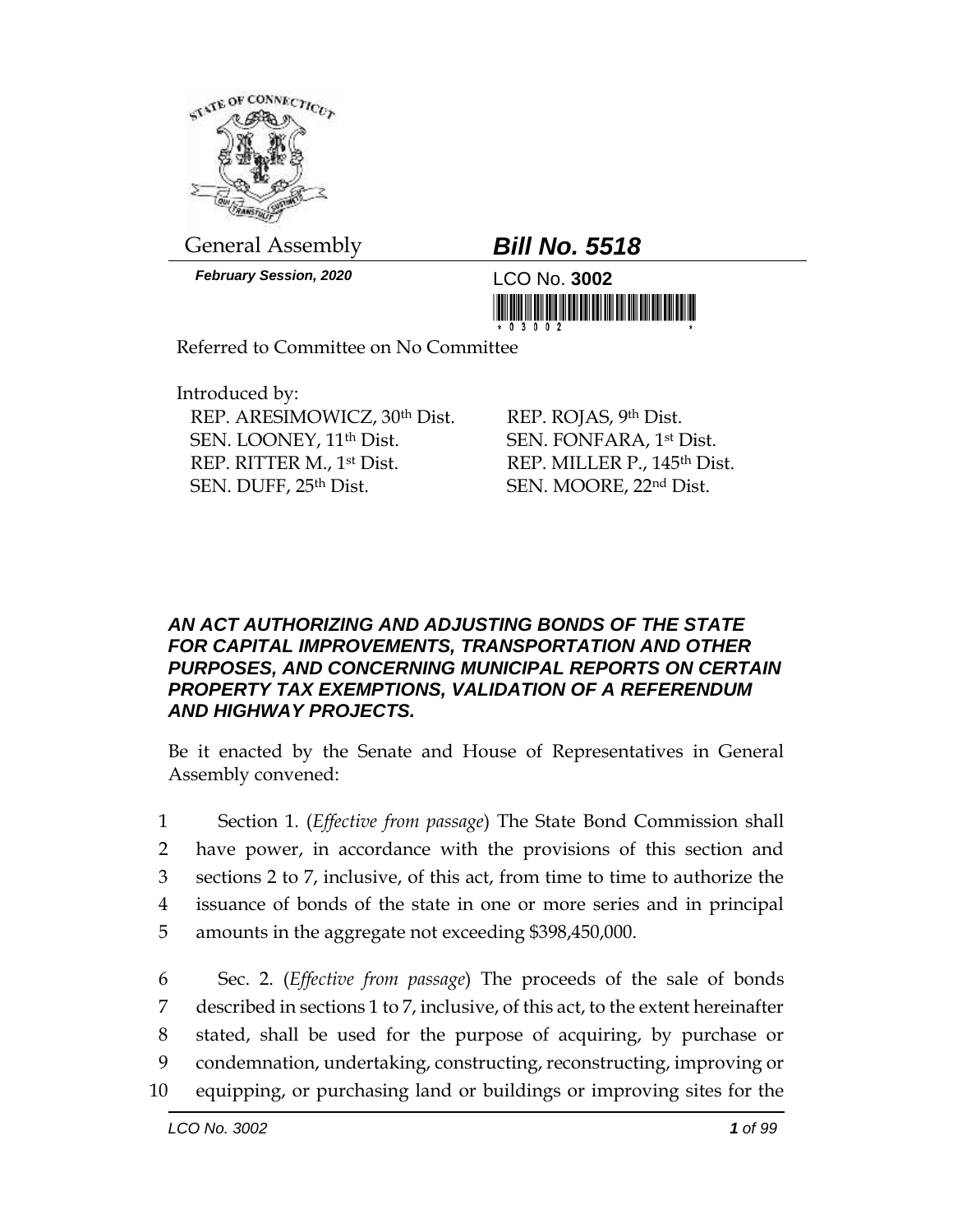projects hereinafter described, including payment of architectural, engineering, demolition or related costs in connection therewith, or of payment of the cost of long-range capital programming and space utilization studies as hereinafter stated: (a) For the Office of Legislative Management: (1) Replacement, repair and repaving of the roads and sidewalks at the State Capitol Complex, not exceeding \$1,800,000; (2) Alterations, renovations and restoration to the State Capitol, including interior and exterior restoration and compliance with the Americans with Disabilities Act, not exceeding \$15,000,000; (3) Exterior masonry repairs and window replacement at the Old State House in Hartford, not exceeding \$1,700,000. (b) For the Office of Policy and Management: For an information technology capital investment program, not exceeding \$70,000,000. (c) For the Department of Administrative Services: Removal or encapsulation of asbestos and hazardous materials in state-owned buildings, not exceeding \$10,000,000. 28 (d) For the Department of Emergency Services and Public Protection: Design and implementation of the Criminal Justice Information Sharing System, not exceeding \$8,900,000. (e) For the Military Department: State matching funds for anticipated federal reimbursable projects, not exceeding \$1,000,000. (f) For the Department of Energy and Environmental Protection: Recreation and Natural Heritage Trust Program for recreation, open space, resource protection and resource management, not exceeding \$1,000,000.

(g) For the Capital Region Development Authority: Alterations,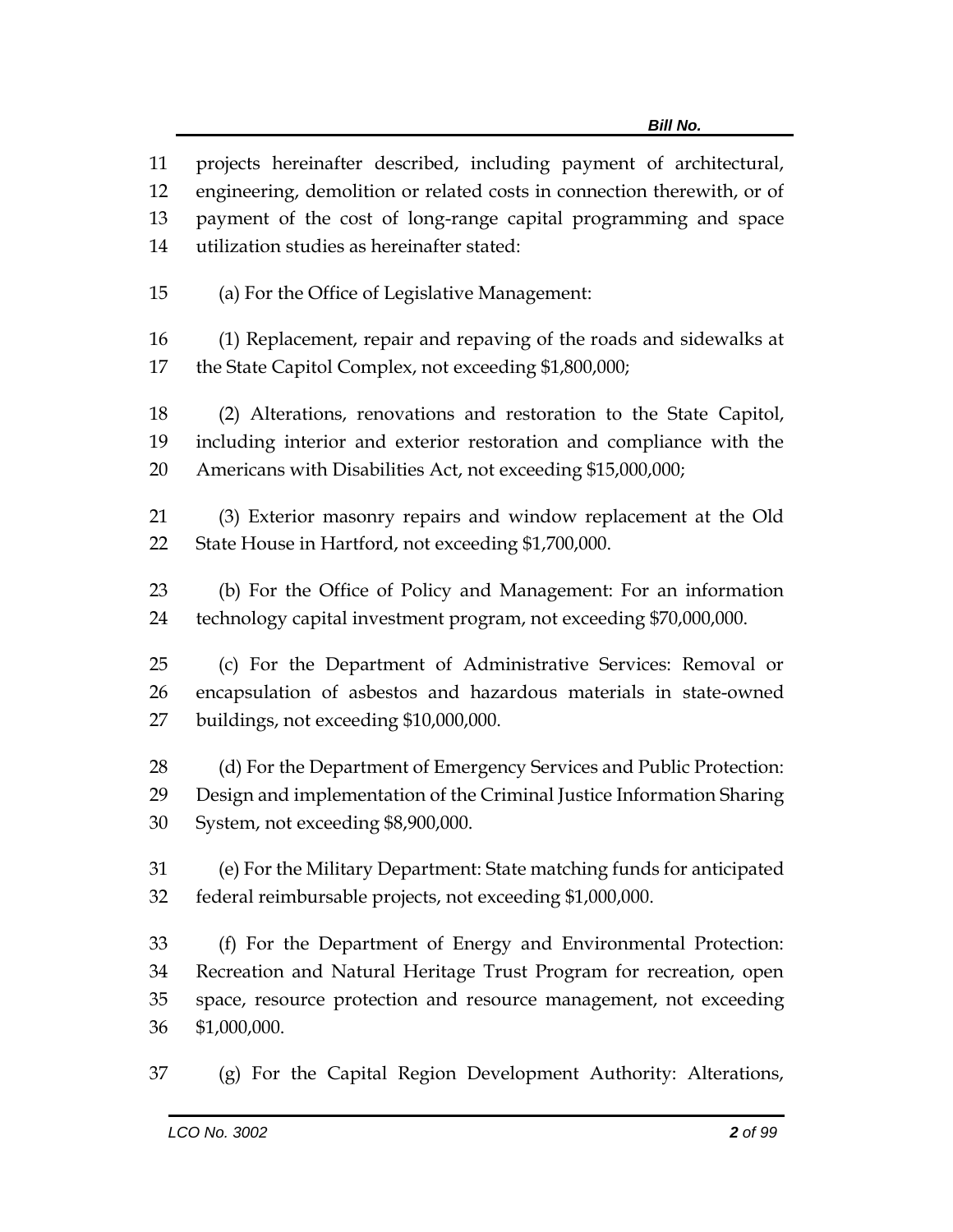renovations and improvements at the XL Center in Hartford, including

 acquisition of abutting real estate and rights-of-way, not exceeding \$27,500,000.

 (h) For the Department of Mental Health and Addiction Services: Fire, safety and environmental improvements including improvements in compliance with current codes, site improvements, repair and replacement of roofs and other exterior and interior building renovations and demolition, not exceeding \$3,000,000.

 (i) For the Department of Transportation: For construction, repair or maintenance of highways, roads, bridges or bus and rail facilities and equipment, not exceeding \$200,000,000.

(j) For the Connecticut State Colleges and Universities:

(1) All colleges and universities:

 (A) New and replacement instruction, research or laboratory equipment, not exceeding \$6,000,000;

 (B) System telecommunications infrastructure upgrades, improvements and expansions, not exceeding \$2,000,000;

 (C) Advanced manufacturing and emerging technology programs, not exceeding \$3,000,000;

 (2) All community colleges: Deferred maintenance, code compliance and infrastructure improvements, not exceeding \$14,000,000;

 (3) All universities: Deferred maintenance, code compliance and infrastructure improvements, not exceeding \$7,000,000;

 (4) Naugatuck Valley Community College: Design for the renovation of Kinney Hall, not exceeding \$6,000,000.

(k) For the Judicial Department: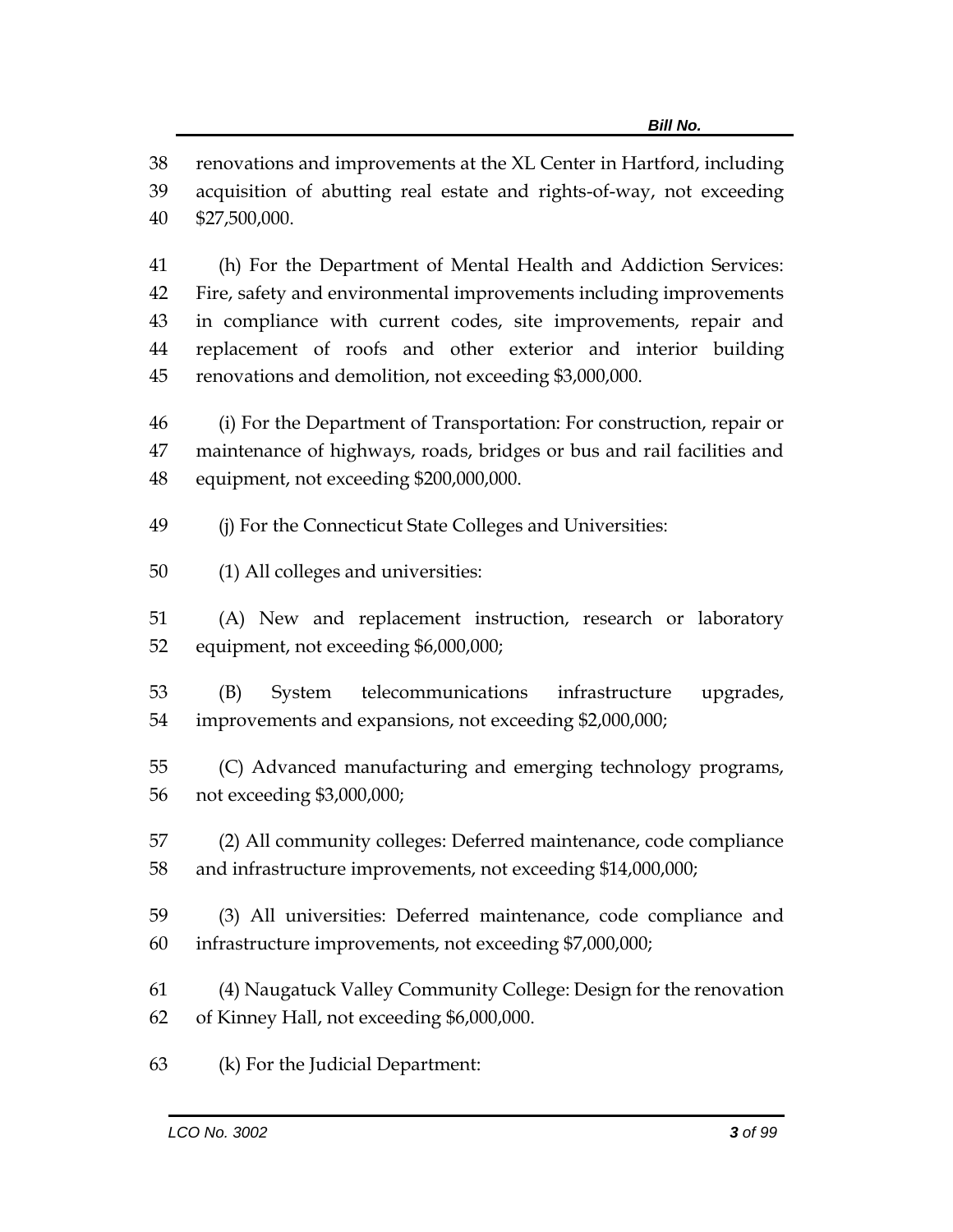(1) Alterations, renovations and improvements to buildings and grounds at state-owned and maintained facilities, not exceeding \$11,000,000;

- (2) Implementation of the Technology Strategic Plan Project, not exceeding \$2,000,000;
- (3) Mechanical system improvements at the superior courthouse in Stamford, not exceeding \$2,250,000;
- (4) Alterations and improvements in compliance with the Americans with Disabilities Act, not exceeding \$2,000,000;

 (5) Security improvements at various state-owned and maintained facilities, not exceeding \$2,000,000;

 (6) Upgrades to and installation of sound amplification equipment in court and hearing rooms, not exceeding \$1,300,000.

 Sec. 3. (*Effective from passage*) All provisions of section 3-20 of the general statutes or the exercise of any right or power granted thereby which are not inconsistent with the provisions of sections 1 to 7, inclusive, of this act are hereby adopted and shall apply to all bonds authorized by the State Bond Commission pursuant to sections 1 to 7, inclusive, of this act, and temporary notes issued in anticipation of the money to be derived from the sale of any such bonds so authorized may be issued in accordance with said section 3-20 and from time to time renewed. Such bonds shall mature at such time or times not exceeding twenty years from their respective dates as may be provided in or pursuant to the resolution or resolutions of the State Bond Commission authorizing such bonds.

 Sec. 4. (*Effective from passage*) None of the bonds described in sections 1 to 7, inclusive, of this act, shall be authorized except upon a finding by the State Bond Commission that there has been filed with it a request for such authorization, which is signed by the Secretary of the Office of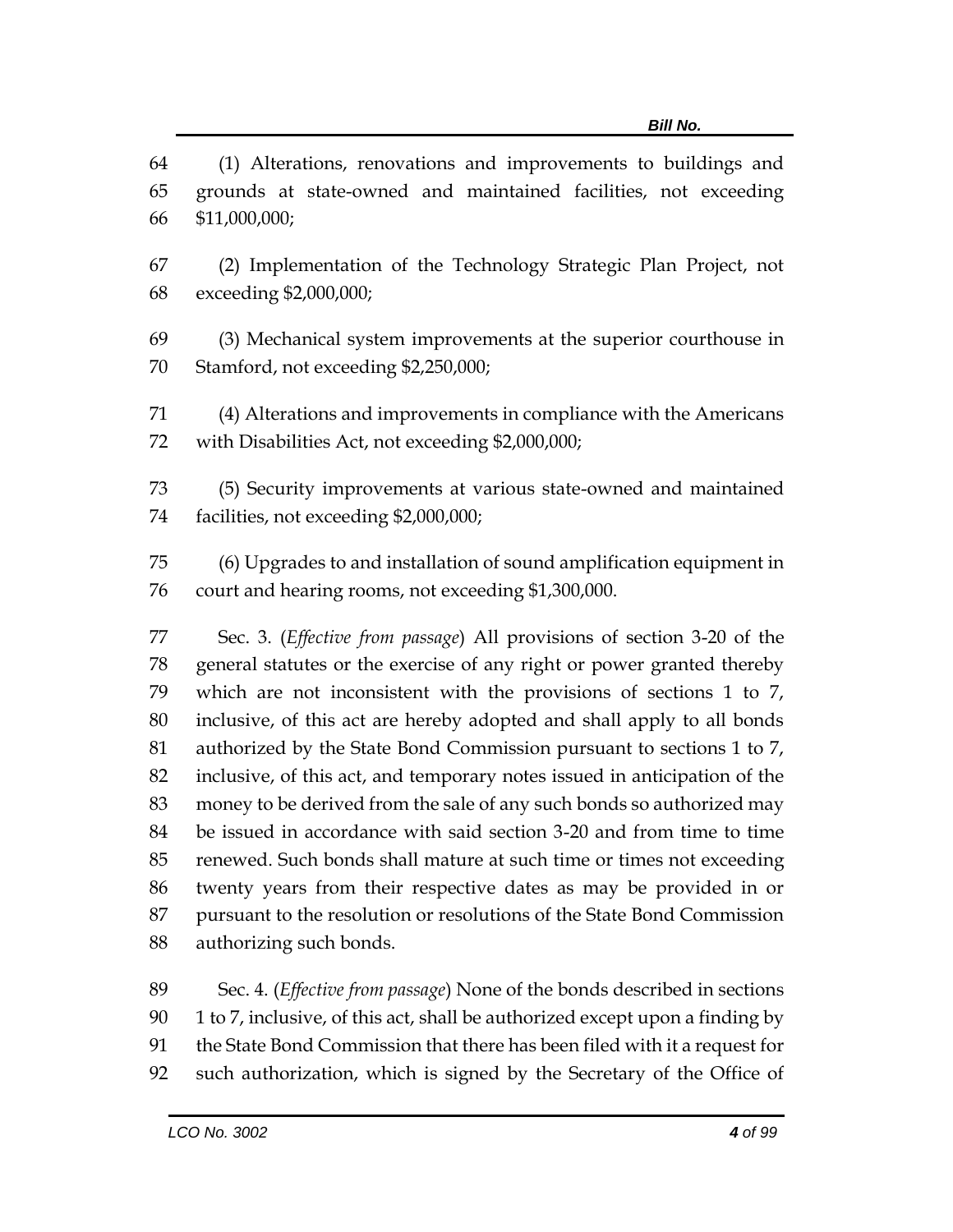Policy and Management or by or on behalf of such state officer, department or agency and stating such terms and conditions as said commission, in its discretion, may require.

 Sec. 5. (*Effective from passage*) For the purposes of sections 1 to 7, inclusive, of this act, "state moneys" means the proceeds of the sale of bonds authorized pursuant to said sections 1 to 7, inclusive, or of temporary notes issued in anticipation of the moneys to be derived from the sale of such bonds. Each request filed as provided in section 4 of this act for an authorization of bonds shall identify the project for which the proceeds of the sale of such bonds are to be used and expended and, in addition to any terms and conditions required pursuant to said section 4, shall include the recommendation of the person signing such request as to the extent to which federal, private or other moneys then available or thereafter to be made available for costs in connection with any such project should be added to the state moneys available or becoming available hereunder for such project. If the request includes a recommendation that some amount of such federal, private or other moneys should be added to such state moneys, then, if and to the extent directed by the State Bond Commission at the time of authorization of such bonds, such amount of such federal, private or other moneys then available, or thereafter to be made available for costs in connection with such project, may be added to any state moneys available or becoming available hereunder for such project and shall be used for such project. Any other federal, private or other moneys then available or thereafter to be made available for costs in connection with such project shall, upon receipt, be used by the State Treasurer, in conformity with applicable federal and state law, to meet the principal of outstanding bonds issued pursuant to sections 1 to 7, inclusive, of this act, or to meet the principal of temporary notes issued in anticipation of the money to be derived from the sale of bonds theretofore authorized pursuant to said sections 1 to 7, inclusive, for the purpose of financing such costs, either by purchase or redemption and cancellation of such bonds or notes or by payment thereof at maturity. Whenever any of the federal,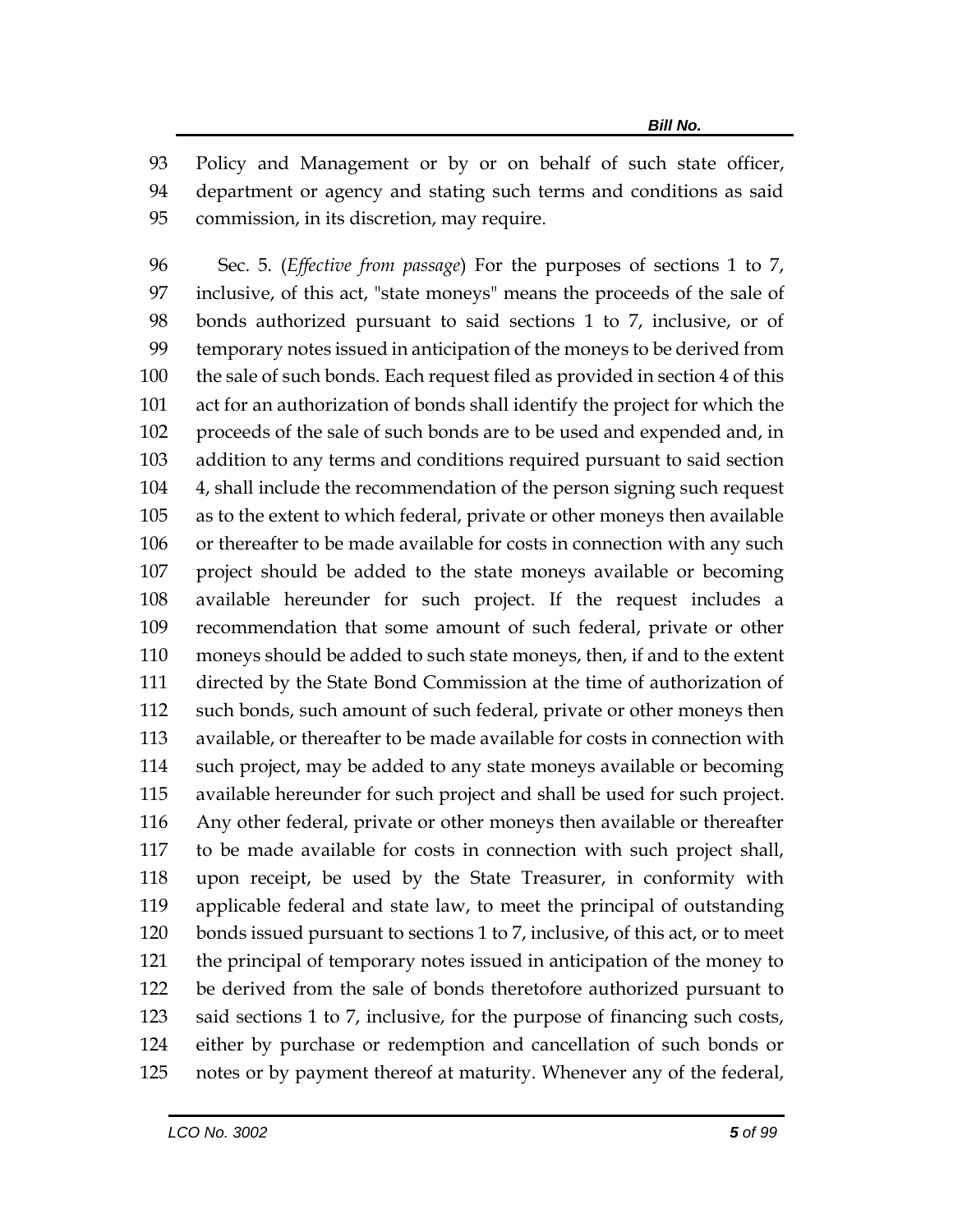126 private or other moneys so received with respect to such project are used to meet the principal of such temporary notes or whenever principal of any such temporary notes is retired by application of revenue receipts of the state, the amount of bonds theretofore authorized in anticipation of which such temporary notes were issued, and the aggregate amount of bonds which may be authorized pursuant to section 1 of this act, shall each be reduced by the amount of the principal so met or retired. Pending use of the federal, private or other moneys so received to meet principal as hereinabove directed, the amount thereof may be invested by the State Treasurer in bonds or obligations of, or guaranteed by, the state or the United States or agencies or instrumentalities of the United States, shall be deemed to be part of the debt retirement funds of the state, and net earnings on such investments shall be used in the same manner as the moneys so invested.

 Sec. 6. (*Effective from passage*) Any balance of proceeds of the sale of said bonds authorized for any project described in section 2 of this act in excess of the cost of such project may be used to complete any other project described in said section 2, if the State Bond Commission shall so determine and direct. Any balance of proceeds of the sale of said bonds in excess of the costs of all the projects described in said section 2 shall be deposited to the credit of the General Fund.

 Sec. 7. (*Effective from passage*) The bonds issued pursuant to this section and sections 1 to 6, inclusive, of this act, shall be general obligations of the state and the full faith and credit of the state of Connecticut are pledged for the payment of the principal of and interest on said bonds as the same become due, and accordingly and as part of the contract of the state with the holders of said bonds, appropriation of all amounts necessary for punctual payment of such principal and interest is hereby made, and the State Treasurer shall pay such principal and interest as the same become due.

 Sec. 8. (*Effective from passage*) The State Bond Commission shall have power, in accordance with the provisions of this section and sections 9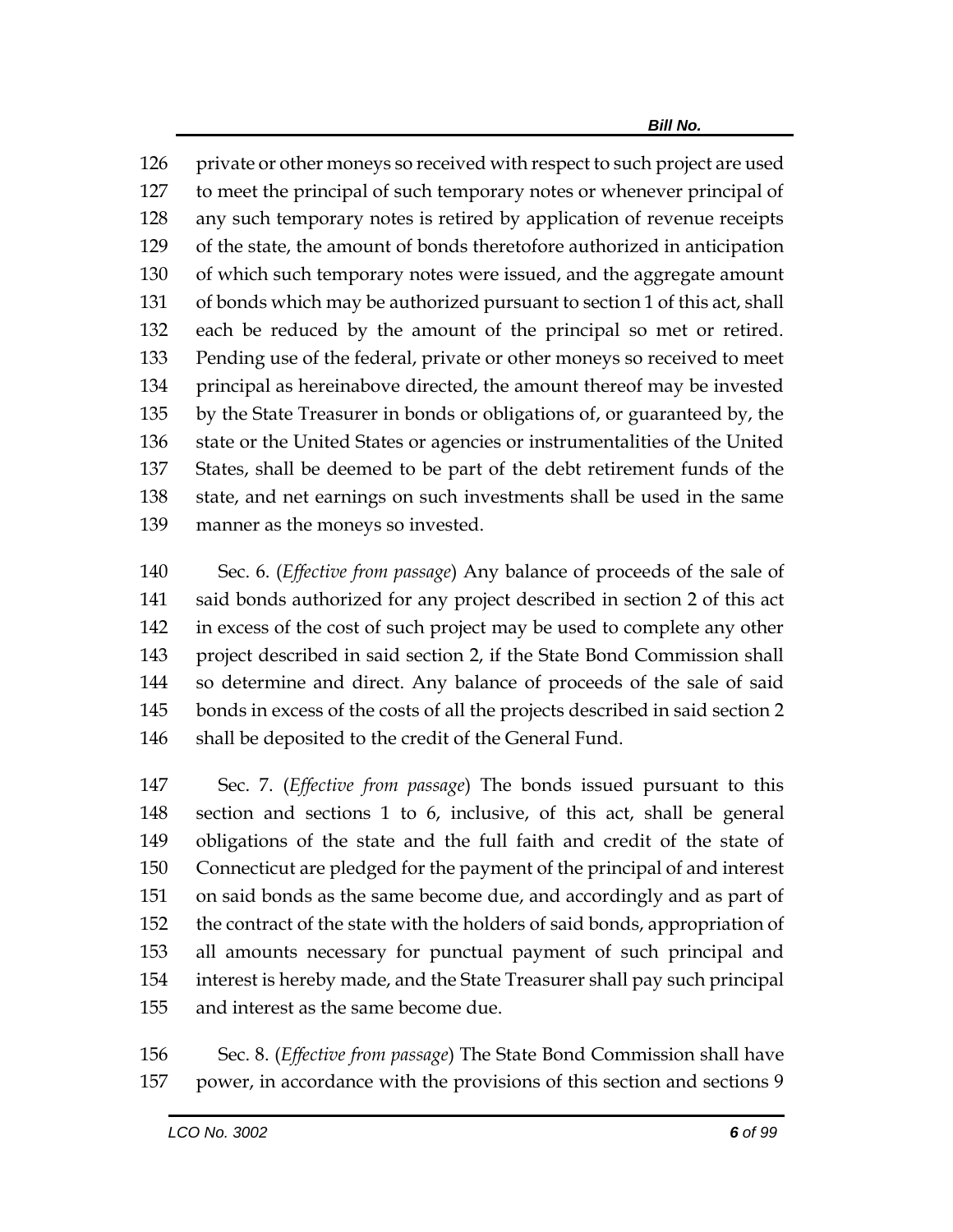and 10, of this act, from time to time to authorize the issuance of bonds of the state in one or more series and in principal amounts in the aggregate, not exceeding \$100,000,000.

 Sec. 9. (*Effective from passage*) The proceeds of the sale of bonds described in sections 8 to 11, inclusive, of this act shall be used by the Department of Housing for the purposes hereinafter stated: Housing development and rehabilitation, including moderate cost housing, moderate rental, congregate and elderly housing, urban homesteading, community housing development corporations, housing purchase and rehabilitation, housing for the homeless, housing for low-income persons, limited equity cooperatives and mutual housing projects, abatement of hazardous material including asbestos and lead-based paint in residential structures, emergency repair assistance for senior citizens, housing land bank and land trust, housing and community development, predevelopment grants and loans, reimbursement for state and federal surplus property, private rental investment mortgage and equity program, housing infrastructure, demolition, renovation or redevelopment of vacant buildings or related infrastructure, septic system repair loan program, acquisition and related rehabilitation including loan guarantees for private developers of rental housing for the elderly, projects under the program established in section 8-37pp of the general statutes, and participation in federal programs, including administrative expenses associated with those programs eligible under the general statutes, not exceeding \$100,000,000, provided in using such proceeds, the department shall prioritize areas of the state with low homeownership rates, and provided not more than \$30,000,000 shall be used for revitalization of state moderate rental housing units on the Connecticut Housing Finance Authority's State Housing Portfolio, and provided not more than \$170,000 shall be used to conduct the planning and data analysis concerning state housing needs, subsidized housing inventory and tenant-based subsidy usage required pursuant to sections 8-37s, 8-37t, 8-37bb, 8-37ff, 8-37qqq and 8-37rrr of the general statutes and, to the extent not otherwise funded, such planning and data analysis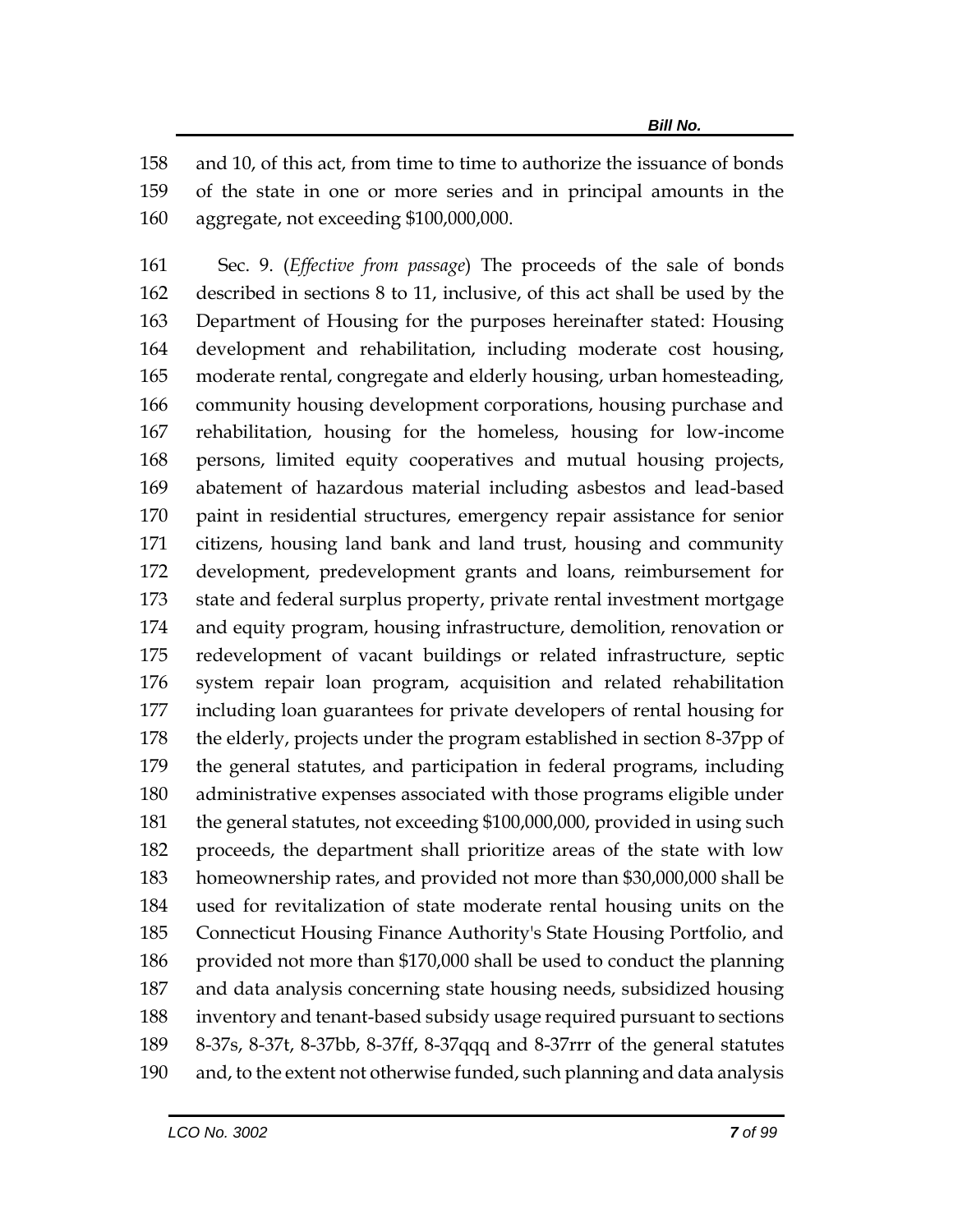required pursuant to 24 CFR Part 91, amended from time to time, and 42 USC 3608(e)(2), as amended from time to time.

 Sec. 10. (*Effective from passage*) None of the bonds described in sections 8 to 11, inclusive, of this act shall be authorized except upon a finding by the State Bond Commission that there has been filed with it a request 196 for such authorization, which is signed by the Secretary of the Office of Policy and Management or by or on behalf of such state officer, department or agency and stating such terms and conditions as said commission, in its discretion, may require.

 Sec. 11. (*Effective from passage*) All provisions of section 3-20 of the general statutes, or the exercise of any right or power granted thereby which are not inconsistent with the provisions of this section and sections 8 to 10, inclusive, of this act are hereby adopted and shall apply to all bonds authorized by the State Bond Commission pursuant to this section and sections 8 to 10, inclusive, of this act and temporary notes in anticipation of the money to be derived from the sale of any such bonds so authorized may be issued in accordance with said section 3-20 and from time to time renewed. Such bonds shall mature at such time or times not exceeding twenty years from their respective dates as may be provided in or pursuant to the resolution or resolutions of the State Bond Commission authorizing such bonds. Such bonds issued pursuant to section 8 of this act shall be general obligations of the state and the full faith and credit of the state of Connecticut are pledged for the payment of the principal of and interest on such bonds as the same become due, and accordingly and as part of the contract of the state with the holders of such bonds, appropriation of all amounts necessary for punctual payment of such principal and interest is hereby made, and the State Treasurer shall pay such principal and interest as the same become due.

 Sec. 12. (*Effective from passage*) The State Bond Commission shall have power, in accordance with the provisions of this section and sections 13 to 19, inclusive, of this act, from time to time to authorize the issuance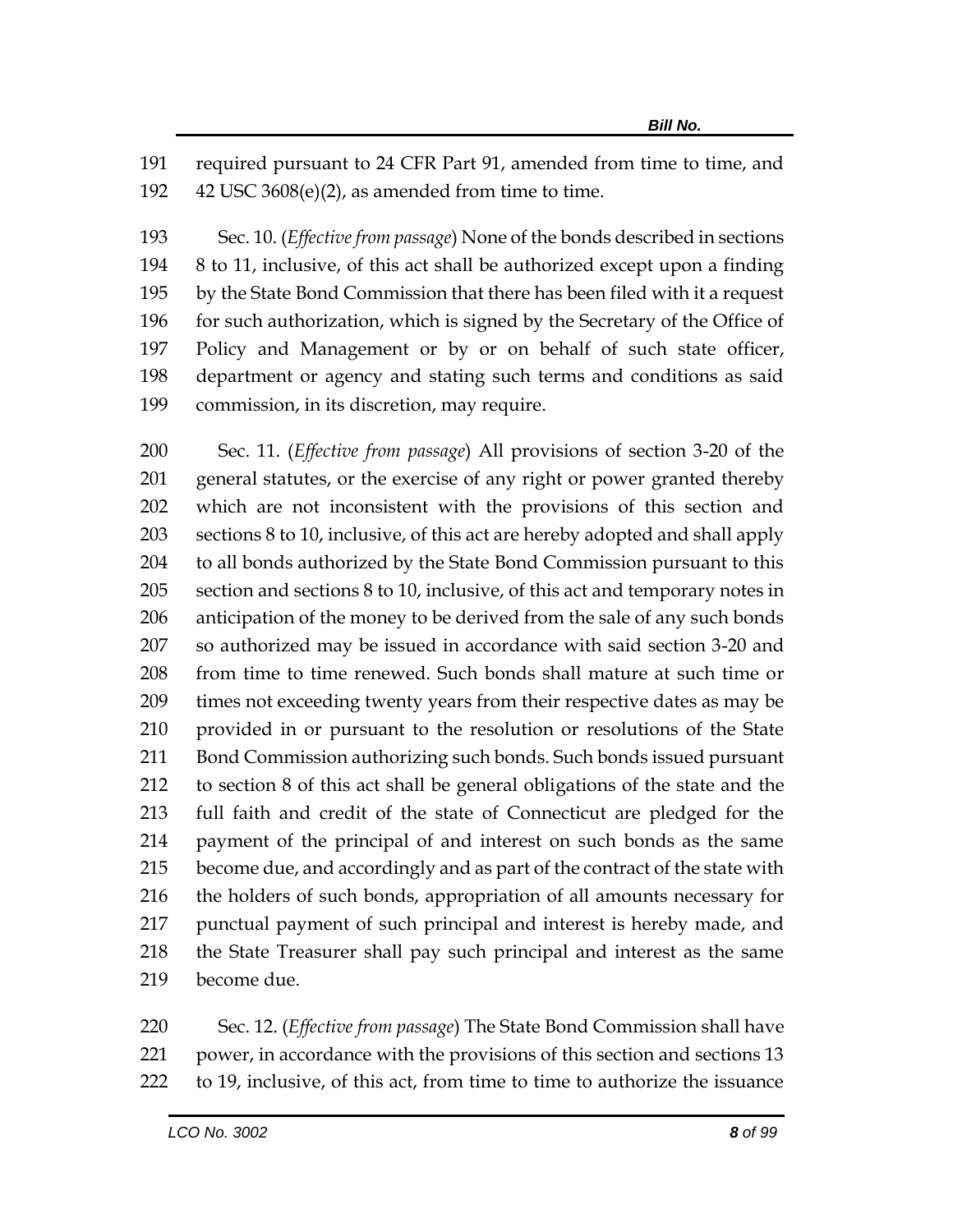of bonds of the state in one or more series and in principal amounts in the aggregate, not exceeding \$267,500,000.

 Sec. 13. (*Effective from passage*) The proceeds of the sale of the bonds described in sections 12 to 19, inclusive, of this act shall be used for the purpose of providing grants-in-aid and other financing for the projects, programs and purposes hereinafter stated:

(a) For the Office of Policy and Management:

 (1) Grants-in-aid to private, nonprofit health and human service 231 organizations that are exempt under Section  $501(c)(3)$  of the Internal Revenue Code of 1986, and that receive funds from the state to provide direct health or human services to state agency clients, for alterations, renovations, improvements, additions and new construction, including health, safety, compliance with the Americans with Disabilities Act and energy conservation improvements, information technology systems, technology for independence, purchase of vehicles and acquisition of property, not exceeding \$25,000,000;

 (2) Grants-in-aid to distressed municipalities eligible under section 32-9s of the general statutes for capital purposes, not exceeding \$7,000,000;

 (3) Grants-in-aid to state agencies and political subdivisions for equipment, facilities and supplies to respond to emerging public health concerns, not exceeding \$5,000,000.

 (b) For the Department of Administrative Services: Grants-in-aid to priority school districts for projects, including reimbursements of expenditures, that are not eligible under section 10-287d of the general statutes, as amended by this act, not exceeding \$30,000,000.

 (c) For the Labor Department: For the Workforce Training Authority Fund, not exceeding \$20,000,000.

(d) For the Department of Energy and Environmental Protection: For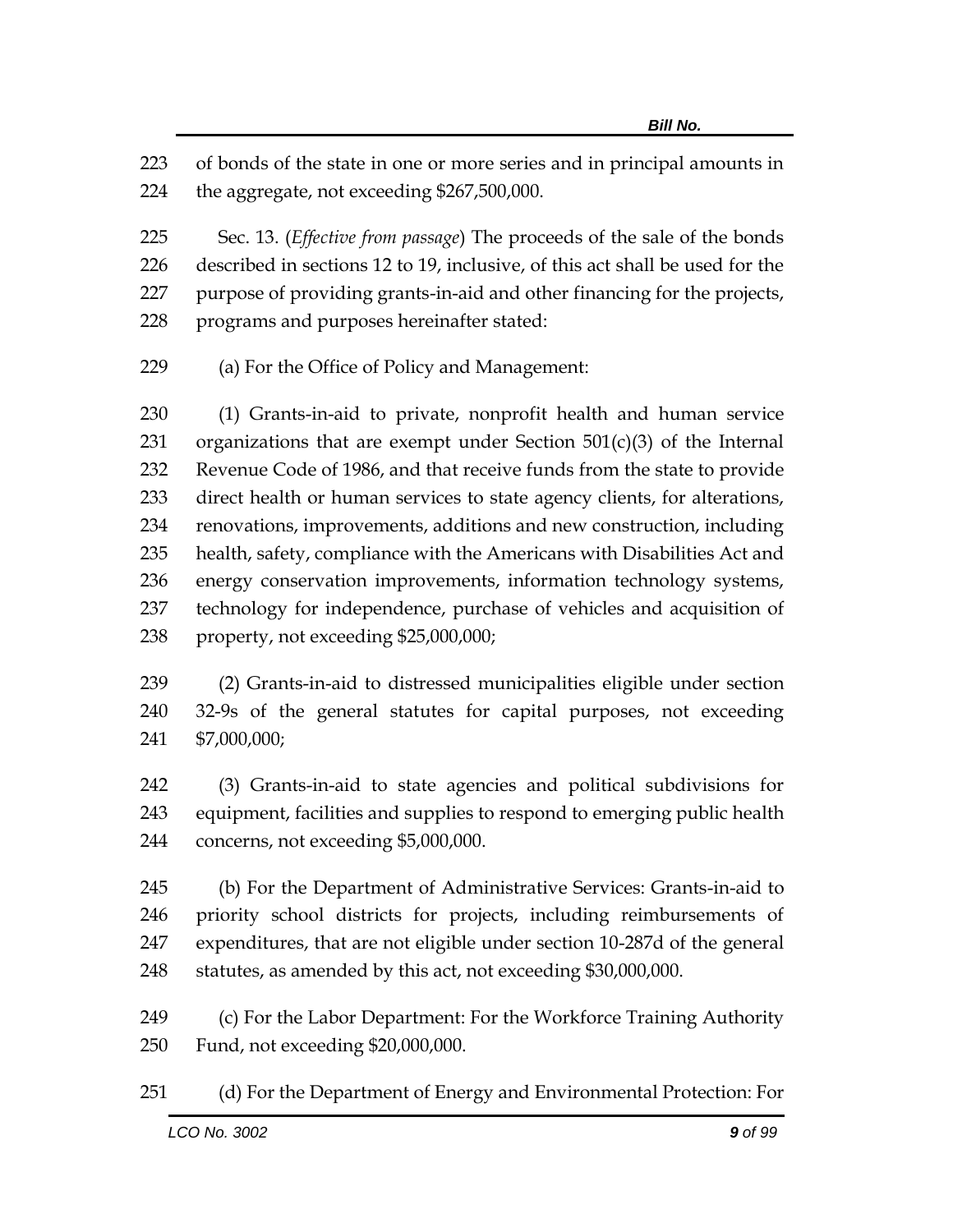the purposes of testing for pollution from perfluoroalkyl and polyfluoroalkyl substances, providing potable water to persons affected by such pollution and for buyback of aqueous film-forming firefighting foam containing perfluoroalkyl and polyfluoroalkyl substances, not exceeding \$2,000,000.

(e) For the Department of Economic and Community Development:

 (1) For the Brownfield Remediation and Revitalization program, provided notwithstanding the provisions of subsection (a) of section 32- 763 of the general statutes, the department shall provide a grant of up to \$7,000,000 to the town of Preston for remediation, not exceeding \$30,000,000;

 (2) For the Small Business Express program established by section 32- 7g of the general statutes, not exceeding \$5,000,000.

 (f) For the Department of Housing: Grant-in-aid to the Connecticut Housing Finance Authority to capitalize the Down Payment Assistance Program established pursuant to sections 8-283 to 8-289, inclusive, of the general statutes, including providing financial assistance under such program to families and persons with incomes up to and including one hundred twenty per cent of the area median income, not exceeding \$4,500,000, provided not more than \$500,000 shall be for the Mortgage Assistance Program for certain teachers established pursuant to section 8-265pp of the general statutes.

 (g) For the Capital Region Development Authority: Grant-in-aid to the municipality of East Hartford for the purposes of general economic development activities, including the development of the infrastructure and improvements to the riverfront; the creation of housing units through rehabilitation and new construction; the demolition or redevelopment of vacant buildings; and redevelopment, not exceeding \$10,000,000.

(h) For the Department of Public Health: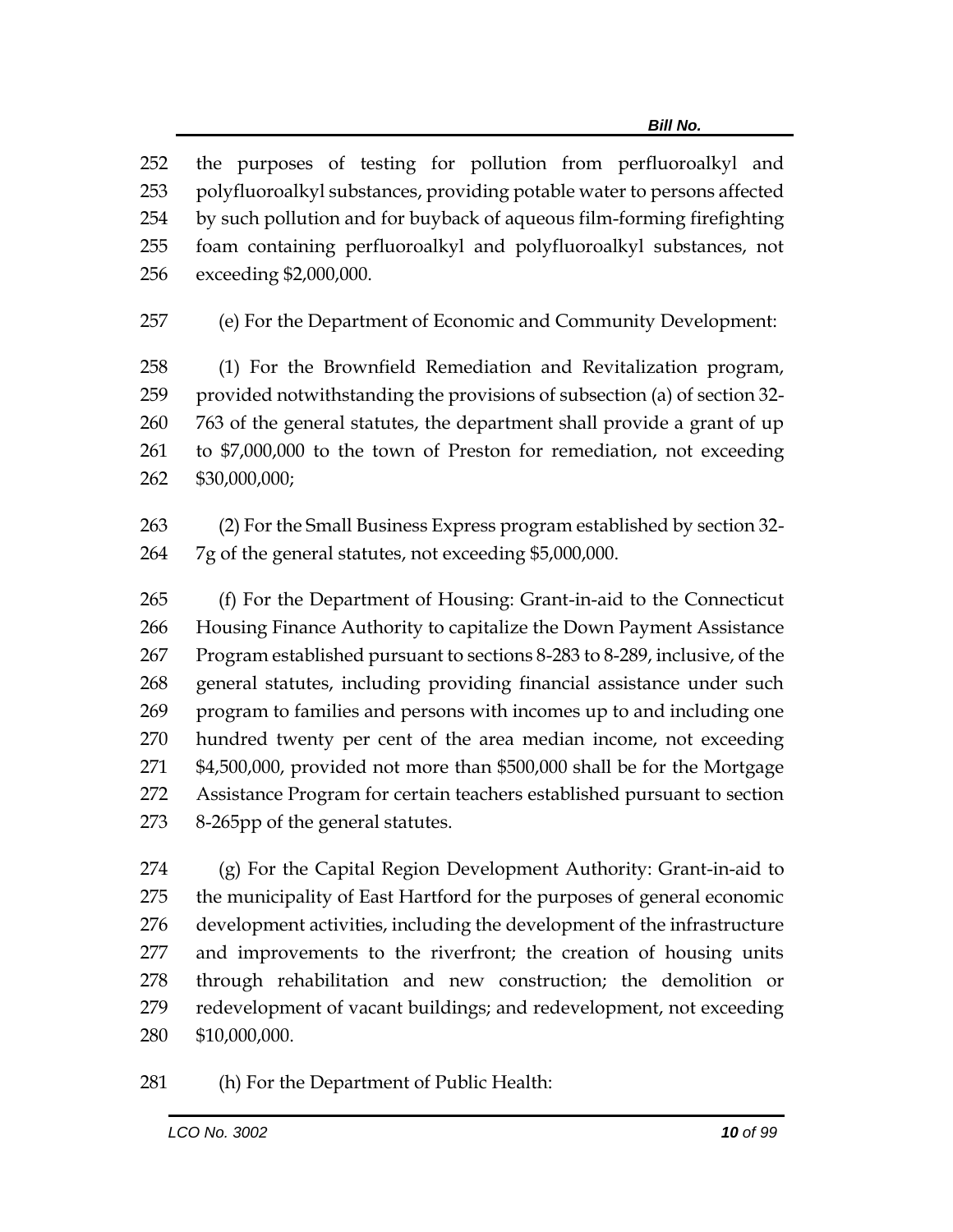(1) For grants-in-aid to public water systems for drinking water projects, not exceeding \$4,000,000;

 (2) For grants-in-aid for the remediation of lead in school drinking water systems, not exceeding \$5,000,000.

 (i) For the Department of Transportation: Grants-in-aid to municipalities for use in the manner set forth in, and in accordance with the provisions of, sections 13a-175a to 13a-175k, inclusive, of the general statutes, not exceeding \$30,000,000.

 (j) For the Connecticut Port Authority: Grants-in-aid for improvements to deep water ports, including dredging, not exceeding \$65,000,000.

 (k) For the Paid Family and Medical Leave Insurance Authority: Grants-in-aid for capitalizing the Family and Medical Leave Insurance Trust Fund, not exceeding \$25,000,000.

 Sec. 14. (*Effective from passage*) All provisions of section 3-20 of the general statutes or the exercise of any right or power granted thereby which are not inconsistent with the provisions of sections 12 to 19, inclusive, of this act are hereby adopted and shall apply to all bonds authorized by the State Bond Commission pursuant to sections 12 to 19, inclusive, of this act, and temporary notes issued in anticipation of the money to be derived from the sale of any such bonds so authorized may be issued in accordance with said sections 12 to 19, inclusive, and from time to time renewed. Such bonds shall mature at such time or times not exceeding twenty years from their respective dates as may be provided in or pursuant to the resolution or resolutions of the State Bond Commission authorizing such bonds.

 Sec. 15. (*Effective from passage*) None of the bonds described in sections 12 to 19, inclusive, of this act shall be authorized except upon a finding by the State Bond Commission that there has been filed with it a request for such authorization, which is signed by the Secretary of the Office of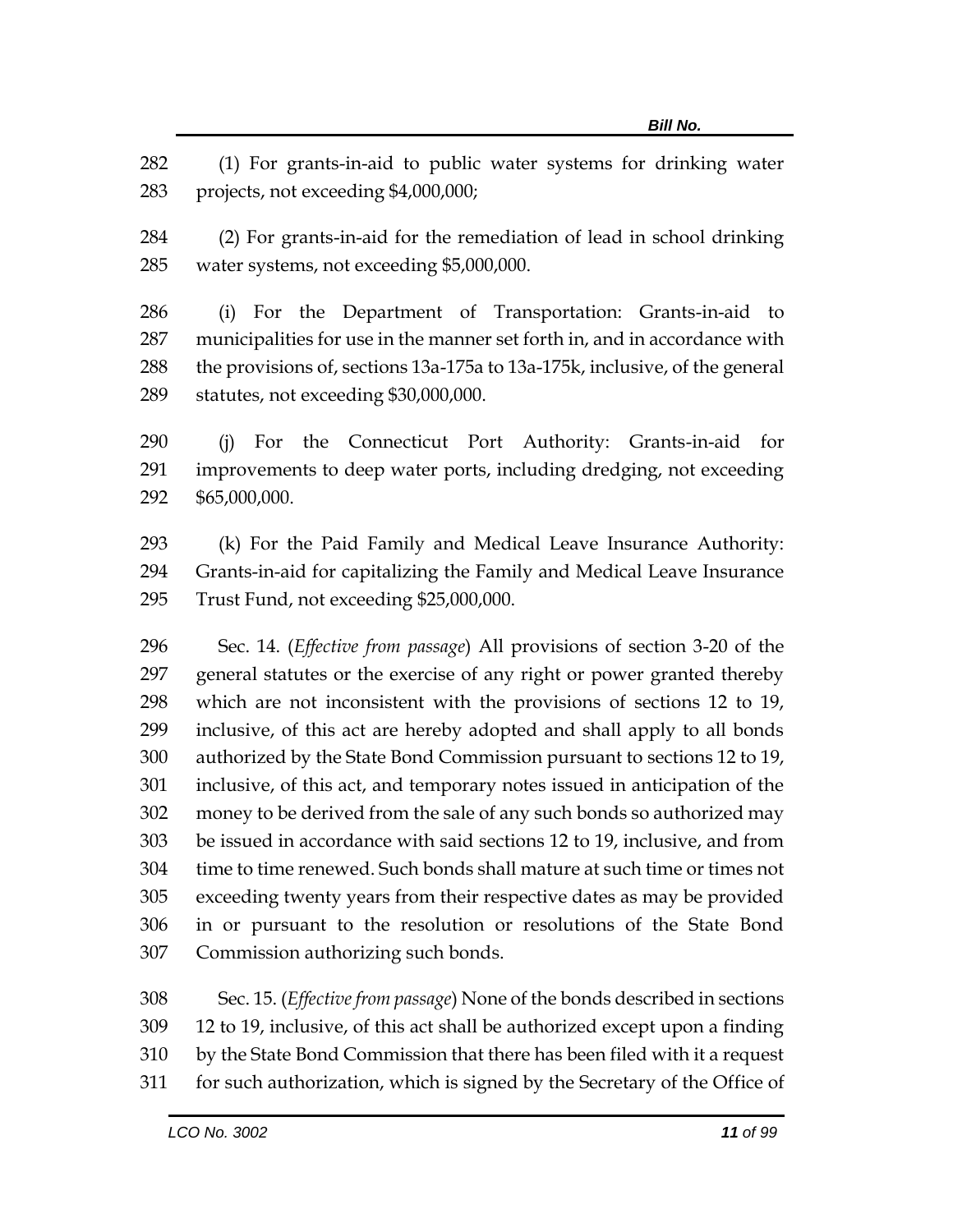Policy and Management or by or on behalf of such state officer, department or agency and stating such terms and conditions as said commission, in its discretion, may require.

 Sec. 16. (*Effective from passage*) For the purposes of sections 12 to 19, inclusive, of this act, "state moneys" means the proceeds of the sale of bonds authorized pursuant to said sections 12 to 19, inclusive, or of temporary notes issued in anticipation of the moneys to be derived from the sale of such bonds. Each request filed as provided in section 15 of this act for an authorization of bonds shall identify the project for which the proceeds of the sale of such bonds are to be used and expended and, in addition to any terms and conditions required pursuant to said section 15, include the recommendation of the person signing such request as to the extent to which federal, private or other moneys then available or thereafter to be made available for costs in connection with any such project should be added to the state moneys available or becoming available under said sections 12 to 19, inclusive, for such project. If the request includes a recommendation that some amount of such federal, private or other moneys should be added to such state moneys, then, if and to the extent directed by the State Bond Commission at the time of authorization of such bonds, such amount of such federal, private or other moneys then available or thereafter to be made available for costs in connection with such project may be added to any state moneys available or becoming available hereunder for such project and be used for such project. Any other federal, private or other moneys then available or thereafter to be made available for costs in connection with such project upon receipt shall, in conformity with applicable federal and state law, be used by the State Treasurer to meet the principal of outstanding bonds issued pursuant to said sections 12 to 19, inclusive, or to meet the principal of temporary notes issued in anticipation of the money to be derived from the sale of bonds theretofore authorized pursuant to said sections 12 to 19, inclusive, for the purpose of financing such costs, either by purchase or redemption and cancellation of such bonds or notes or by payment thereof at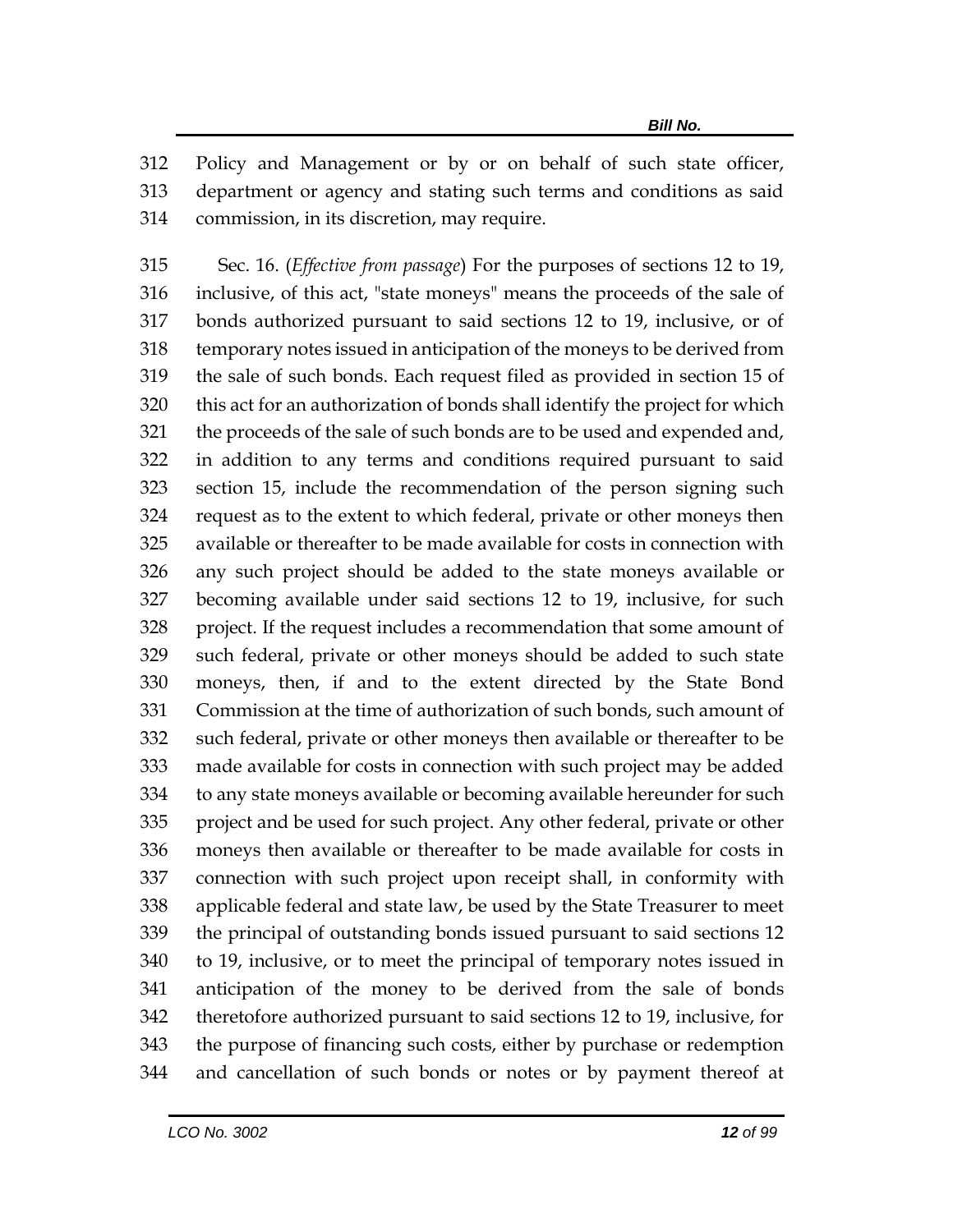maturity. Whenever any of the federal, private or other moneys so received with respect to such project are used to meet the principal of such temporary notes or whenever the principal of any such temporary notes is retired by application of revenue receipts of the state, the amount of bonds theretofore authorized in anticipation of which such temporary notes were issued, and the aggregate amount of bonds which may be authorized pursuant to section 12 of this act shall each be reduced by the amount of the principal so met or retired. Pending use of the federal, private or other moneys so received to meet the principal as directed in this section, the amount thereof may be invested by the State Treasurer in bonds or obligations of, or guaranteed by, the state or the United States or agencies or instrumentalities of the United States, shall be deemed to be part of the debt retirement funds of the state, and net earnings on such investments shall be used in the same manner as the moneys so invested.

 Sec. 17. (*Effective from passage*) The bonds issued pursuant to sections 12 to 19, inclusive, of this act shall be general obligations of the state and the full faith and credit of the state of Connecticut are pledged for the payment of the principal of and interest on said bonds as the same become due, and accordingly and as part of the contract of the state with the holders of said bonds, appropriation of all amounts necessary for punctual payment of such principal and interest is hereby made, and the State Treasurer shall pay such principal and interest as the same become due.

 Sec. 18. (*Effective from passage*) In accordance with section 13 of this act, the state, through the state agencies specified in said section 13, may provide grants-in-aid and other financings to or for the agencies for the purposes and projects as described in said section 13. All financing shall be made in accordance with the terms of a contract at such time or times as shall be determined within authorization of funds by the State Bond Commission.

Sec. 19. (*Effective from passage*) In the case of any grant-in-aid made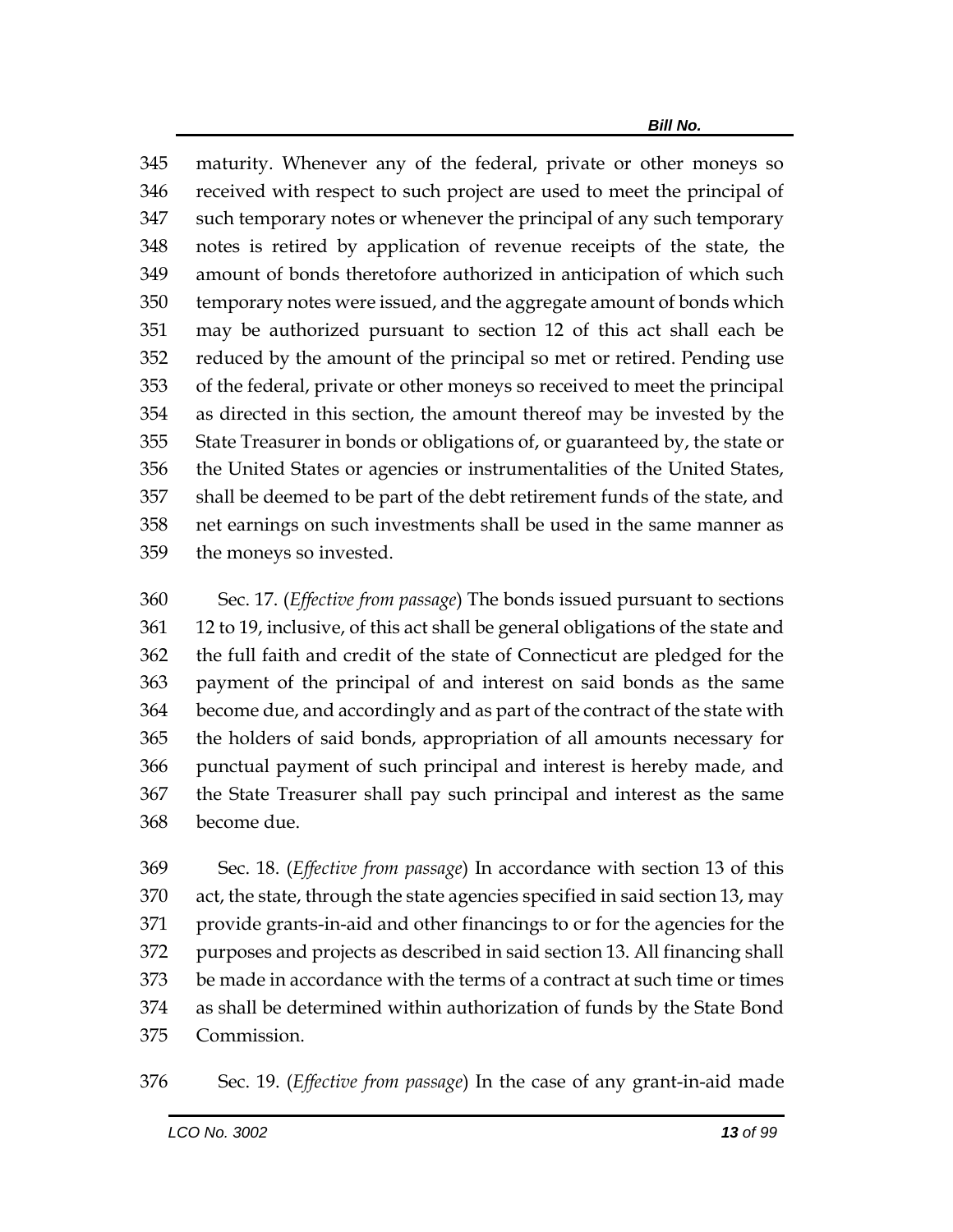377 pursuant to subsection (b), (c), (d), (e), (f), (g), (h), (i), (j) or (k) of section 13 of this act that is made to any entity which is not a political subdivision of the state, the contract entered into pursuant to section 13 of this act shall provide that if the premises for which such grant-in-aid was made ceases, within ten years of the date of such grant, to be used as a facility for which such grant was made, an amount equal to the amount of such grant, minus ten per cent per year for each full year which has elapsed since the date of such grant, shall be repaid to the state and that a lien shall be placed on such land in favor of the state to ensure that such amount shall be repaid in the event of such change in use, provided if the premises for which such grant-in-aid was made are owned by the state, a municipality or a housing authority, no lien need be placed.

 Sec. 20. (*Effective July 1, 2020*) The State Bond Commission shall have power, in accordance with the provisions of this section and sections 21 to 26, inclusive, of this act, from time to time to authorize the issuance of bonds of the state in one or more series and in principal amounts in the aggregate not exceeding \$406,500,000.

 Sec. 21. (*Effective July 1, 2020*) The proceeds of the sale of bonds described in sections 20 to 26, inclusive, of this act, to the extent hereinafter stated, shall be used for the purpose of acquiring, by purchase or condemnation, undertaking, constructing, reconstructing, improving or equipping, or purchasing land or buildings or improving sites for the projects hereinafter described, including payment of architectural, engineering, demolition or related costs in connection therewith, or of payment of the cost of long-range capital programming and space utilization studies as hereinafter stated:

 (a) For the Office of Policy and Management: For an information technology capital investment program, not exceeding \$70,000,000.

(b) For the Department of Administrative Services:

(1) Alterations, renovations and improvements in compliance with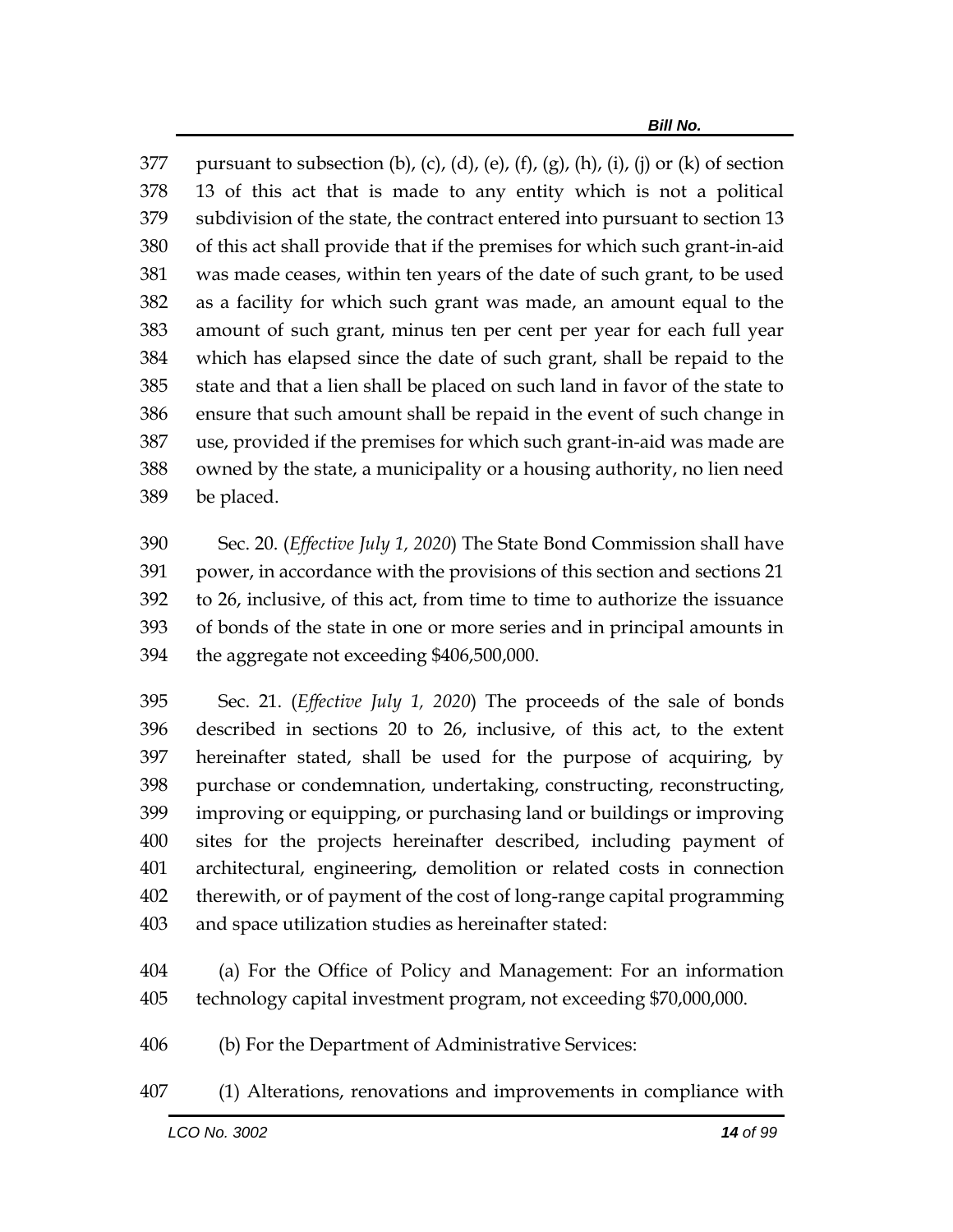| 408<br>409 | the Americans with Disabilities Act, or for improved accessibility to<br>state facilities, not exceeding \$1,000,000;              |
|------------|------------------------------------------------------------------------------------------------------------------------------------|
| 410<br>411 | (2) Removal or encapsulation of asbestos and hazardous materials in<br>state-owned buildings, not exceeding \$10,000,000.          |
| 412<br>413 | (c) For the Military Department: State matching funds for anticipated<br>federal reimbursable projects, not exceeding \$1,000,000. |
| 414        | (d) For the Department of Energy and Environmental Protection:                                                                     |
| 415<br>416 | (1) Dam repairs, including state-owned dams, not exceeding<br>\$5,500,000;                                                         |
| 417        | (2) For the purpose of funding any energy services project that results                                                            |
| 418        | in increased efficiency measures in state buildings pursuant to section                                                            |
| 419        | 16a-38l of the general statutes, or for any renewable energy or combined                                                           |
| 420        | heat and power project in state buildings, not exceeding \$20,000,000.                                                             |
| 421        | (e) For the Capital Region Development Authority: Alterations,                                                                     |
| 422        | renovations and improvements at the XL Center in Hartford, including                                                               |
| 423        | acquisition of abutting real estate and rights-of-way, not exceeding                                                               |
| 424        | \$37,500,000.                                                                                                                      |
| 425        |                                                                                                                                    |
|            | (f) For the Department of Mental Health and Addiction Services:                                                                    |
| 426        | Design and installation of sprinkler systems in direct care patient                                                                |
| 427        | buildings, not exceeding \$5,500,000.                                                                                              |
| 428        | (g) For the Department of Transportation: For construction, repair or                                                              |
| 429        | maintenance of highways, roads, bridges or bus and rail facilities and                                                             |
| 430        | equipment, not exceeding \$200,000,000.                                                                                            |
| 431        | (h) For the Department of Education: For the Technical Education                                                                   |
| 432        | and Career System: Alterations and improvements to buildings and                                                                   |
| 433        | grounds, including new and replacement equipment, tools and supplies                                                               |
| 434        | necessary to update curricula, vehicles and technology at all regional                                                             |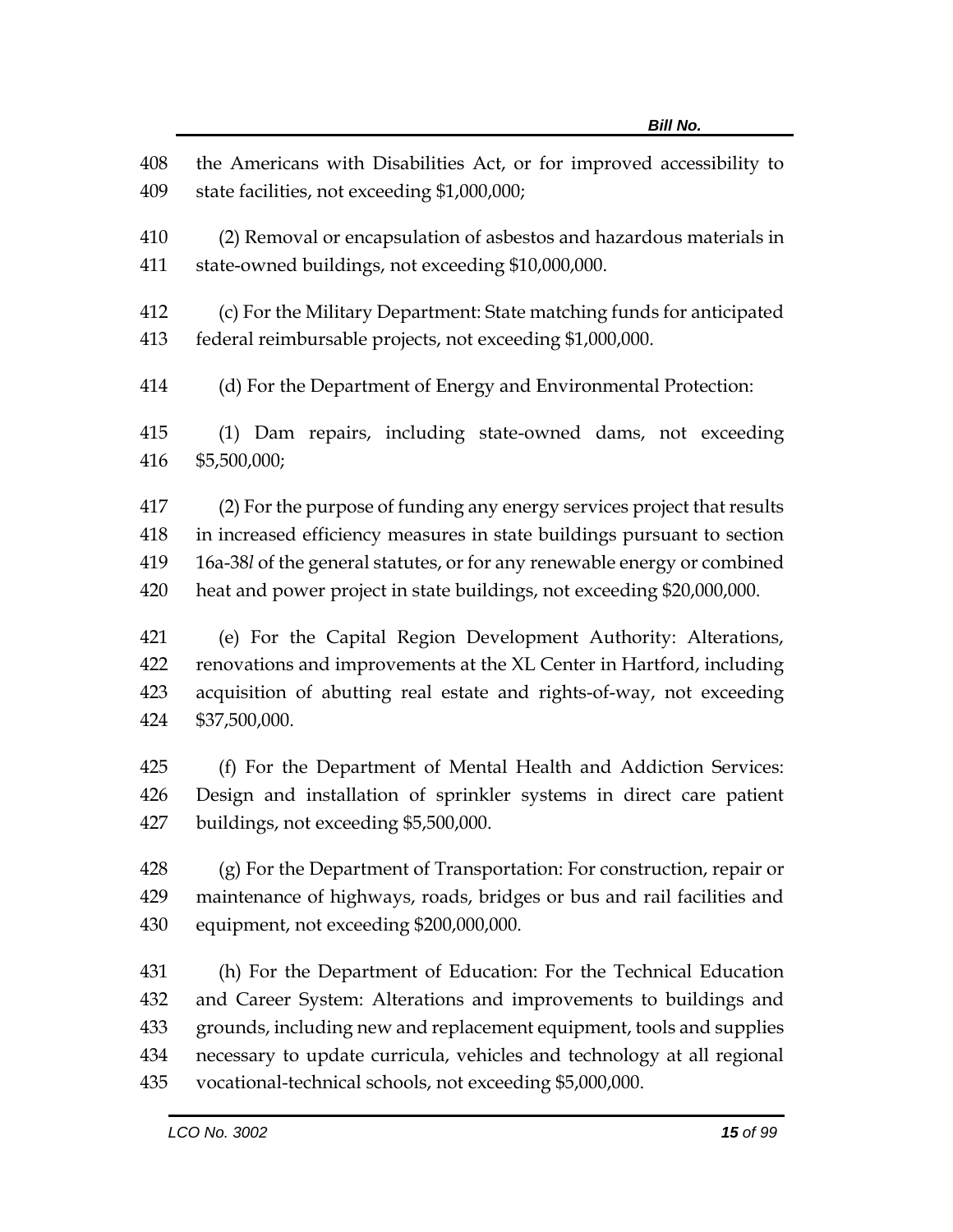| 436        | (i) For the Connecticut State Colleges and Universities:                                                                   |
|------------|----------------------------------------------------------------------------------------------------------------------------|
| 437        | (1) All colleges and universities:                                                                                         |
| 438        | (A) New and replacement instruction, research or laboratory                                                                |
| 439        | equipment, not exceeding \$6,000,000;                                                                                      |
| 440<br>441 | telecommunications infrastructure<br>upgrades,<br>(B)<br>System<br>improvements and expansions, not exceeding \$2,000,000; |
| 442        | (C) Advanced manufacturing and emerging technology programs,                                                               |
| 443        | not exceeding \$3,000,000;                                                                                                 |
| 444        | (2) All community colleges: Deferred maintenance, code compliance                                                          |
| 445        | and infrastructure improvements, not exceeding \$14,000,000;                                                               |
| 446        | (3) All universities: Deferred maintenance, code compliance and                                                            |
| 447        | infrastructure improvements, not exceeding \$7,000,000.                                                                    |
| 448        | (j) For the Judicial Department:                                                                                           |
| 449        | (1) Alterations, renovations and improvements to buildings and                                                             |
| 450        | grounds at state-owned and maintained facilities, not exceeding                                                            |
| 451        | \$10,000,000;                                                                                                              |
| 452        | (2) Implementation of the Technology Strategic Plan Project, not                                                           |
| 453        | exceeding \$2,000,000;                                                                                                     |
| 454        | (3) Alterations and improvements in compliance with the Americans                                                          |
| 455        | with Disabilities Act, not exceeding \$5,000,000;                                                                          |
| 456        | (4) Security improvements at various state-owned and maintained                                                            |
| 457        | facilities, not exceeding \$2,000,000.                                                                                     |
| 458        | Sec. 22. ( <i>Effective July 1, 2020</i> ) All provisions of section 3-20 of the                                           |
| 459        | general statutes or the exercise of any right or power granted thereby                                                     |
| 460        | which are not inconsistent with the provisions of sections 20 to 26,                                                       |
| 461        | inclusive, of this act are hereby adopted and shall apply to all bonds                                                     |
|            | LCO No. 3002<br>16 of 99                                                                                                   |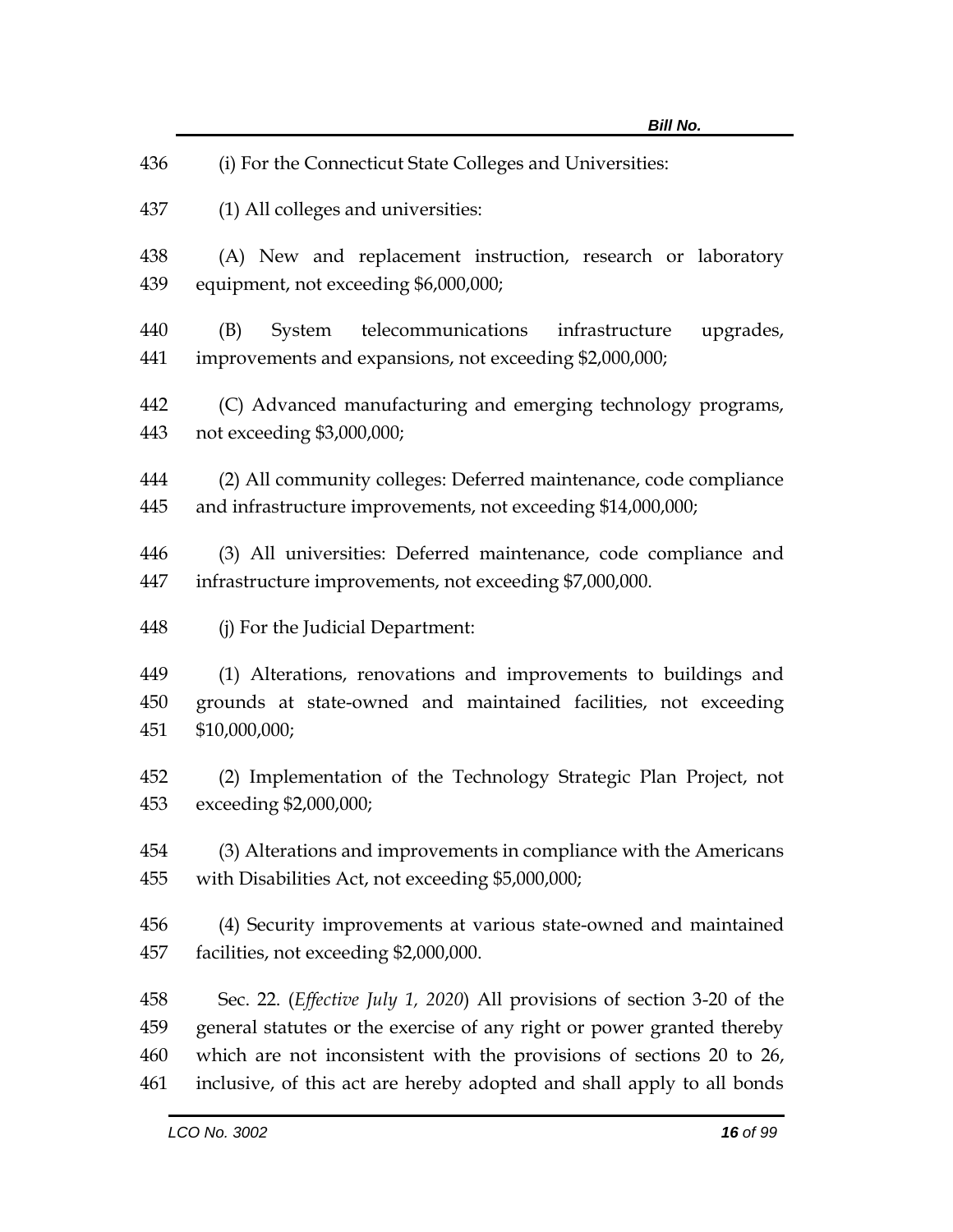authorized by the State Bond Commission pursuant to sections 20 to 26, inclusive, of this act, and temporary notes issued in anticipation of the money to be derived from the sale of any such bonds so authorized may be issued in accordance with said section 3-20 and from time to time renewed. Such bonds shall mature at such time or times not exceeding twenty years from their respective dates as may be provided in or pursuant to the resolution or resolutions of the State Bond Commission authorizing such bonds.

 Sec. 23. (*Effective July 1, 2020*) None of the bonds described in sections 20 to 26, inclusive, of this act, shall be authorized except upon a finding by the State Bond Commission that there has been filed with it a request for such authorization, which is signed by the Secretary of the Office of Policy and Management or by or on behalf of such state officer, department or agency and stating such terms and conditions as said commission, in its discretion, may require.

 Sec. 24. (*Effective July 1, 2020*) For the purposes of sections 20 to 26, inclusive, of this act, "state moneys" means the proceeds of the sale of bonds authorized pursuant to said sections 20 to 26, inclusive, or of temporary notes issued in anticipation of the moneys to be derived from the sale of such bonds. Each request filed as provided in section 23 of this act for an authorization of bonds shall identify the project for which 483 the proceeds of the sale of such bonds are to be used and expended and, in addition to any terms and conditions required pursuant to said section 23, shall include the recommendation of the person signing such request as to the extent to which federal, private or other moneys then available or thereafter to be made available for costs in connection with any such project should be added to the state moneys available or becoming available hereunder for such project. If the request includes a recommendation that some amount of such federal, private or other moneys should be added to such state moneys, then, if and to the extent directed by the State Bond Commission at the time of authorization of such bonds, such amount of such federal, private or other moneys then available, or thereafter to be made available for costs in connection with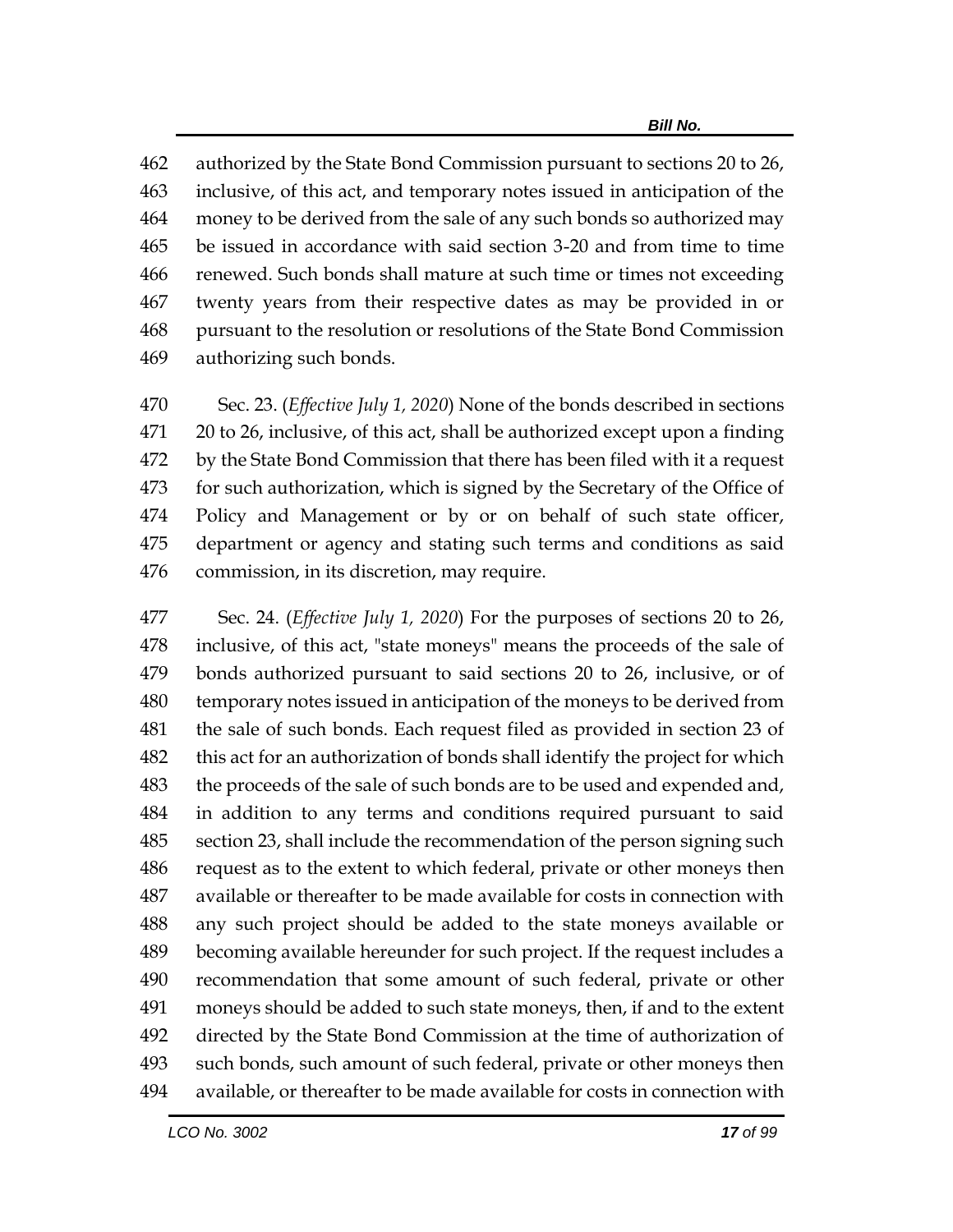such project, may be added to any state moneys available or becoming available hereunder for such project and shall be used for such project. Any other federal, private or other moneys then available or thereafter to be made available for costs in connection with such project shall, upon receipt, be used by the State Treasurer, in conformity with applicable federal and state law, to meet the principal of outstanding bonds issued pursuant to sections 20 to 26, inclusive, of this act, or to meet the principal of temporary notes issued in anticipation of the money to be derived from the sale of bonds theretofore authorized pursuant to said sections 20 to 26, inclusive, for the purpose of financing such costs, either by purchase or redemption and cancellation of such bonds or notes or by payment thereof at maturity. Whenever any of the federal, private or other moneys so received with respect to such project are used to meet the principal of such temporary notes or whenever principal of any such temporary notes is retired by application of revenue receipts of the state, the amount of bonds theretofore authorized in anticipation of which such temporary notes were issued, and the aggregate amount of bonds which may be authorized pursuant to section 20 of this act, shall each be reduced by the amount of the principal so met or retired. Pending use of the federal, private or other moneys so received to meet principal as hereinabove directed, the amount thereof may be invested by the State Treasurer in bonds or obligations of, or guaranteed by, the state or the United States or agencies or instrumentalities of the United States, shall be deemed to be part of the debt retirement funds of the state, and net earnings on such investments shall be used in the same manner as the moneys so invested.

 Sec. 25. (*Effective July 1, 2020*) Any balance of proceeds of the sale of said bonds authorized for any project described in section 21 of this act in excess of the cost of such project may be used to complete any other project described in said section 21, if the State Bond Commission shall so determine and direct. Any balance of proceeds of the sale of said bonds in excess of the costs of all the projects described in said section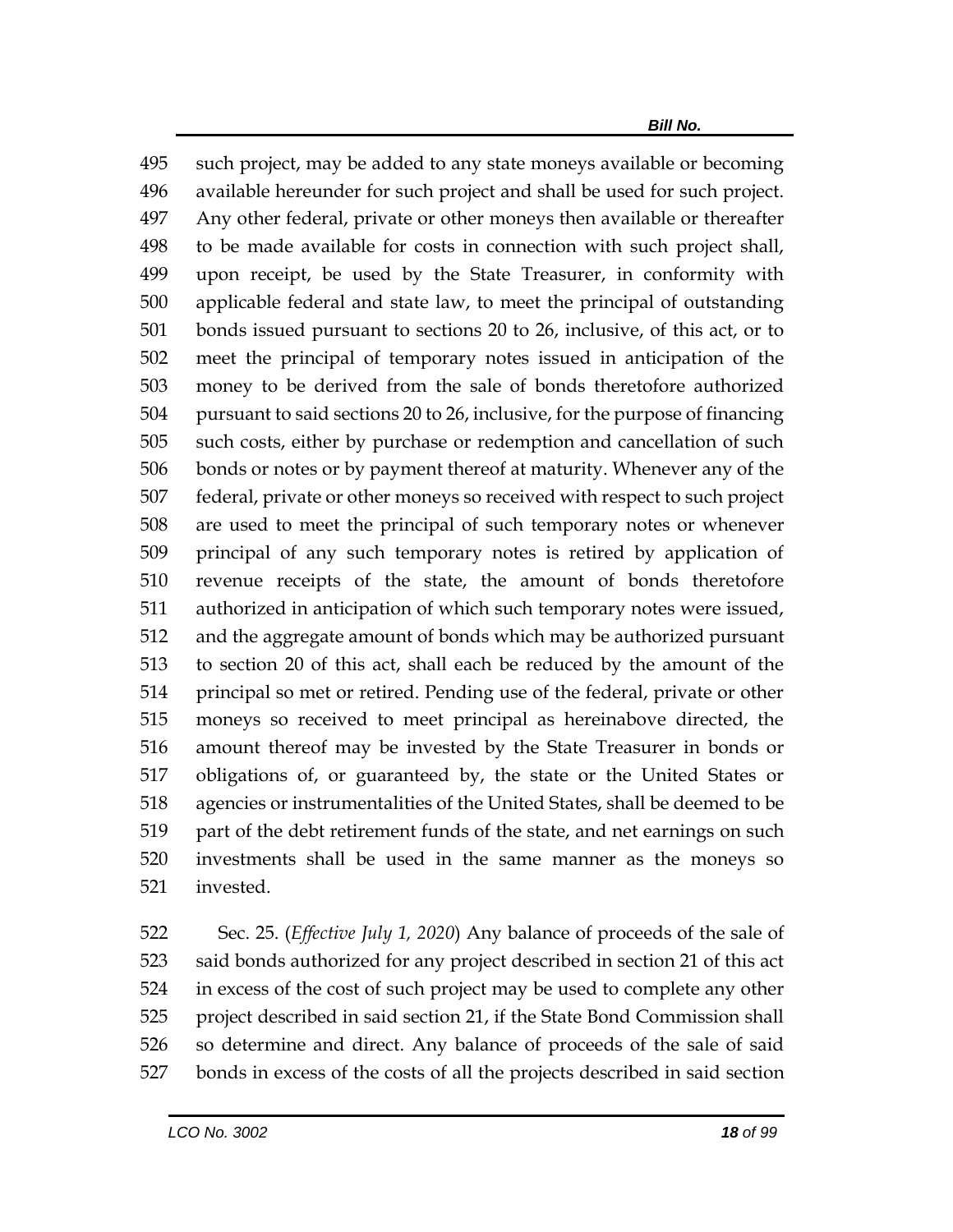21 shall be deposited to the credit of the General Fund.

 Sec. 26. (*Effective July 1, 2020*) The bonds issued pursuant to this section and sections 20 to 25, inclusive, of this act, shall be general obligations of the state and the full faith and credit of the state of Connecticut are pledged for the payment of the principal of and interest on said bonds as the same become due, and accordingly and as part of the contract of the state with the holders of said bonds, appropriation of all amounts necessary for punctual payment of such principal and interest is hereby made, and the State Treasurer shall pay such principal and interest as the same become due.

 Sec. 27. (*Effective July 1, 2020*) The State Bond Commission shall have power, in accordance with the provisions of this section and sections 28 and 29 of this act, from time to time to authorize the issuance of bonds of the state in one or more series and in principal amounts in the aggregate, not exceeding \$75,000,000.

 Sec. 28. (*Effective July 1, 2020*) The proceeds of the sale of bonds described in sections 27 to 30, inclusive, of this act shall be used by the Department of Housing for the purposes hereinafter stated: Housing development and rehabilitation, including moderate cost housing, moderate rental, congregate and elderly housing, urban homesteading, community housing development corporations, housing purchase and rehabilitation, housing for the homeless, housing for low-income persons, limited equity cooperatives and mutual housing projects, abatement of hazardous material including asbestos and lead-based paint in residential structures, emergency repair assistance for senior citizens, housing land bank and land trust, housing and community development, predevelopment grants and loans, reimbursement for state and federal surplus property, private rental investment mortgage and equity program, housing infrastructure, demolition, renovation or redevelopment of vacant buildings or related infrastructure, septic system repair loan program, acquisition and related rehabilitation including loan guarantees for private developers of rental housing for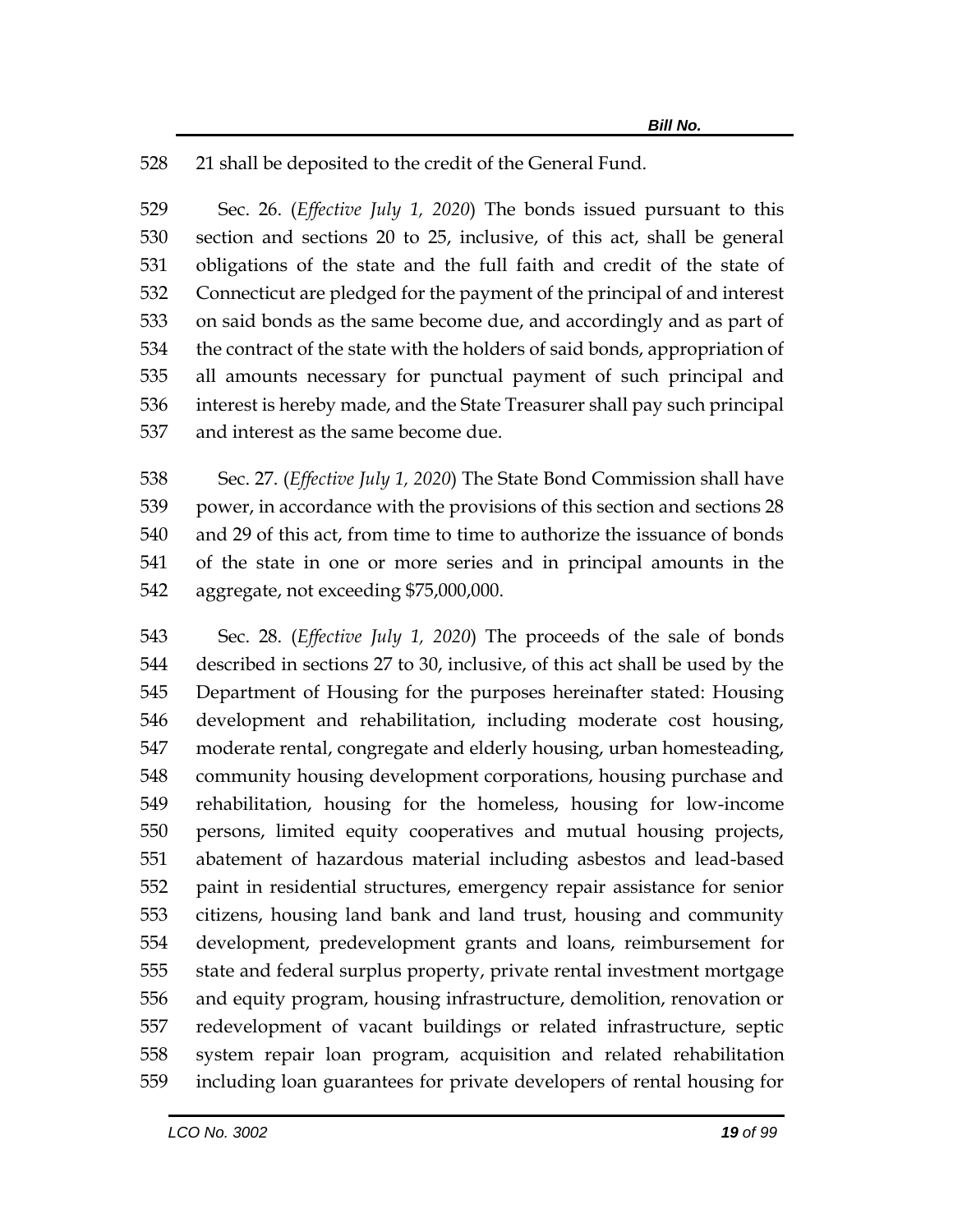the elderly, projects under the program established in section 8-37pp of the general statutes, and participation in federal programs, including administrative expenses associated with those programs eligible under the general statutes, not exceeding \$75,000,000, provided in using such proceeds, the department shall prioritize areas of the state with low homeownership rates, and provided not more than \$30,000,000 shall be used for revitalization of state moderate rental housing units on the Connecticut Housing Finance Authority's State Housing Portfolio.

 Sec. 29. (*Effective July 1, 2020*) None of the bonds described in sections 27 to 30, inclusive, of this act shall be authorized except upon a finding by the State Bond Commission that there has been filed with it a request for such authorization, which is signed by the Secretary of the Office of Policy and Management or by or on behalf of such state officer, department or agency and stating such terms and conditions as said commission, in its discretion, may require.

 Sec. 30. (*Effective July 1, 2020*) All provisions of section 3-20 of the general statutes, or the exercise of any right or power granted thereby which are not inconsistent with the provisions of this section and sections 27 to 29, inclusive, of this act are hereby adopted and shall apply to all bonds authorized by the State Bond Commission pursuant to this section and sections 27 to 29, inclusive, of this act and temporary notes in anticipation of the money to be derived from the sale of any such bonds so authorized may be issued in accordance with said section 3-20 and from time to time renewed. Such bonds shall mature at such time or times not exceeding twenty years from their respective dates as may be provided in or pursuant to the resolution or resolutions of the State Bond Commission authorizing such bonds. Such bonds issued pursuant to section 27 of this act shall be general obligations of the state and the full faith and credit of the state of Connecticut are pledged for the payment of the principal of and interest on such bonds as the same become due, and accordingly and as part of the contract of the state with the holders of such bonds, appropriation of all amounts necessary for punctual payment of such principal and interest is hereby made, and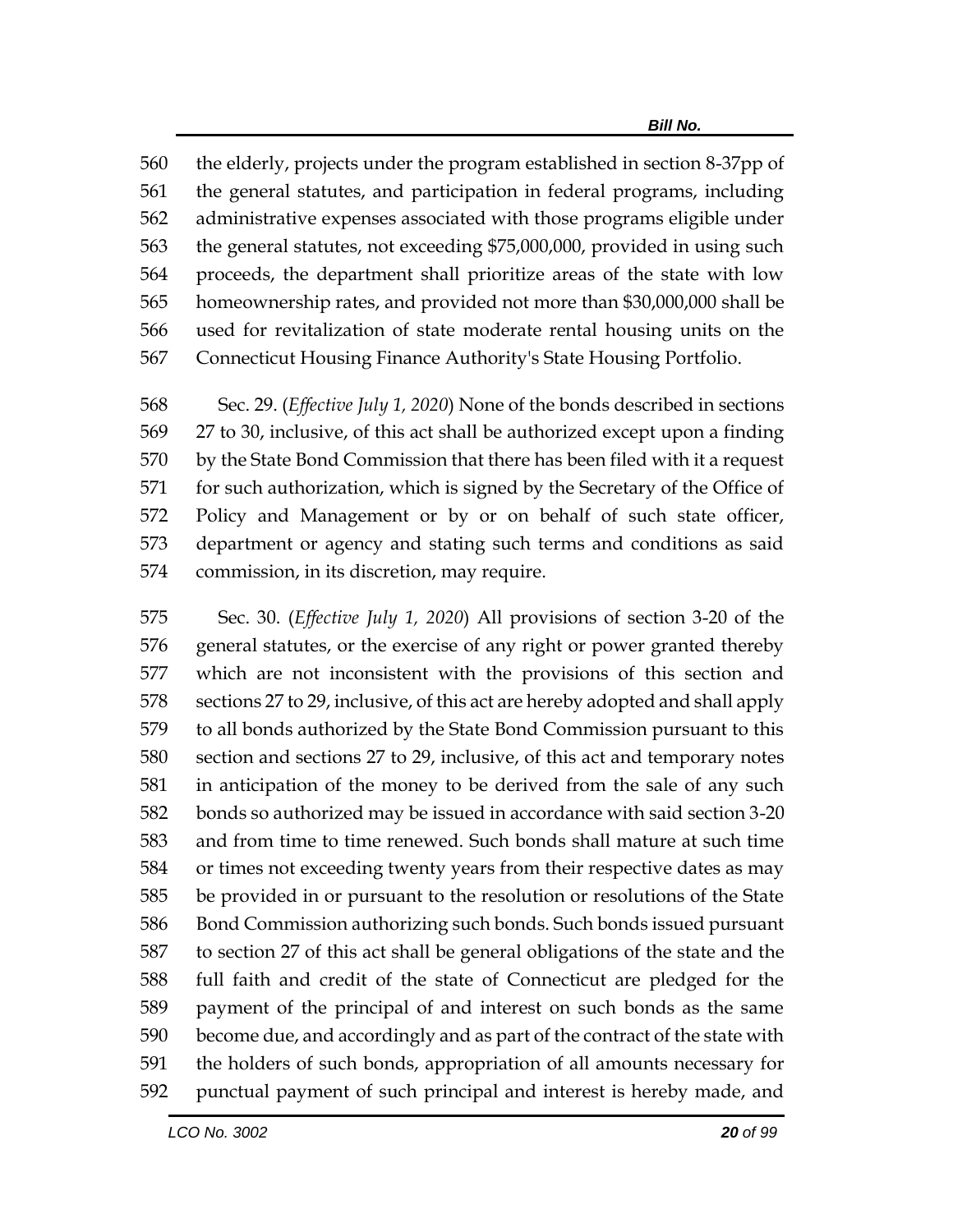the State Treasurer shall pay such principal and interest as the same become due.

 Sec. 31. (*Effective July 1, 2020*) The State Bond Commission shall have power, in accordance with the provisions of this section and sections 32 to 38, inclusive, of this act, from time to time to authorize the issuance of bonds of the state in one or more series and in principal amounts in the aggregate, not exceeding \$235,000,000.

- Sec. 32. (*Effective July 1, 2020*) The proceeds of the sale of the bonds described in sections 31 to 38, inclusive, of this act shall be used for the purpose of providing grants-in-aid and other financing for the projects, programs and purposes hereinafter stated:
- (a) For the Office of Policy and Management:

 (1) Grants-in-aid to private, nonprofit health and human service 606 organizations that are exempt under Section  $501(c)(3)$  of the Internal Revenue Code of 1986, and that receive funds from the state to provide direct health or human services to state agency clients, for alterations, renovations, improvements, additions and new construction, including health, safety, compliance with the Americans with Disabilities Act and energy conservation improvements, information technology systems, technology for independence, purchase of vehicles and acquisition of property, not exceeding \$25,000,000;

 (2) Grants-in-aid to distressed municipalities eligible under section 32-9s of the general statutes for capital purposes, not exceeding \$7,000,000;

 (3) For the provision of community engagement training to law enforcement units in (A) towns with a population of over one hundred thousand, and (B) towns adjacent to towns with a population of over one hundred thousand, not exceeding \$3,000,000.

(b) For the Department of Administrative Services: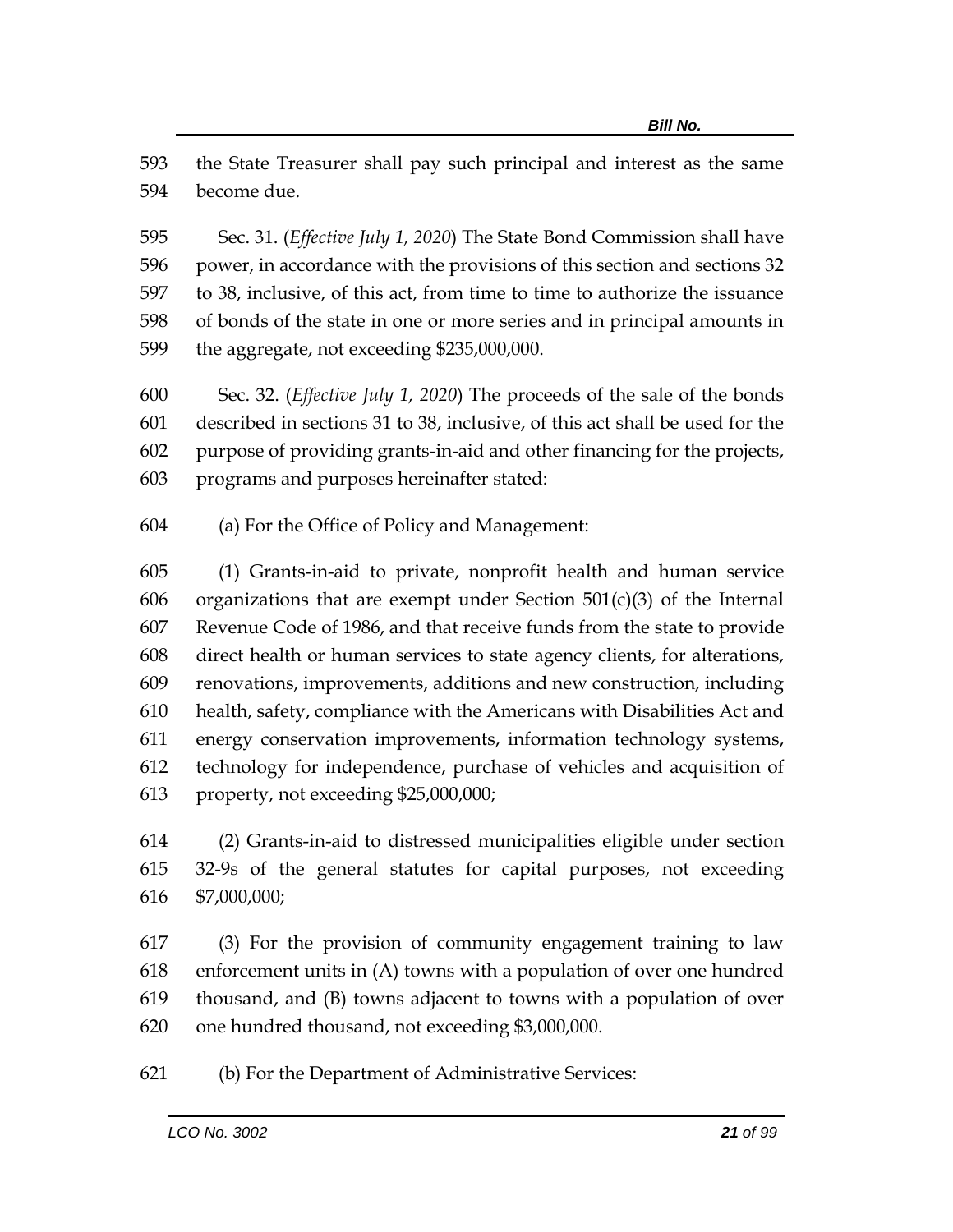(1) Grants-in-aid to alliance districts to assist in paying for general improvements to school buildings, not exceeding \$6,000,000;

 (2) Grants-in-aid to priority school districts for projects, including reimbursements of expenditures, that are not eligible under section 10- 287d of the general statutes, as amended by this act, not exceeding \$25,000,000.

 (c) For the Labor Department: For the Workforce Training Authority Fund, not exceeding \$20,000,000.

(d) For the Department of Economic and Community Development:

 (1) For the Brownfield Remediation and Revitalization program, not exceeding \$17,000,000;

 (2) Grants-in-aid to nonprofit organizations operating cultural and historic sites, not exceeding \$5,000,000.

 (e) For the Department of Housing: Grant-in-aid to the Connecticut Housing Finance Authority to capitalize the Down Payment Assistance Program established pursuant to sections 8-283 to 8-289, inclusive, of the general statutes, including providing financial assistance under such program to families and persons with incomes up to and including one hundred twenty per cent of the area median income, not exceeding \$4,500,000, provided not more than \$500,000 shall be for the Mortgage Assistance Program for certain teachers established pursuant to section 8-265pp of the general statutes.

(f) For the Capital Region Development Authority:

 (1) Grant-in-aid to the municipality of East Hartford for the purposes of general economic development activities, including the development of the infrastructure and improvements to the riverfront; the creation of housing units through rehabilitation and new construction; the demolition or redevelopment of vacant buildings; and redevelopment, not exceeding \$10,000,000;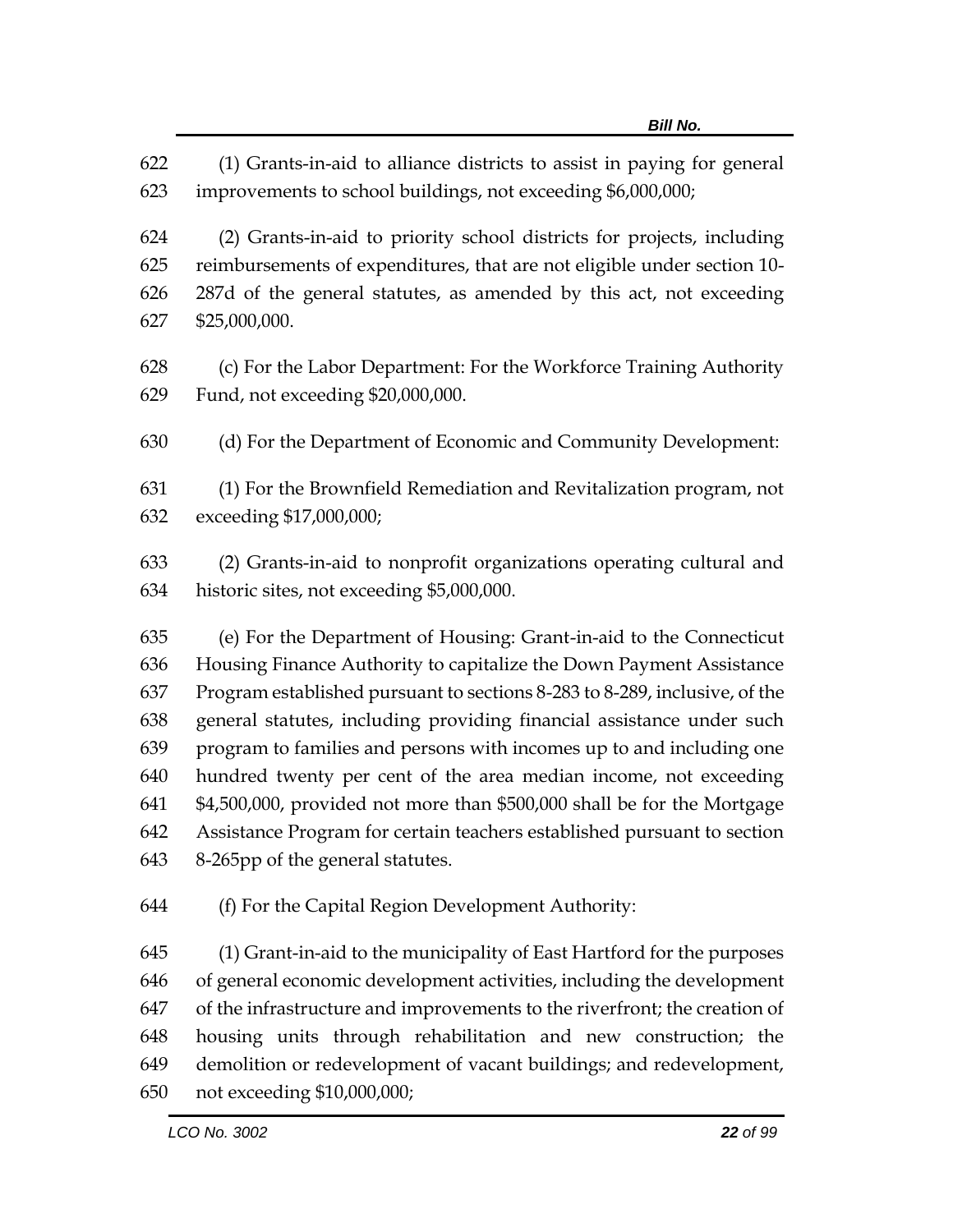(2) Grant-in-aid for the purpose of encouraging economic development as provided in section 32-602 of the general statutes, to finance projects outside the boundaries of the authority, not exceeding \$10,000,000.

 (g) For the Department of Public Health: For grants-in-aid to public water systems for drinking water projects, not exceeding \$20,000,000.

 (h) For the Department of Transportation: Grants-in-aid to municipalities for use in the manner set forth in, and in accordance with the provisions of, sections 13a-175a to 13a-175k, inclusive, of the general statutes, not exceeding \$30,000,000.

 (i) For the State Library: Grants-in-aid to public libraries for construction, renovations, expansions, energy conservation and handicapped accessibility under the provisions of subsection (c) of section 11-24 of the general statutes, not exceeding \$2,500,000.

 (j) For the Connecticut Port Authority: Grants-in-aid for improvements to deep water ports, including dredging, not exceeding \$25,000,000.

 (k) For the Paid Family and Medical Leave Insurance Authority: Grants-in-aid for capitalizing the Family and Medical Leave Insurance Trust Fund, not exceeding \$25,000,000.

 Sec. 33. (*Effective July 1, 2020*) All provisions of section 3-20 of the general statutes or the exercise of any right or power granted thereby which are not inconsistent with the provisions of sections 31 to 38, inclusive, of this act are hereby adopted and shall apply to all bonds authorized by the State Bond Commission pursuant to sections 31 to 38, inclusive, of this act, and temporary notes issued in anticipation of the money to be derived from the sale of any such bonds so authorized may be issued in accordance with said sections 31 to 38, inclusive, and from time to time renewed. Such bonds shall mature at such time or times not exceeding twenty years from their respective dates as may be provided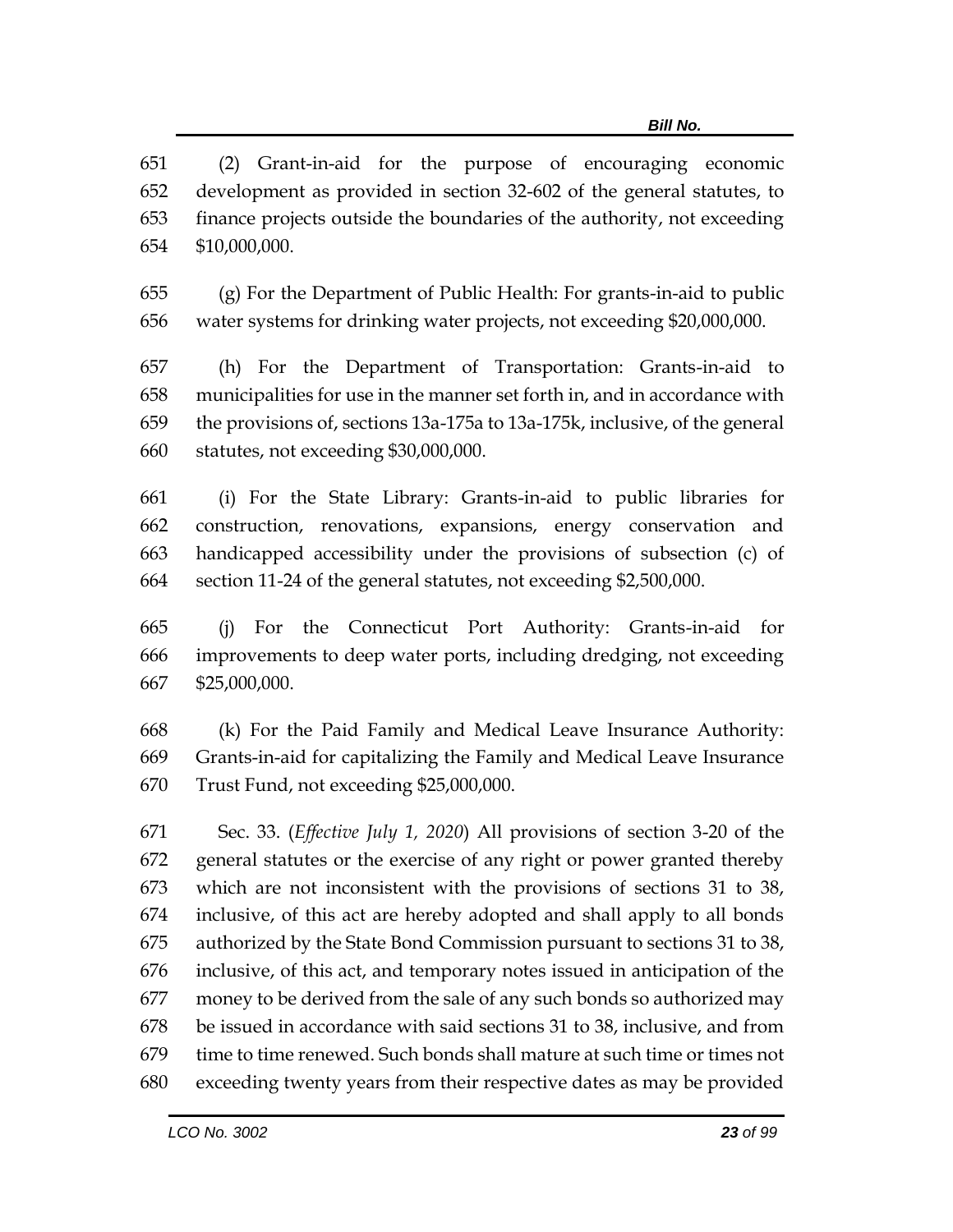in or pursuant to the resolution or resolutions of the State Bond Commission authorizing such bonds.

 Sec. 34. (*Effective July 1, 2020*) None of the bonds described in sections 31 to 38, inclusive, of this act shall be authorized except upon a finding by the State Bond Commission that there has been filed with it a request for such authorization, which is signed by the Secretary of the Office of Policy and Management or by or on behalf of such state officer, department or agency and stating such terms and conditions as said commission, in its discretion, may require.

 Sec. 35. (*Effective July 1, 2020*) For the purposes of sections 31 to 38, inclusive, of this act, "state moneys" means the proceeds of the sale of bonds authorized pursuant to said sections 31 to 38, inclusive, or of temporary notes issued in anticipation of the moneys to be derived from the sale of such bonds. Each request filed as provided in section 34 of this act for an authorization of bonds shall identify the project for which the proceeds of the sale of such bonds are to be used and expended and, in addition to any terms and conditions required pursuant to said section 34, include the recommendation of the person signing such request as to the extent to which federal, private or other moneys then available or thereafter to be made available for costs in connection with any such project should be added to the state moneys available or becoming available under said sections 31 to 38, inclusive, for such project. If the request includes a recommendation that some amount of such federal, private or other moneys should be added to such state moneys, then, if and to the extent directed by the State Bond Commission at the time of authorization of such bonds, such amount of such federal, private or other moneys then available or thereafter to be made available for costs in connection with such project may be added to any state moneys available or becoming available hereunder for such project and be used for such project. Any other federal, private or other moneys then available or thereafter to be made available for costs in connection with such project upon receipt shall, in conformity with applicable federal and state law, be used by the State Treasurer to meet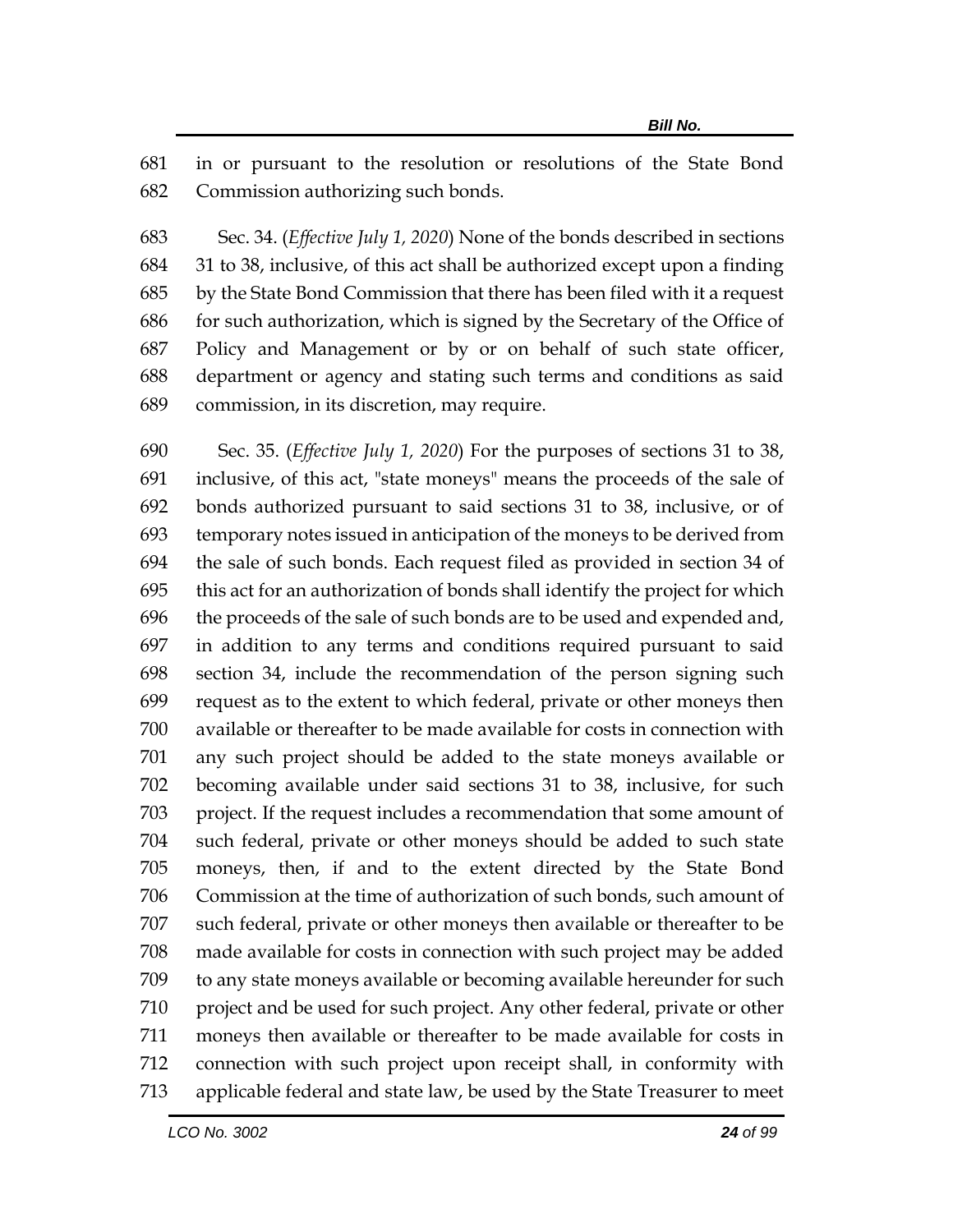the principal of outstanding bonds issued pursuant to said sections 31 to 38, inclusive, or to meet the principal of temporary notes issued in anticipation of the money to be derived from the sale of bonds theretofore authorized pursuant to said sections 31 to 38, inclusive, for the purpose of financing such costs, either by purchase or redemption and cancellation of such bonds or notes or by payment thereof at maturity. Whenever any of the federal, private or other moneys so received with respect to such project are used to meet the principal of such temporary notes or whenever the principal of any such temporary notes is retired by application of revenue receipts of the state, the amount of bonds theretofore authorized in anticipation of which such temporary notes were issued, and the aggregate amount of bonds which may be authorized pursuant to section 31 of this act shall each be reduced by the amount of the principal so met or retired. Pending use of the federal, private or other moneys so received to meet the principal as directed in this section, the amount thereof may be invested by the State Treasurer in bonds or obligations of, or guaranteed by, the state or the United States or agencies or instrumentalities of the United States, shall be deemed to be part of the debt retirement funds of the state, and net earnings on such investments shall be used in the same manner as the moneys so invested.

 Sec. 36. (*Effective July 1, 2020*) The bonds issued pursuant to sections 31 to 38, inclusive, of this act shall be general obligations of the state and the full faith and credit of the state of Connecticut are pledged for the payment of the principal of and interest on said bonds as the same become due, and accordingly and as part of the contract of the state with the holders of said bonds, appropriation of all amounts necessary for punctual payment of such principal and interest is hereby made, and the State Treasurer shall pay such principal and interest as the same become due.

 Sec. 37. (*Effective July 1, 2020*) In accordance with section 32 of this act, the state, through the state agencies specified in said section 32, may provide grants-in-aid and other financings to or for the agencies for the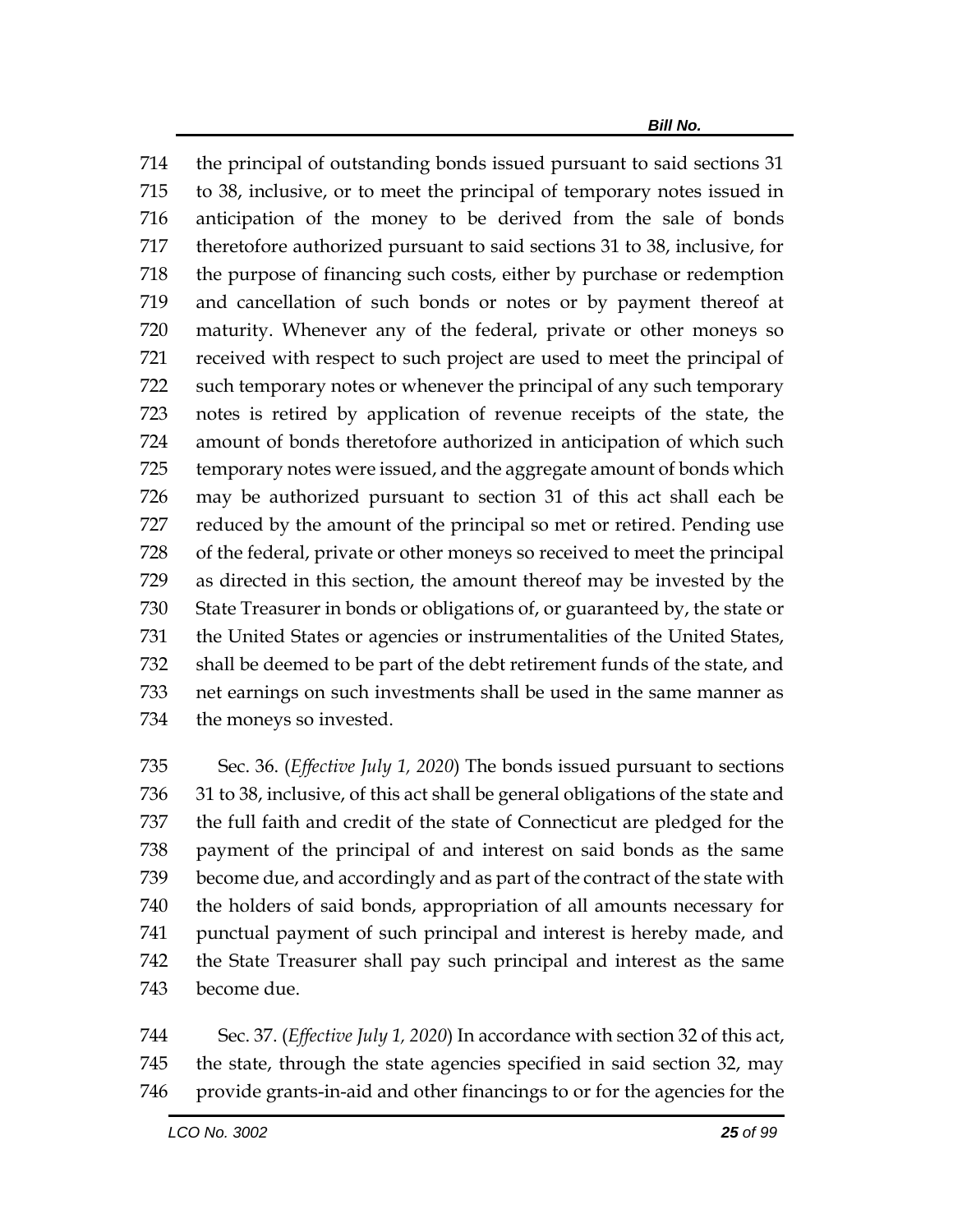purposes and projects as described in said section 32. All financing shall be made in accordance with the terms of a contract at such time or times as shall be determined within authorization of funds by the State Bond Commission.

 Sec. 38. (*Effective July 1, 2020*) In the case of any grant-in-aid made 752 pursuant to subsection (b), (c), (d), (e), (f), (g), (h), (i), (j) or (k) of section 32 of this act that is made to any entity which is not a political subdivision of the state, the contract entered into pursuant to section 32 of this act shall provide that if the premises for which such grant-in-aid was made ceases, within ten years of the date of such grant, to be used as a facility for which such grant was made, an amount equal to the amount of such grant, minus ten per cent per year for each full year which has elapsed since the date of such grant, shall be repaid to the state and that a lien shall be placed on such land in favor of the state to ensure that such amount shall be repaid in the event of such change in use, provided if the premises for which such grant-in-aid was made are owned by the state, a municipality or a housing authority, no lien need be placed.

 Sec. 39. (*Effective from passage*) The State Bond Commission shall have power, in accordance with the provisions of this section and sections 40 to 44, inclusive, of this act, from time to time to authorize the issuance of special tax obligation bonds of the state in one or more series and in principal amounts in the aggregate, not exceeding \$777,615,000.

 Sec. 40. (*Effective from passage*) The proceeds of the sale of bonds described in sections 39 to 44, inclusive, of this act, to the extent hereinafter stated, shall be used for the purpose of payment of the transportation costs, as defined in subdivision (6) of section 13b-75 of the general statutes, with respect to the projects and uses hereinafter described, which projects and uses are hereby found and determined to be in furtherance of one or more of the authorized purposes for the issuance of special tax obligation bonds set forth in section 13b-74 of the general statutes. For the Department of Transportation: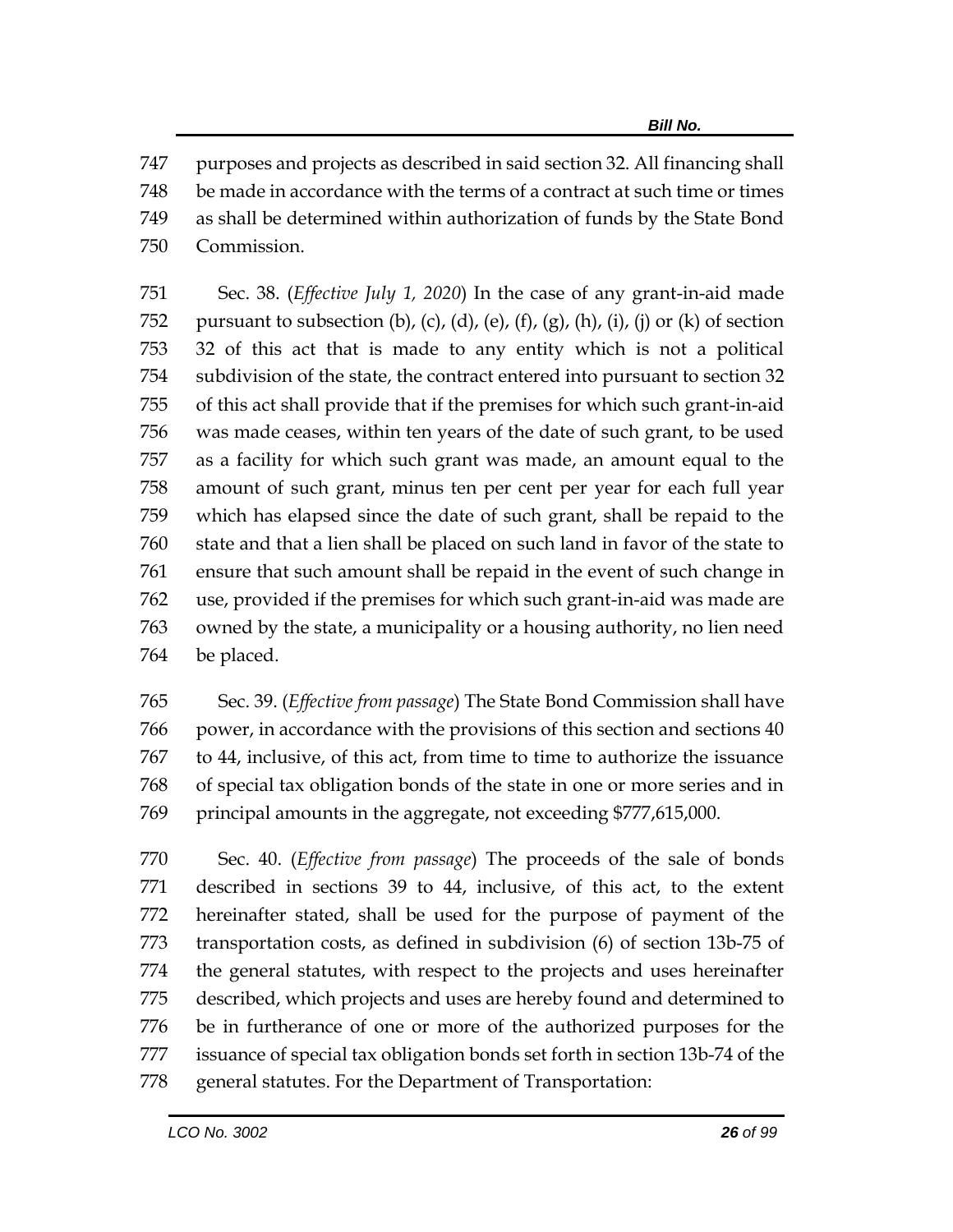| 779 | (a) For the Bureau of Engineering and Highway Operations:                |
|-----|--------------------------------------------------------------------------|
| 780 | (1) Interstate Highway Program, not exceeding \$13,000,000;              |
| 781 | (2) Urban Systems Projects, not exceeding \$16,750,000;                  |
| 782 | (3) Intrastate Highway Program, not exceeding \$44,000,000;              |
| 783 | (4) Environmental compliance, soil and groundwater remediation,          |
| 784 | hazardous materials abatement, demolition, salt shed construction and    |
| 785 | renovation, storage tank replacement and environmental emergency         |
| 786 | response at or in the vicinity of state-owned properties or related to   |
|     |                                                                          |
| 787 | Department of Transportation operations, not exceeding \$9,925,000;      |
| 788 | (5) State bridge improvement, rehabilitation and replacement             |
| 789 |                                                                          |
|     | projects, not exceeding \$33,000,000;                                    |
| 790 | (6) Capital resurfacing and related reconstruction, not exceeding        |
| 791 | \$106,500,000;                                                           |
|     |                                                                          |
| 792 | (7) Fix-it-First program to repair the state's bridges, not exceeding    |
| 793 | \$110,000,000;                                                           |
|     |                                                                          |
| 794 | (8) Fix-it-First program to repair the state's roads, not exceeding      |
| 795 | \$75,000,000;                                                            |
|     |                                                                          |
| 796 | (9) Local Transportation Capital Program, not exceeding \$67,000,000;    |
|     |                                                                          |
| 797 | (10) Grants-in-aid to municipalities for use in the manner set forth in, |
| 798 | and in accordance with the provisions of, sections 13b-74 to 13b-77,     |
| 799 | inclusive, of the general statutes, not exceeding \$30,000,000;          |
|     |                                                                          |
| 800 | (11) Local Bridge Program, not exceeding \$10,000,000;                   |
| 801 | (12) Highway and bridge renewal equipment, not exceeding                 |
| 802 | \$16,000,000;                                                            |
|     |                                                                          |
| 803 | (13) Purchase of signs that flash a warning when such signs detect a     |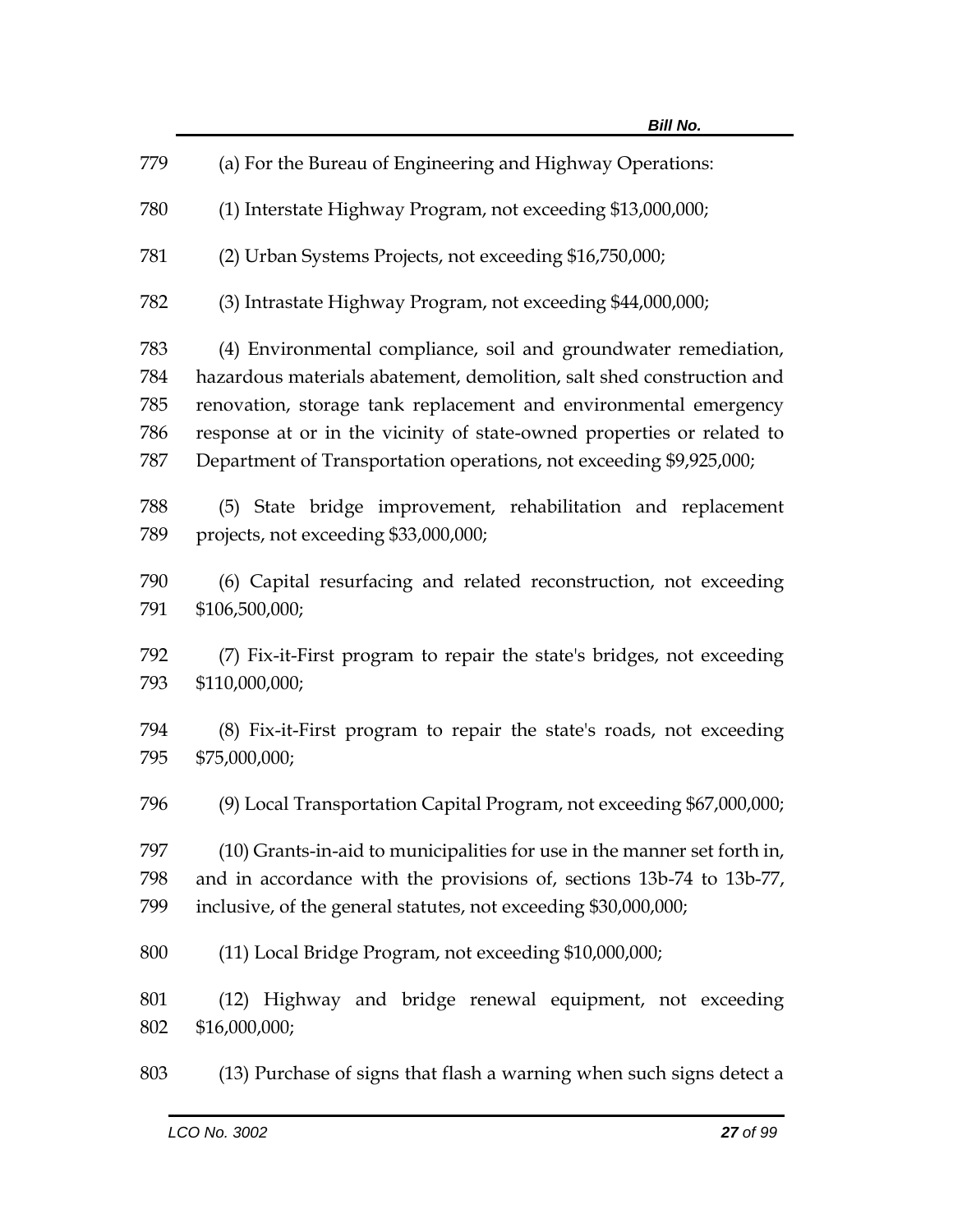vehicle wrongly entering a road and installation of such signs on exit ramps from interstate highways that are prone to accidents, not exceeding \$1,000,000.

 (b) For the Bureau of Public Transportation: Bus and rail facilities and equipment, including rights-of-way, other property acquisition and related projects, not exceeding \$236,000,000.

 (c) For the Bureau of Administration: Department facilities, not exceeding \$9,440,000.

 Sec. 41. (*Effective from passage*) None of the bonds described in sections 39 to 44, inclusive, of this act shall be authorized except upon a finding by the State Bond Commission that there has been filed with it (1) a request for such authorization, which is signed by the Secretary of the Office of Policy and Management or by or on behalf of such state officer, department or agency and stating such terms and conditions as said commission, in its discretion, may require, and (2) any capital development impact statement and any human services facility colocation statement required to be filed with the Secretary of the Office of Policy and Management pursuant to section 4b-31 of the general statutes, any advisory report regarding the state conservation and development policies plan required pursuant to section 16a-31 of the general statutes and any statement regarding farmland required pursuant to subsection (g) of section 3-20 of the general statutes and section 22-6 of the general statutes, provided the State Bond Commission may authorize said bonds without a finding that the reports and statements required by subdivision (2) of this section have been filed with it if said commission authorizes the secretary of said commission to accept such reports and statements on its behalf. No funds derived from the sale of bonds authorized by said commission without a finding that the reports and statements required by subdivision (2) of this section have been filed with it shall be allotted by the Governor for any project until the reports and statements required by subdivision (2) of this section, with respect to such project, have been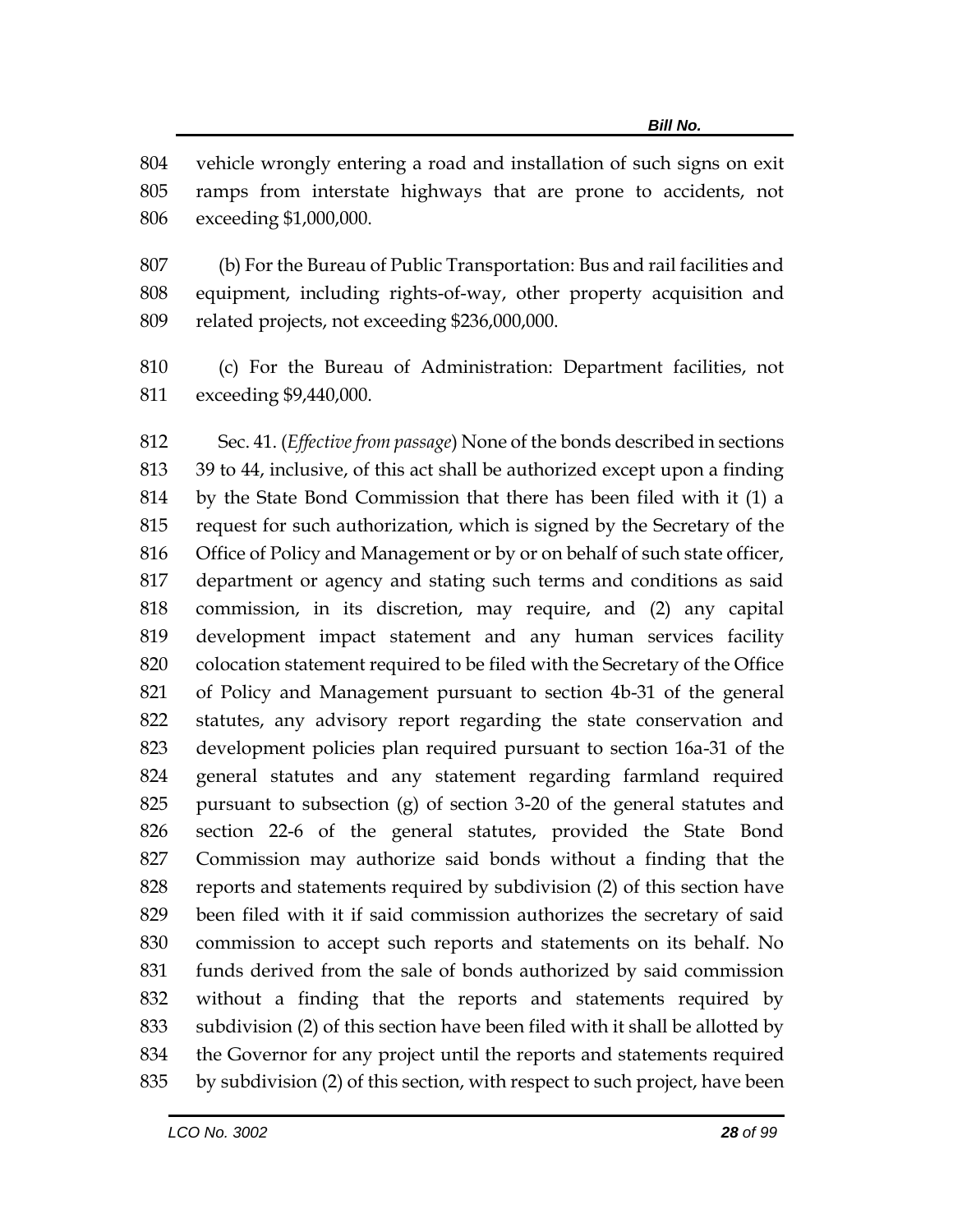836 filed with the secretary of said commission.

 Sec. 42. (*Effective from passage*) For the purposes of sections 39 to 44, inclusive, of this act, each request filed, as provided in section 41 of this act, for an authorization of bonds shall identify the project for which the proceeds of the sale of such bonds are to be used and expended and, in addition to any terms and conditions required pursuant to said section 41, include the recommendation of the person signing such request as to the extent to which federal, private or other moneys then available or thereafter to be made available for costs in connection with any such project should be added to the state moneys available or becoming available from the proceeds of bonds and temporary notes issued in anticipation of the receipt of the proceeds of bonds. If the request includes a recommendation that some amount of such federal, private or other moneys should be added to such state moneys, then, if and to the extent directed by the State Bond Commission at the time of authorization of such bonds, such amount of such federal, private or other moneys then available or thereafter to be made available for costs in connection with such project shall be added to such state moneys.

 Sec. 43. (*Effective from passage*) Any balance of proceeds of the sale of bonds authorized for the projects or purposes of section 40 of this act, in excess of the aggregate costs of all the projects so authorized, shall be used in the manner set forth in sections 13b-74 to 13b-77, inclusive, of the general statutes, and in the proceedings of the State Bond Commission respecting the issuance and sale of said bonds.

 Sec. 44. (*Effective from passage*) Bonds issued pursuant to this section and sections 39 to 43, inclusive, of this act shall be special obligations of the state and shall not be payable from or charged upon any funds other than revenues of the state pledged therefor in subsection (b) of section 13b-61 of the general statutes and section 13b-61a of the general statutes, or such other receipts, funds or moneys as may be pledged therefor. Said bonds shall not be payable from or charged upon any funds other than such pledged revenues or such other receipts, funds or moneys as may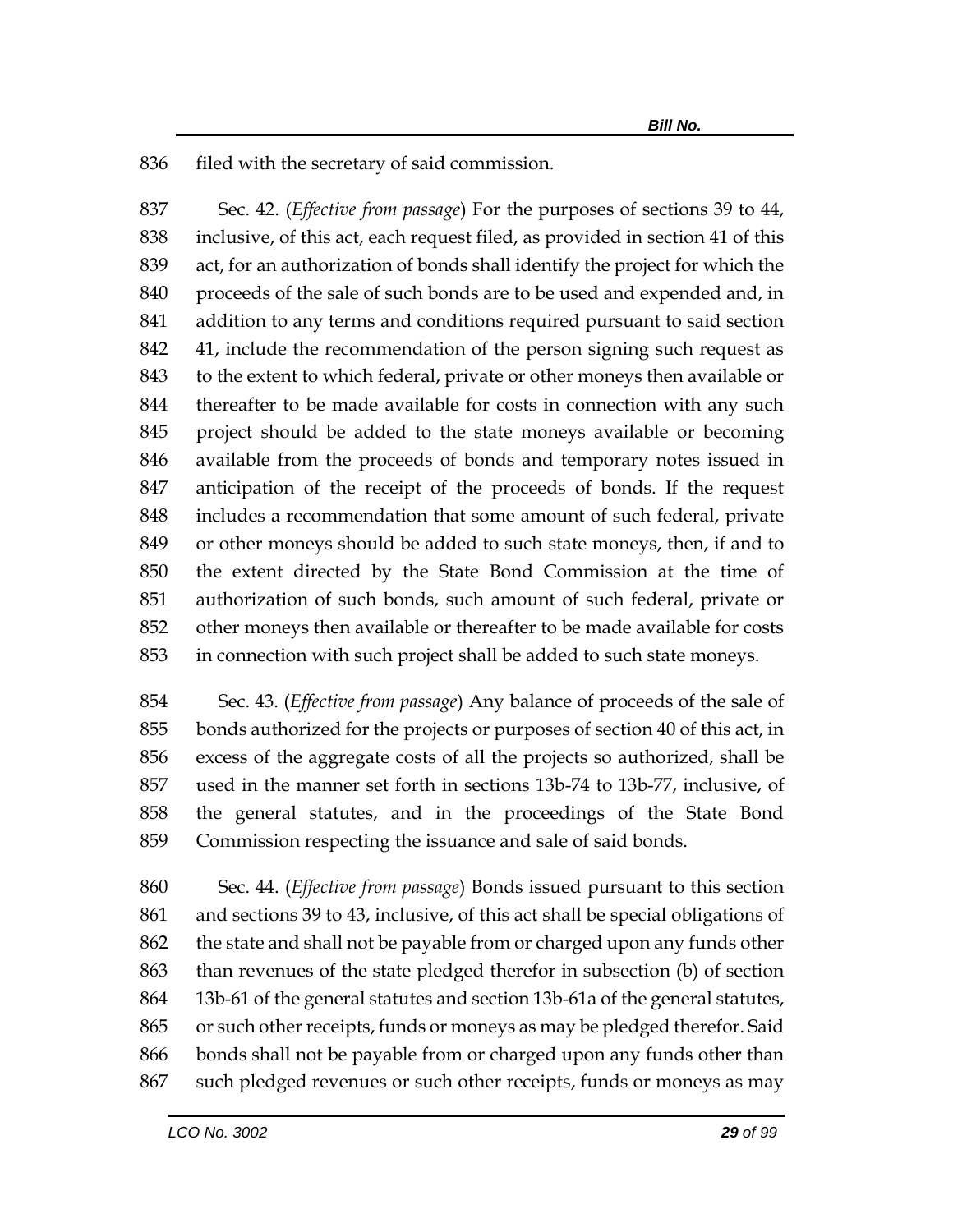be pledged therefor, nor shall the state or any political subdivision thereof be subject to any liability thereon, except to the extent of such pledged revenues or such other receipts, funds or moneys as may be pledged therefor. Said bonds shall be issued under and in accordance with the provisions of sections 13b-74 to 13b-77, inclusive, of the general statutes.

 Sec. 45. (*Effective July 1, 2020*) The State Bond Commission shall have power, in accordance with the provisions of this section and sections 46 to 50, inclusive, of this act, from time to time to authorize the issuance of special tax obligation bonds of the state in one or more series and in 878 principal amounts in the aggregate, not exceeding \$782,375,000.

 Sec. 46. (*Effective July 1, 2020*) The proceeds of the sale of bonds described in sections 45 to 50, inclusive, of this act, to the extent hereinafter stated, shall be used for the purpose of payment of the transportation costs, as defined in subdivision (6) of section 13b-75 of the general statutes, with respect to the projects and uses hereinafter described, which projects and uses are hereby found and determined to be in furtherance of one or more of the authorized purposes for the issuance of special tax obligation bonds set forth in section 13b-74 of the general statutes. For the Department of Transportation:

(a) For the Bureau of Engineering and Highway Operations:

(1) Interstate Highway Program, not exceeding \$13,000,000;

(2) Urban Systems Projects, not exceeding \$16,750,000;

(3) Intrastate Highway Program, not exceeding \$44,000,000;

 (4) Environmental compliance, soil and groundwater remediation, hazardous materials abatement, demolition, salt shed construction and renovation, storage tank replacement and environmental emergency response at or in the vicinity of state-owned properties or related to Department of Transportation operations, not exceeding \$9,925,000;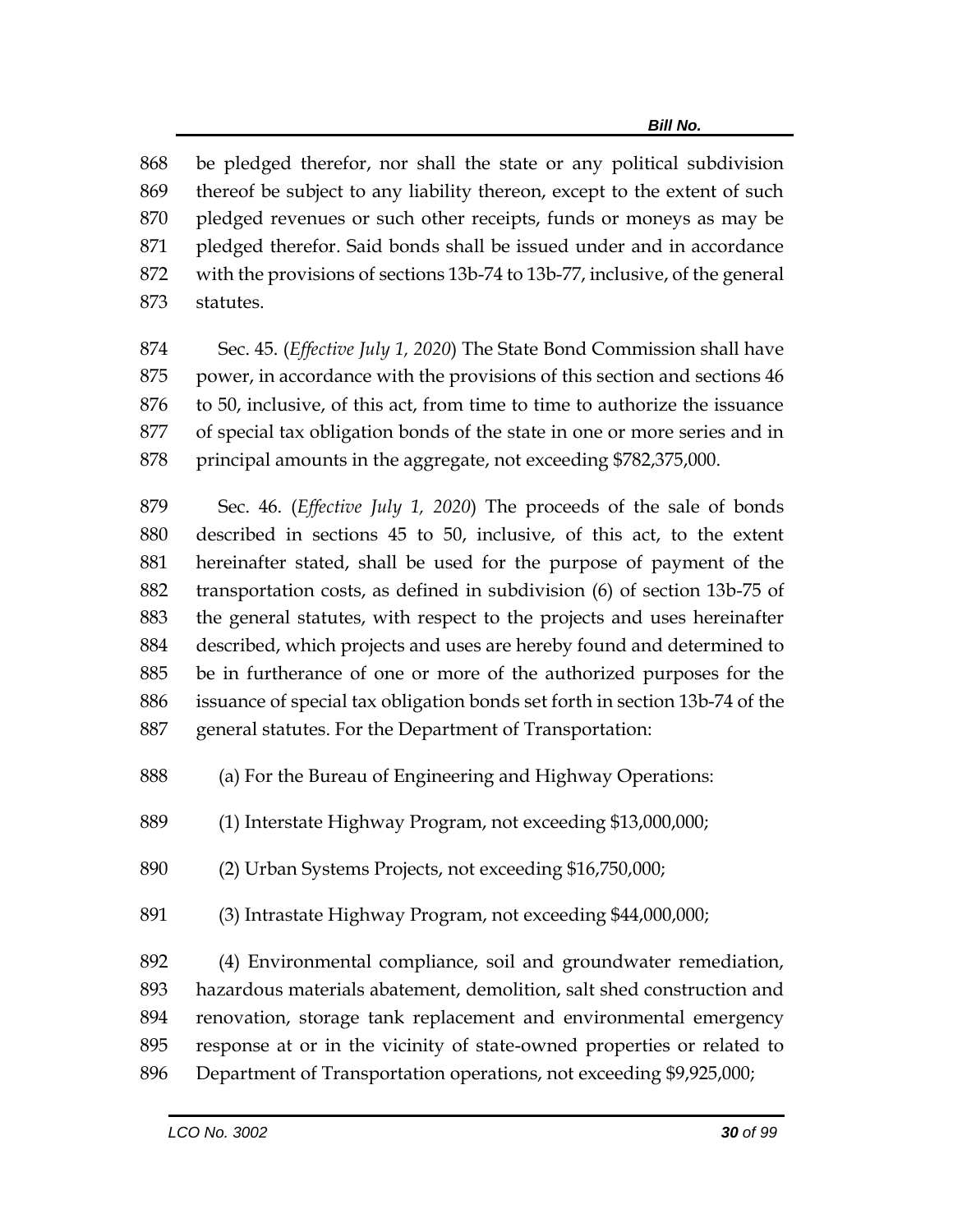| 897<br>898        | (5) State bridge improvement, rehabilitation and replacement<br>projects, not exceeding \$33,000,000;                                                                                                               |
|-------------------|---------------------------------------------------------------------------------------------------------------------------------------------------------------------------------------------------------------------|
| 899<br>900        | (6) Capital resurfacing and related reconstruction, not exceeding<br>\$106,500,000;                                                                                                                                 |
| 901<br>902        | (7) Fix-it-First program to repair the state's bridges, not exceeding<br>\$110,000,000;                                                                                                                             |
| 903<br>904        | (8) Fix-it-First program to repair the state's roads, not exceeding<br>\$75,000,000;                                                                                                                                |
| 905               | (9) Local Transportation Capital Program, not exceeding \$67,000,000;                                                                                                                                               |
| 906<br>907<br>908 | (10) Grants-in-aid to municipalities for use in the manner set forth in,<br>and in accordance with the provisions of, sections 13b-74 to 13b-77,<br>inclusive, of the general statutes, not exceeding \$30,000,000; |
| 909               | (11) Local Bridge Program, not exceeding \$10,000,000;                                                                                                                                                              |
| 910<br>911        | (12) Highway and bridge renewal equipment, not exceeding<br>\$16,000,000.                                                                                                                                           |
| 912<br>913<br>914 | (b) For the Bureau of Public Transportation: Bus and rail facilities and<br>equipment, including rights-of-way, other property acquisition and<br>related projects, not exceeding \$236,000,000.                    |
| 915<br>916        | (c) For the Bureau of Administration: Department facilities, not<br>exceeding \$15,200,000.                                                                                                                         |
| 917               | Sec. 47. ( <i>Effective July 1, 2020</i> ) None of the bonds described in sections                                                                                                                                  |
| 918               | 45 to 50, inclusive, of this act shall be authorized except upon a finding                                                                                                                                          |
| 919               | by the State Bond Commission that there has been filed with it (1) a                                                                                                                                                |
| 920               | request for such authorization, which is signed by the Secretary of the                                                                                                                                             |
| 921               | Office of Policy and Management or by or on behalf of such state officer,                                                                                                                                           |
| 922               | department or agency and stating such terms and conditions as said                                                                                                                                                  |
| 923               | commission, in its discretion, may require, and (2) any capital                                                                                                                                                     |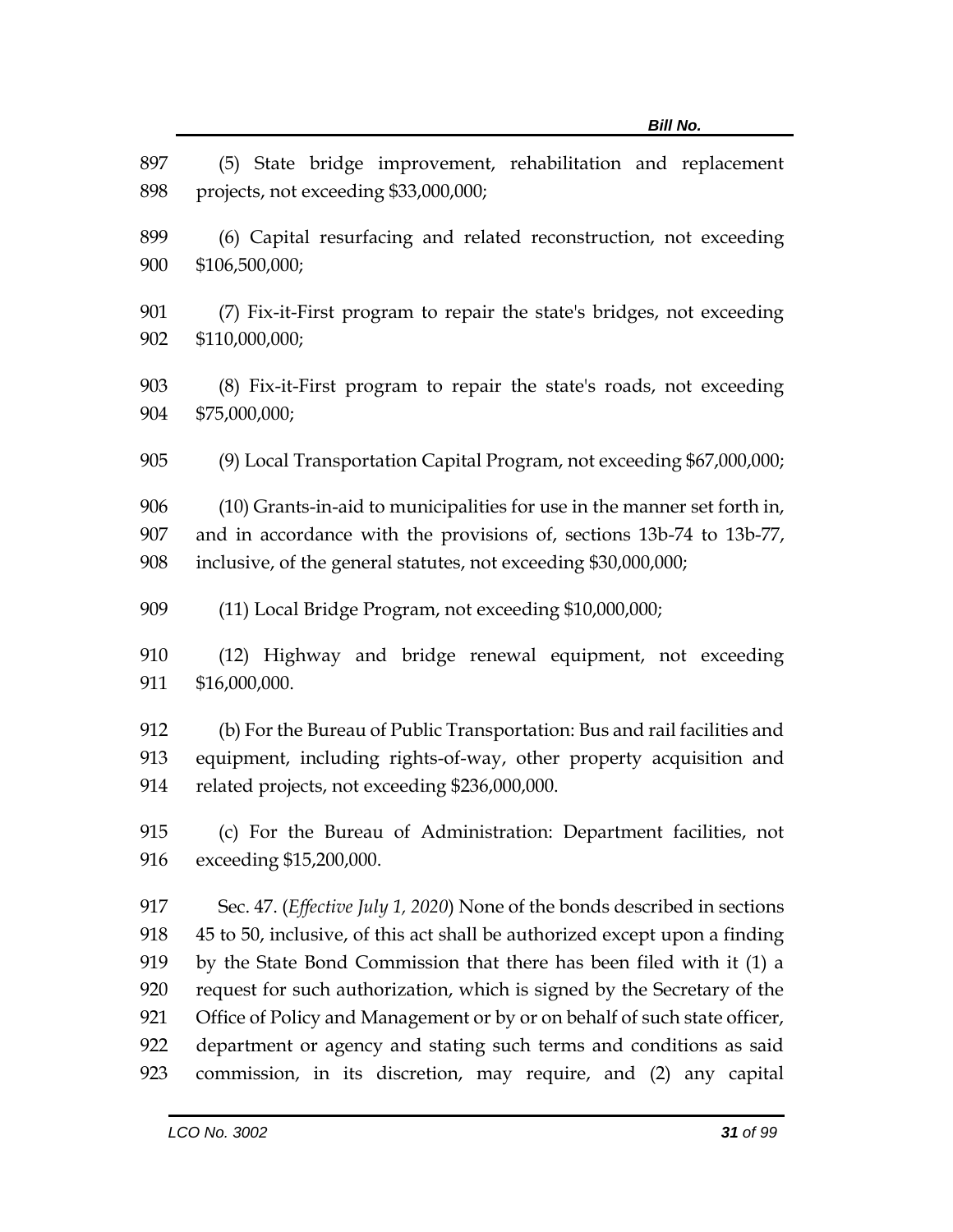*Bill No.*

 development impact statement and any human services facility colocation statement required to be filed with the Secretary of the Office of Policy and Management pursuant to section 4b-31 of the general statutes, any advisory report regarding the state conservation and development policies plan required pursuant to section 16a-31 of the general statutes and any statement regarding farmland required pursuant to subsection (g) of section 3-20 of the general statutes, and section 22-6 of the general statutes, provided the State Bond Commission may authorize said bonds without a finding that the reports and statements required by subdivision (2) of this section have been filed with it if said commission authorizes the secretary of said commission to accept such reports and statements on its behalf. No funds derived from the sale of bonds authorized by said commission without a finding that the reports and statements required by subdivision (2) of this section have been filed with it shall be allotted by the Governor for any project until the reports and statements required by subdivision (2) of this section, with respect to such project, have been filed with the secretary of said commission.

 Sec. 48. (*Effective July 1, 2020*) For the purposes of sections 45 to 50, inclusive, of this act, each request filed, as provided in section 47 of this act, for an authorization of bonds shall identify the project for which the proceeds of the sale of such bonds are to be used and expended and, in addition to any terms and conditions required pursuant to said section 47, include the recommendation of the person signing such request as to the extent to which federal, private or other moneys then available or thereafter to be made available for costs in connection with any such project should be added to the state moneys available or becoming available from the proceeds of bonds and temporary notes issued in anticipation of the receipt of the proceeds of bonds. If the request includes a recommendation that some amount of such federal, private or other moneys should be added to such state moneys, then, if and to the extent directed by the State Bond Commission at the time of authorization of such bonds, such amount of such federal, private or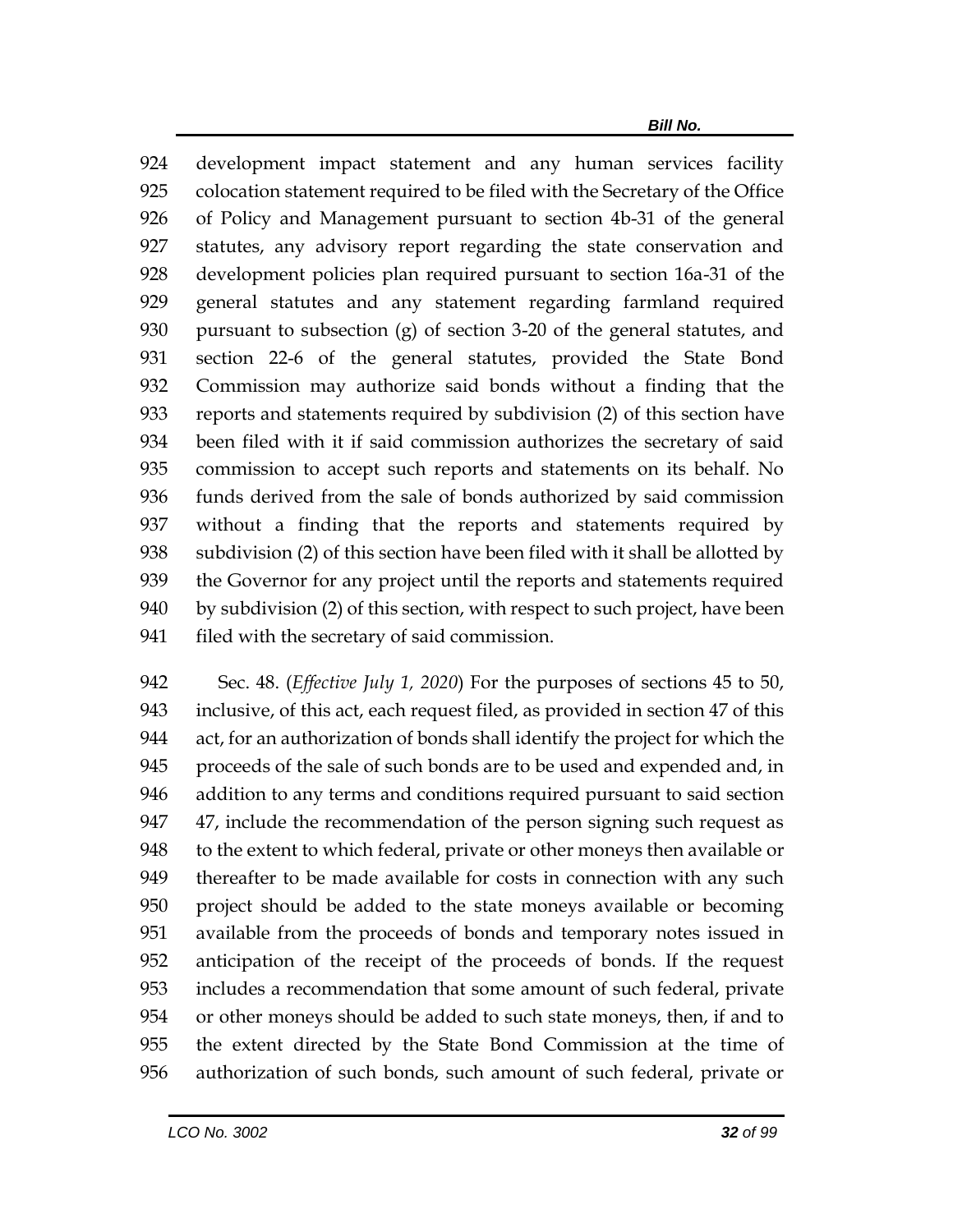other moneys then available or thereafter to be made available for costs in connection with such project shall be added to such state moneys.

 Sec. 49. (*Effective July 1, 2020*) Any balance of proceeds of the sale of the bonds authorized for the projects or purposes of section 46 of this act, in excess of the aggregate costs of all the projects so authorized, shall be used in the manner set forth in sections 13b-74 to 13b-77, inclusive, of the general statutes, and in the proceedings of the State Bond Commission respecting the issuance and sale of said bonds.

 Sec. 50. (*Effective July 1, 2020*) Bonds issued pursuant to this section and sections 45 to 49, inclusive, of this act, shall be special obligations of the state and shall not be payable from or charged upon any funds other than revenues of the state pledged therefor in subsection (b) of section 13b-61 of the general statutes and section 13b-61a of the general statutes, or such other receipts, funds or moneys as may be pledged therefor. Said bonds shall not be payable from or charged upon any funds other than such pledged revenues or such other receipts, funds or moneys as may be pledged therefor, nor shall the state or any political subdivision thereof be subject to any liability thereon, except to the extent of such pledged revenues or such other receipts, funds or moneys as may be pledged therefor. Said bonds shall be issued under and in accordance with the provisions of sections 13b-74 to 13b-77, inclusive, of the general statutes.

 Sec. 51. Subsections (a) and (b) of section 4-66c of the general statutes are repealed and the following is substituted in lieu thereof (*Effective from passage*):

 (a) For the purposes of subsection (b) of this section, the State Bond Commission shall have power, from time to time to authorize the issuance of bonds of the state in one or more series and in principal amounts not exceeding in the aggregate **[**one billion seven hundred eighty-four million four hundred eighty-seven thousand five hundred forty-four**]** one billion nine hundred eighty-four million four hundred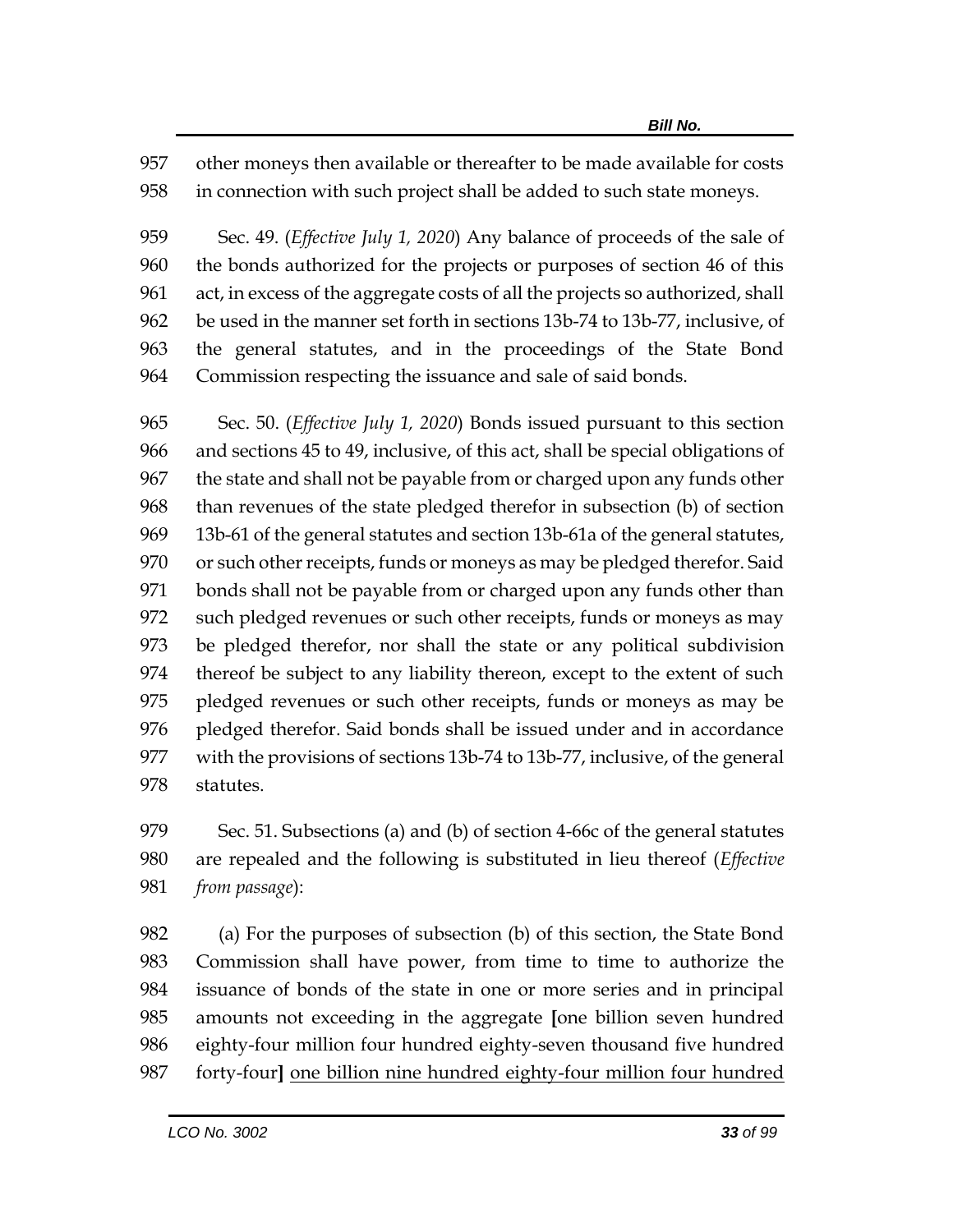eighty-seven thousand five hundred forty-four dollars, provided one hundred million dollars of said authorization shall be effective July 1, **[**2018**]** 2020. All provisions of section 3-20, or the exercise of any right or power granted thereby, which are not inconsistent with the provisions of this section, are hereby adopted and shall apply to all bonds authorized by the State Bond Commission pursuant to this section, and temporary notes in anticipation of the money to be derived from the sale of any such bonds so authorized may be issued in accordance with said section 3-20 and from time to time renewed. Such bonds shall mature at such time or times not exceeding twenty years from their respective dates as may be provided in or pursuant to the resolution or resolutions of the State Bond Commission authorizing such bonds. None of said bonds shall be authorized except upon a finding by the State Bond Commission that there has been filed with it a request for such authorization, which is signed by or on behalf of the Secretary of the Office of Policy and Management and states such terms and conditions as said commission in its discretion may require. Said bonds issued pursuant to this section shall be general obligations of the state and the full faith and credit of the state of Connecticut are pledged for the payment of the principal of and interest on said bonds as the same become due, and accordingly as part of the contract of the state with the holders of said bonds, appropriation of all amounts necessary for punctual payment of such principal and interest is hereby made, and the Treasurer shall pay such principal and interest as the same become due.

 (b) (1) The proceeds of the sale of said bonds, to the extent hereinafter stated, shall be used, subject to the provisions of subsections (c) and (d) of this section, for the purpose of redirecting, improving and expanding state activities which promote community conservation and development and improve the quality of life for urban residents of the state as hereinafter stated: (A) For the Department of Economic and Community Development: Economic and community development projects, including administrative costs incurred by the Department of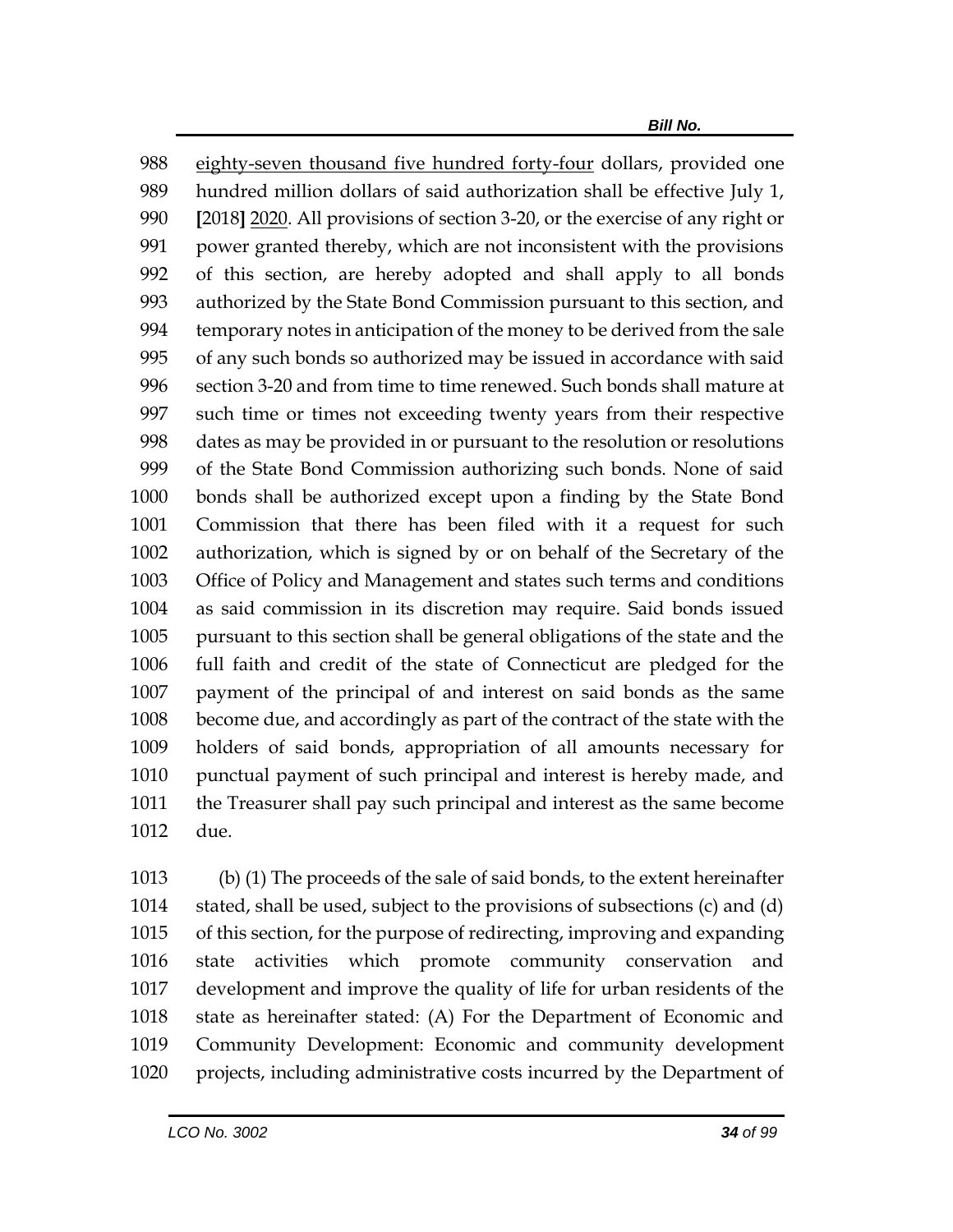Economic and Community Development, not exceeding sixty-seven million five hundred ninety-one thousand six hundred forty-two dollars, one million dollars of which shall be used for a grant to the development center program and the nonprofit business consortium deployment center approved pursuant to section 32-411; (B) for the Department of Transportation: Urban mass transit, not exceeding two million dollars; (C) for the Department of Energy and Environmental Protection: Recreation development and solid waste disposal projects, not exceeding one million nine hundred ninety-five thousand nine hundred two dollars; (D) for the Department of Social Services: Child day care projects, elderly centers, shelter facilities for victims of domestic violence, emergency shelters and related facilities for the homeless, multipurpose human resource centers and food distribution facilities, not exceeding thirty-nine million one hundred thousand dollars, provided four million dollars of said authorization shall be effective July 1, 1994; (E) for the Department of Economic and Community Development: Housing projects, not exceeding three million dollars; (F) for the Office of Policy and Management: (i) Grants- in-aid to municipalities for a pilot demonstration program to leverage private contributions for redevelopment of designated historic preservation areas, not exceeding one million dollars; (ii) grants-in-aid for urban development projects including economic and community development, transportation, environmental protection, public safety, children and families and social services projects and programs, including, in the case of economic and community development projects administered on behalf of the Office of Policy and Management by the Department of Economic and Community Development, administrative costs incurred by the Department of Economic and Community Development, not exceeding **[**one billion six hundred sixty-nine million eight hundred thousand**]** one billion eight hundred sixty-nine million 1051 eight hundred thousand dollars, provided one hundred million dollars of said authorization shall be effective July 1, **[**2018**]** 2020.

(2) (A) Five million dollars of the grants-in-aid authorized in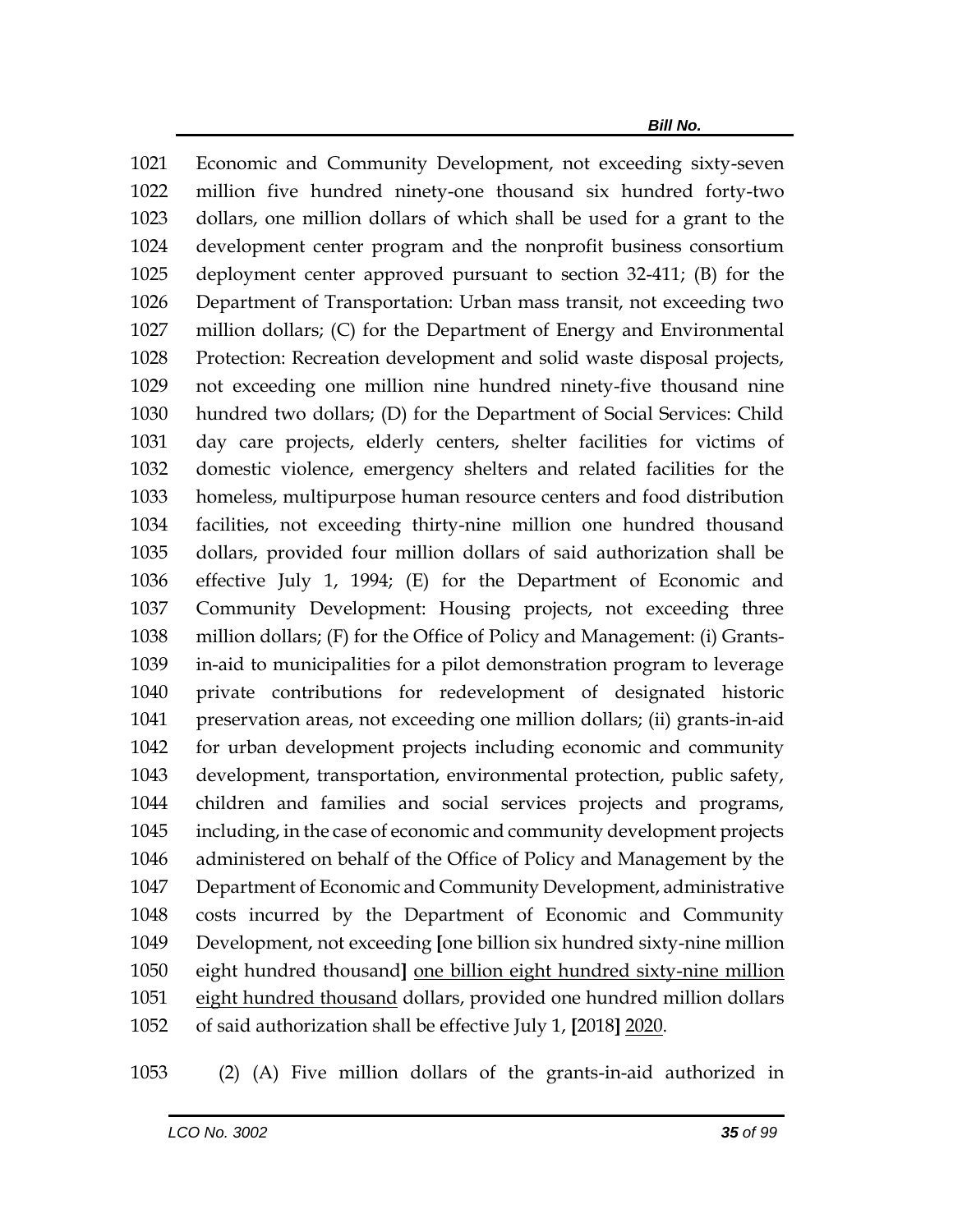subparagraph (F)(ii) of subdivision (1) of this subsection may be made available to private nonprofit organizations for the purposes described in said subparagraph (F)(ii). (B) Twelve million dollars of the grants-in- aid authorized in subparagraph (F)(ii) of subdivision (1) of this subsection may be made available for necessary renovations and improvements of libraries. (C) Five million dollars of the grants-in-aid authorized in subparagraph (F)(ii) of subdivision (1) of this subsection shall be made available for small business gap financing. (D) Ten million dollars of the grants-in-aid authorized in subparagraph (F)(ii) of subdivision (1) of this subsection may be made available for regional economic development revolving loan funds. (E) One million four hundred thousand dollars of the grants-in-aid authorized in subparagraph (F)(ii) of subdivision (1) of this subsection shall be made available for rehabilitation and renovation of the Black Rock Library in Bridgeport. (F) Two million five hundred thousand dollars of the grants- in-aid authorized in subparagraph (F)(ii) of subdivision (1) of this subsection shall be made available for site acquisition, renovation and rehabilitation for the Institute for the Hispanic Family in Hartford. (G) Three million dollars of the grants-in-aid authorized in subparagraph (F)(ii) of subdivision (1) of this subsection shall be made available for the acquisition of land and the development of commercial or retail property in New Haven. (H) Seven hundred fifty thousand dollars of the grants-in-aid authorized in subparagraph (F)(ii) of subdivision (1) of this subsection shall be made available for repairs and replacement of the fishing pier at Cummings Park in Stamford. (I) Ten million dollars of the grants-in-aid authorized in subparagraph (F)(ii) of subdivision (1) of this subsection shall be made available for development of an intermodal transportation facility in northeastern Connecticut.

 Sec. 52. Subsection (a) of section 4-66g of the general statutes is repealed and the following is substituted in lieu thereof (*Effective July 1, 2020*):

 (a) For the purposes described in subsection (b) of this section, the State Bond Commission shall have the power, from time to time to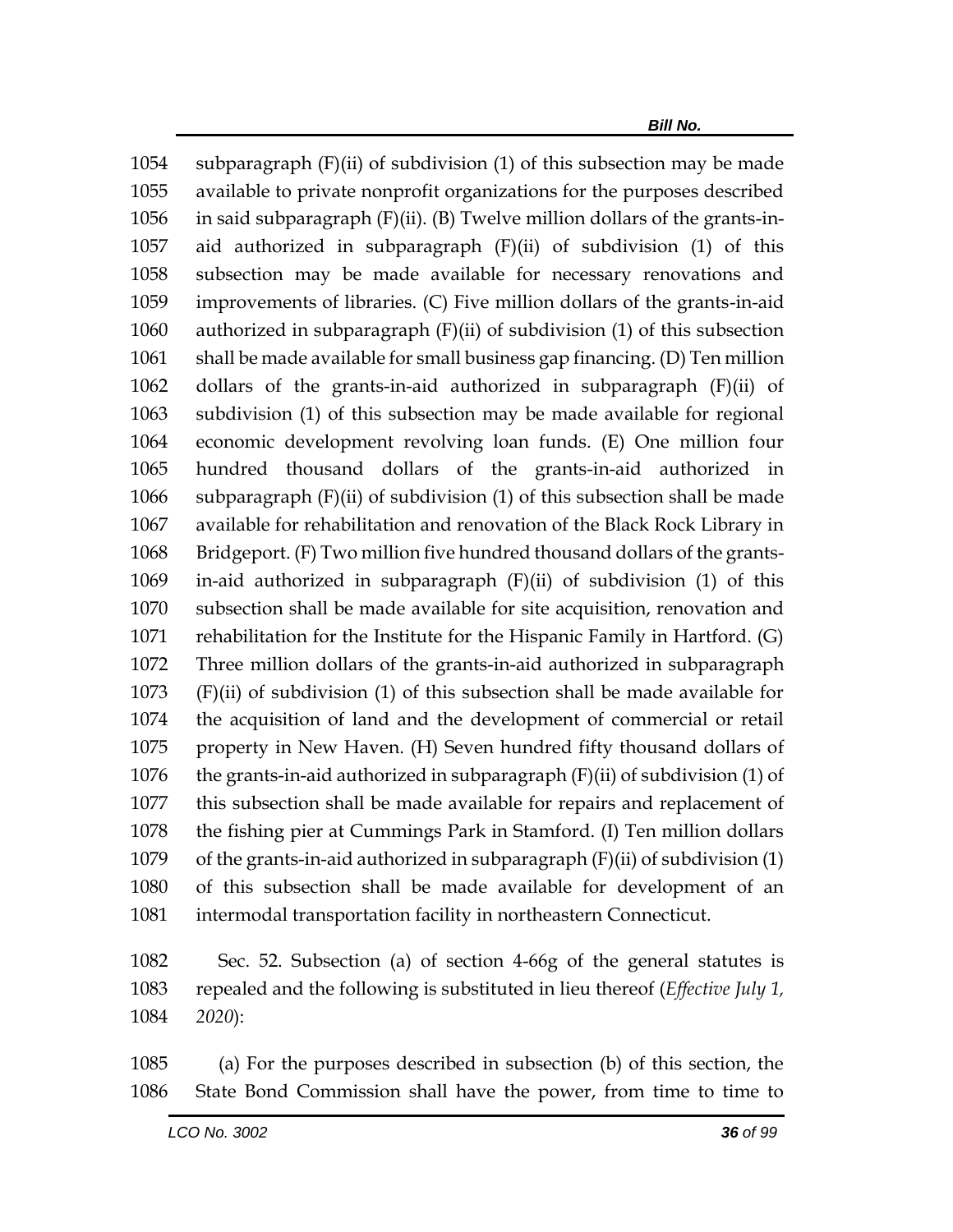authorize the issuance of bonds of the state in one or more series and in principal amounts not exceeding in the aggregate **[**two hundred seventy-one million**]** three hundred one million dollars.

 Sec. 53. Subsection (a) of section 4a-10 of the general statutes is repealed and the following is substituted in lieu thereof (*Effective July 1, 2020*):

 (a) For the purposes described in subsection (b) of this section, the State Bond Commission shall have the power, from time to time to authorize the issuance of bonds of the state in one or more series and in principal amounts not exceeding in the aggregate **[**four hundred ninety- nine million one hundred thousand**]** five hundred twenty-six million one hundred thousand dollars.

 Sec. 54. Subdivision (2) of subsection (b) of section 7-277b of the 2020 supplement to the general statutes is repealed and the following is substituted in lieu thereof (*Effective from passage*):

 (2) Any municipality that was not reimbursed under subdivision (1) of this subsection and that, not earlier than July 1, 2018, and not later than June 30, 2021, (A) purchased such body-worn recording equipment, **[**or**]** electronic defense weapon recording equipment **[**,**]** or digital data storage devices or services, (B) made a first-time purchase 1107 of one or more dashboard cameras with a remote recorder, or  $(C)$  replaced one or more dashboard cameras purchased prior to December 30, 2010, with one or more dashboard cameras with a remote recorder, **[**during the fiscal year ending June 30, 2019,**]** shall, within available resources, be reimbursed for up to fifty per cent of the costs associated with such purchases, provided the costs of such digital data storage services shall not be reimbursed for a period of service that is longer than one year.

 Sec. 55. Subsection (a) of section 7-536 of the general statutes is repealed and the following is substituted in lieu thereof (*Effective from passage*):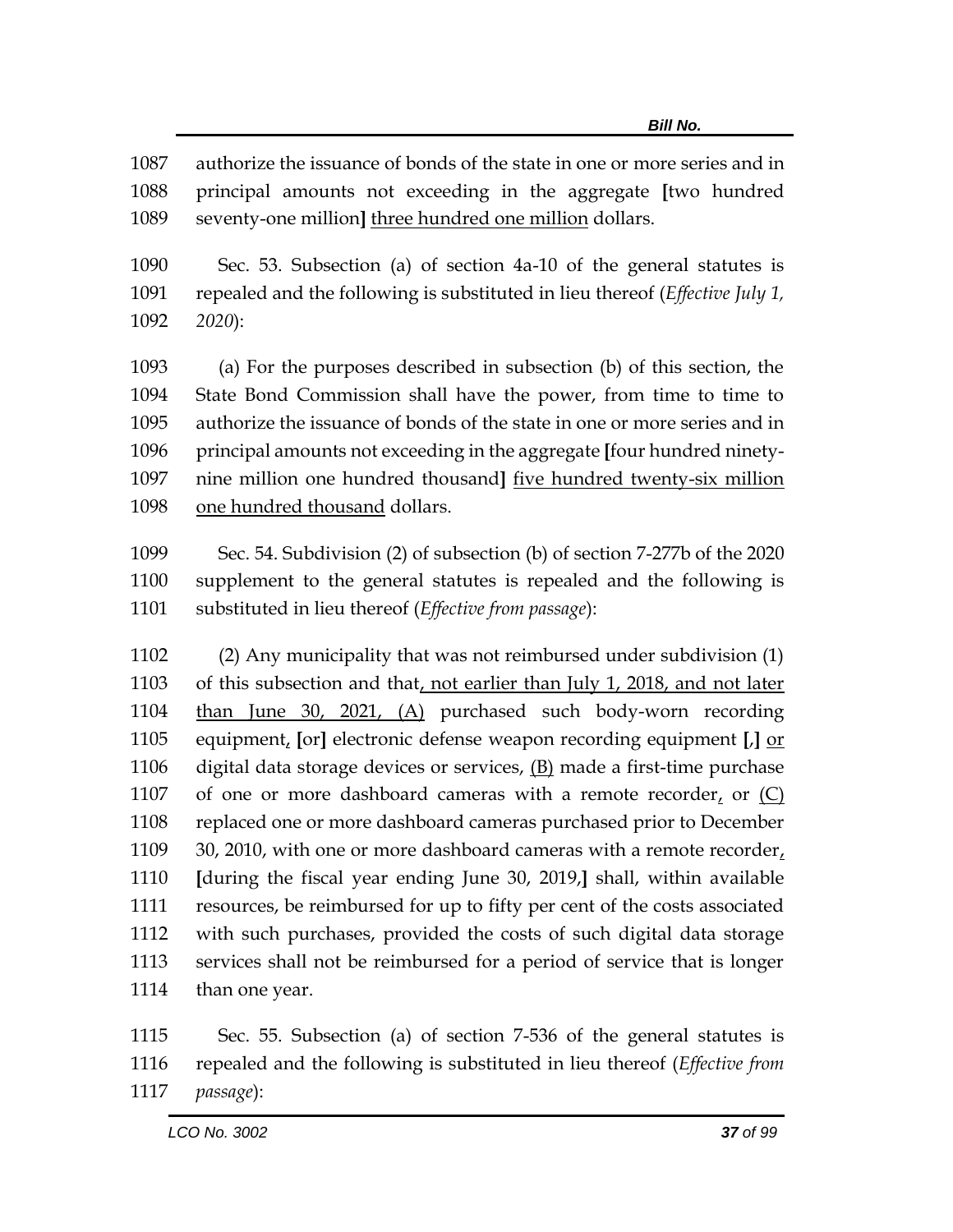(a) As used in sections 7-535 to 7-538, inclusive, as amended by this act:

 (1) "Adjusted equalized net grand list per capita" means the adjusted equalized net grand list per capita determined for each town pursuant to section 10-261;

 (2) "Density" means the population of a municipality divided by the number of square miles of the municipality;

 (3) "Grant anticipation note" means a note issued in anticipation of the receipt of project grants to the municipality from moneys in the Local Capital Improvement Fund;

 (4) "Local capital improvement project" means a municipal capital expenditure project for any of the following purposes: (A) Road construction, renovation, repair or resurfacing, (B) sidewalk and pavement improvements, (C) construction, renovation, enlargement or repair of sewage treatment plants and sanitary or storm, water or sewer lines, including separation of lines, (D) public building construction other than schools, including renovation, repair, code compliance, energy conservation and fire safety projects, (E) construction, renovation, enlargement or repair of dams, bridges and flood control projects, (F) construction, renovation, enlargement or repair of water treatment or filtration plants and water mains, (G) construction, renovation or enlargement of solid waste facilities, (H) improvements to public parks, (I) the preparation and revision of local capital improvement plans projected for a period of not less than five years and so prepared as to show the general description, need and estimated cost of each individual capital improvement, (J) improvements to emergency communications systems and building security systems, including for schools, (K) public housing projects, including renovations and improvements and energy conservation and the development of additional housing, (L) renovations to or construction of veterans' memorial monuments, (M) thermal imaging systems, (N) bulky waste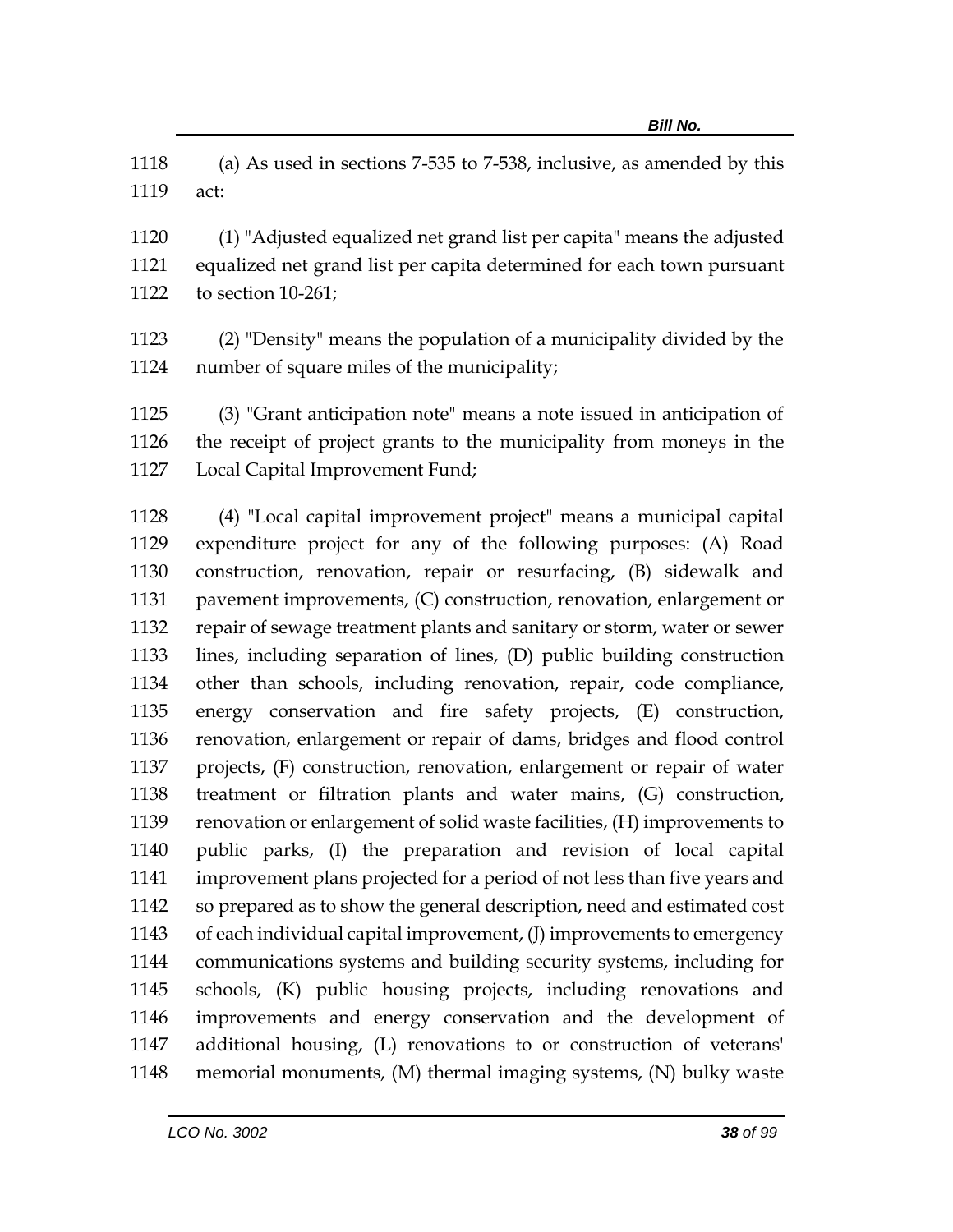and landfill projects, (O) the preparation and revision of municipal plans of conservation and development adopted pursuant to section 8- 23, provided such plans are endorsed by the legislative body of the municipality not more than one hundred eighty days after adoption by the commission, (P) acquisition of automatic external defibrillators, (Q) floodplain management and hazard mitigation activities, (R) on-board oil refining systems consisting of a filtration canister and evaporation canister that remove solid and liquid contaminants from lubricating oil, (S) activities related to the planning of a municipal broadband network, provided the speed of the network shall be not less than three hundred eighty-four thousand bits per second, (T) establishment of bikeways and greenways, (U) land acquisition, including for open space, and costs involved in making land available for public uses, (V) acquisition of technology related to implementation of the Department of Education's common core state standards, (W) technology upgrades, including for improvements to expand public access to government information through electronic portals and kiosks, **[**and**]** (X) for the fiscal years ending June 30, 2013, and June 30, 2014, acquisition of snow removal equipment, capital expenditures made to improve public safety, and 1168 capital expenditures made to facilitate regional cooperation, and  $(Y)$  for hazardous tree removal or trimming for nonutility-related hazardous branches, limbs and trees on municipal property or within a municipal 1171 right-of-way. "Local capital improvement project" means only capital expenditures and includes repairs incident to reconstruction and renovation but does not include ordinary repairs and maintenance of an ongoing nature. As used in this subdivision, "floodplain management" and "hazard mitigation" have the same meanings as provided in section 25-68j;

 (5) "Municipality" means any town, city, borough, consolidated town and city or consolidated town and borough;

 (6) "Population" means the number of persons according to the most recent federal decennial census, except that, in intervening years between such censuses, "population" means the number of persons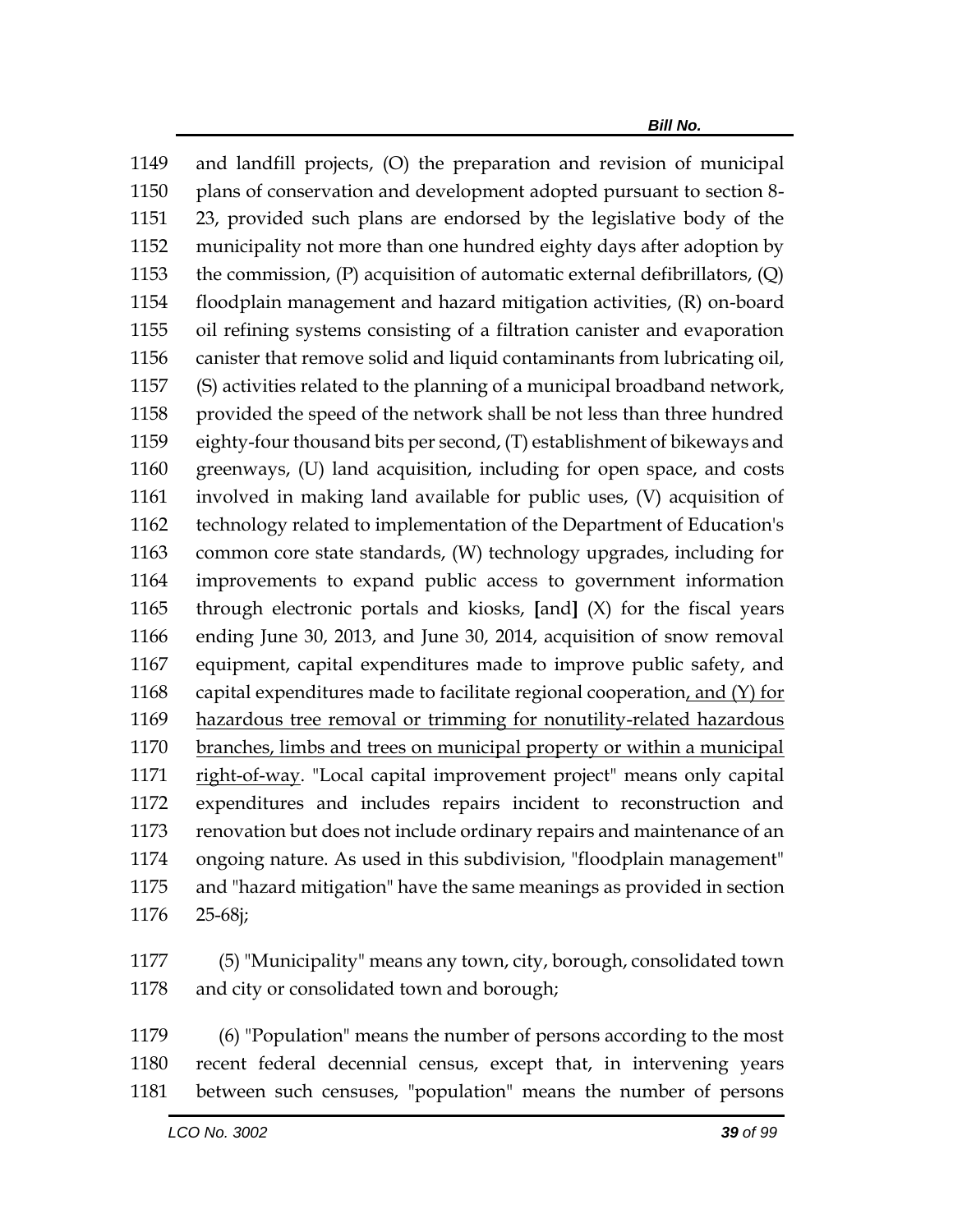according to the most recent estimate of the Department of Public Health; and

 (7) "Secretary" means the Secretary of the Office of Policy and Management.

 Sec. 56. Subsection (a) of section 7-538 of the general statutes is repealed and the following is substituted in lieu thereof (*Effective from passage*):

 (a) For the purposes described in subsection (b) of this section, the State Bond Commission shall have the power, from time to time, to authorize the issuance of bonds of the state in one or more series and in principal amounts not exceeding in the aggregate **[**nine hundred fifty million**]** one billion ten million dollars, provided **[**thirty-five million**]** thirty million dollars of said authorization shall be effective July 1, **[**2018**]** 2020.

 Sec. 57. (*Effective from passage*) (a) For the purposes described in subsection (b) of this section, the State Bond Commission shall have the power from time to time to authorize the issuance of bonds of the state in one or more series and in principal amounts not exceeding in the aggregate one hundred fifty-two million dollars, provided seventy-six million dollars of said authorization shall be effective July 1, 2020.

 (b) The proceeds of the sale of said bonds, to the extent of the amount stated in subsection (a) of this section, shall be used by the Office of Policy and Management for grants-in-aid to municipalities for the purposes set forth in subsection (a) of section 13a-175a of the general statutes, for the fiscal years ending June 30, 2020, and June 30, 2021. Such grant payments shall be made annually as follows:

| T1 | Municipalities | FY 20  | FY 21  |
|----|----------------|--------|--------|
| T2 |                |        |        |
| T3 | Andover        | 2,620  | 2,620  |
| T4 | Ansonia        | 85,419 | 85,419 |
| T5 | Ashford        | 3,582  | 3,582  |
|    |                |        |        |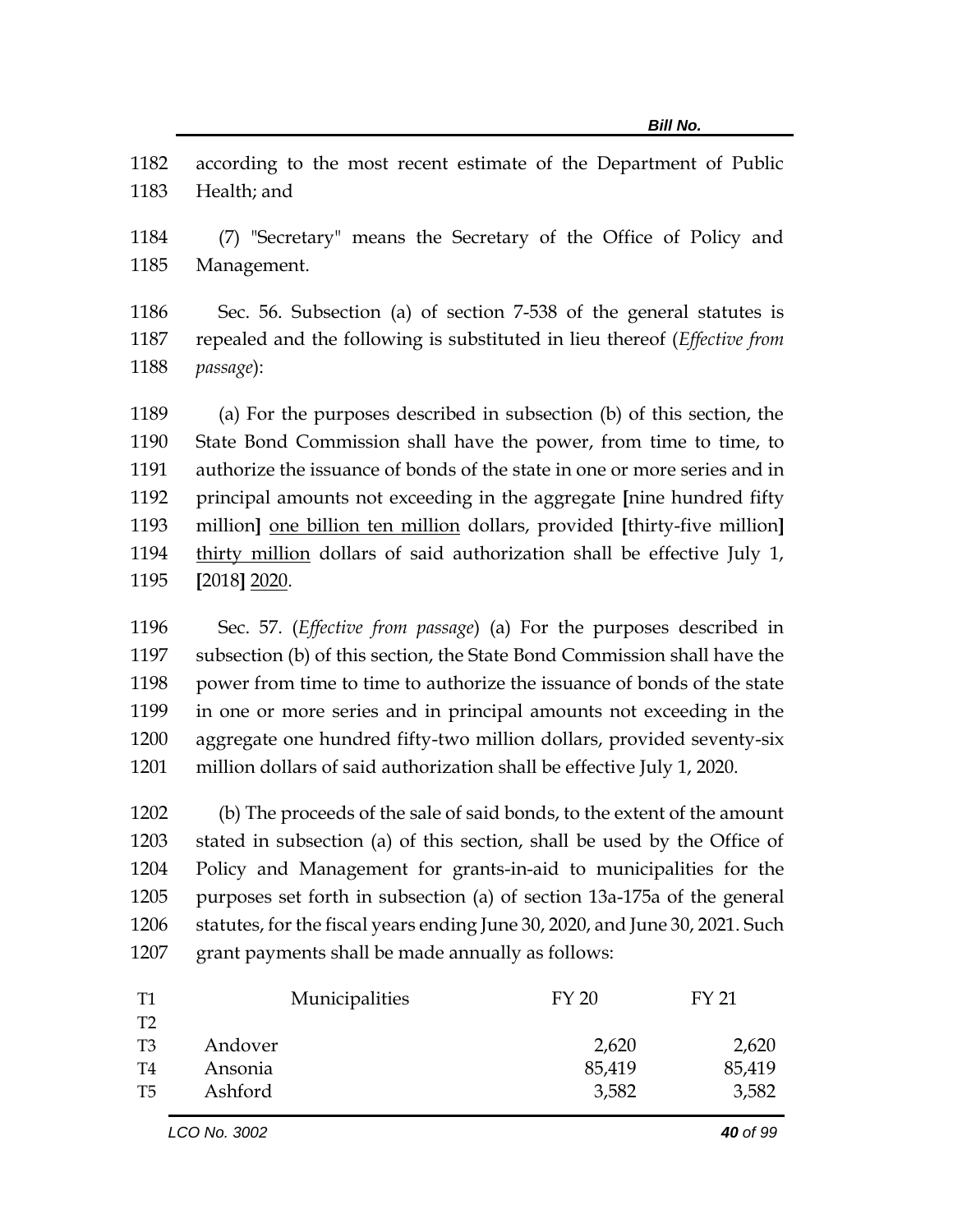|                     |             | <b>Bill No.</b> |
|---------------------|-------------|-----------------|
| Avon                | 261,442     | 261,442         |
| Barkhamsted         | 41,462      | 41,462          |
| <b>Beacon Falls</b> | 43,809      | 43,809          |
| Berlin              | 1,203,039   | 1,203,039       |
| Bethany             | 67,229      | 67,229          |
| <b>Bethel</b>       | 282,660     | 282,660         |
| Bethlehem           | 7,945       | 7,945           |
| Bloomfield          | 2,475,717   | 2,475,717       |
| Bolton              | 24,859      | 24,859          |
| Bozrah              | 138,521     | 138,521         |
| <b>Branford</b>     | 374,850     | 374,850         |
| Bridgeport          | 1,031,564   | 1,031,564       |
|                     | 587         | 587             |
| <b>Bristol</b>      | 3,709,996   | 3,709,996       |
| Brookfield          | 118,281     | 118,281         |
| <b>Brooklyn</b>     | 10,379      | 10,379          |
| Burlington          | 15,300      | 15,300          |
| Canaan              | 20,712      | 20,712          |
| Canterbury          | 2,022       | 2,022           |
| Canton              | 7,994       | 7,994           |
| Chaplin             | 601         | 601             |
| Cheshire            | 736,700     | 736,700         |
| Chester             | 89,264      | 89,264          |
| Clinton             | 191,674     | 191,674         |
| Colchester          | 39,009      | 39,009          |
| Colebrook           | 550         | 550             |
| Columbia            | 26,763      | 26,763          |
| Cornwall            |             |                 |
| Coventry            | 10,533      | 10,533          |
| Cromwell            | 31,099      | 31,099          |
| Danbury             | 2,398,201   | 2,398,201       |
| Darien              |             |                 |
| Deep River          | 104,136     | 104,136         |
| Derby               | 14,728      | 14,728          |
| Durham              | 153,897     | 153,897         |
| East Granby         | 826,034     | 826,034         |
| East Haddam         | 1,696       | 1,696           |
| East Hampton        | 18,943      | 18,943          |
| East Hartford       | 6,308,383   | 6,308,383       |
| East Haven          | 43,500      | 43,500          |
| East Lyme           | 22,442      | 22,442          |
|                     | Bridgewater |                 |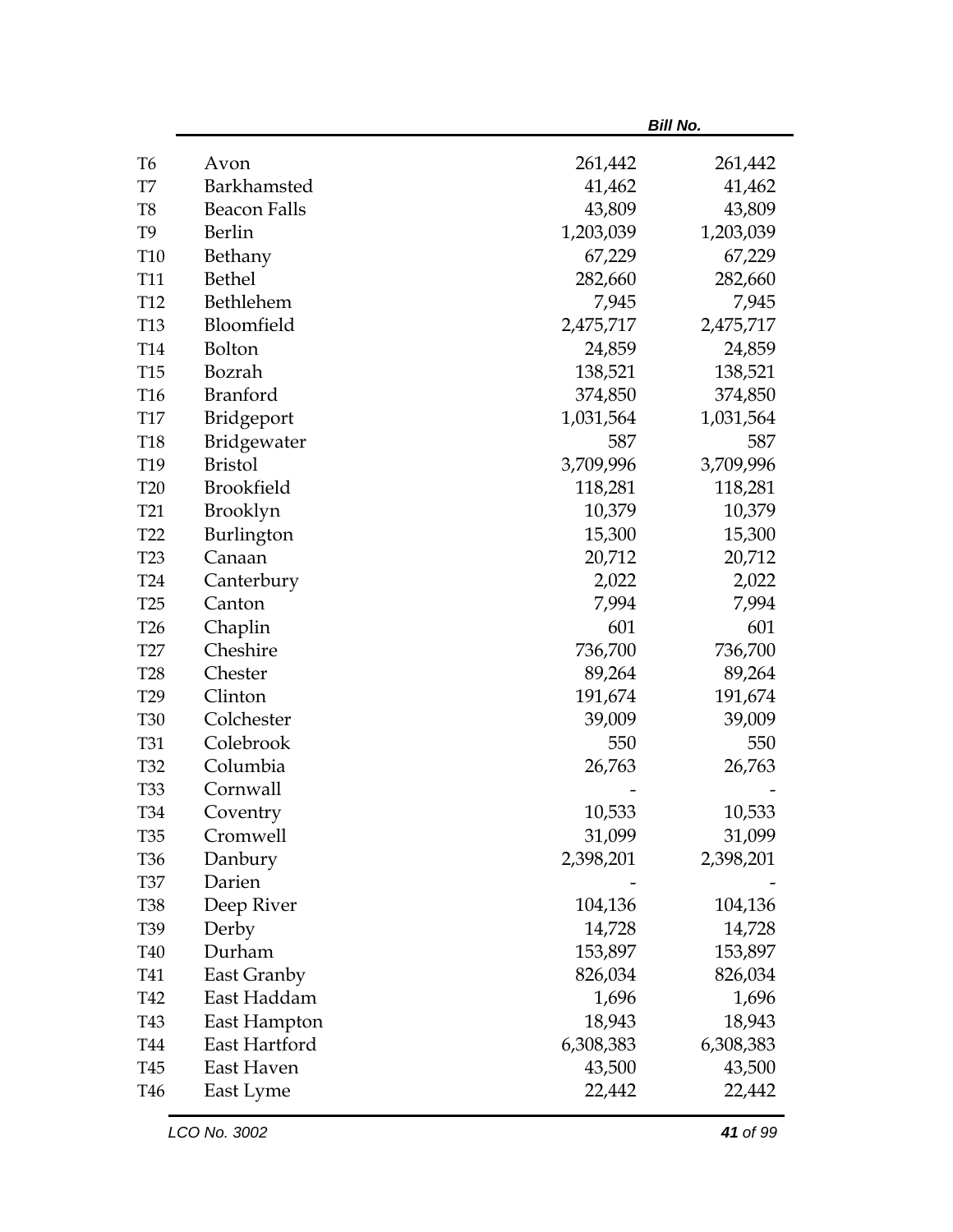|                              |                  |           | <b>Bill No.</b> |
|------------------------------|------------------|-----------|-----------------|
| <b>T47</b>                   | East Windsor     | 295,024   | 295,024         |
| <b>T48</b>                   | Eastford         | 54,564    | 54,564          |
| T49                          | Easton           | 2,660     | 2,660           |
| <b>T50</b>                   | Ellington        | 223,527   | 223,527         |
| <b>T51</b>                   | Enfield          | 256,875   | 256,875         |
| T <sub>52</sub>              | <b>Essex</b>     | 74,547    | 74,547          |
| <b>T53</b>                   | Fairfield        | 96,747    | 96,747          |
| T <sub>54</sub>              | Farmington       | 545,804   | 545,804         |
| <b>T55</b>                   | Franklin         | 23,080    | 23,080          |
| <b>T56</b>                   | Glastonbury      | 240,799   | 240,799         |
| <b>T57</b>                   | Goshen           | 2,648     | 2,648           |
| <b>T58</b>                   | Granby           | 35,332    | 35,332          |
| T <sub>59</sub>              | Greenwich        | 89,022    | 89,022          |
| <b>T60</b>                   | Griswold         | 31,895    | 31,895          |
| T61                          | Groton (Town of) | 1,819,768 | 1,819,768       |
| T62                          | Guilford         | 64,848    | 64,848          |
| T63                          | Haddam           | 3,554     | 3,554           |
| T64                          | Hamden           | 286,689   | 286,689         |
| T65                          | Hampton          |           |                 |
| T <sub>66</sub>              | Hartford         | 1,419,161 | 1,419,161       |
| <b>T67</b>                   | Hartland         | 955       | 955             |
| <b>T68</b>                   | Harwinton        | 21,506    | 21,506          |
| T <sub>69</sub>              | Hebron           | 2,216     | 2,216           |
| <b>T70</b>                   | Kent             |           |                 |
| T71                          | Killingly        | 976,064   | 976,064         |
| T72                          | Killingworth     | 5,148     | 5,148           |
| <b>T73</b>                   | Lebanon          | 30,427    | 30,427          |
| <b>T74</b>                   | Ledyard          | 421,085   | 421,085         |
| T75                          | Lisbon           | 3,683     | 3,683           |
| T76                          | Litchfield       | 3,432     | 3,432           |
| $\ensuremath{\mathcal{T}}77$ | Lyme             |           |                 |
| <b>T78</b>                   | Madison          | 6,795     | 6,795           |
| T79                          | Manchester       | 1,506,098 | 1,506,098       |
| <b>T80</b>                   | Mansfield        | 6,841     | 6,841           |
| <b>T81</b>                   | Marlborough      | 7,313     | 7,313           |
| <b>T82</b>                   | Meriden          | 1,290,737 | 1,290,737       |
| T83                          | Middlebury       | 84,264    | 84,264          |
| <b>T84</b>                   | Middlefield      | 248,652   | 248,652         |
| T85                          | Middletown       | 3,008,642 | 3,008,642       |
| <b>T86</b>                   | Milford          | 1,816,086 | 1,816,086       |
| <b>T87</b>                   | Monroe           | 179,106   | 179,106         |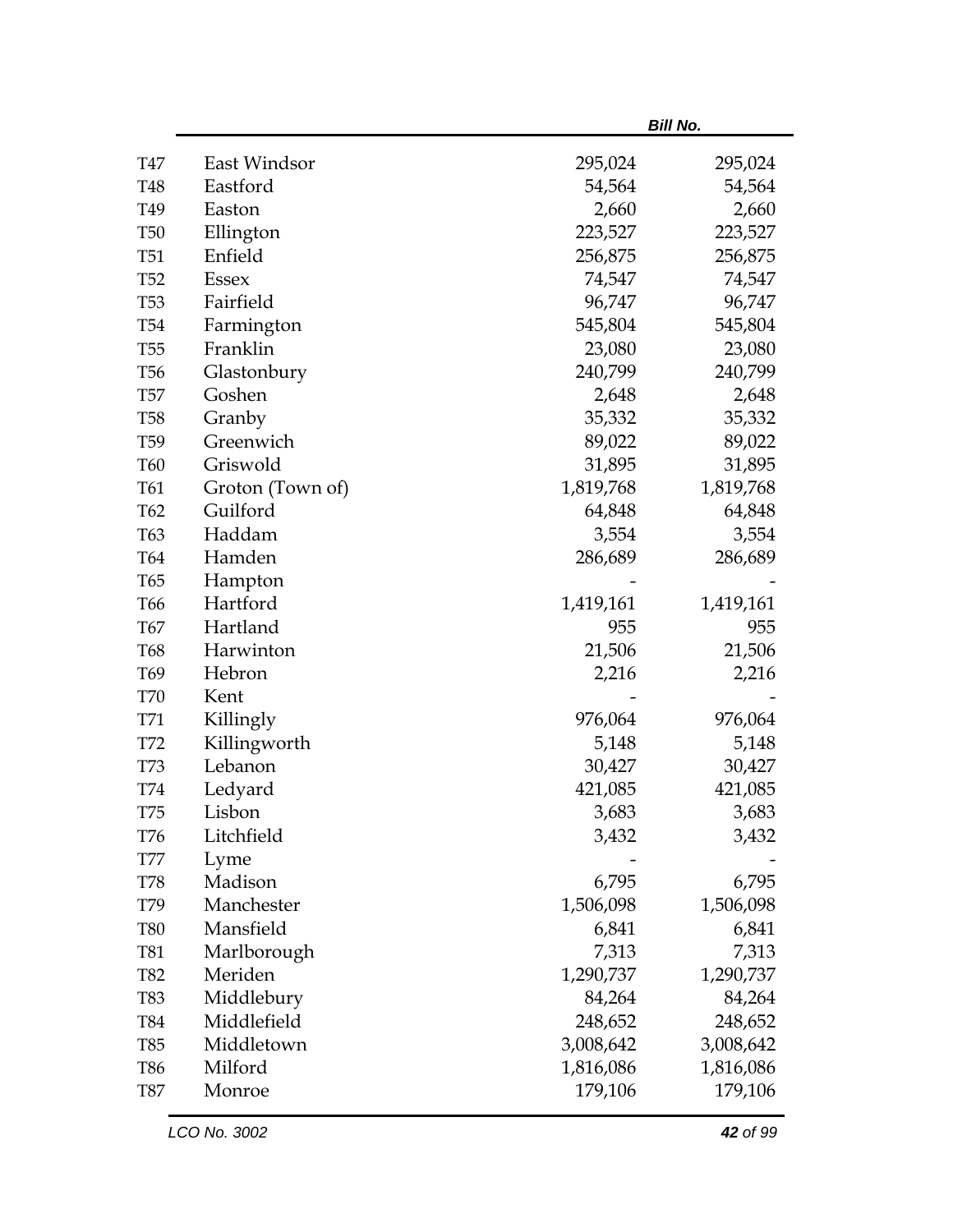|                  |                  |           | <b>Bill No.</b> |  |  |
|------------------|------------------|-----------|-----------------|--|--|
| <b>T88</b>       | Montville        | 528,644   | 528,644         |  |  |
| T89              | Morris           | 3,528     | 3,528           |  |  |
| <b>T90</b>       | Naugatuck        | 341,656   | 341,656         |  |  |
| T91              | New Britain      | 2,148,288 | 2,148,288       |  |  |
| T92              | New Canaan       | 200       | 200             |  |  |
| T93              | New Fairfield    | 1,149     | 1,149           |  |  |
| <b>T94</b>       | New Hartford     | 139,174   | 139,174         |  |  |
| T <sub>95</sub>  | New Haven        | 1,805,520 | 1,805,520       |  |  |
| T96              | New London       | 33,169    | 33,169          |  |  |
| <b>T97</b>       | New Milford      | 996,617   | 996,617         |  |  |
| <b>T98</b>       | Newington        | 1,365,802 | 1,365,802       |  |  |
| T99              | Newtown          | 235,371   | 235,371         |  |  |
| T100             | Norfolk          | 7,207     | 7,207           |  |  |
| T101             | North Branford   | 301,074   | 301,074         |  |  |
| T102             | North Canaan     | 359,719   | 359,719         |  |  |
| T103             | North Haven      | 1,860,380 | 1,860,380       |  |  |
| T104             | North Stonington |           |                 |  |  |
| T105             | Norwalk          | 402,915   | 402,915         |  |  |
| T106             | Norwich          | 187,132   | 187,132         |  |  |
| T <sub>107</sub> | Old Lyme         | 1,888     | 1,888           |  |  |
| T108             | Old Saybrook     | 46,717    | 46,717          |  |  |
| T109             | Orange           | 104,962   | 104,962         |  |  |
| T110             | Oxford           | 84,313    | 84,313          |  |  |
| T111             | Plainfield       | 144,803   | 144,803         |  |  |
| T <sub>112</sub> | Plainville       | 541,936   | 541,936         |  |  |
| T113             | Plymouth         | 152,434   | 152,434         |  |  |
| T114             | Pomfret          | 27,820    | 27,820          |  |  |
| T <sub>115</sub> | Portland         | 90,840    | 90,840          |  |  |
| T116             | Preston          |           |                 |  |  |
| <b>T117</b>      | Prospect         | 70,942    | 70,942          |  |  |
| <b>T118</b>      | Putnam           | 171,800   | 171,800         |  |  |
| T119             | Redding          | 1,329     | 1,329           |  |  |
| T120             | Ridgefield       | 561,986   | 561,986         |  |  |
| T121             | Rocky Hill       | 221,199   | 221,199         |  |  |
| T122             | Roxbury          | 602       | 602             |  |  |
| T <sub>123</sub> | Salem            | 4,699     | 4,699           |  |  |
| T124             | Salisbury        | 83        | 83              |  |  |
| T125             | Scotland         | 7,681     | 7,681           |  |  |
| T126             | Seymour          | 281,186   | 281,186         |  |  |
| <b>T127</b>      | Sharon           |           |                 |  |  |
| T128             | Shelton          | 584,121   | 584,121         |  |  |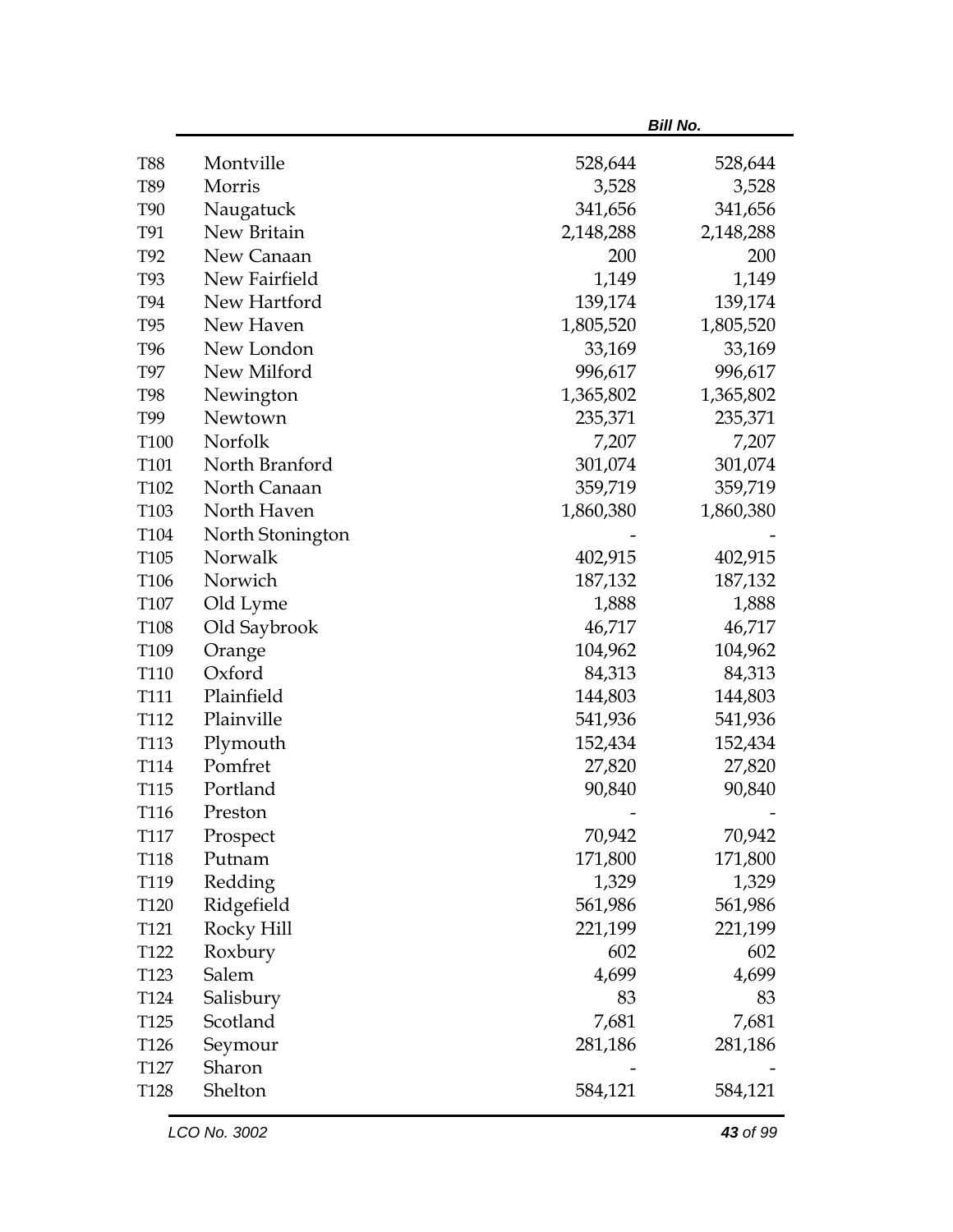|                  |               |           | <b>Bill No.</b> |
|------------------|---------------|-----------|-----------------|
| T129             | Sherman       |           |                 |
| T130             | Simsbury      | 77,648    | 77,648          |
| T <sub>131</sub> | Somers        | 82,324    | 82,324          |
| T132             | South Windsor | 1,776,486 | 1,776,486       |
| T133             | Southbury     | 20,981    | 20,981          |
| T134             | Southington   | 1,133,854 | 1,133,854       |
| T135             | Sprague       | 386,528   | 386,528         |
| T136             | Stafford      | 437,917   | 437,917         |
| <b>T137</b>      | Stamford      | 797,064   | 797,064         |
| T138             | Sterling      | 24,398    | 24,398          |
| T139             | Stonington    | 100,332   | 100,332         |
| T140             | Stratford     | 4,682,925 | 4,682,925       |
| T141             | Suffield      | 180,663   | 180,663         |
| T <sub>142</sub> | Thomaston     | 395,346   | 395,346         |
| T143             | Thompson      | 76,733    | 76,733          |
| T144             | Tolland       | 85,064    | 85,064          |
| T145             | Torrington    | 605,345   | 605,345         |
| T146             | Trumbull      | 189,309   | 189,309         |
| T147             | Union         |           |                 |
| T148             | Vernon        | 151,598   | 151,598         |
| T149             | Voluntown     | 2,002     | 2,002           |
| T <sub>150</sub> | Wallingford   | 2,739,896 | 2,739,896       |
| T <sub>151</sub> | Warren        | 288       | 288             |
| T <sub>152</sub> | Washington    | 158       | 158             |
| T <sub>153</sub> | Waterbury     | 3,506,785 | 3,506,785       |
| T154             | Waterford     | 34,255    | 34,255          |
| T155             | Watertown     | 642,281   | 642,281         |
| T156             | West Hartford | 805,784   | 805,784         |
| T <sub>157</sub> | West Haven    | 147,516   | 147,516         |
| T <sub>158</sub> | Westbrook     | 267,405   | 267,405         |
| T <sub>159</sub> | Weston        | 453       | 453             |
| T <sub>160</sub> | Westport      |           |                 |
| T161             | Wethersfield  | 21,785    | 21,785          |
| T162             | Willington    | 20,018    | 20,018          |
| T <sub>163</sub> | Wilton        | 583,476   | 583,476         |
| T164             | Winchester    | 306,204   | 306,204         |
| T <sub>165</sub> | Windham       | 454,575   | 454,575         |
| T <sub>166</sub> | Windsor       | 1,710,188 | 1,710,188       |
| T <sub>167</sub> | Windsor Locks | 2,360,422 | 2,360,422       |
| T168             | Wolcott       | 234,916   | 234,916         |
| T <sub>169</sub> | Woodbridge    | 29,920    | 29,920          |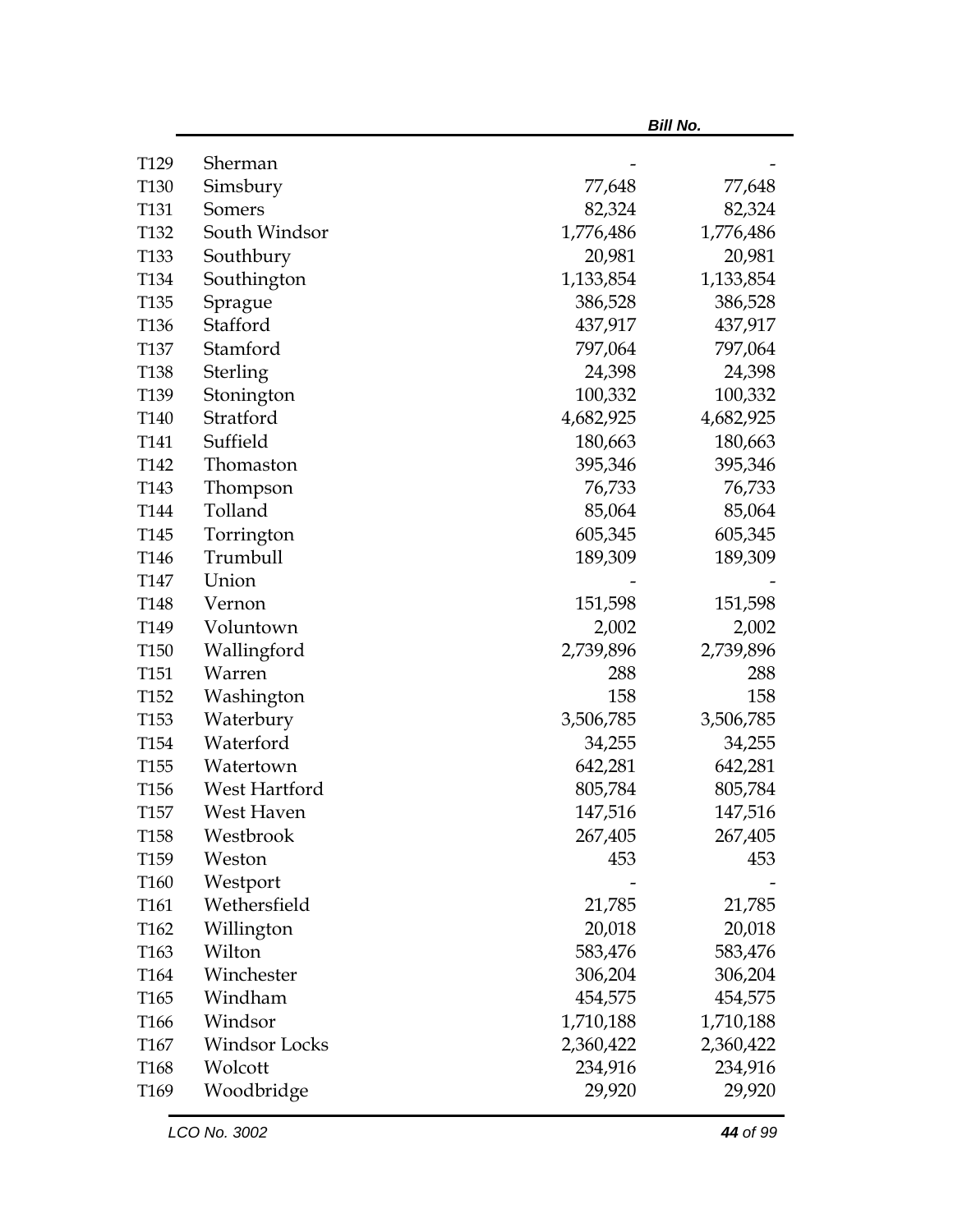|                  |                                       |         | <b>Bill No.</b> |
|------------------|---------------------------------------|---------|-----------------|
| T <sub>170</sub> | Woodbury                              | 56,908  | 56,908          |
| T171             | Woodstock                             | 68,767  | 68,767          |
| T172             | Jewett City(Bor.)                     | 4,195   | 4,195           |
| T173             | Barkhamsted FD                        | 2,500   | 2,500           |
| T174             | Berlin - Kensington FD                | 11,389  | 11,389          |
| T175             | Berlin - Worthington FD               | 941     | 941             |
| T176             | Bloomfield: Center FD                 | 4,173   | 4,173           |
| <b>T177</b>      | <b>Bloomfield Blue Hills FD</b>       | 103,086 | 103,086         |
| <b>T178</b>      | Cromwell FD                           | 1,832   | 1,832           |
| T179             | Enfield FD1                           | 14,636  | 14,636          |
| T180             | Enfield: Thompsonville FD 2           | 3,160   | 3,160           |
| T181             | Enfield: Hazardville Fire #3          | 1,373   | 1,373           |
| T182             | Enfield: N Thompsonville FD 4         | 69      | 69              |
| T183             | Enfield: Shaker Pines FD 5            | 6,403   | 6,403           |
| T184             | Groton City                           | 164,635 | 164,635         |
| T185             | <b>Groton Sewer</b>                   | 1,688   | 1,688           |
| T <sub>186</sub> | Groton Old Mystic FD 5                | 1,695   | 1,695           |
| T <sub>187</sub> | Groton: Poq. Bridge FD                | 22,300  | 22,300          |
| T188             | Killingly Attawaugan F.D.             | 1,836   | 1,836           |
| T189             | Killingly Dayville F.D.               | 42,086  | 42,086          |
| T190             | Killingly Dyer Manor                  | 1,428   | 1,428           |
| T191             | E. Killingly F.D.                     | 95      | 95              |
| T192             | So. Killingly F.D.                    | 189     | 189             |
| T <sub>193</sub> | Killingly Williamsville F.D.          | 6,710   | 6,710           |
| T194             | Manchester Eighth Util.               | 68,425  | 68,425          |
| T <sub>195</sub> | Middletown: South FD                  | 207,080 | 207,080         |
| T196             | Middletown Westfield F.D.             | 10,801  | 10,801          |
| T197             | Middletown City Fire                  | 33,838  | 33,838          |
| T198             | New Htfd. Village F.D. #1             | 7,128   | 7,128           |
| T <sub>199</sub> | New Htfd Pine Meadow #3               | 131     | 131             |
| T <sub>200</sub> | New Htfd South End F.D.               | 10      | 10              |
| T <sub>201</sub> | Plainfield Central Village FD         | 1,466   | 1,466           |
| T <sub>202</sub> | Plainfield - Moosup FD                | 2,174   | 2,174           |
| T <sub>203</sub> | Plainfield: Plainfield FD             | 1,959   | 1,959           |
| T <sub>204</sub> | Plainfield Wauregan FD                | 5,136   | 5,136           |
| T <sub>205</sub> | Pomfret FD                            | 1,032   | 1,032           |
| T <sub>206</sub> | Putnam: E. Putnam FD                  | 10,109  | 10,109          |
| T <sub>207</sub> | Simsbury F.D.                         | 2,638   | 2,638           |
| T <sub>208</sub> | <b>Stafford Springs Service Dist.</b> | 15,246  | 15,246          |
| T <sub>209</sub> | Sterling F.D.                         | 1,293   | 1,293           |
| T <sub>210</sub> | Stonington Mystic FD                  | 600     | 600             |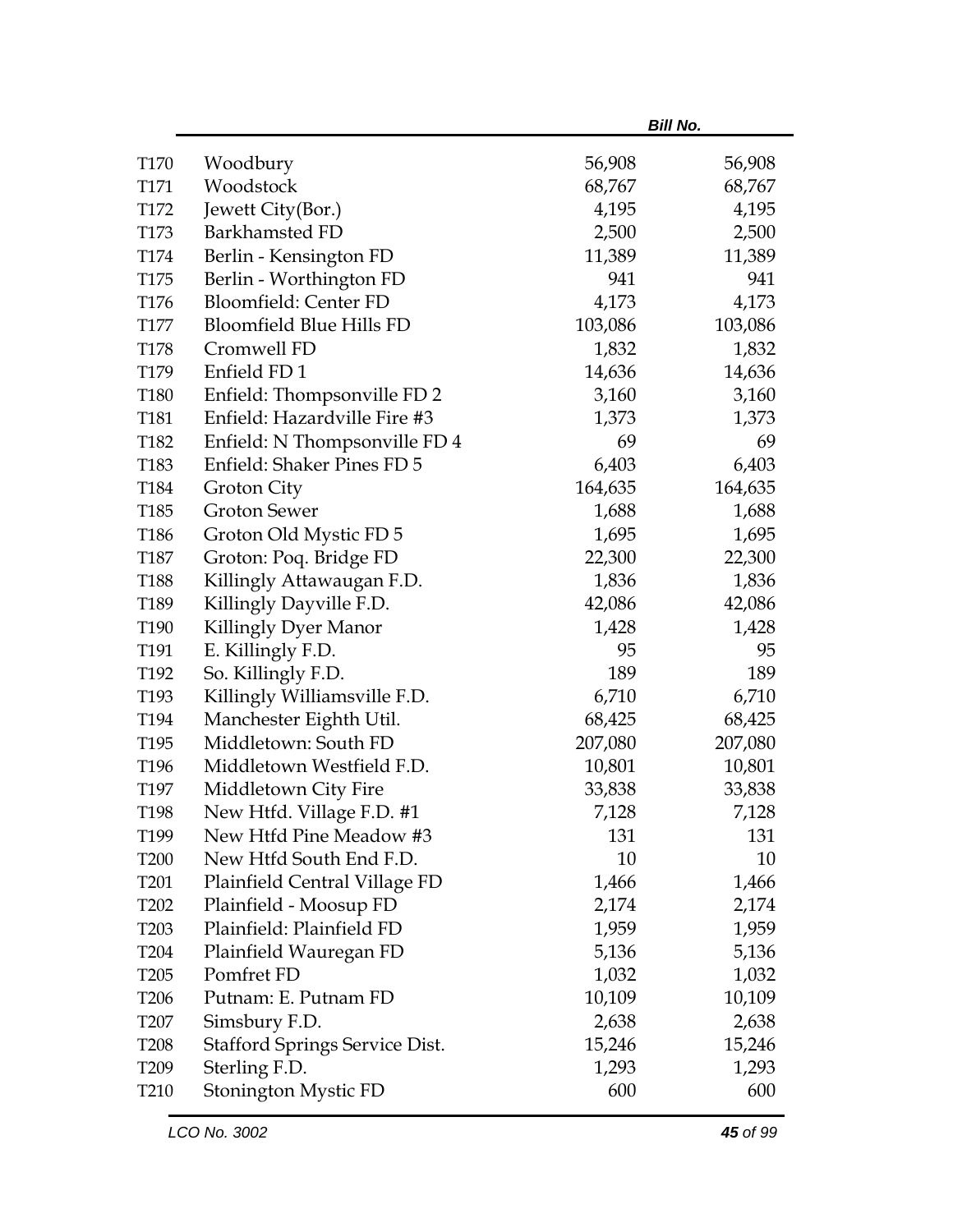|                  |                            | <b>Bill No.</b> |            |
|------------------|----------------------------|-----------------|------------|
| T211             | Stonington Old Mystic FD   | 2,519           | 2,519      |
| T <sub>212</sub> | Stonington Pawcatuck F.D.  | 5,500           | 5,500      |
| T <sub>213</sub> | Stonington Quiambaug F.D.  | 72              | 72         |
| T <sub>214</sub> | Stonington Wequetequock FD | 73              | 73         |
| T <sub>215</sub> | <b>Trumbull Center</b>     | 555             | 555        |
| T <sub>216</sub> | Trumbull Long Hill F.D.    | 1,105           | 1,105      |
| T <sub>217</sub> | Trumbull Nichols F.D.      | 3,435           | 3,435      |
| T <sub>218</sub> | W. Haven: West Shore FD    | 34,708          | 34,708     |
| T <sub>219</sub> | W. Haven: Allingtown FD    | 21,515          | 21,515     |
| T <sub>220</sub> | West Haven First Ctr FD 1  | 4,736           | 4,736      |
| T <sub>221</sub> | Windsor Wilson FD          | 214             | 214        |
| T <sub>222</sub> | Windsor FD                 | 14              | 14         |
| T <sub>223</sub> | Windham First              | 8,929           | 8,929      |
| T <sub>224</sub> | Total                      | 76,000,000      | 76,000,000 |

 (c) All provisions of section 3-20 of the general statutes, or the exercise of any right or power granted thereby, which are not inconsistent with the provisions of this section are hereby adopted and shall apply to all bonds authorized by the State Bond Commission pursuant to this section, and temporary notes in anticipation of the money to be derived from the sale of any such bonds so authorized may be issued in accordance with said section 3-20 and from time to time renewed. Such bonds shall mature at such time or times not exceeding twenty years from their respective dates as may be provided in or pursuant to the resolution or resolutions of the State Bond Commission authorizing such bonds. None of said bonds shall be authorized except upon a finding by the State Bond Commission that there has been filed with it a request for such authorization which is signed by or on behalf of the Secretary of the Office of Policy and Management and states such terms and conditions as said commission, in its discretion, may require. Said bonds issued pursuant to this section shall be general obligations of the state and the full faith and credit of the state of Connecticut are pledged for the payment of the principal of and interest on said bonds as the same become due, and accordingly and as part of the contract of the state with the holders of said bonds, appropriation of all amounts necessary for punctual payment of such principal and interest is hereby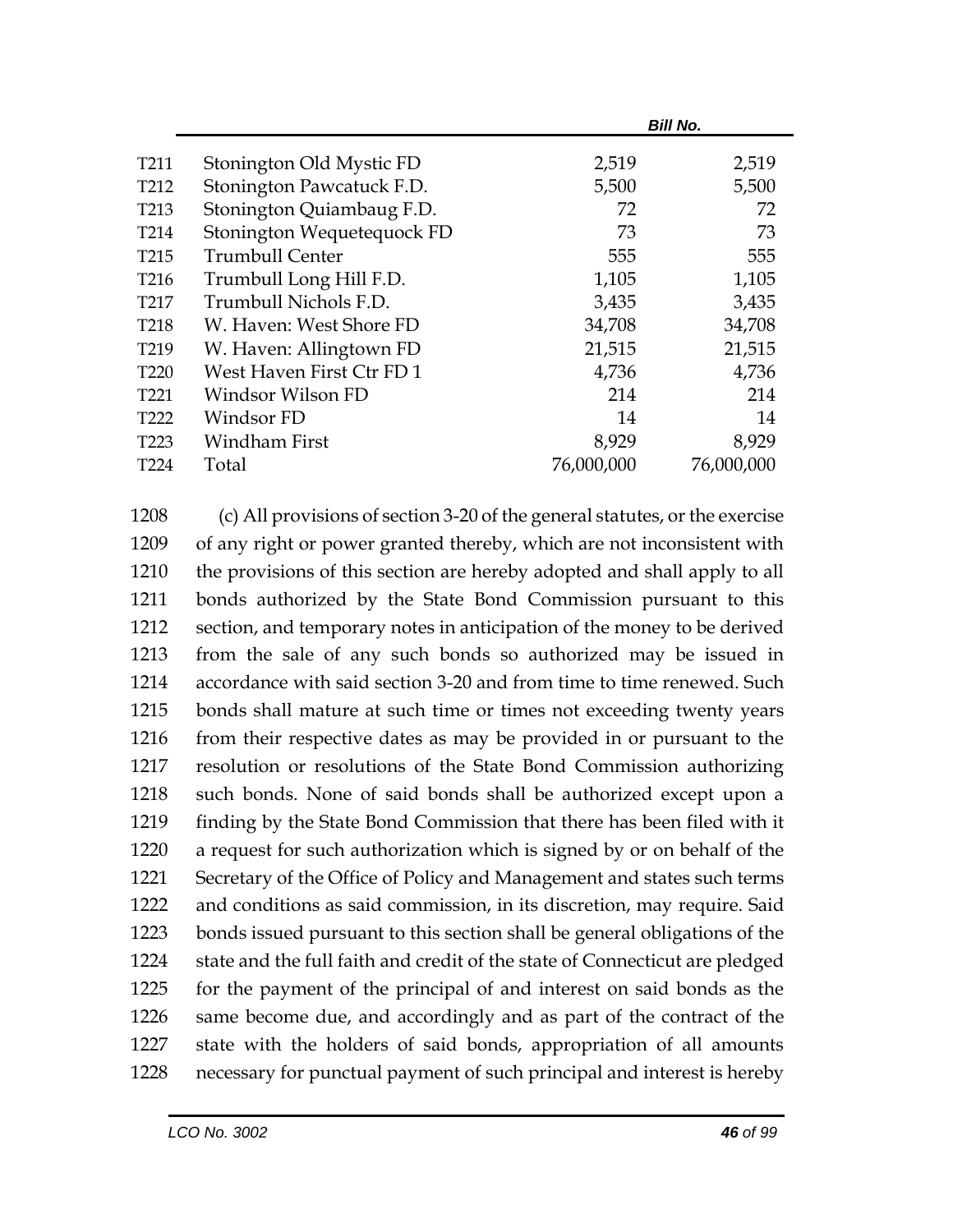made, and the State Treasurer shall pay such principal and interest as the same become due.

 Sec. 58. Subsection (a) of section 8-336n of the general statutes is repealed and the following is substituted in lieu thereof (*Effective from passage*):

 (a) For the purpose of capitalizing the Housing Trust Fund created by section 8-336o, the State Bond Commission shall have power, in accordance with the provisions of this section, from time to time to authorize the issuance of bonds of the state in one or more series and in principal amounts in the aggregate, not exceeding **[**three hundred fifteen million**]** three hundred forty-five million dollars, provided (1) twenty million dollars shall be effective July 1, 2005, (2) twenty million dollars shall be effective July 1, 2006, (3) twenty million dollars shall be effective July 1, 2007, (4) thirty million dollars shall be effective July 1, 2008, (5) twenty million dollars shall be effective July 1, 2009, (6) twenty- five million dollars shall be effective July 1, 2011, (7) twenty-five million dollars shall be effective July 1, 2012, (8) thirty million dollars shall be effective July 1, 2013, (9) thirty million dollars shall be effective July 1, 2014, (10) forty million dollars shall be effective July 1, 2015, (11) twenty- five million dollars shall be effective July 1, 2016, and (12) thirty million dollars shall be effective July 1, 2018. The proceeds of the sale of bonds pursuant to this section shall be deposited in the Housing Trust Fund.

 Sec. 59. Subsection (a) of section 10-265h of the general statutes is repealed and the following is substituted in lieu thereof (*Effective from passage*):

 (a) The Commissioner of Administrative Services, in consultation with the Commissioner of Education, shall establish, within available bond authorizations, a grant program to assist alliance districts, as defined in section 10-262u, in paying for general improvements to school buildings. For purposes of this section "general improvements to school buildings" means work that (1) is generally not eligible for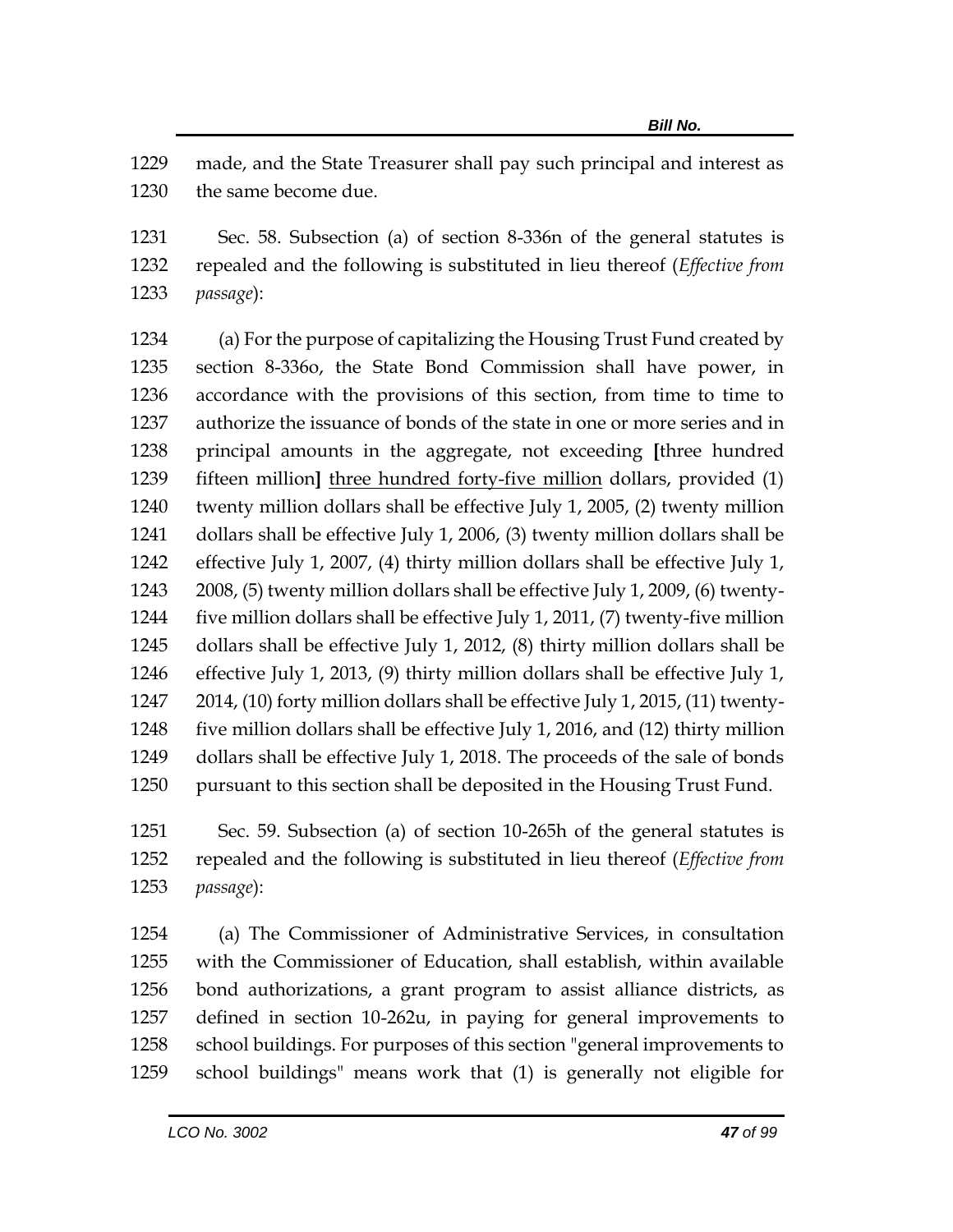reimbursement pursuant to chapter 173, and (2) is to (A) replace windows, doors, boilers and other heating and ventilation system components, internal communications and technology systems, lockers, floors, cafeteria equipment and ceilings, including the installation of new drop ceilings, (B) upgrade restrooms including the replacement of fixtures and related water supplies and drainage, (C) upgrade and replace lighting, including energy efficient upgrades to lighting systems and controls to increase efficiency, and reduce consumption levels and cost, (D) upgrade entryways, driveways, parking areas, play areas and athletic fields, (E) upgrade equipment, including, but not limited to, the following equipment purchased on or after November 1, 2017: Cabinets, 1271 computers, laptops and related equipment and accessories, (F) repair roofs, including the installation of energy efficient fixtures and systems and environmental enhancements, or (G) install or upgrade security equipment that is consistent with the school safety infrastructure standards, developed by the School Safety Infrastructure Council pursuant to section 10-292r, including, but not limited to, video surveillance devices and fencing, provided "general improvements to school buildings" may include work not specified in this subdivision if the alliance district provides justification for such work acceptable to the Commissioner of Administrative Services, but shall not include routine maintenance such as painting, cleaning, equipment repair or other minor repairs or work done at the administrative facilities of a board of education.

 Sec. 60. Section 10-287d of the general statutes is repealed and the following is substituted in lieu thereof (*Effective from passage*):

 For the purposes of funding (1) grants to projects that have received approval of the Department of Administrative Services pursuant to sections 10-287 and 10-287a, subsection (a) of section 10-65 and section 10-76e, (2) grants to assist school building projects to remedy safety and health violations and damage from fire and catastrophe, and (3) technical education and career school projects pursuant to section 10- 283b, the State Treasurer is authorized and directed, subject to and in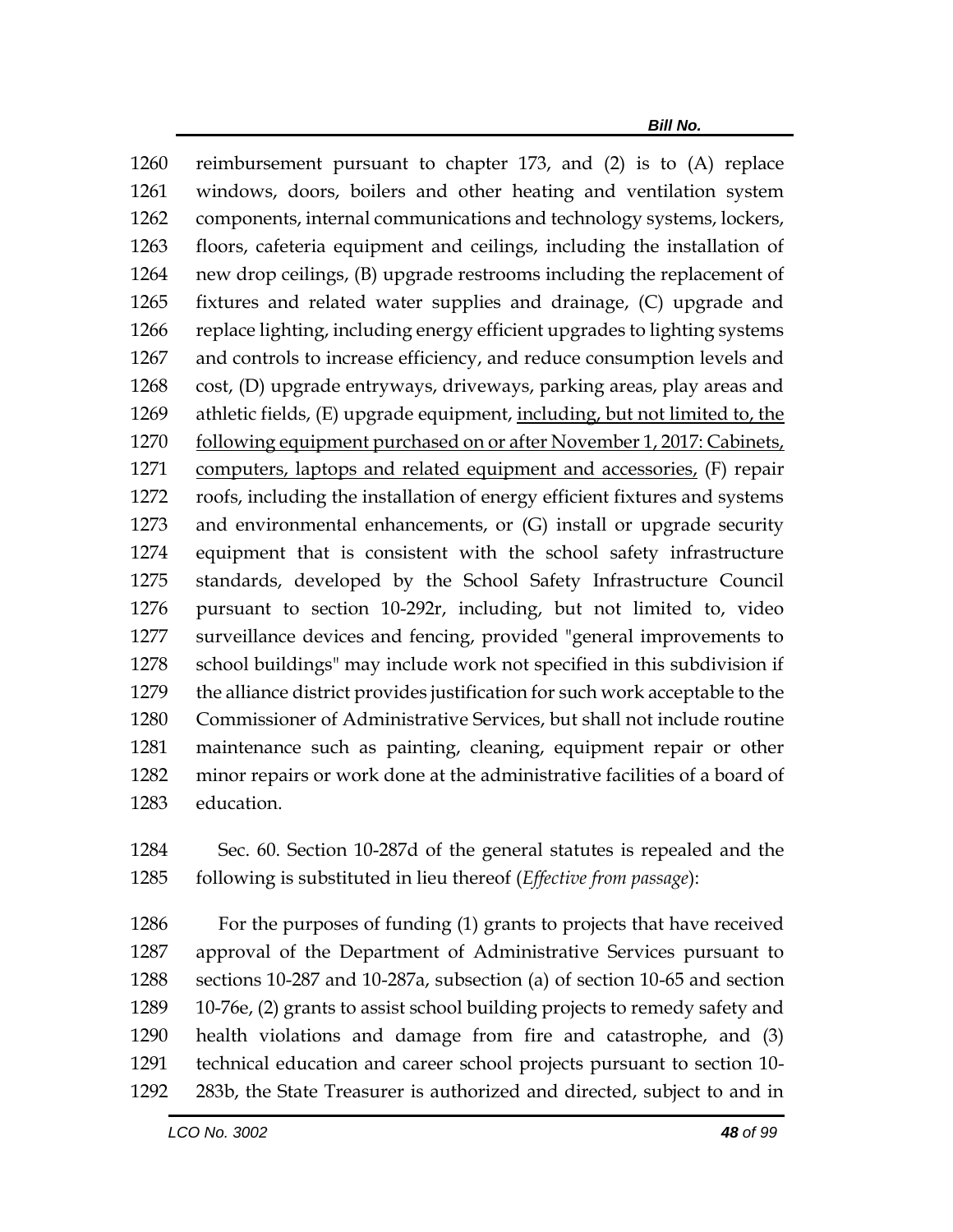accordance with the provisions of section 3-20, to issue bonds of the state from time to time in one or more series in an aggregate amount not exceeding **[**eleven billion seven hundred fifty-six million one hundred sixty thousand**]** twelve billion six hundred twelve million one hundred sixty thousand dollars, provided **[**ninety million**]** four hundred nineteen million dollars of said authorization shall be effective July 1, **[**2018, and provided not more than five million dollars shall be made available for school security projects administered by the School Safety Infrastructure Council established pursuant to section 10-292r that involve multimedia interoperable communication systems**]** 2020. Bonds of each series shall bear such date or dates and mature at such time or times not exceeding thirty years from their respective dates and be subject to such redemption privileges, with or without premium, as may be fixed by the State Bond Commission. They shall be sold at not less than par and accrued interest and the full faith and credit of the state is pledged for the payment of the interest thereon and the principal thereof as the same shall become due, and accordingly and as part of the contract of the state with the holders of said bonds, appropriation of all amounts necessary for punctual payment of such principal and interest is hereby made, and the State Treasurer shall pay such principal and interest as the same become due. The State Treasurer is authorized to invest temporarily in direct obligations of the United States, United States agency obligations, certificates of deposit, commercial paper or bank acceptances such portion of the proceeds of such bonds or of any notes issued in anticipation thereof as may be deemed available for such purpose.

 Sec. 61. Section 10-292k of the general statutes is repealed and the following is substituted in lieu thereof (*Effective from passage*):

 For purposes of funding interest subsidy grants, except for interest subsidy grants made pursuant to subsection (b) of section 10-292m, the State Treasurer is authorized and directed, subject to and in accordance with the provisions of section 3-20, to issue bonds of the state from time to time in one or more series in an aggregate amount not exceeding **[**three hundred seventy-one million nine hundred thousand**]** three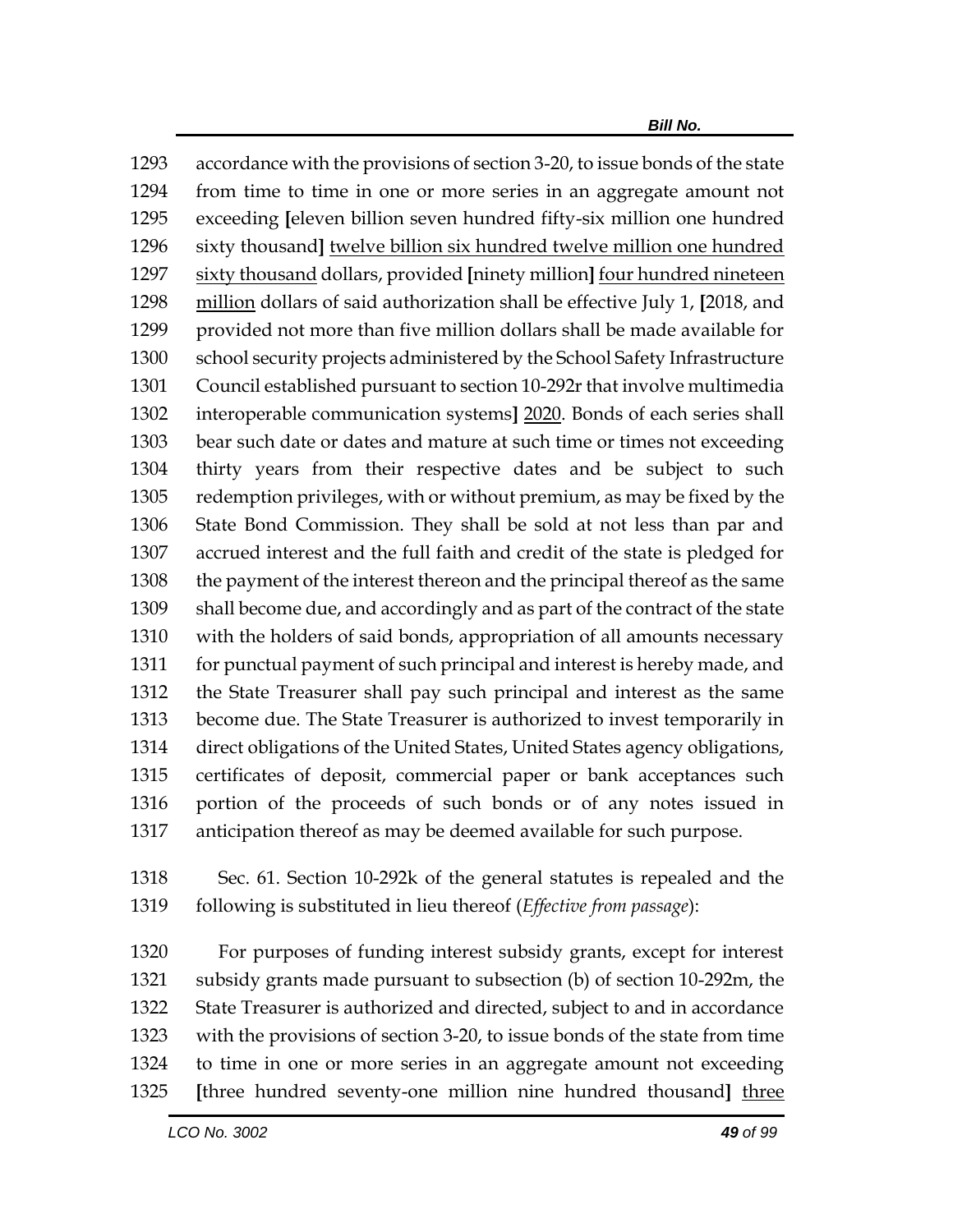hundred sixty-nine million eight hundred thousand dollars, provided two million one hundred thousand dollars of said authorization shall be effective July 1, 2018. Bonds of each series shall bear such date or dates and mature at such time or times not exceeding thirty years from their respective dates and be subject to such redemption privileges, with or without premium, as may be fixed by the State Bond Commission. They shall be sold at not less than par and accrued interest and the full faith and credit of the state is pledged for the payment of the interest thereon and the principal thereof as the same shall become due, and accordingly and as part of the contract of the state with the holders of said bonds, appropriation of all amounts necessary for punctual payment of such principal and interest is hereby made, and the State Treasurer shall pay such principal and interest as the same become due. The State Treasurer is authorized to invest temporarily in direct obligations of the United States, United States agency obligations, certificates of deposit, commercial paper or bank acceptances, such portion of the proceeds of such bonds or of any notes issued in anticipation thereof as may be deemed available for such purpose.

 Sec. 62. Subsection (b) of section 10-508 of the general statutes is repealed and the following is substituted in lieu thereof (*Effective from passage*):

 (b) The proceeds of the sale of said bonds, to the extent of the amount 1348 stated in subsection (a) of this section, shall be used by the Office of Early Childhood for the **[**purpose**]** purposes of early care and education facility improvements in the Smart Start competitive grant program established pursuant to subsection (a) of section 10-501, section 10-506 and section 3 of public act 14-41, the school readiness program, as defined in section 10-16p, state-funded day care centers pursuant to section 8-210, Even Start program pursuant to section 10-265n, 1355 programs administered by local and regional boards of education, and to expand the delivery of child care services to infants and toddlers where a demonstrated need exists, as determined by the Office of Early Childhood. Grants awarded pursuant to this subsection shall be used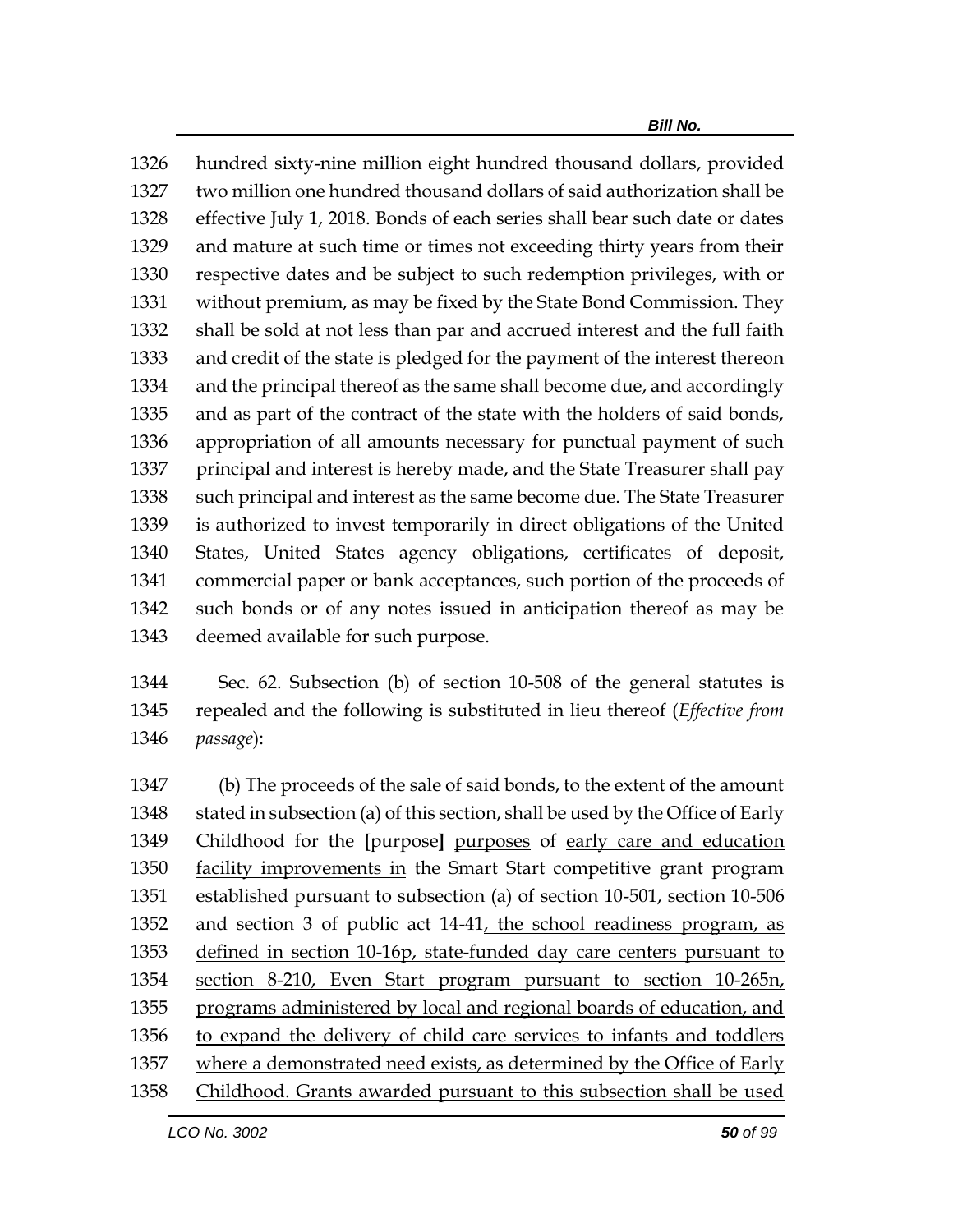| 1359             | for facility improvements and minor capital repairs. Applicants eligible          |                     |                     |                     |
|------------------|-----------------------------------------------------------------------------------|---------------------|---------------------|---------------------|
| 1360             | pursuant to this subsection may submit an application to the Office of            |                     |                     |                     |
| 1361             | Early Childhood and may receive a grant for capital expenses in an                |                     |                     |                     |
| 1362             | amount not to exceed seventy-five thousand dollars per classroom for              |                     |                     |                     |
| 1363             | costs related to the renovation of a facility.                                    |                     |                     |                     |
| 1364             | Sec. 63. Subsection (a) of section 10a-91d of the general statutes is             |                     |                     |                     |
| 1365             | repealed and the following is substituted in lieu thereof ( <i>Effective from</i> |                     |                     |                     |
| 1366             | passage):                                                                         |                     |                     |                     |
| 1367             | (a) It is hereby determined and found to be in the best interest of this          |                     |                     |                     |
| 1368             | state and the system to establish CSCU 2020 as the efficient and cost-            |                     |                     |                     |
| 1369             | effective course to achieve the objective of renewing, modernizing,               |                     |                     |                     |
| 1370             | enhancing, expanding, acquiring and maintaining the infrastructure of             |                     |                     |                     |
| 1371             | the system, the particular project or projects, each being hereby                 |                     |                     |                     |
| 1372             | approved as a project of CSCU 2020, and the presently estimated cost              |                     |                     |                     |
| 1373             | thereof being as follows:                                                         |                     |                     |                     |
| T <sub>225</sub> |                                                                                   | Phase I             | Phase II            | Phase III           |
| T226             |                                                                                   | <b>Fiscal Years</b> | <b>Fiscal Years</b> | <b>Fiscal Years</b> |
| T227             |                                                                                   | Ending              | Ending              | Ending              |
| T <sub>228</sub> |                                                                                   | June 30,            | June $30$ ,         | June 30,            |
| T <sub>229</sub> |                                                                                   | 2009-2011           | 2012-2014           | 2015-[2020]         |
| T <sub>230</sub> |                                                                                   |                     |                     | 2021                |
| T <sub>231</sub> |                                                                                   |                     |                     |                     |
| T <sub>232</sub> | <b>Central Connecticut State</b>                                                  |                     |                     |                     |
| T <sub>233</sub> | University                                                                        |                     |                     |                     |
| T234             | Code Compliance/                                                                  |                     |                     |                     |
| T <sub>235</sub> | Infrastructure Improvements                                                       | 16,418,636          | 6,894,000           |                     |
| T <sub>236</sub> | Renovate/Expand Willard                                                           |                     |                     |                     |
| T <sub>237</sub> | and DiLoreto Halls                                                                |                     |                     |                     |
| T <sub>238</sub> | (design/construction)                                                             |                     | 57,737,000          |                     |

T240 DiLoreto Halls

T239 Renovate/Expand Willard and

T241 (equipment) 3,348,000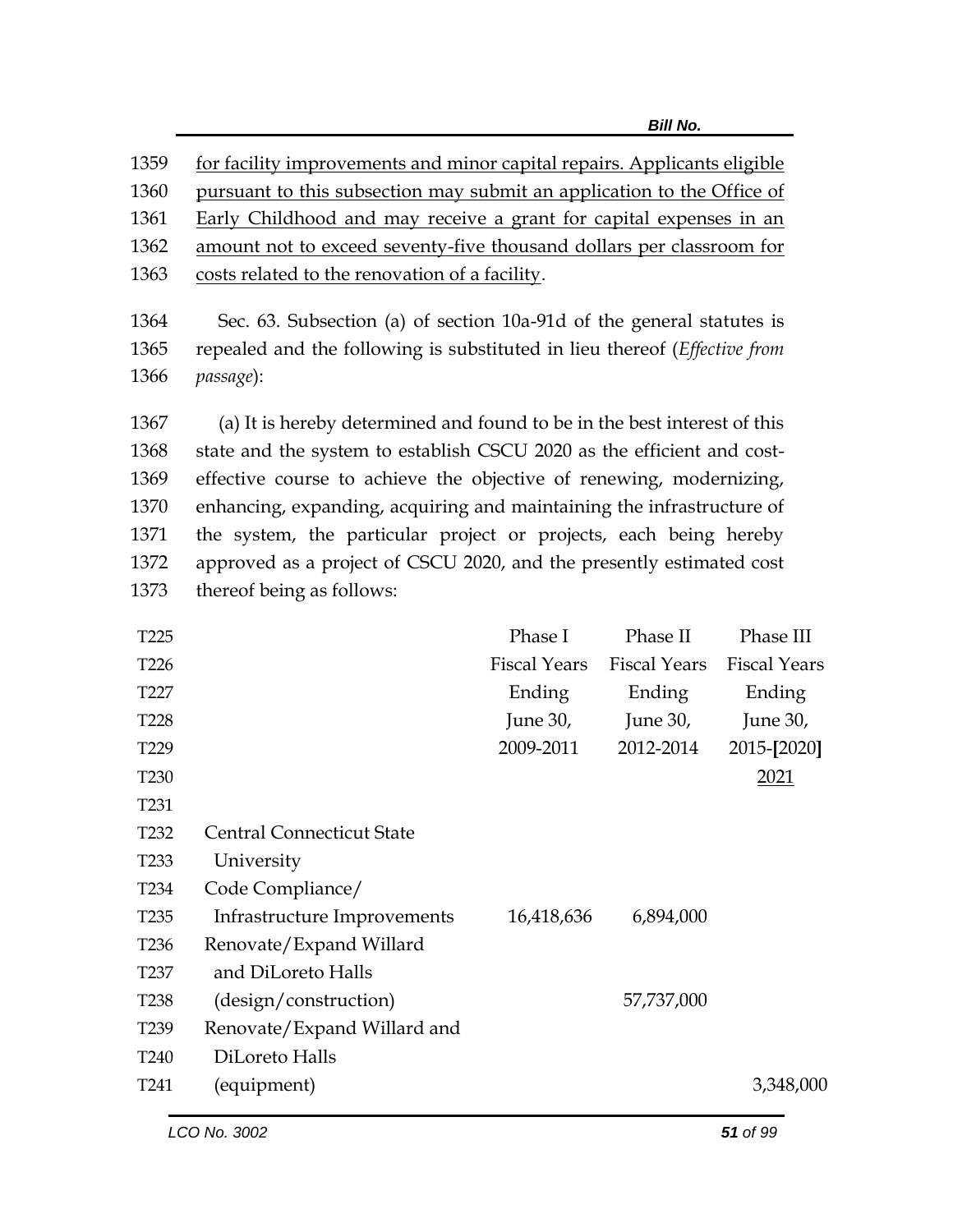|                  |                                  |            | <b>Bill No.</b> |                  |
|------------------|----------------------------------|------------|-----------------|------------------|
| T <sub>242</sub> | New Classroom Office Building    | 29,478,000 |                 |                  |
| T <sub>243</sub> | Renovate Barnard Hall            | 3,680,000  |                 | 18,320,000       |
| T <sub>244</sub> | New Engineering Building         |            |                 |                  |
| T <sub>245</sub> | (design/construction and         |            |                 |                  |
| T <sub>246</sub> | equipment)                       | 9,900,000  |                 | 52,800,000       |
| T <sub>247</sub> | Burritt Library Renovation,      |            |                 |                  |
| <b>T248</b>      | (design, addition and            |            |                 |                  |
| T <sub>249</sub> | equipment)                       |            |                 | 16,500,000       |
| T <sub>250</sub> | New Maintenance/Salt Shed        |            |                 |                  |
| T <sub>251</sub> | Facility                         | 2,503,000  |                 |                  |
| T <sub>252</sub> | Renovate Kaiser Hall and         |            |                 |                  |
| T <sub>253</sub> | Annex                            | 6,491,809  | 210,000         | 18,684,000       |
| T <sub>254</sub> |                                  |            |                 |                  |
| T <sub>255</sub> | <b>Eastern Connecticut State</b> |            |                 |                  |
| T <sub>256</sub> | University                       |            |                 |                  |
| T <sub>257</sub> | Code Compliance/                 |            |                 |                  |
| T <sub>258</sub> | Infrastructure Improvements      | 8,938,849  | 5,825,000       |                  |
| T <sub>259</sub> | Fine Arts Instructional Center   |            |                 |                  |
| T <sub>260</sub> | (design)                         | 12,000,000 |                 |                  |
| T <sub>261</sub> | Fine Arts Instructional Center   |            |                 |                  |
| T <sub>262</sub> | (construction)                   |            | 71,556,000      |                  |
| T <sub>263</sub> | Fine Arts Instructional Center   |            |                 |                  |
| T <sub>264</sub> | (equipment)                      |            |                 | 4,115,000        |
| T <sub>265</sub> | Goddard Hall/                    |            |                 |                  |
| T <sub>266</sub> | <b>Communications Building</b>   |            |                 |                  |
| T <sub>267</sub> | Renovation                       |            |                 |                  |
| T <sub>268</sub> | (design/construction)            |            | 19,239,000      | 11,048,000       |
| T <sub>269</sub> | Goddard Hall Renovation          |            |                 |                  |
| T <sub>270</sub> | (equipment)                      |            |                 | 1,095,000        |
| T <sub>271</sub> | Sports Center Addition and       |            |                 |                  |
| T272             | Renovation (design)              |            |                 | $\boldsymbol{0}$ |
| T <sub>273</sub> | Outdoor Track-Phase II           | 1,506,396  |                 |                  |
| T <sub>274</sub> | <b>Athletic Support Building</b> | 1,921,000  |                 |                  |
| T <sub>275</sub> | New Warehouse                    | 1,894,868  |                 |                  |
|                  |                                  |            |                 |                  |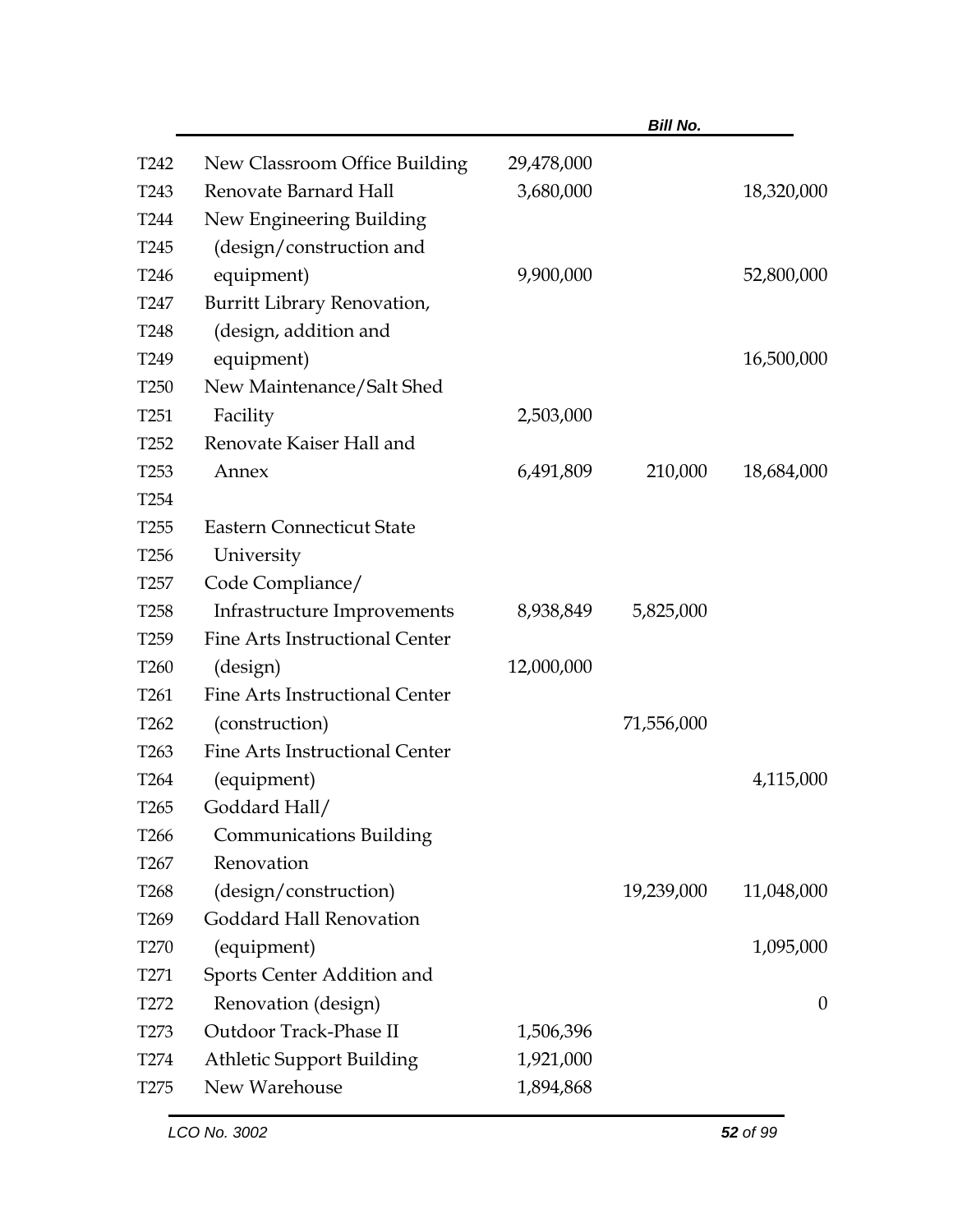|                  |                                       |            | <b>Bill No.</b> |                  |
|------------------|---------------------------------------|------------|-----------------|------------------|
| T <sub>276</sub> |                                       |            |                 |                  |
| T <sub>277</sub> | Southern Connecticut State            |            |                 |                  |
| T <sub>278</sub> | University                            |            |                 |                  |
| T <sub>279</sub> | Code Compliance/                      |            |                 |                  |
| <b>T280</b>      | Infrastructure Improvements           | 16,955,915 | 8,637,000       | 2,356,723        |
| T <sub>281</sub> | New Academic Laboratory               |            |                 |                  |
| T <sub>282</sub> | <b>Building/Parking Garage</b>        |            |                 |                  |
| T <sub>283</sub> | (construct garage,                    |            |                 |                  |
| T <sub>284</sub> | design academic laboratory            |            |                 |                  |
| T <sub>285</sub> | building, demolish Seabury            |            |                 |                  |
| T <sub>286</sub> | Hall)                                 | 8,944,000  |                 |                  |
| T <sub>287</sub> | New Academic Laboratory               |            |                 |                  |
| <b>T288</b>      | <b>Building/Parking Garage</b>        |            |                 |                  |
| T <sub>289</sub> | (construct academic                   |            |                 |                  |
| T <sub>290</sub> | laboratory building)                  |            | 63,171,000      |                  |
| T <sub>291</sub> | New School of Business                |            |                 |                  |
| T <sub>292</sub> | Building                              |            |                 |                  |
| T <sub>293</sub> | (design/construction)                 |            |                 | 52,476,933       |
| T <sub>294</sub> | <b>Health and Human Services</b>      |            |                 |                  |
| T <sub>295</sub> | Building                              |            |                 | 76,507,344       |
| T <sub>296</sub> | Additions and Renovations to          |            |                 |                  |
| T <sub>297</sub> | <b>Buley Library</b>                  | 16,386,585 |                 |                  |
| T <sub>298</sub> | <b>Fine Arts Instructional Center</b> |            |                 | $\boldsymbol{0}$ |
| T <sub>299</sub> |                                       |            |                 |                  |
| <b>T300</b>      | <b>Western Connecticut State</b>      |            |                 |                  |
| T301             | University                            |            |                 |                  |
| T302             | Code Compliance/                      |            |                 |                  |
| T303             | Infrastructure Improvements           | 7,658,330  | 4,323,000       | 5,054,000        |
| T304             | <b>Fine Arts Instructional Center</b> |            |                 |                  |
| T305             | (construction)                        | 80,605,000 |                 |                  |
| T306             | <b>Fine Arts Instructional Center</b> |            |                 |                  |
| T307             | (equipment)                           |            | 4,666,000       |                  |
| T308             | <b>Higgins Hall Renovations</b>       |            |                 |                  |
| T309             | (design)                              |            | 2,982,000       |                  |
|                  |                                       |            |                 |                  |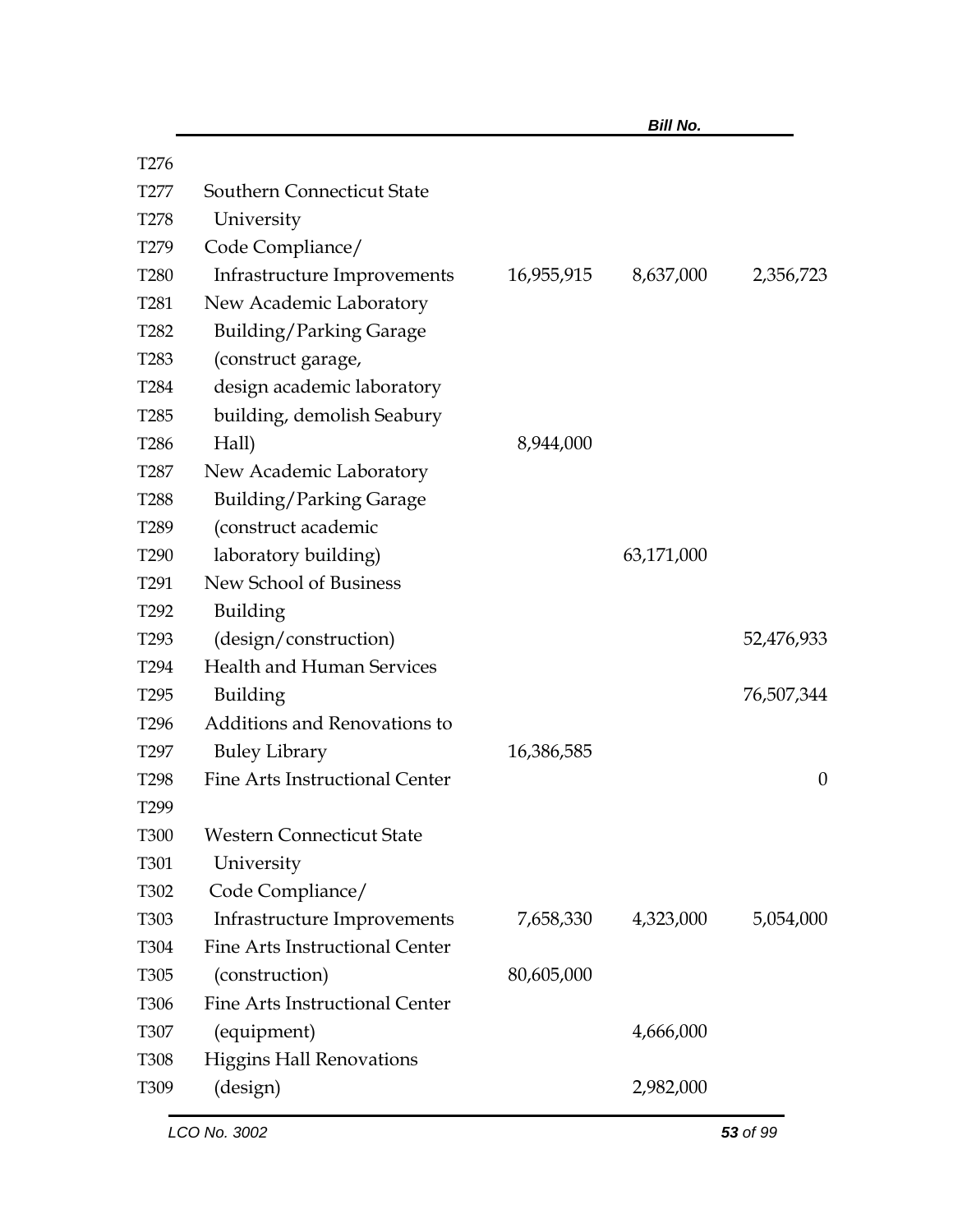|                  |                                     |            | <b>Bill No.</b> |                  |
|------------------|-------------------------------------|------------|-----------------|------------------|
| T310             | <b>Higgins Hall Renovations</b>     |            |                 |                  |
| T311             | (construction/equipment)            |            |                 | 31,594,000       |
| T312             | <b>Berkshire Hall Renovations</b>   |            |                 |                  |
| T313             | (design)                            |            |                 | $\boldsymbol{0}$ |
| T314             | <b>University Police Department</b> |            |                 |                  |
| T315             | Building (design)                   | 500,000    |                 |                  |
| T316             | <b>University Police Department</b> |            |                 |                  |
| T317             | Building (construction)             |            | 4,245,000       | 1,700,000        |
| <b>T318</b>      | Midtown Campus Mini-Chiller         |            |                 |                  |
| T319             | Plant                               |            |                 | $\boldsymbol{0}$ |
| T320             |                                     |            |                 |                  |
| T321             | Board of Regents for Higher         |            |                 |                  |
| T322             | Education                           |            |                 |                  |
| T323             | New and Replacement                 |            |                 |                  |
| T324             | <b>Equipment, Smart Classroom</b>   |            |                 |                  |
| T325             | <b>Technology and Technology</b>    |            |                 |                  |
| T326             | Upgrades                            | 26,895,000 | 14,500,000      | 61,844,000       |
| T327             | Alterations/Improvements:           |            |                 |                  |
| T328             | <b>Auxiliary Service Facilities</b> | 18,672,422 | 15,000,000      | 20,000,000       |
| T329             | Telecommunications                  |            |                 |                  |
| <b>T330</b>      | Infrastructure Upgrade              | 10,000,000 | 3,415,000       | 5,000,000        |
| T331             | Land and Property Acquisition       | 3,650,190  | 2,600,000       | 4,000,000        |
| T332             | Deferred Maintenance/Code           |            |                 |                  |
| T333             | Compliance Infrastructure           |            |                 |                  |
| T334             | Improvements                        |            |                 | 48,557,000       |
| T335             | Strategic Master Plan of            |            |                 |                  |
| T336             | Academic Programs                   |            |                 | 3,000,000        |
| T337             | Consolidation and Upgrade of        |            |                 |                  |
| T338             | System Student and Financial        |            |                 |                  |
| T339             | <b>Information Technology</b>       |            |                 |                  |
| T <sub>340</sub> | Systems                             |            |                 | 20,000,000       |
| T341             | <b>Advanced Manufacturing</b>       |            |                 |                  |
| T342             | Center at Asnuntuck                 |            |                 |                  |
| T343             | <b>Community College</b>            |            |                 | 25,500,000       |
|                  |                                     |            |                 |                  |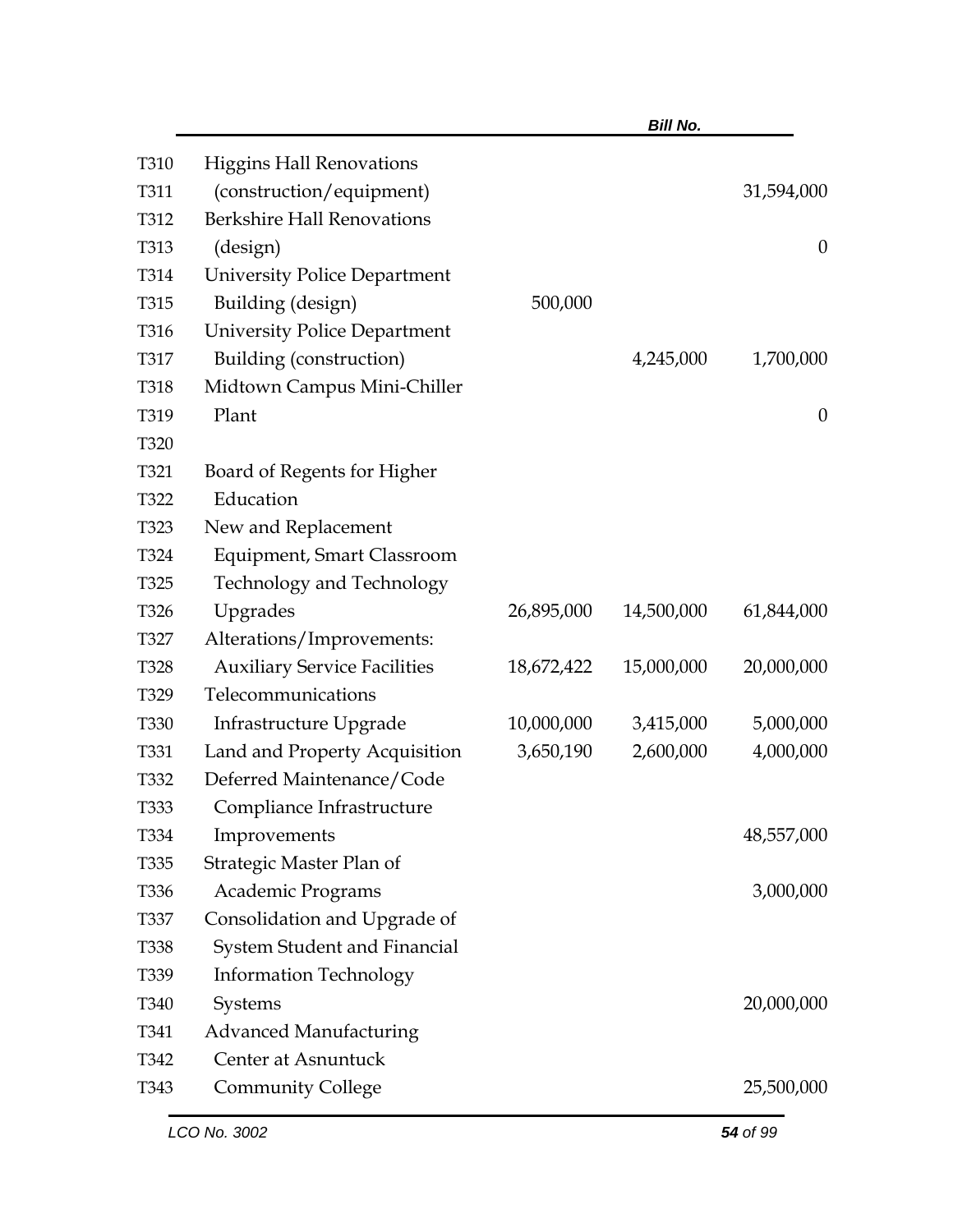| T344 | Supplemental Project Funding |                         | 16,000,000  |
|------|------------------------------|-------------------------|-------------|
| T345 |                              |                         |             |
| T346 | Totals                       | 285,000,000 285,000,000 | 499,500,000 |

1374 Sec. 64. Subsections (a) to (d), inclusive, of section 10a-91e of the 1375 general statutes are repealed and the following is substituted in lieu 1376 thereof (*Effective from passage*):

 (a) The State Bond Commission shall approve the CSCU 2020 program and authorize the issuance of bonds of the state in principal amounts not exceeding in the aggregate one billion sixty-nine million five hundred thousand dollars. The amount provided for the issuance 1381 and sale of bonds in accordance with this section shall be capped in each fiscal year in the following amounts, provided, to the extent the board of regents does not provide for the issuance of all or a portion of such amount in a fiscal year, or the Governor disapproves the request for issuance of all or a portion of the amount of the bonds as provided in subsection (d) of this section, any amount not provided for or disapproved, as the case may be, shall be carried forward and added to the capped amount for a subsequent fiscal year, but not later than the fiscal year ending June 30, **[**2020**]** 2021, and provided further, the costs of issuance and capitalized interest, if any, may be added to the capped amount in each fiscal year, and each of the authorized amounts shall be effective on July first of the fiscal year indicated as follows:

| Fiscal Year Ending June 30 | Amount         |
|----------------------------|----------------|
|                            |                |
| 2009                       | 95,000,000     |
| 2010                       | $\overline{0}$ |
| 2011                       | 95,000,000     |
| 2012                       | 95,000,000     |
| 2013                       | 95,000,000     |
| 2014                       | 95,000,000     |
| 2015                       | 175,000,000    |
|                            |                |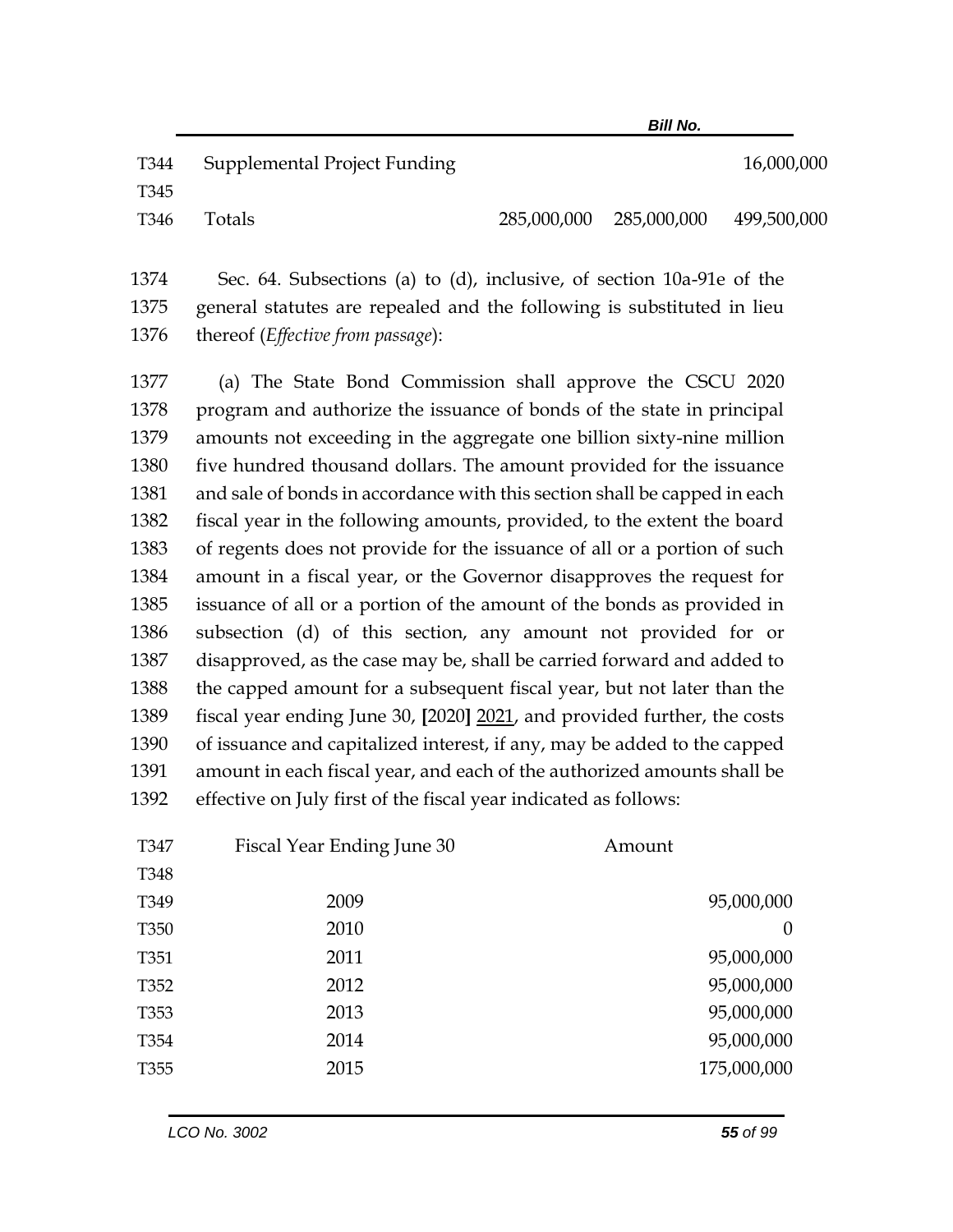|                  |       | Bill No.                 |
|------------------|-------|--------------------------|
| T <sub>356</sub> | 2016  | 118,500,000              |
| T357             | 2017  | 40,000,000               |
| T <sub>358</sub> | 2018  | 40,000,000               |
| T359             | 2019  | 95,000,000               |
| T <sub>360</sub> | 2020  | [126,000,000] 80,000,000 |
| T <sub>361</sub> | 2021  | 46,000,000               |
| T <sub>362</sub> | Total | \$1,069,500,000          |
|                  |       |                          |

 (b) The State Bond Commission shall approve a memorandum of understanding between the board of regents and the state, acting by and through the Secretary of the Office of Policy and Management and the Treasurer, providing for the issuance of said bonds for the purposes of sections 10a-91a to 10a-91h, inclusive, including provisions regarding the extent to which federal, private or other moneys then available or thereafter to be made available for costs should be added to the proceeds of the bonds authorized pursuant to sections 10a-91a to 10a-91h, inclusive, for such project or projects. The memorandum of understanding shall be deemed to satisfy the provisions of section 3-20 and the exercise of any right or power granted thereby which is not inconsistent with the provisions of sections 10a-91a to 10a-91h, inclusive. The memorandum of understanding dated July 8, 2008, and approved by the State Bond Commission on August 8, 2008, shall be deemed to incorporate the amendments to sections 10a-91a to 10a-91h, inclusive, enacted in sections 50 to 57, inclusive, of public act 14-98.

 (c) All bonds issued pursuant to sections 10a-91a to 10a-91h, inclusive, shall be general obligations of the state and the full faith and credit of the state of Connecticut are pledged for the payment of the principal of and interest on said bonds as the same become due, and accordingly and as part of the contract of the state with the holders of said bonds, appropriation of all amounts necessary for punctual payment of such principal and interest is hereby made, and the Treasurer shall pay such principal and interest as the same become due.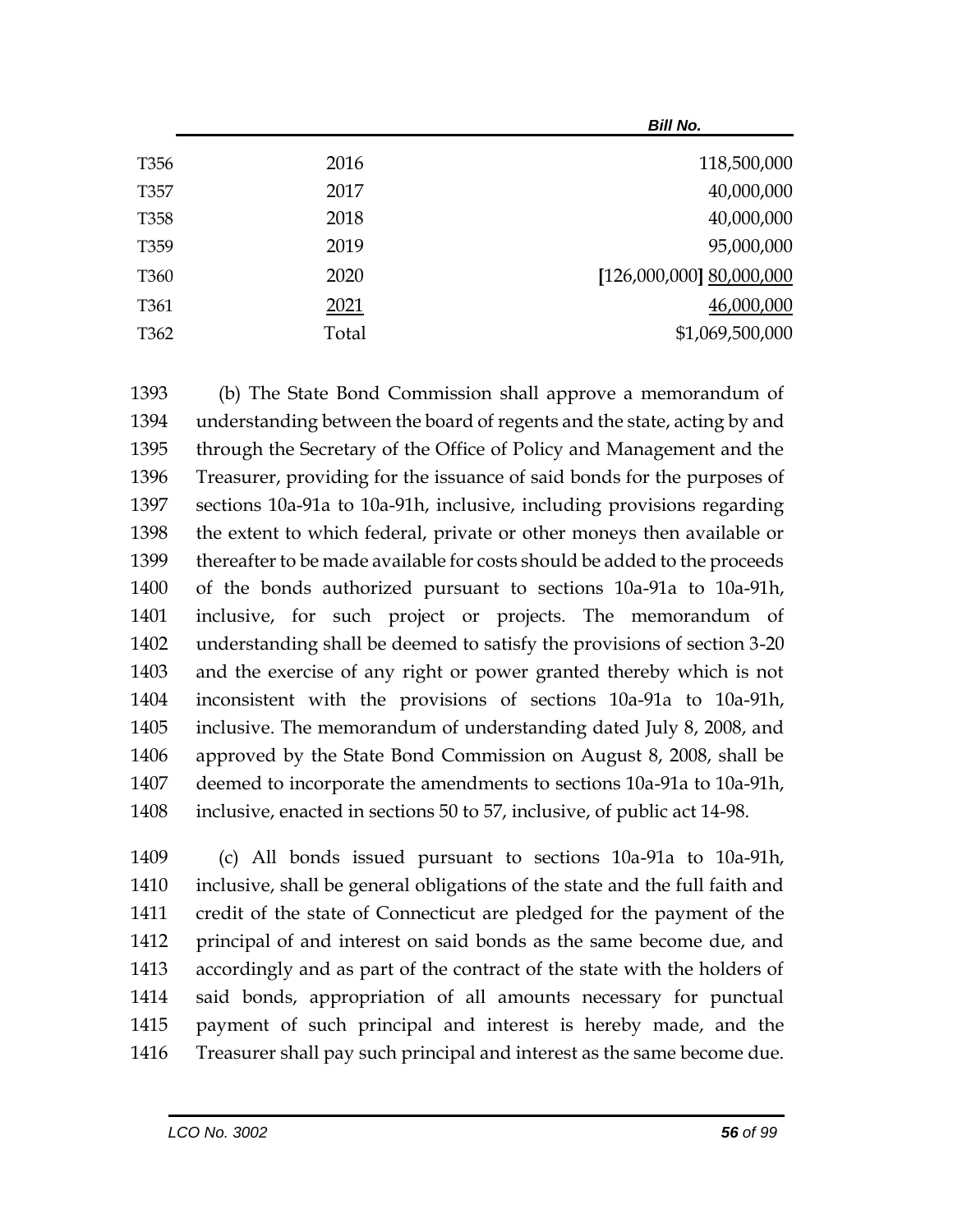1417 (d) (1) On or before the first day of March in each year, the board of regents shall submit to the Governor, the Treasurer and the Secretary of the Office of Policy and Management, the most recently approved facilities and academic plans and the amount of bonds required for the CSCU 2020 program for the fiscal year beginning on July first of that year. The Governor may, not later than thirty days after such submission, approve or disapprove all or a portion of such amount of bonding submitted by the board of regents by notifying the board of regents, in writing, of such decision and the reasons for it. If the Governor does not act within such thirty-day period, the issuance of bonds for the CSCU 2020 program for the fiscal year beginning on July 1428 first of that year is deemed approved.

 (2) In the event the capped amount of authorized bonds is increased by the General Assembly for the fiscal year beginning on July first for which the issuance of such bonds has already been approved by the Governor or deemed approved pursuant to subdivision (1) of this subsection or the General Assembly authorizes new bonds after the first day of March for the fiscal year beginning on July first of that year, the board of regents shall submit to the Governor, the Treasurer and the Secretary of the Office of Policy and Management, not later than thirty days after the effective date of such increase or authorization of new bonds, an addendum to the most recently approved facilities and academic plans and the amount of additional bonds required for the CSCU 2020 program for the fiscal year beginning on July first of that year. The Governor may, not later than thirty days after such submission, approve or disapprove all or a portion of such additional amount of bonding submitted by the board of regents by notifying the board of regents in writing, of such decision and the reasons for such decision. If the Governor does not act within such thirty-day period, the issuance of additional bonds for the CSCU 2020 program for the fiscal year beginning on July first of that year is deemed approved.

 (3) Subject to the amount of limitations of such capping provisions in subsection (a) of this section and following the approval or deemed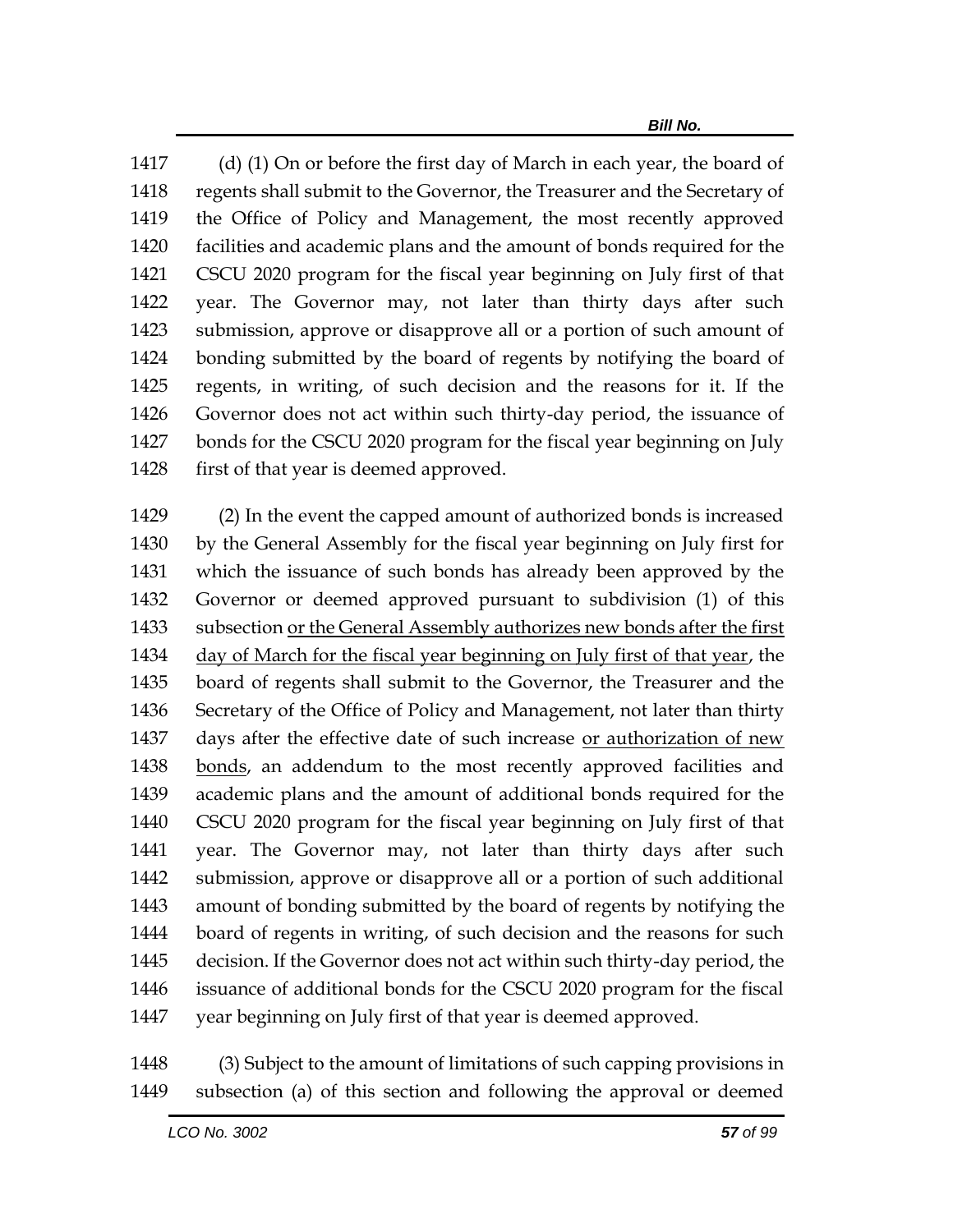approval of the request to issue bonds as provided in subdivision (1) of this subsection, the principal amount of the bonds authorized under this section shall be deemed to be an appropriation and allocation of such amount, and such approval of such request shall be deemed the allotment by the Governor of such capital outlays within the meaning of section 4-85.

 Sec. 65. Subdivision (1) of subsection (a) of section 10a-109g of the general statutes is repealed and the following is substituted in lieu thereof (*Effective from passage*):

 (a) (1) The university is authorized to provide by resolution, at one 1460 time or from time to time, for the issuance and sale of securities, in its own name on behalf of the state, pursuant to section 10a-109f. The board of trustees of the university is hereby authorized by such resolution to delegate to its finance committee such matters as it may determine appropriate other than the authorization and maximum amount of the securities to be issued, the nature of the obligation of the securities as established pursuant to subsection (c) of this section and the projects for which the proceeds are to be used. The finance committee may act on such matters unless and until the board of trustees elects to reassume 1469 the same. The amount of securities the special debt service requirements of which are secured by the state debt service commitment that the board of trustees is authorized to provide for the issuance and sale in accordance with this subsection shall be capped in each fiscal year in the following amounts, provided, to the extent the board of trustees does not provide for the issuance of all or a portion of such amount in a fiscal year, all or such portion, as the case may be, may be carried forward to any succeeding fiscal year and provided further, the actual amount for funding, paying or providing for the items described in subparagraph (C) of subdivision (10) of subsection (a) of section 10a-109d may be added to the capped amount in each fiscal year:

T363 Fiscal Year Amount

T364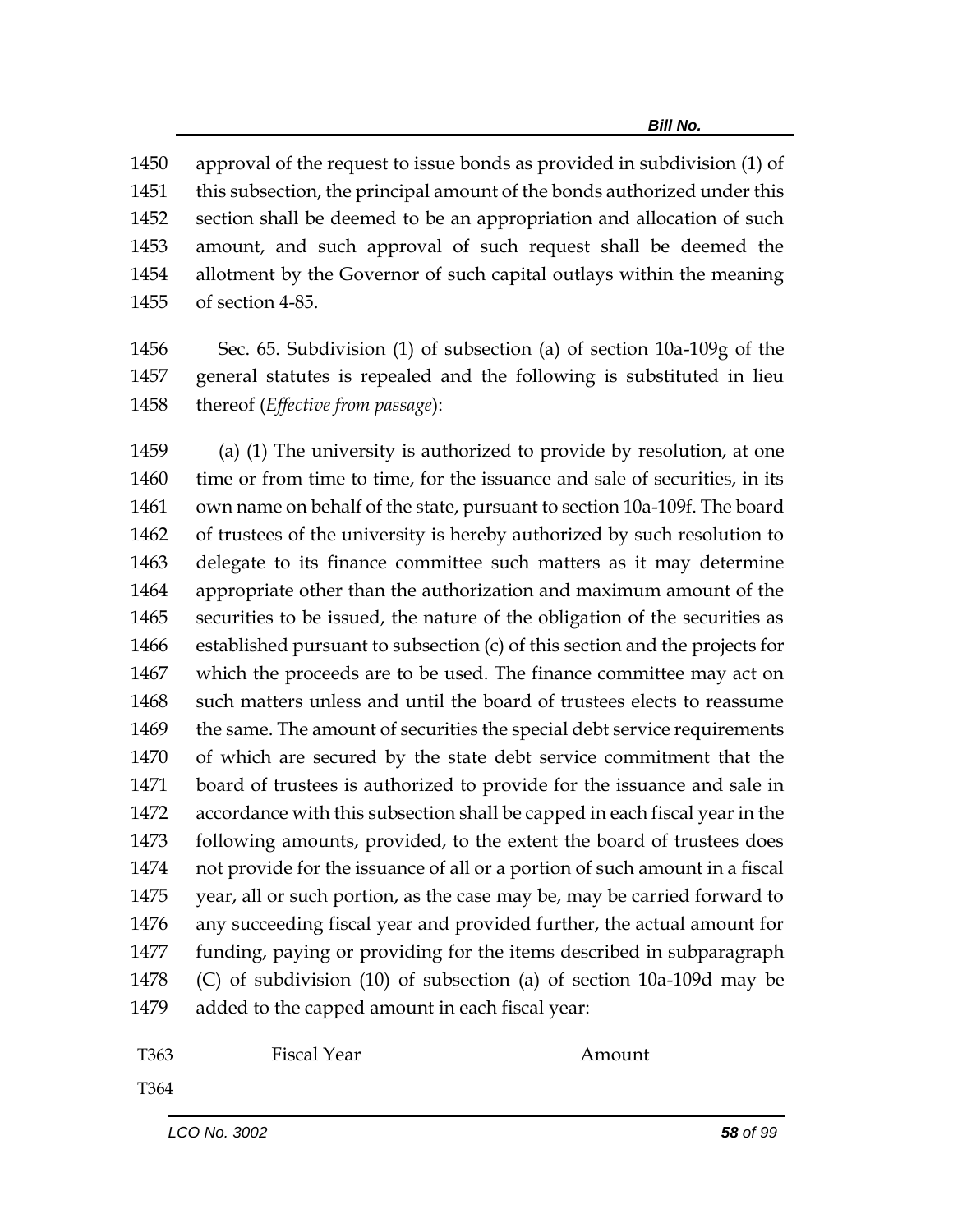|                  |      | <b>Bill No.</b>                   |
|------------------|------|-----------------------------------|
| T <sub>365</sub> | 1996 | \$112,542,000                     |
| T366             | 1997 | 112,001,000                       |
| T367             | 1998 | 93,146,000                        |
| T368             | 1999 | 64,311,000                        |
| T <sub>369</sub> | 2000 | 130,000,000                       |
| <b>T370</b>      | 2001 | 100,000,000                       |
| T371             | 2002 | 100,000,000                       |
| T372             | 2003 | 100,000,000                       |
| T373             | 2004 | 100,000,000                       |
| T374             | 2005 | 100,000,000                       |
| T375             | 2006 | 79,000,000                        |
| T376             | 2007 | 89,000,000                        |
| <b>T377</b>      | 2008 | 115,000,000                       |
| <b>T378</b>      | 2009 | 140,000,000                       |
| T379             | 2010 | $\boldsymbol{0}$                  |
| <b>T380</b>      | 2011 | 138,800,000                       |
| T381             | 2012 | 157,200,000                       |
| T382             | 2013 | 143,000,000                       |
| T383             | 2014 | 204,400,000                       |
| T384             | 2015 | 315,500,000                       |
| T385             | 2016 | 312,100,000                       |
| T386             | 2017 | 240,400,000                       |
| T387             | 2018 | 200,000,000                       |
| T388             | 2019 | 200,000,000                       |
| T389             | 2020 | [291,600,000] 197,200,000         |
| T390             | 2021 | $[186, 200, 000]$ $260, 000, 000$ |
| T391             | 2022 | [101,400,000] 190,500,000         |
| T392             | 2023 | [98,000,000] 125,100,000          |
| T393             | 2024 | [85,000,000] 84,700,000           |
| T394             | 2025 | [70,100,000] 56,000,000           |
| T395             | 2026 | $[63,600,000]$ $14,000,000$       |
| T396             | 2027 | $[40,600,000]$ $9,000,000$        |

1480 Sec. 66. Subsection (a) of section 13b-236 of the general statutes is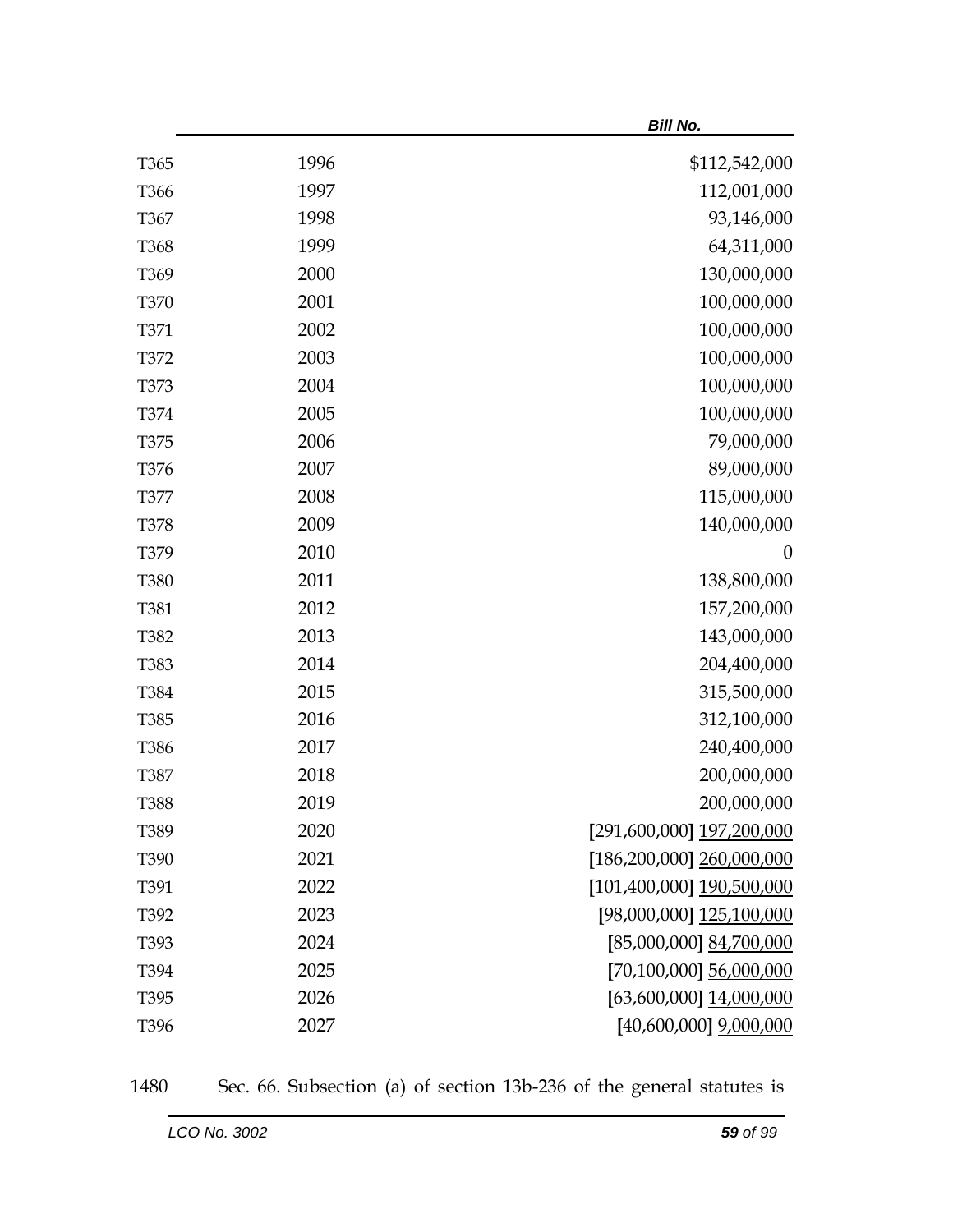repealed and the following is substituted in lieu thereof (*Effective from passage*):

 (a) For the purposes described in subsection (b) of this section, the State Bond Commission shall have the power, from time to time to authorize the issuance of bonds of the state in one or more series and in principal amounts not exceeding in the aggregate **[**seven million five 1487 hundred thousand] seventeen million five hundred thousand dollars.

 Sec. 67. Subsection (a) of section 22a-483 of the general statutes is repealed and the following is substituted in lieu thereof (*Effective from passage*):

 (a) For the purposes of sections 22a-475 to 22a-483, inclusive, the State Bond Commission shall have the power, from time to time to authorize the issuance of bonds of the state in one or more series and in principal amounts, not exceeding in the aggregate **[**one billion seven hundred fifteen million one hundred twenty-five thousand nine hundred seventy-six**]** one billion eight hundred sixty-five million one hundred twenty-five thousand nine hundred seventy-six dollars, provided **[**eighty-five million**]** seventy-five million dollars of said authorization shall be effective July 1, **[**2018**]** 2020.

 Sec. 68. Subsection (d) of section 22a-483 of the general statutes is repealed and the following is substituted in lieu thereof (*Effective July 1, 2020*):

 (d) Notwithstanding the foregoing, nothing herein shall preclude the State Bond Commission from authorizing the issuance of revenue bonds, in principal amounts not exceeding in the aggregate **[**three billion eight hundred eighty-four million eighty thousand**]** three billion nine hundred sixty-eight million eighty thousand dollars, provided three hundred fifty million three hundred thousand dollars of said authorization shall be effective July 1, 2018, that are not general obligations of the state of Connecticut to which the full faith and credit of the state of Connecticut are pledged for the payment of the principal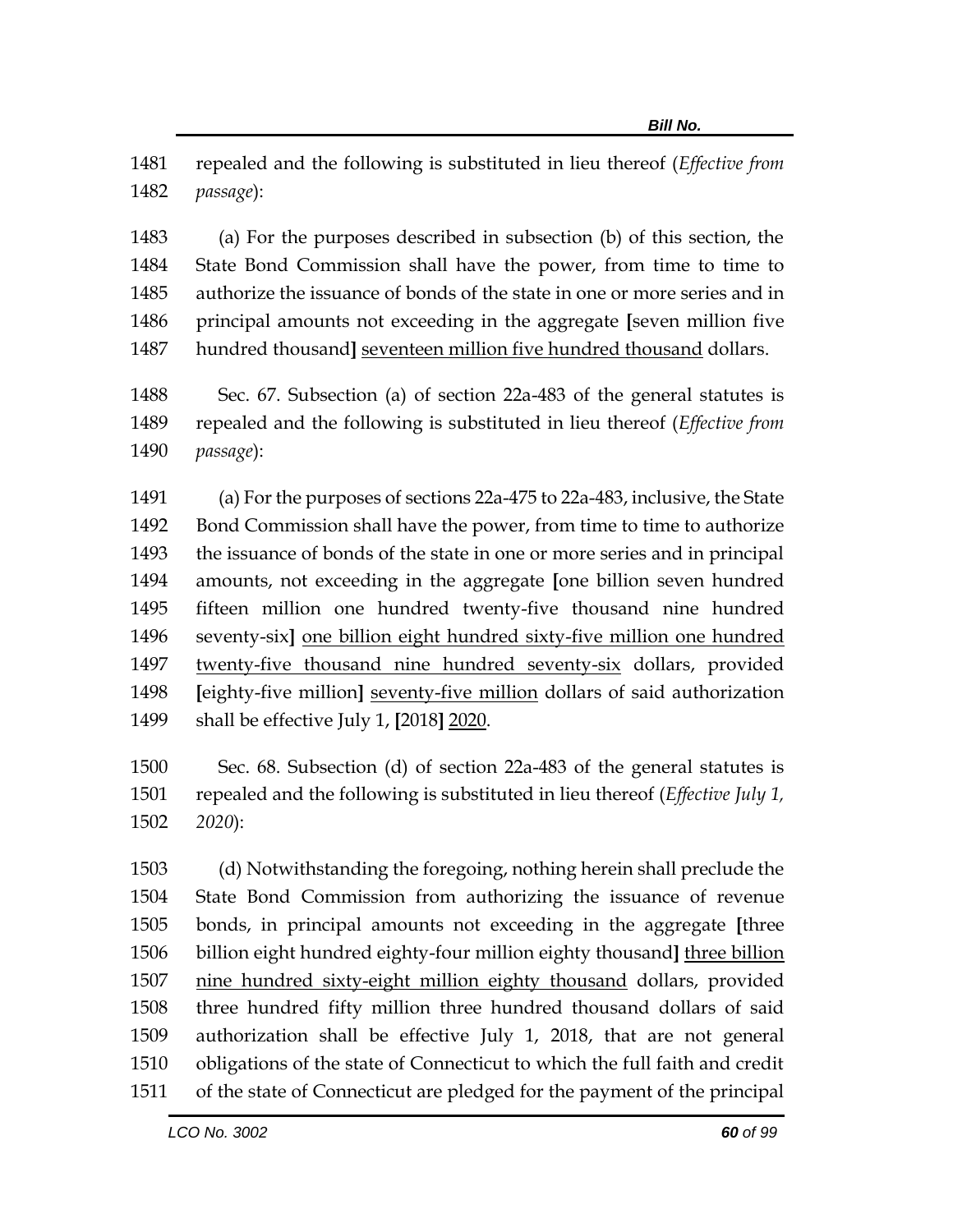and interest. Such revenue bonds shall mature at such time or times not exceeding thirty years from their respective dates as may be provided in or pursuant to the resolution or resolutions of the State Bond Commission authorizing such revenue bonds. The revenue bonds, revenue state bond anticipation notes and revenue state grant anticipation notes authorized to be issued under sections 22a-475 to 22a-483, inclusive, shall be special obligations of the state and shall not be payable from nor charged upon any funds other than the revenues or other receipts, funds or moneys pledged therefor as provided in said sections 22a-475 to 22a-483, inclusive, including the repayment of municipal loan obligations; nor shall the state or any political subdivision thereof be subject to any liability thereon except to the extent of such pledged revenues or the receipts, funds or moneys pledged therefor as provided in said sections 22a-475 to 22a-483, inclusive. The issuance of revenue bonds, revenue state bond anticipation notes and revenue state grant anticipation notes under the provisions of said sections 22a-475 to 22a-483, inclusive, shall not directly or indirectly or contingently obligate the state or any political subdivision thereof to levy or to pledge any form of taxation whatever therefor or to make any appropriation for their payment. The revenue bonds, revenue state bond anticipation notes and revenue state grant anticipation notes shall not constitute a charge, lien or encumbrance, legal or equitable, upon any property of the state or of any political subdivision thereof, except the property mortgaged or otherwise encumbered under the provisions and for the purposes of said sections 22a-475 to 22a-483, inclusive. The substance of such limitation shall be plainly stated on the face of each revenue bond, revenue state bond anticipation note and revenue state grant anticipation note issued pursuant to said sections 22a-475 to 22a-483, inclusive, shall not be subject to any statutory limitation on the indebtedness of the state and such revenue bonds, revenue state bond anticipation notes and revenue state grant anticipation notes, when issued, shall not be included in computing the aggregate indebtedness of the state in respect to and to the extent of any such limitation. As part of the contract of the state with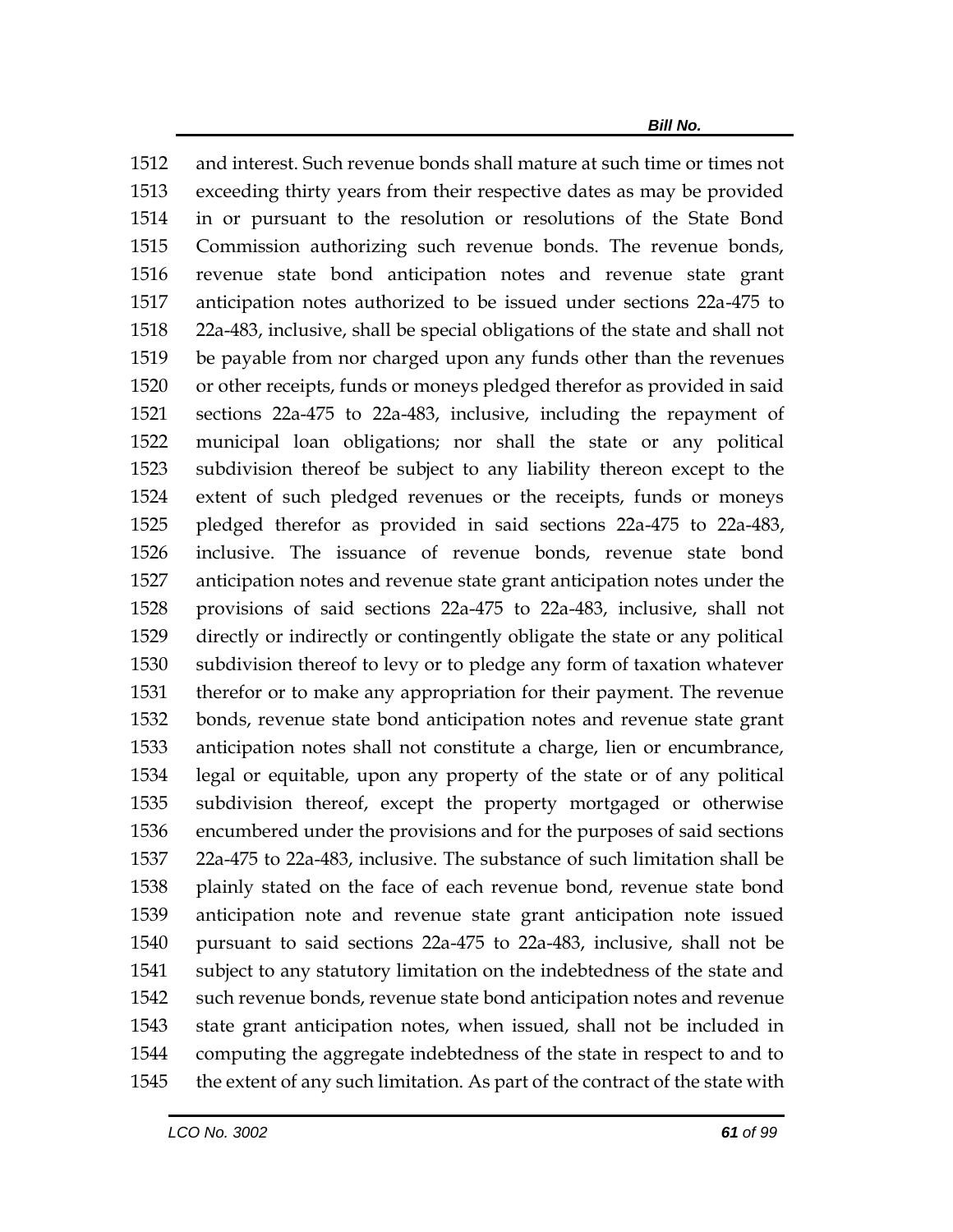the owners of such revenue bonds, revenue state bond anticipation notes and revenue state grant anticipation notes, all amounts necessary 1548 for the punctual payment of the debt service requirements with respect to such revenue bonds, revenue state bond anticipation notes and revenue state grant anticipation notes shall be deemed appropriated, but only from the sources pledged pursuant to said sections 22a-475 to 22a-483, inclusive. The proceeds of such revenue bonds or notes may be deposited in the Clean Water Fund for use in accordance with the permitted uses of such fund. Any expense incurred in connection with the carrying out of the provisions of this section, including the costs of issuance of revenue bonds, revenue state bond anticipation notes and revenue state grant anticipation notes may be paid from the accrued interest and premiums or from any other proceeds of the sale of such revenue bonds, revenue state bond anticipation notes or revenue state grant anticipation notes and in the same manner as other obligations of 1561 the state. All provisions of subsections  $(g)$ ,  $(k)$ ,  $(l)$ ,  $(s)$  and  $(u)$  of section 3-20 or the exercise of any right or power granted thereby which are not inconsistent with the provisions of said sections 22a-475 to 22a-483, inclusive, are hereby adopted and shall apply to all revenue bonds, state revenue bond anticipation notes and state revenue grant anticipation notes authorized by the State Bond Commission pursuant to said sections 22a-475 to 22a-483, inclusive. For the purposes of subsection (o) of section 3-20, "bond act" shall be construed to include said sections 22a-475 to 22a-483, inclusive.

 Sec. 69. Subsection (a) of section 23-103 of the general statutes is repealed and the following is substituted in lieu thereof (*Effective from passage*):

 (a) For the purposes described in subsection (b) of this section, the State Bond Commission shall have the power, from time to time to authorize the issuance of bonds of the state in one or more series and in principal amounts not exceeding in the aggregate **[**ten million**]** thirteen million dollars.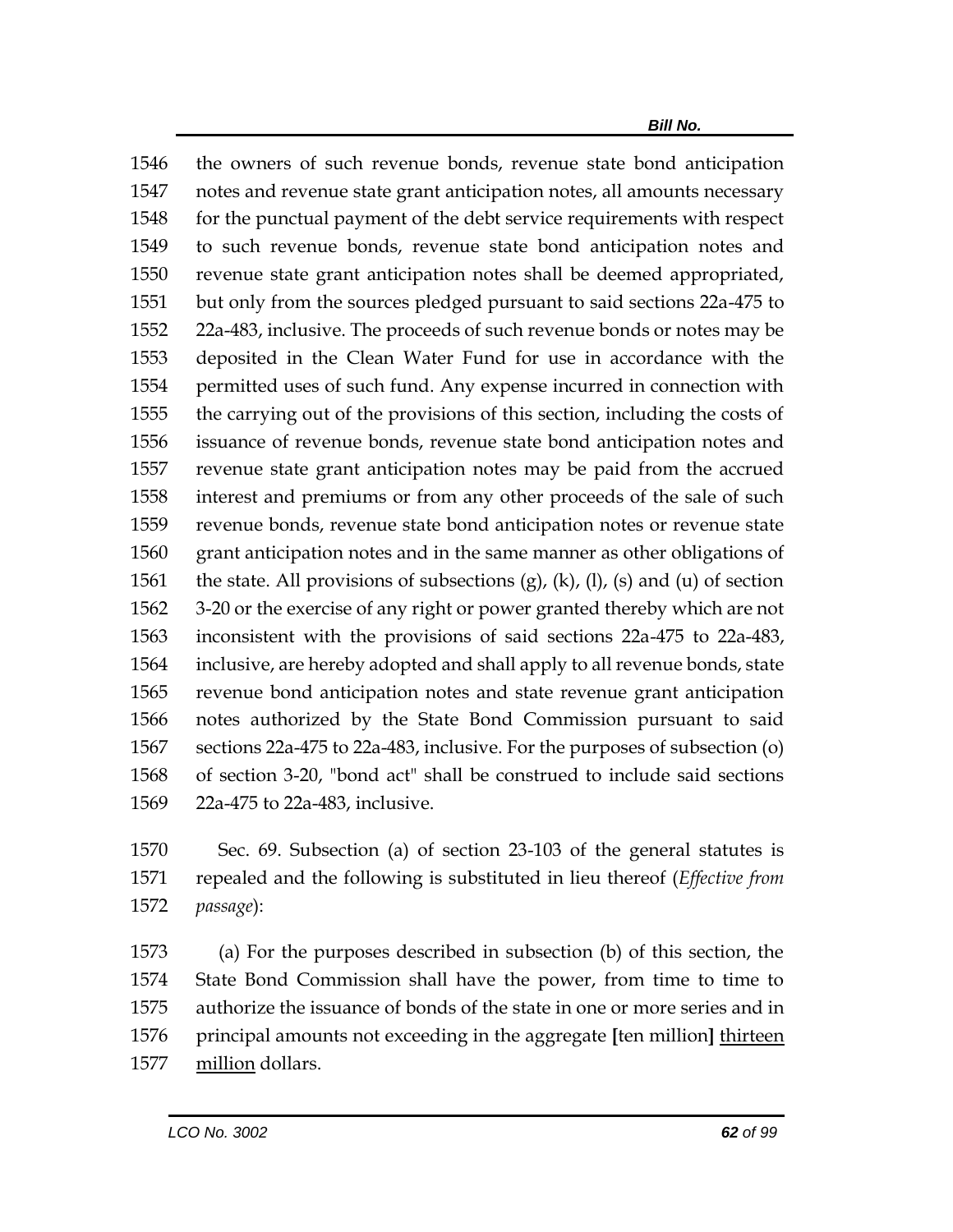Sec. 70. Subdivision (2) of subsection (d) of section 13 of public act 07- 7 of the June special session is amended to read as follows (*Effective from passage*):

 (2) Grants-in-aid for containment, removal or mitigation of identified hazardous waste disposal sites, not exceeding \$17,500,000, provided not more than \$4,000,000 shall be provided to the Department of Economic and Community Development for a grant-in-aid to the town of Hamden and the Hamden Economic Development Corporation to fund the reasonable costs related to the purchase, rehabilitation, structural repair or demolition of homes in the Newhall Street neighborhood of Hamden that suffered severe structural damage due to historic fill;

 Sec. 71. Section 1 of public act 12-189, as amended by section 152 of public act 16-4 of the May special session and section 484 of public act 17-2 of the June special session, is amended to read as follows (*Effective from passage*):

 The State Bond Commission shall have power, in accordance with the provisions of sections 1 to 7, inclusive, of public act 12-189, from time to time to authorize the issuance of bonds of the state in one or more series and in principal amounts in the aggregate, not exceeding **[**\$90,776,000**]** \$89,900,000.

 Sec. 72. Subdivision (2) of subsection (c) of section 2 of public act 12- 189, as amended by section 100 of public act 13-239 and section 485 of public act 17-2 of the June special session, is amended to read as follows (*Effective from passage*):

 (2) Design and construction of a firearms training facility and vehicle operations training center, including land acquisition, not exceeding **[**\$3,576,000**]** \$2,700,000.

 Sec. 73. Section 84 of public act 13-3, as amended by section 15 of public act 13-122, section 191 of public act 13-247, section 73 of public act 14-98, section 1 of public ac 15-5, section 1 of public act 16-171, section 1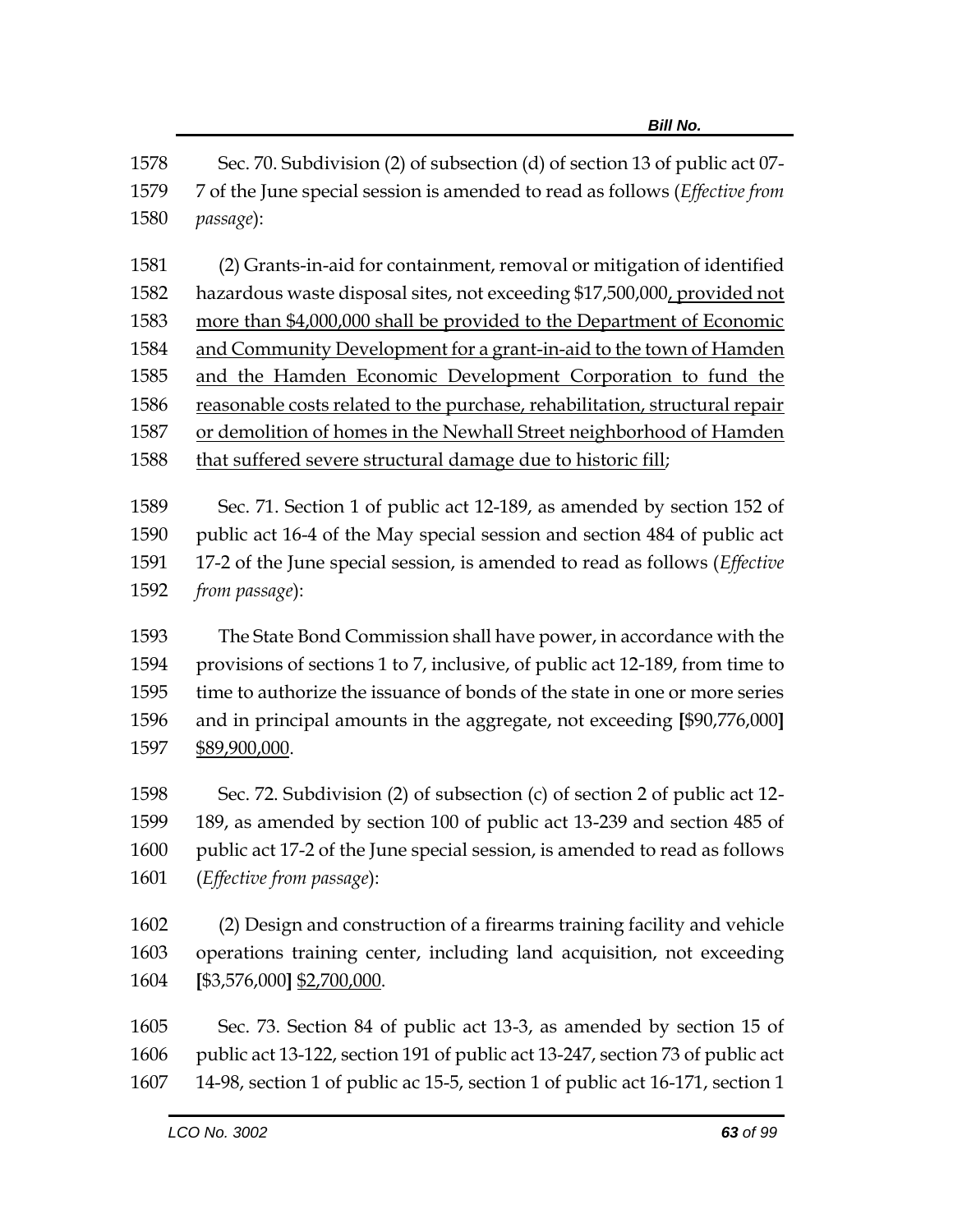of public act 17-68 and section 490 of public act 17-2 of the June special session, is amended to read as follows (*Effective from passage*):

 (a) The Departments of Emergency Services and Public Protection, Administrative Services and Education shall jointly administer a school security infrastructure competitive grant program to reimburse (1) a 1613 town,  $(2)$  a regional educational service center,  $(3)$  the governing 1614 authority for a state charter school,  $(4)$  the Department of Education on behalf of the technical high school system, (5) an incorporated or endowed high school or academy approved by the State Board of Education pursuant to section 10-34 of the general statutes, **[**and**]** (6) the supervisory agent for a nonpublic school, **[**including**]** and (7) a licensed 1619 child care center or private preschool operator that has received threats, provided no family child care providers may be eligible for 1621 reimbursement pursuant to this section, for certain expenses for schools, centers or preschools incurred on or after January 1, 2013, for: **[**(1)**]** (A) The development or improvement of the security infrastructure of schools, centers or preschools, based on the results of school building or child care center building security assessments pursuant to subsection (d) of this section, including, but not limited to, the installation of surveillance cameras, penetration resistant vestibules, ballistic glass, solid core doors, double door access, computer-controlled electronic locks, entry door buzzer systems, scan card systems, panic alarms, real time interoperable communications and multimedia sharing infrastructure or other systems; and **[**(2) (A)**]** (B) (i) the training of school personnel in the operation and maintenance of the security infrastructure of school buildings, or **[**(B)**]** (ii) the purchase of portable entrance security devices, including, but not limited to, metal detector wands and screening machines and related training.

 (b) (1) On and after April 4, 2013, each local and regional board of education may, on behalf of its town or its member towns, apply, at such time and in such manner as the Commissioner of Emergency Services and Public Protection prescribes, to the Department of Emergency Services and Public Protection for a grant for certain expenses for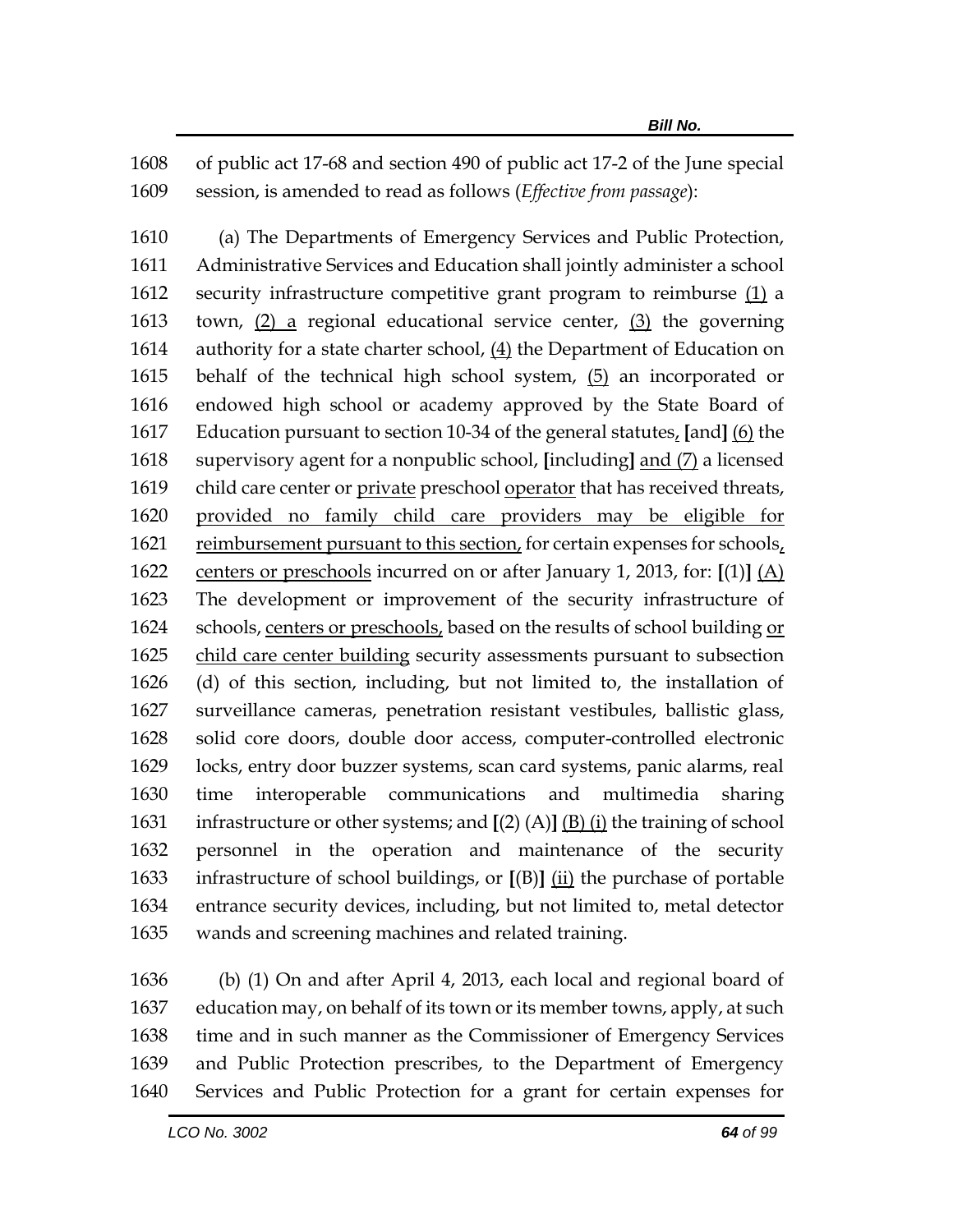schools under the jurisdiction of such board of education incurred on or after January 1, 2013, for the purposes described in subsection (a) of this section. Prior to the date that the School Safety Infrastructure Council makes its initial submission of the school safety infrastructure standards, pursuant to subsection (c) of section 10-292r of the general statutes, the Commissioner of Emergency Services and Public Protection, in consultation with the Commissioners of Administrative Services and Education, shall determine which expenses are eligible for reimbursement under the program. On and after the date that the School Safety Infrastructure Council submits the school safety infrastructure standards, the decision to approve or deny an application and the determination of which expenses are eligible for reimbursement under the program shall be in accordance with the most recent submission of the school safety infrastructure standards, pursuant to subsection (c) of section 10-292r of the general statutes.

 (2) A regional educational service center may apply, at such time and in such manner as the Commissioner of Emergency Services and Public Protection prescribes, to the Department of Emergency Services and Public Protection for a grant for certain expenses for schools under the jurisdiction of such regional educational service center incurred on or after January 1, 2013, for the purposes described in subsection (a) of this section. The department shall decide whether to approve or deny an application and which expenses are eligible for reimbursement under the program. Such decisions shall be in accordance with the school safety infrastructure standards developed pursuant to subsection (c) of section 10-292r of the general statutes.

 (3) The governing authority for a state charter school may apply, at such time and in such manner as the Commissioner of Emergency Services and Public Protection prescribes, to the Department of Emergency Services and Public Protection for a grant for certain expenses for schools under the jurisdiction of such governing authority incurred on or after January 1, 2013, for the purposes described in subsection (a) of this section. The department shall decide whether to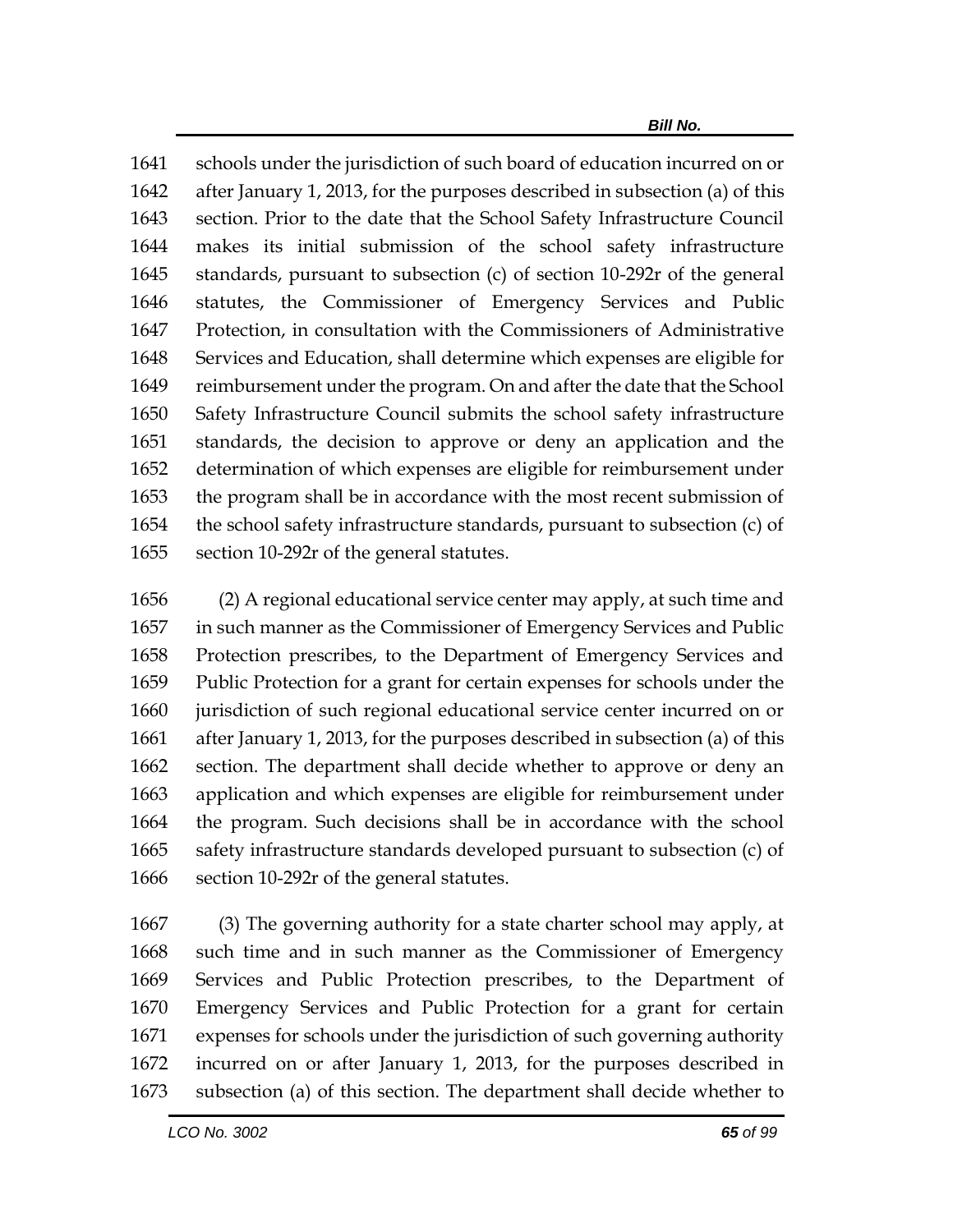approve or deny an application and which expenses are eligible for reimbursement under the program. Such decisions shall be in accordance with the school safety infrastructure standards developed pursuant to subsection (c) of section 10-292r of the general statutes.

 (4) The superintendent of the technical high school system may apply, at such time and in such manner as the Commissioner of Emergency Services and Public Protection prescribes, to the Department of Emergency Services and Public Protection for a grant for certain expenses for schools in the technical high school system incurred on or after January 1, 2013, for the purposes described in subsection (a) of this section. The department shall decide whether to approve or deny an application and which expenses are eligible for reimbursement under the program. Such decisions shall be in accordance with the school safety infrastructure standards developed pursuant to subsection (c) of section 10-292r of the general statutes.

 (5) An incorporated or endowed high school or academy may apply, at such time and in such manner as the Commissioner of Emergency Services and Public Protection prescribes, to the Department of Emergency Services and Public Protection for a grant for certain expenses incurred on or after January 1, 2013, for the purposes described in subsection (a) of this section. The department shall decide whether to approve or deny an application and which expenses are eligible for reimbursement under the program. Such decisions shall be in accordance with the school safety infrastructure standards developed pursuant to subsection (c) of section 10-292r of the general statutes.

 (6) (A) The supervisory agent for a nonpublic school or a licensed child care center or private preschool operator described in subdivision 1701 (7) of subsection (a) of this section may apply, at such time and in such manner as the Commissioner of Emergency Services and Public Protection prescribes, to the Department of Emergency Services and Public Protection for a grant for certain expenses for schools under the 1705 jurisdiction of such supervisory agent or for such licensed child care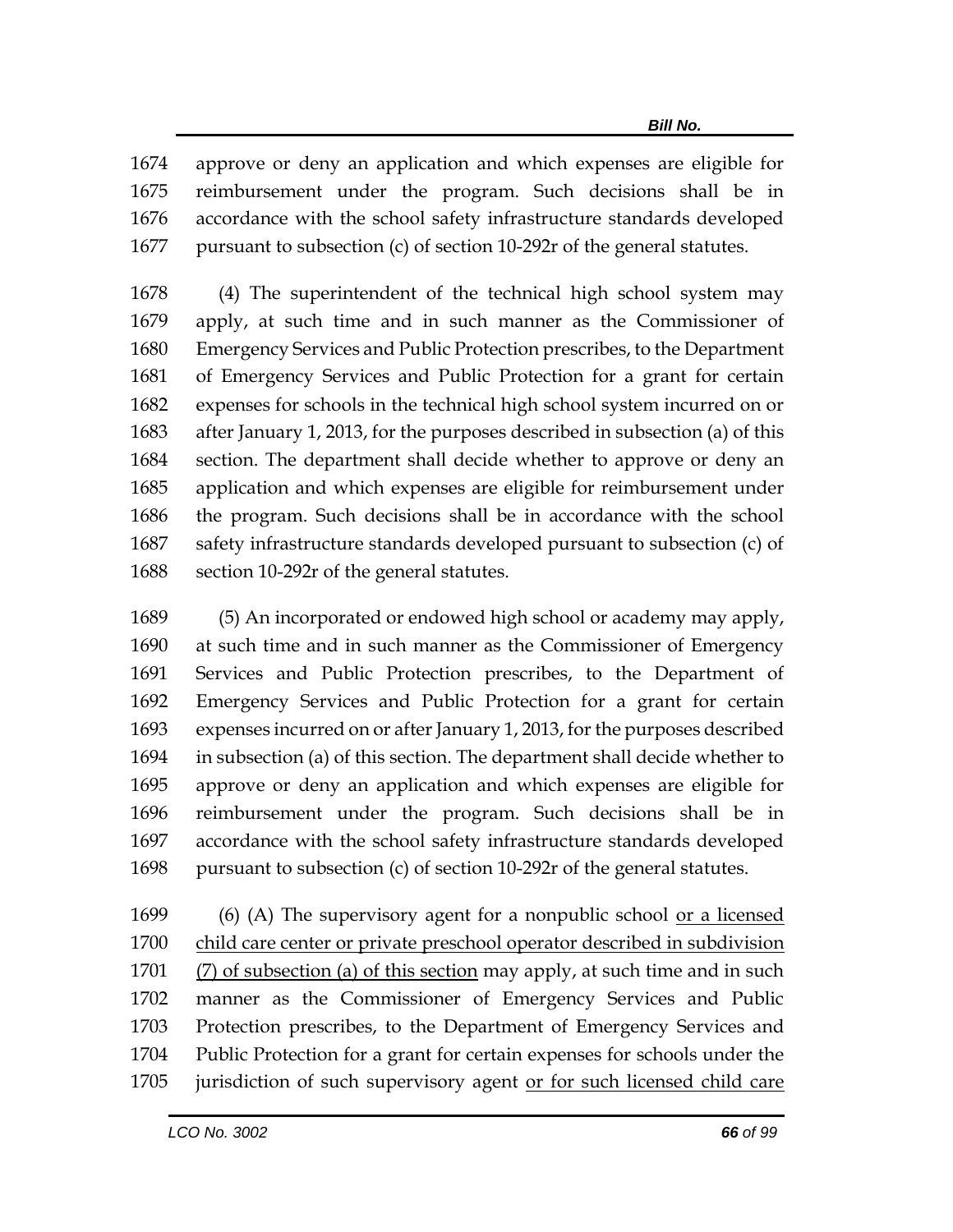centers or private preschools incurred on or after January 1, 2013, for the purposes described in subsection (a) of this section. The department shall decide whether to approve or deny an application and which expenses are eligible for reimbursement under the program. Such decisions shall be in accordance with the school safety infrastructure standards developed pursuant to subsection (c) of section 10-292r of the general statutes.

 (B) Ten per cent of the funds available under the program shall be awarded to the supervisory agents of nonpublic schools and licensed child care center or private preschool operators described in subdivision 1716 (7) of subsection (a) of this section, in accordance with the provisions of subdivision (6) of subsection (c) of this section.

 (c) (1) A town may receive a grant equal to a percentage of its eligible expenses. The percentage shall be determined as follows: (A) Each town shall be ranked in descending order from one to one hundred sixty-nine according to town wealth, as defined in subdivision (26) of section 10- 262f of the general statutes, (B) based upon such ranking, a percentage of not less than twenty or more than eighty shall be assigned to each town on a continuous scale, and (C) the town ranked first shall be assigned a percentage of twenty and the town ranked last shall be assigned a percentage of eighty.

 (2) A regional educational service center may receive a grant equal to a percentage of its eligible expenses. The percentage shall be determined by its ranking. Such ranking shall be determined by (A) multiplying the population of each member town in the regional educational service center by such town's ranking, as determined in subsection (a) of section 10-285a of the general statutes; (B) adding together the figures for each town determined under subparagraph (A) of this subdivision; and (C) dividing the total computed under subparagraph (B) of this subdivision by the total population of all member towns in the regional educational service center. The ranking of each regional educational service center shall be rounded to the next higher whole number and each such center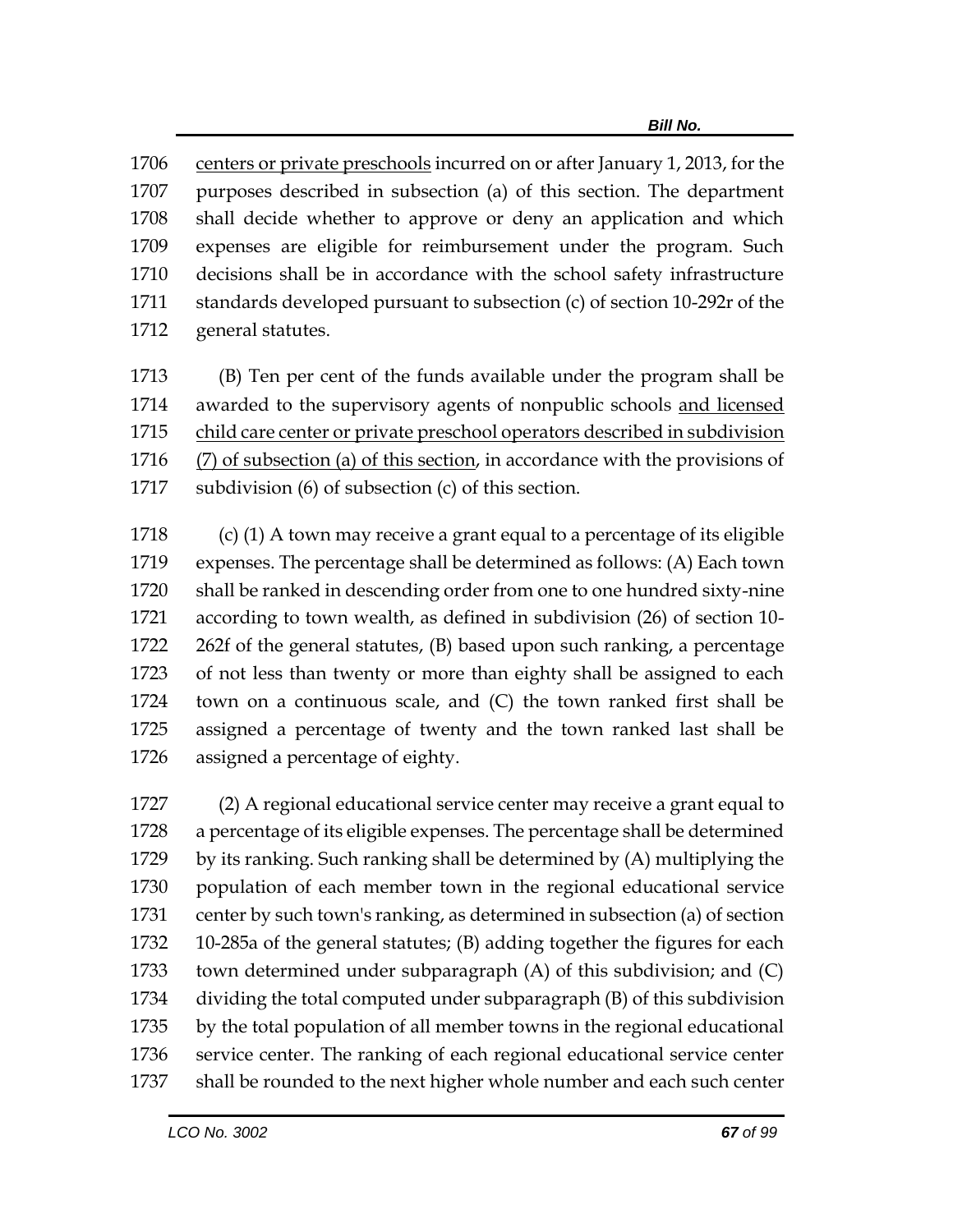shall receive the same reimbursement percentage as would a town with the same rank.

 (3) The governing authority for a state charter school may receive a grant equal to a percentage of its eligible expenses that is the same as the town in which such state charter school is located, as calculated pursuant to subdivision (1) of this subsection.

 (4) The Department of Education, on behalf of the technical high school system, may receive a grant equal to one hundred per cent of its eligible expenses.

 (5) An incorporated or endowed high school or academy may receive a grant equal to a percentage of its eligible expenses. The percentage shall be determined by its ranking. Such ranking shall be determined by (A) multiplying the total population, as defined in section 10-261 of the general statutes, of each town which at the time of application for such school security infrastructure competitive grant has designated such school as the high school for such town for a period of not less than five years from the date of such application, by such town's percentile ranking, as determined in subsection (a) of section 10-285a of the general 1756 statutes, (B) adding together the figures for each town determined under subparagraph (A) of this subdivision, and (C) dividing the total computed under subparagraph (B) of this subdivision by the total population of all towns which designate the school as their high school under subparagraph (A) of this subdivision. The ranking determined 1761 pursuant to this subsection shall be rounded to the next higher whole number. Such incorporated or endowed high school or academy shall receive the reimbursement percentage of a town with the same rank.

1764 (6) The supervisory agent for a nonpublic school <u>or a licensed child</u> care center or private preschool operator described in subdivision (7) of subsection (a) of this section may receive a grant equal to fifty per cent of its eligible expenses, provided any such grant shall not exceed fifty thousand dollars.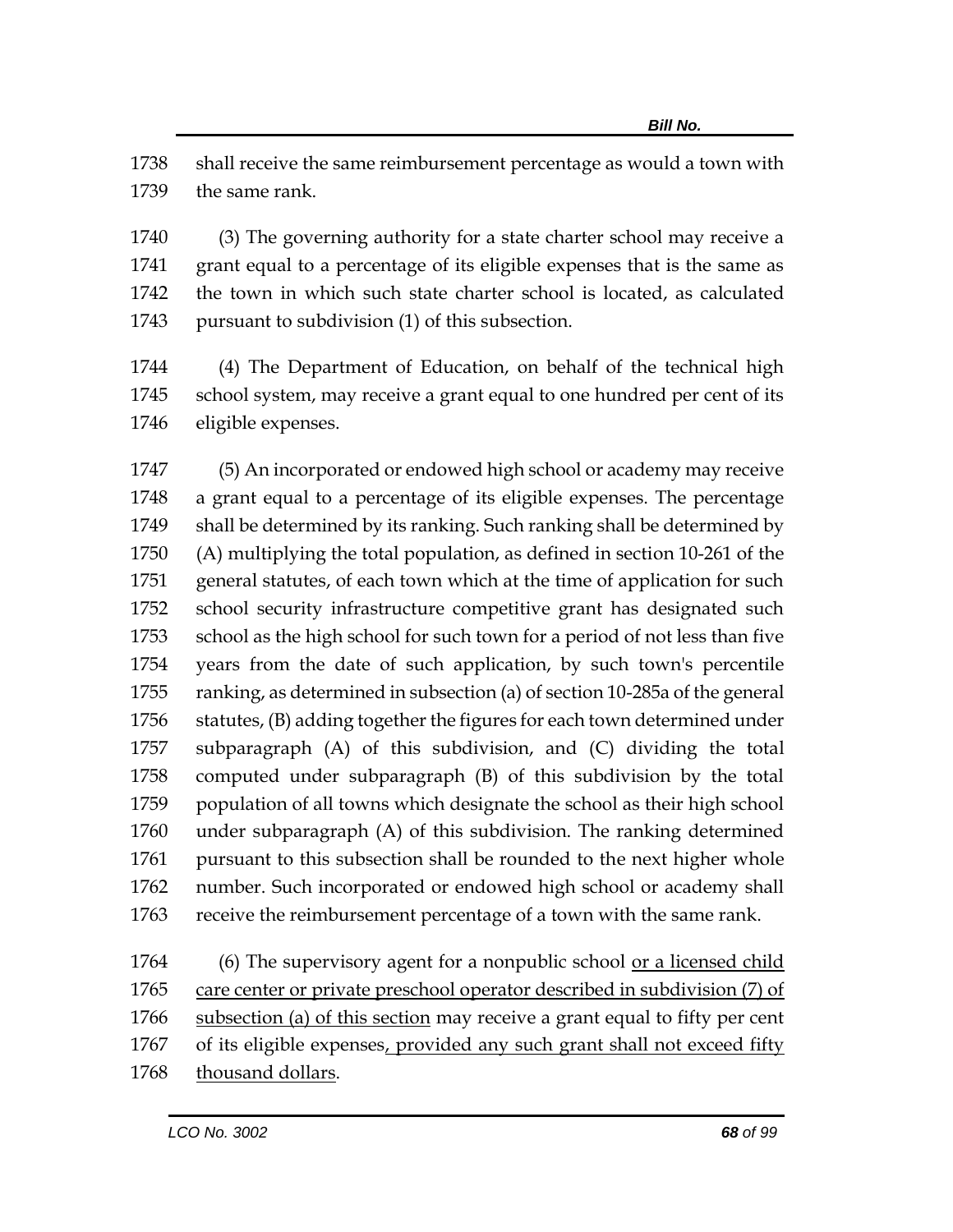(d) (1) For the fiscal year ending June 30, 2014, if there are not sufficient funds to provide grants to all towns, based on the percentage determined pursuant to subsection (c) of this section, the Commissioner of Emergency Services and Public Protection, in consultation with the Commissioners of Administrative Services and Education, shall give priority to applicants on behalf of schools with the greatest need for security infrastructure, as determined by said commissioners based on school building security assessments of the schools under the jurisdiction of the town's school district conducted pursuant to this subdivision. Of the applicants on behalf of such schools with the greatest need for security infrastructure, said commissioners shall give first priority to applicants on behalf of schools that have no security infrastructure at the time of such school building security assessment and succeeding priority to applicants on behalf of schools located in priority school districts pursuant to section 10-266p of the general statutes. To be eligible for reimbursement pursuant to this section, an applicant board of education shall (A) demonstrate that it has developed and periodically practices an emergency plan at the schools under its jurisdiction and that such plan has been developed in concert with applicable state or local first-responders, and (B) provide for a uniform assessment of the schools under its jurisdiction, including any security infrastructure, using the National Clearinghouse for Educational Facilities' Safe Schools Facilities Checklist. The assessment shall be conducted under the supervision of the local law enforcement agency.

 (2) For the fiscal years ending June 30, 2015, to June 30, 2018, and the fiscal years ending June 30, 2020, to June 30, 2021, if there are not sufficient funds to provide grants to all applicants that are towns, regional educational service centers, governing authorities for state charter schools, the Department of Education, on behalf of the technical high school system, and incorporated or endowed high schools or academies based on the percentage determined pursuant to subsection (c) of this section, the Commissioner of Emergency Services and Public Protection, in consultation with the Commissioners of Administrative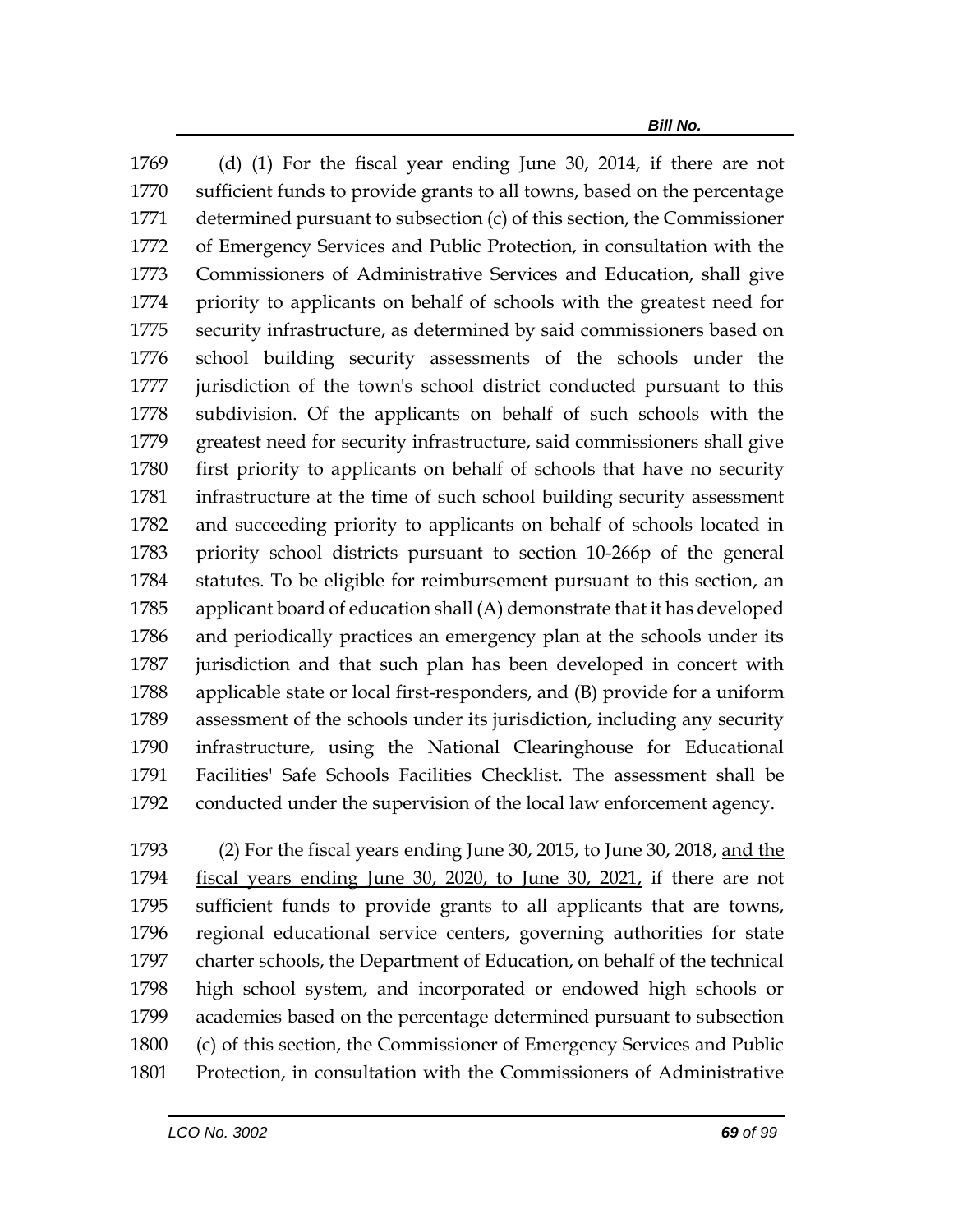Services and Education, shall give priority to applicants on behalf of schools with the greatest need for security infrastructure, as determined by said commissioners based on school building security assessments of the schools under the jurisdiction of the applicant conducted pursuant to this subdivision. Of the applicants on behalf of such schools with the greatest need for security infrastructure, said commissioners shall give first priority to applicants on behalf of schools that have no security infrastructure at the time of such school building security assessment and succeeding priority to applicants on behalf of schools located in priority school districts pursuant to section 10-266p of the general statutes. To be eligible for reimbursement pursuant to this section, an applicant shall (A) demonstrate that it has developed and periodically practices an emergency plan at the schools under its jurisdiction and that such plan has been developed in concert with applicable state or local first-responders, and (B) provide for a uniform assessment of the schools under its jurisdiction, including any security infrastructure, using the National Clearinghouse for Educational Facilities' Safe Schools Facilities Checklist. The assessment shall be conducted under the supervision of the local law enforcement agency.

 (3) For the fiscal years ending June 30, 2015, to June 30, 2018, and the fiscal years ending June 30, 2020, to June 30, 2021, if there are not sufficient funds to provide grants to all applicant supervisory agents for nonpublic schools or licensed child care center or private preschool operators described in subdivision (7) of subsection (a) of this section, based on the percentages described in subsection (c) of this section, the Commissioner of Emergency Services and Public Protection, in consultation with the Commissioners of Administrative Services and Education, shall give priority to applicants on behalf of schools, centers or preschools with the greatest need for security infrastructure, as determined by said commissioners. Of the applicants on behalf of such 1832 schools, centers or preschools with the greatest need for security infrastructure, said commissioners shall give first priority to applicants on behalf of schools, centers or preschools that have no security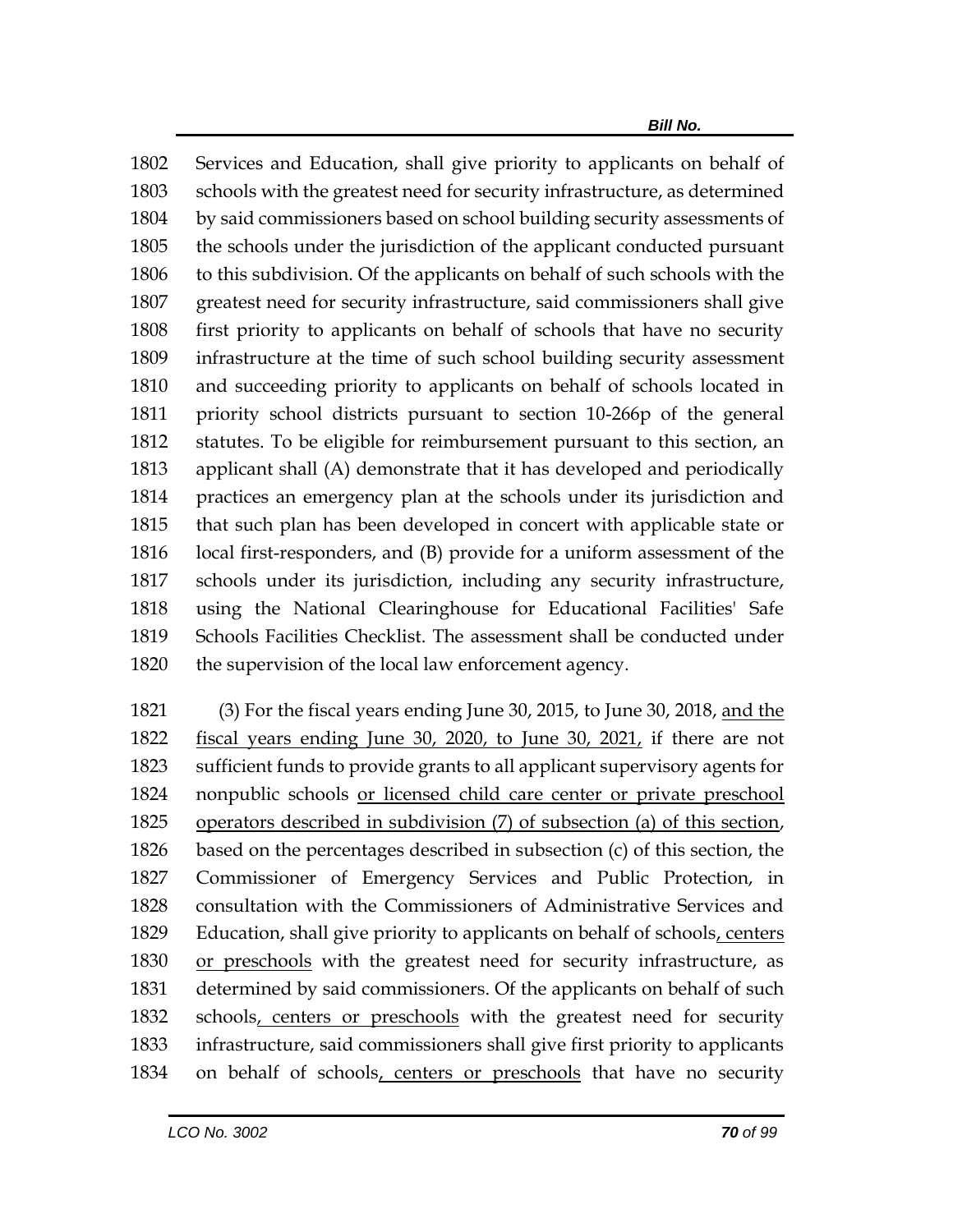infrastructure at the time of application. To be eligible for reimbursement pursuant to this section, an applicant supervisory agent for a nonpublic school or licensed child care center or private preschool operator described in subdivision (7) of subsection (a) of this section shall (A) demonstrate that it has developed and periodically practices an emergency plan at the school, center or preschool under its jurisdiction and that such plan has been developed in concert with applicable state or local first-responders, and (B) provide for a uniform assessment of the schools, centers or preschools under its jurisdiction, including any security infrastructure, using the National Clearinghouse for Educational Facilities' Safe Schools Facilities Checklist. The assessment shall be conducted under the supervision of the local law enforcement agency.

 Sec. 74. Section 85 of public act 13-3, as amended by section 74 of public act 14-98, section 67 of public act 15-1 of the June special session and section 26 of public act 18-178, is amended to read as follows (*Effective from passage*):

 (a) For the purposes described in subsection (b) of this section, the State Bond Commission shall have the power from time to time to authorize the issuance of bonds of the state in one or more series and in principal amounts not exceeding in the aggregate **[**fifty-seven**]** seventy-two million dollars.

 (b) The proceeds of the sale of said bonds, to the extent of the amount stated in subsection (a) of this section, shall be used by the Department of Education for the purpose of the school security infrastructure competitive grant program, established pursuant to section 84 of public act 13-3, as amended by section 15 of public act 13-122, section 191 of public act 13-247, section 73 of public act 14-98, section 1 of public act 15-5, section 1 of public act 16-171, section 1 of public act 17-68, **[**and**]** section 490 of public act 17-2 of the June special session and section 73 of this act, provided not less than five million dollars shall be used by the Department of Emergency Services and Public Protection for school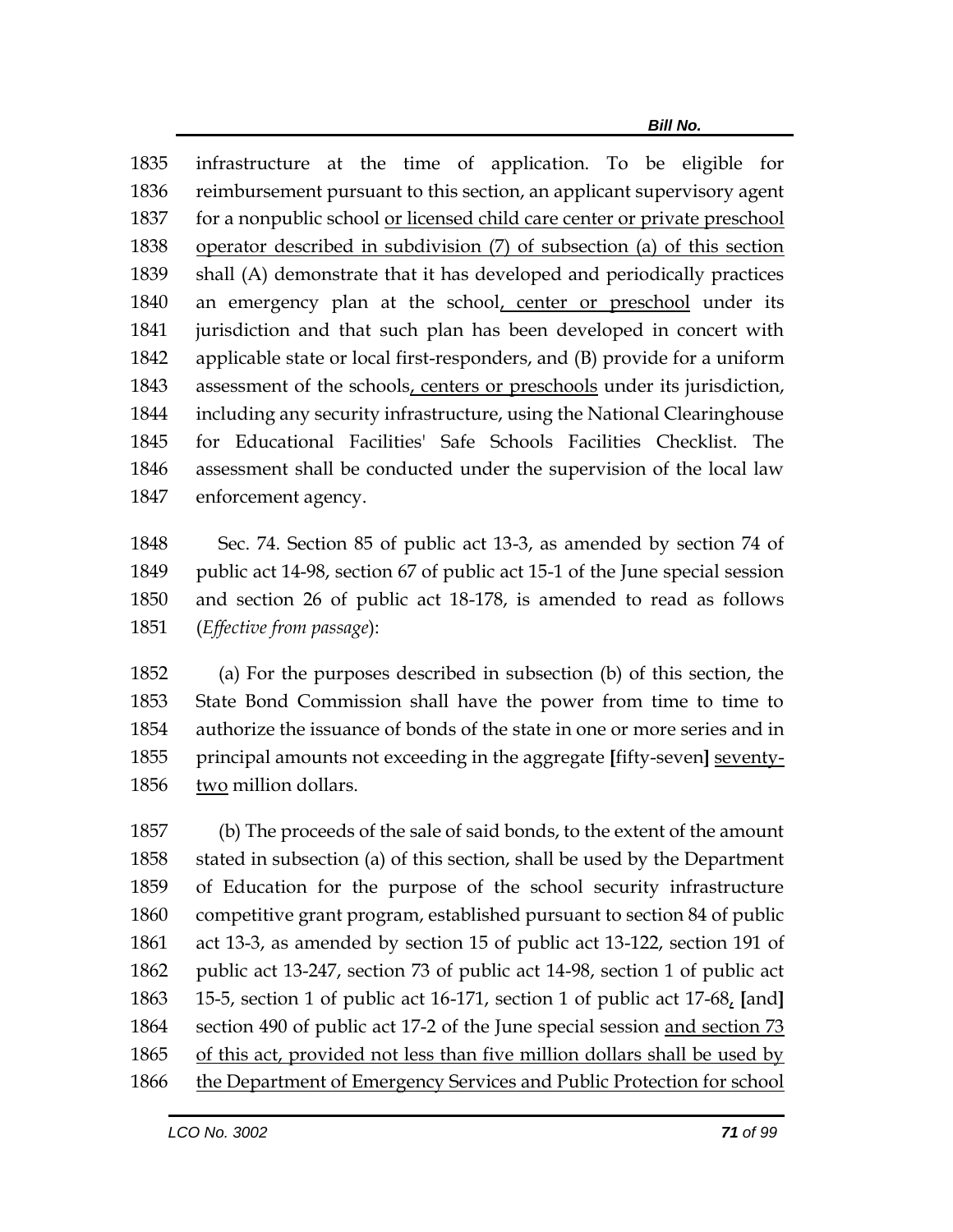security projects that involve multimedia interoperable communications systems.

 (c) All provisions of section 3-20 of the general statutes, or the exercise of any right or power granted thereby, which are not inconsistent with the provisions of this section are hereby adopted and shall apply to all bonds authorized by the State Bond Commission pursuant to this section, and temporary notes in anticipation of the money to be derived from the sale of any such bonds so authorized may be issued in accordance with said section 3-20 and from time to time renewed. Such bonds shall mature at such time or times not exceeding twenty years from their respective dates as may be provided in or pursuant to the resolution or resolutions of the State Bond Commission authorizing such bonds. None of said bonds shall be authorized except upon a finding by the State Bond Commission that there has been filed with it a request for such authorization which is signed by or on behalf of the Secretary of the Office of Policy and Management and states such terms and conditions as said commission, in its discretion, may require. Said bonds issued pursuant to this section shall be general obligations of the state and the full faith and credit of the state of Connecticut are pledged for the payment of the principal of and interest on said bonds as the same become due, and accordingly and as part of the contract of the state with the holders of said bonds, appropriation of all amounts necessary for punctual payment of such principal and interest is hereby made, and the State Treasurer shall pay such principal and interest as the same become due.

 Sec. 75. Section 1 of public act 15-1 of the June special session, as amended by section 196 of public act 16-4 of the May special session and section 522 of public act 17-2 of the June special session, is amended to read as follows (*Effective from passage*):

 The State Bond Commission shall have power, in accordance with the provisions of this section and sections 2 to 7, inclusive, of public act 15- 1 of the June special session, from time to time to authorize the issuance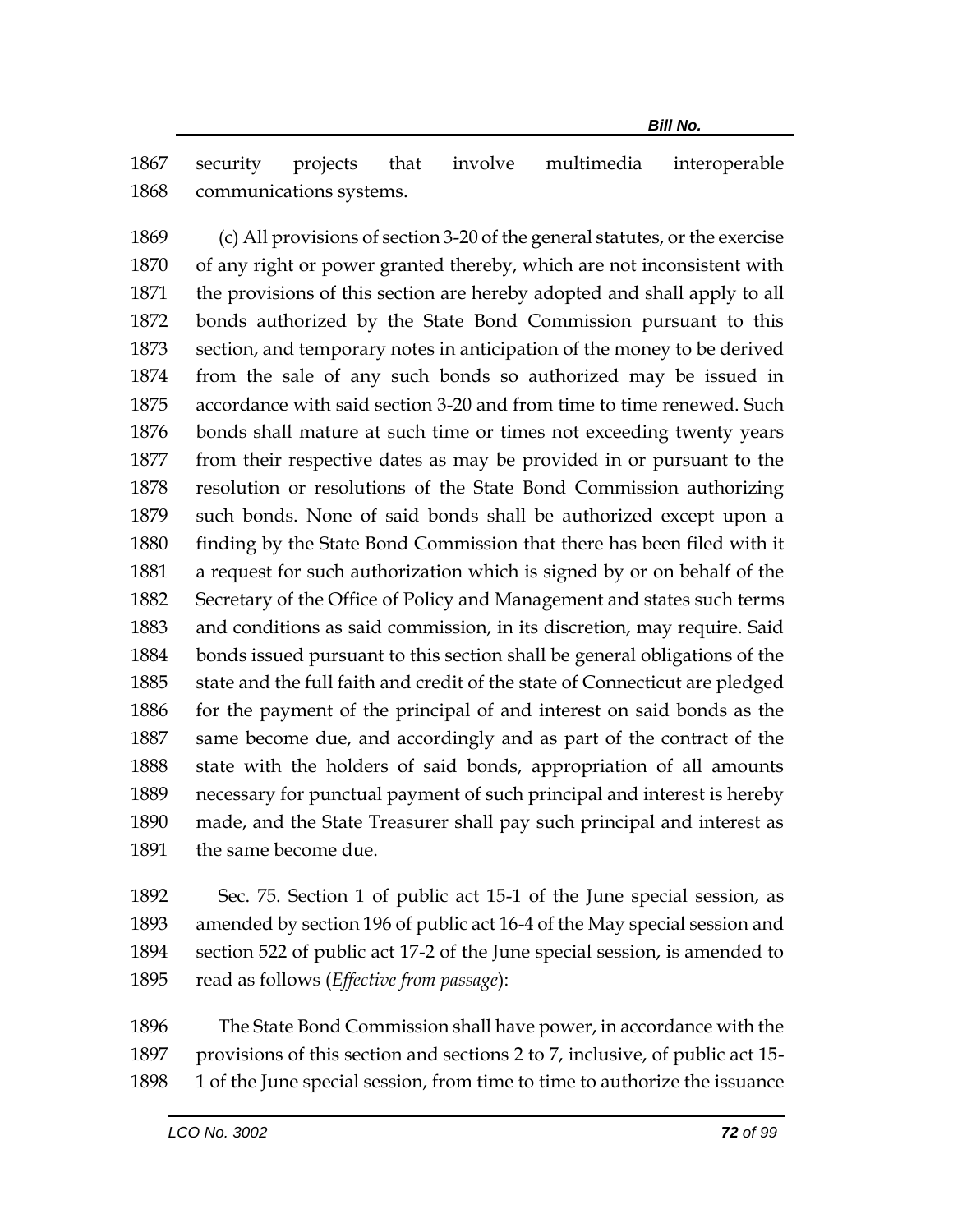| 1899 | of bonds of the state in one or more series and in principal amounts in      |
|------|------------------------------------------------------------------------------|
| 1900 | the aggregate not exceeding [\$349,813,300] \$349,413,300.                   |
| 1901 | Sec. 76. Subdivision (2) of subsection (f) of section 2 of public act 15-1   |
| 1902 | of the June special session is repealed. (Effective from passage)            |
| 1903 | Sec. 77. Subdivision (3) of subsection (a) of section 13 of public act 15-   |
| 1904 | 1 of the June special session, as amended by section 202 of public act 16-   |
| 1905 | 4 of the May special session, is amended to read as follows (Effective from  |
| 1906 | passage):                                                                    |
| 1907 | (3) Grants-in-aid for the purchase of body-worn recording equipment          |
| 1908 | and digital data storage devices or services for law enforcement officers,   |
| 1909 | not exceeding \$12,000,000, provided [\$2,000,000] \$5,000,000 shall be      |
| 1910 | made available to the Department of Emergency Services and Public            |
| 1911 | Protection for members of the state police and [\$10,000,000] \$7,000,000    |
| 1912 | shall be made available to municipalities for local law enforcement          |
| 1913 | officers.                                                                    |
| 1914 | Sec. 78. Section 233 of public act 15-1 of the June special session is       |
| 1915 | amended to read as follows (Effective from passage):                         |
| 1916 | The proceeds of the sale of bonds described in sections 232 to 237,          |
| 1917 | inclusive, of [this act] public act 15-1 of the June special session, to the |
| 1918 | extent hereinafter stated, shall be used for the purpose of payment of       |
| 1919 | the transportation costs, as defined in subdivision (6) of section 13b-75    |
| 1920 | of the general statutes, with respect to the projects and uses hereinafter   |

 described, which projects and uses are hereby found and determined to be in furtherance of one or more of the authorized purposes for the issuance of special tax obligation bonds set forth in section 13b-74 of the

general statutes. For the Department of Transportation:

(a) For the Bureau of Engineering and Highway Operations:

 (1) **[**Design and engineering for**]** Interstate 84 widening between exits 3 and 8;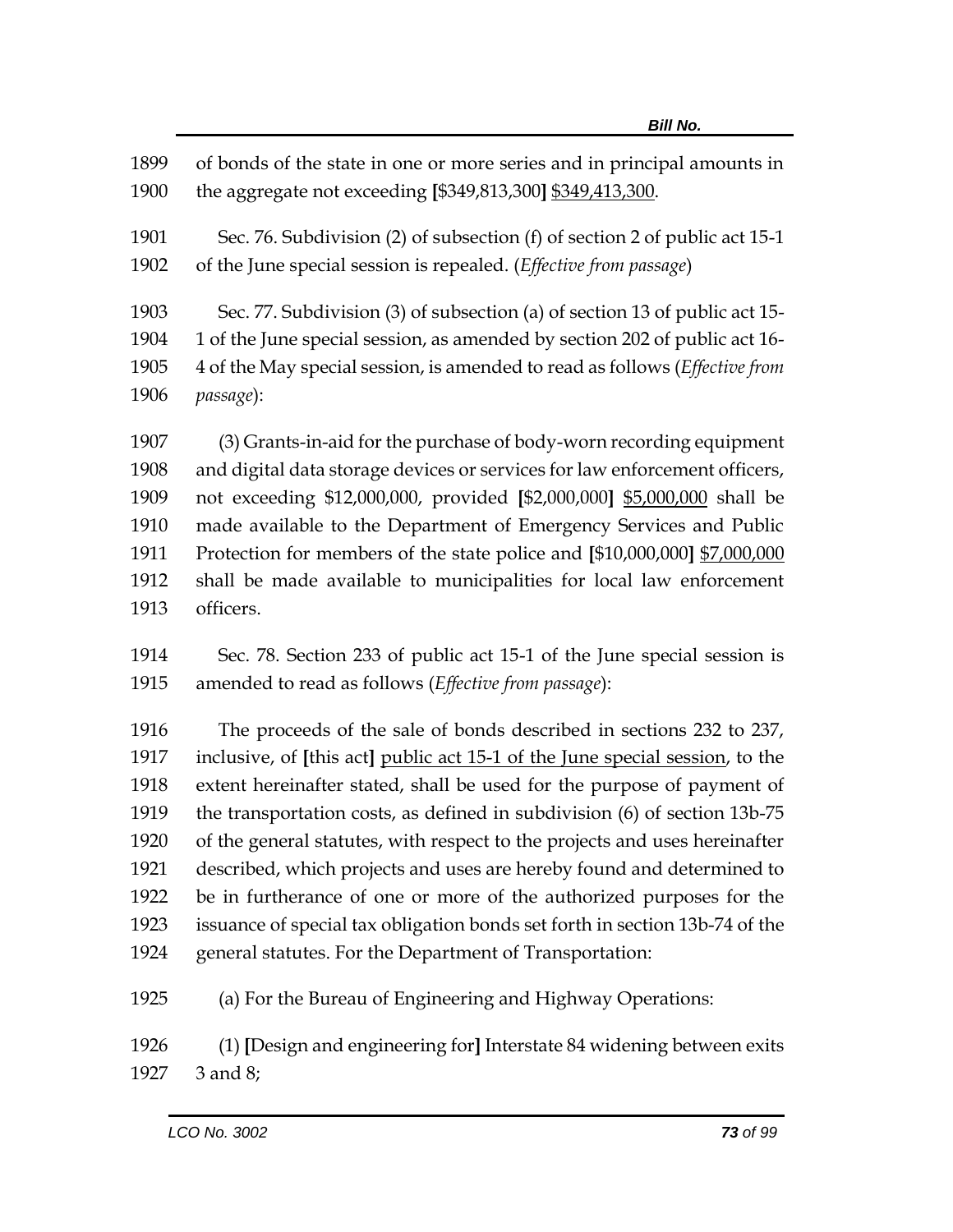|      | טוווש.                                                                  |
|------|-------------------------------------------------------------------------|
| 1928 | (2) [Design and engineering for] Interstate 84 [viaduct replacement]    |
| 1929 | safety and operational improvements in Hartford;                        |
| 1930 | (3) Operational lanes for Interstate 84 interchanges 40 to 42 in West   |
| 1931 | Hartford;                                                               |
| 1932 | (4) [Design and engineering for] Interstate 84 and Route 8 interchange  |
| 1933 | improvements in Waterbury;                                              |
| 1934 | (5) [Design and engineering for] Interstate 91, Interstate 691 and      |
| 1935 | Route 15 interchange improvements;                                      |
| 1936 | (6) [Design and engineering for] Interstate 95 [widening between        |
| 1937 | Bridgeport and Stamford] improvements to reduce congestion between      |
| 1938 | New Haven and the New York state line;                                  |
| 1939 | (7) [Design and engineering, including rights-of-way for] Interstate    |
| 1940 | 95 [widening between the Baldwin Bridge and the Gold Star Bridge]       |
| 1941 | improvements to reduce congestion between New Haven and the             |
| 1942 | Rhode Island state line;                                                |
| 1943 | (8) Relocation and reconfiguration for the Interstate 91 interchange 29 |
| 1944 | in Hartford;                                                            |
| 1945 | (9) Rehabilitation and repair for the Interstate 95 Gold Star Bridge;   |
| 1946 | (10) Reconfiguration for Route 7 and Route 15 interchange in            |
| 1947 | Norwalk;                                                                |
| 1948 | (11) [Design and engineering for] Route 9 improvements in               |
| 1949 | Middletown;                                                             |
| 1950 | (12) Urban bikeway, pedestrian connectivity, trails and alternative     |
| 1951 | mobility programs;                                                      |
| 1952 | (13) Rehabilitation for Route 15 West Rock Tunnel and interchange       |
| 1953 | 59; and                                                                 |

*Bill No.*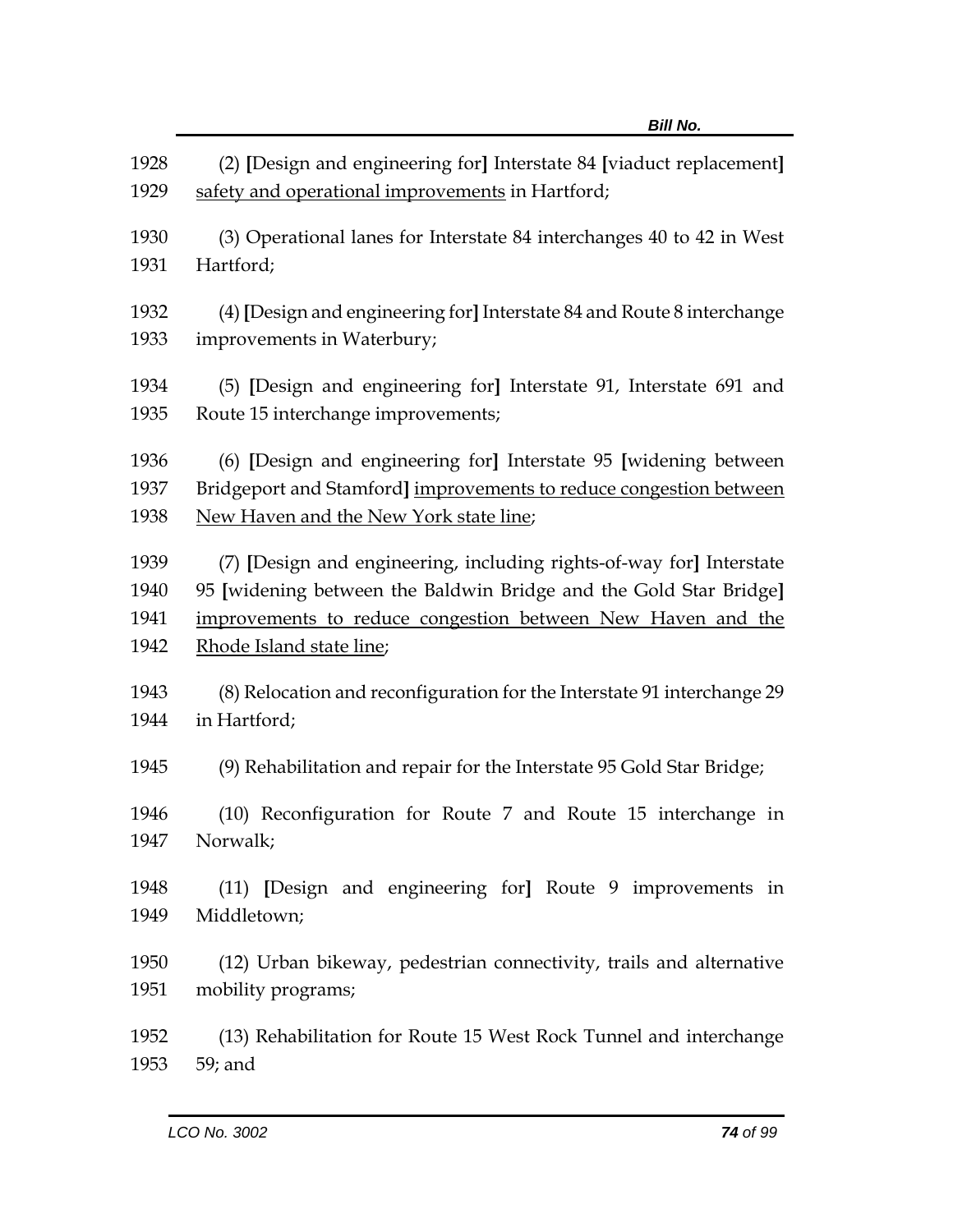| 1954         | (14) Implementation of Innovative Bridge Delivery and Construction                                   |
|--------------|------------------------------------------------------------------------------------------------------|
| 1955         | Program.                                                                                             |
| 1956         | (b) For the Bureau of Public Transportation:                                                         |
| 1957         | (1) Bus rolling stock; [for service expansions;]                                                     |
| 1958<br>1959 | (2) State-wide rail rolling stock replacement program, including café<br>cars on the New Haven Line; |
| 1960<br>1961 | (3) Continued expansion, rolling stock and development of stations<br>on the Hartford Line;          |
| 1962<br>1963 | (4) Extension of the CTfastrak bus rapid transit corridor east to<br>Manchester;                     |
| 1964<br>1965 | (5) Implementation of a bus rapid transit corridor for Route 1 between<br>Norwalk and Stamford;      |
| 1966         | (6) New signal system on the Waterbury branch line;                                                  |
| 1967<br>1968 | (7) Interim repairs to the SAGA moveable and Cos Cob bridges on<br>the New Haven Line;               |
| 1969         | (8) [Design, engineering and construction of a new] Replacement of                                   |
| 1970         | the WALK Moveable Bridge, including a New Universal Interlocking at                                  |
| 1971         | CP243, and improvement to the dock yard on the Danbury branch line;                                  |
| 1972         | (9) [Design and construction of the Orange, Barnum and Merritt 7                                     |
| 1973         | stations] Station improvements on the New Haven Line and Danbury                                     |
| 1974         | branch line;                                                                                         |
| 1975         | (10) Development of a Madison station and parking garage on                                          |
| 1976         | Shoreline East;                                                                                      |
| 1977         | (11) Study for an East Lyme (Niantic) station on Shoreline East;                                     |
| 1978         | (12) [Design and construction of a parking deck] A parking structure                                 |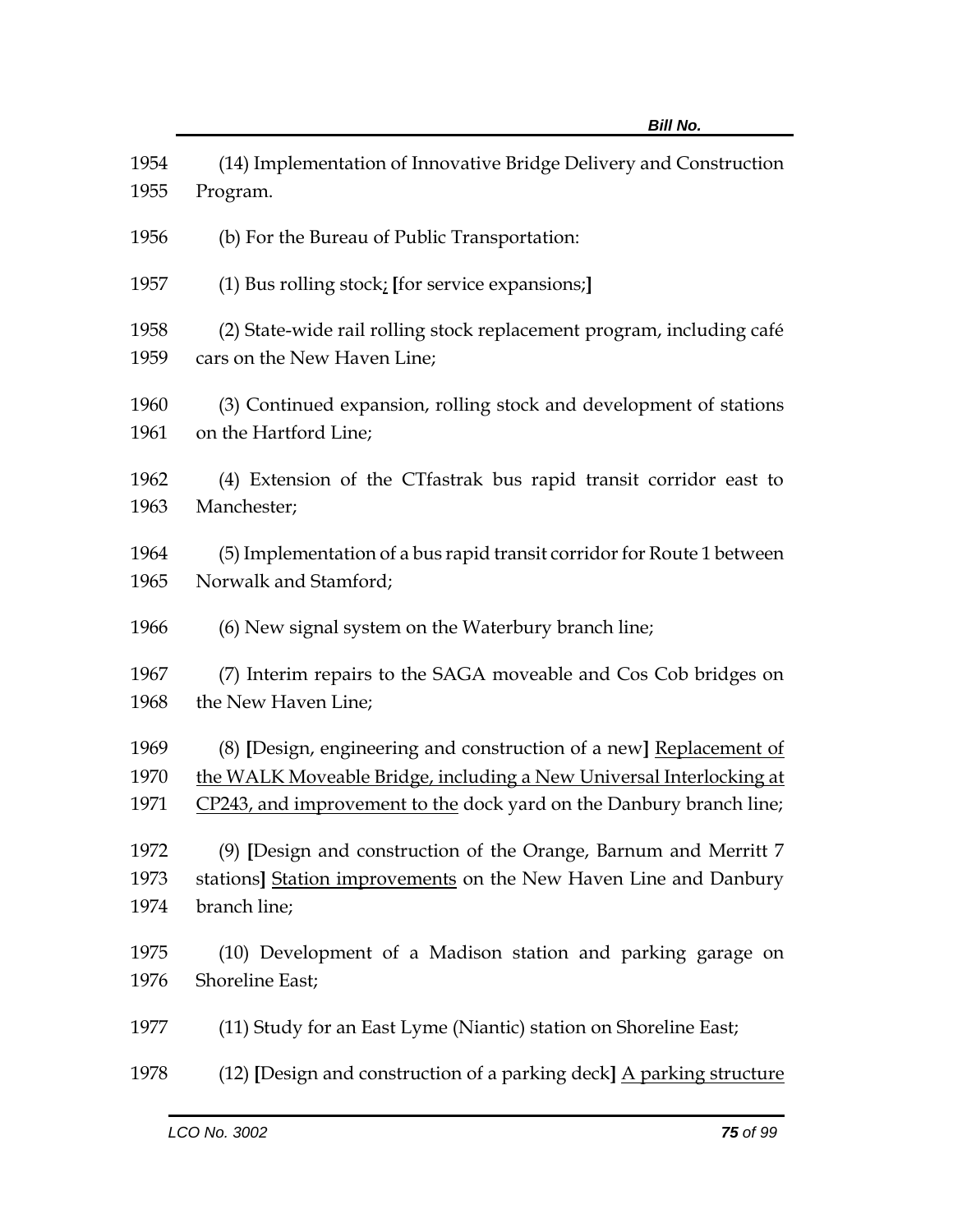| 1979 | and pedestrian bridge in New Haven on the New Haven Line;                   |
|------|-----------------------------------------------------------------------------|
| 1980 | (13) [Design and construction of a] A parking structure and                 |
| 1981 | pedestrian bridge in Stamford on the New Haven Line;                        |
| 1982 | (14) Implementation of a real-time location and bus information             |
| 1983 | system state wide;                                                          |
| 1984 | (15) Implementation of a real-time audio and video system on the            |
| 1985 | New Haven Line;                                                             |
| 1986 | (16) Development of a plan to upgrade capacity and speed on the             |
| 1987 | New Haven Line;                                                             |
| 1988 | (17) Study for centralized paratransit service coordination state wide;     |
| 1989 | and                                                                         |
| 1990 | (18) Improvements on New Canaan branch line. [to increase                   |
| 1991 | frequency and enhance service to and from main line, including siding,      |
| 1992 | platform and improvements to the Springdale Station.]                       |
| 1993 | Sec. 79. Section 406 of public act 17-2 of the June special session is      |
| 1994 | amended to read as follows (Effective from passage):                        |
| 1995 | All provisions of section 3-20 of the general statutes, or the exercise     |
| 1996 | of any right or power granted thereby which are not inconsistent with       |
| 1997 | the provisions of this section and sections 403 to 405, inclusive, of [this |
| 1998 | act] public act 17-2 of the June special session, are hereby adopted and    |
| 1999 | shall apply to all bonds authorized by the State Bond Commission            |
| 2000 | pursuant to this section and sections 403 to 405, inclusive, of [this act]  |
| 2001 | public act 17-2 of the June special session, and temporary notes in         |
| 2002 | anticipation of the money to be derived from the sale of any such bonds     |
| 2003 | so authorized may be issued in accordance with said section 3-20 and        |
| 2004 | from time to time renewed. Such bonds shall mature at such time or          |
| 2005 | times not exceeding twenty years from their respective dates as may be      |
| 2006 | provided in or pursuant to the resolution or resolutions of the State       |
| 2007 | Bond Commission authorizing such bonds. Such bonds issued pursuant          |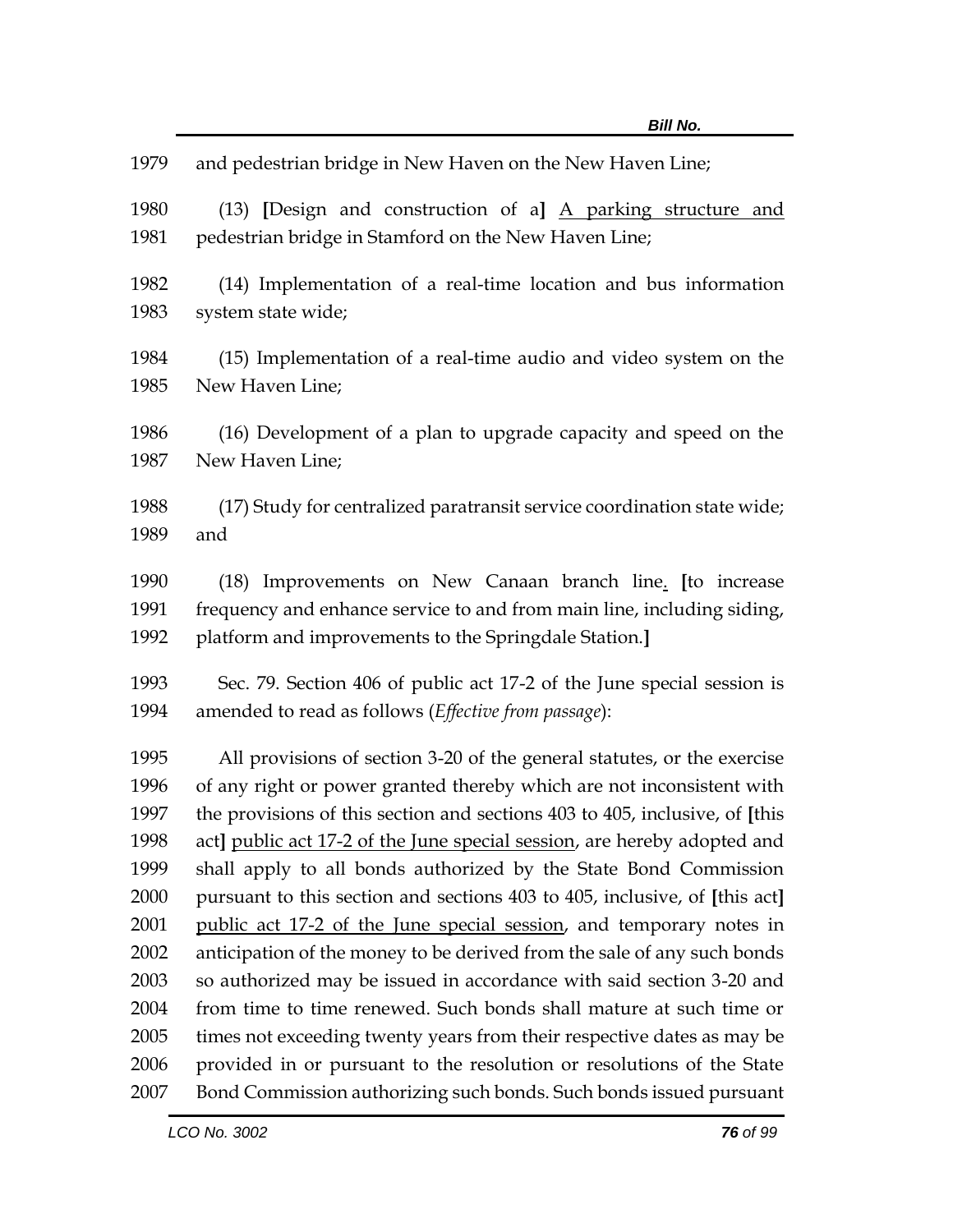to section **[**360**]** 403 of **[**this act**]** public act 17-2 of the June special session shall be general obligations of the state and the full faith and credit of the state of Connecticut are pledged for the payment of the principal of and interest on such bonds as the same become due, and accordingly and as part of the contract of the state with the holders of such bonds, appropriation of all amounts necessary for punctual payment of such 2014 principal and interest is hereby made, and the State Treasurer shall pay such principal and interest as the same become due.

2016 Sec. 80. Subsection (b) of section 432 of public act 17-2 of the June 2017 special session, as amended by section 39 of public act 18-178, is 2018 amended to read as follows (*Effective from passage*):

 (b) The proceeds of the sale of said bonds, to the extent of the amount stated in subsection (a) of this section, shall be used by the Office of Policy and Management for grants-in-aid to municipalities for the **[**purposes set forth in subsection (a) of section 13a-175a of the general statutes, for the fiscal years ending June 30, 2018, and June 30, 2018. Such grant payments shall be made**]** purposes set forth in subsection (a) of section 13a-175a of the general statutes, for the fiscal years ending June 30, 2018, and June 30, 2019. Such grant payments shall be made annually as follows:

| T397             | Municipalities      | <b>FY18</b> | <b>FY 19</b> |
|------------------|---------------------|-------------|--------------|
| T398             |                     |             |              |
| T399             | Andover             | \$2,620     | \$2,620      |
| T400             | Ansonia             | 85,419      | 85,419       |
| T401             | Ashford             | 3,582       | 3,582        |
| T402             | Avon                | 261,442     | 261,442      |
| T <sub>403</sub> | <b>Barkhamsted</b>  | 41,462      | 41,462       |
| T404             | <b>Beacon Falls</b> | 43,809      | 43,809       |
| T <sub>405</sub> | Berlin              | 786,396     | 786,396      |
| T406             | Bethany             | 67,229      | 67,229       |
| T407             | <b>Bethel</b>       | 282,660     | 282,660      |
| T408             | Bethlehem           | 7,945       | 7,945        |
|                  |                     |             |              |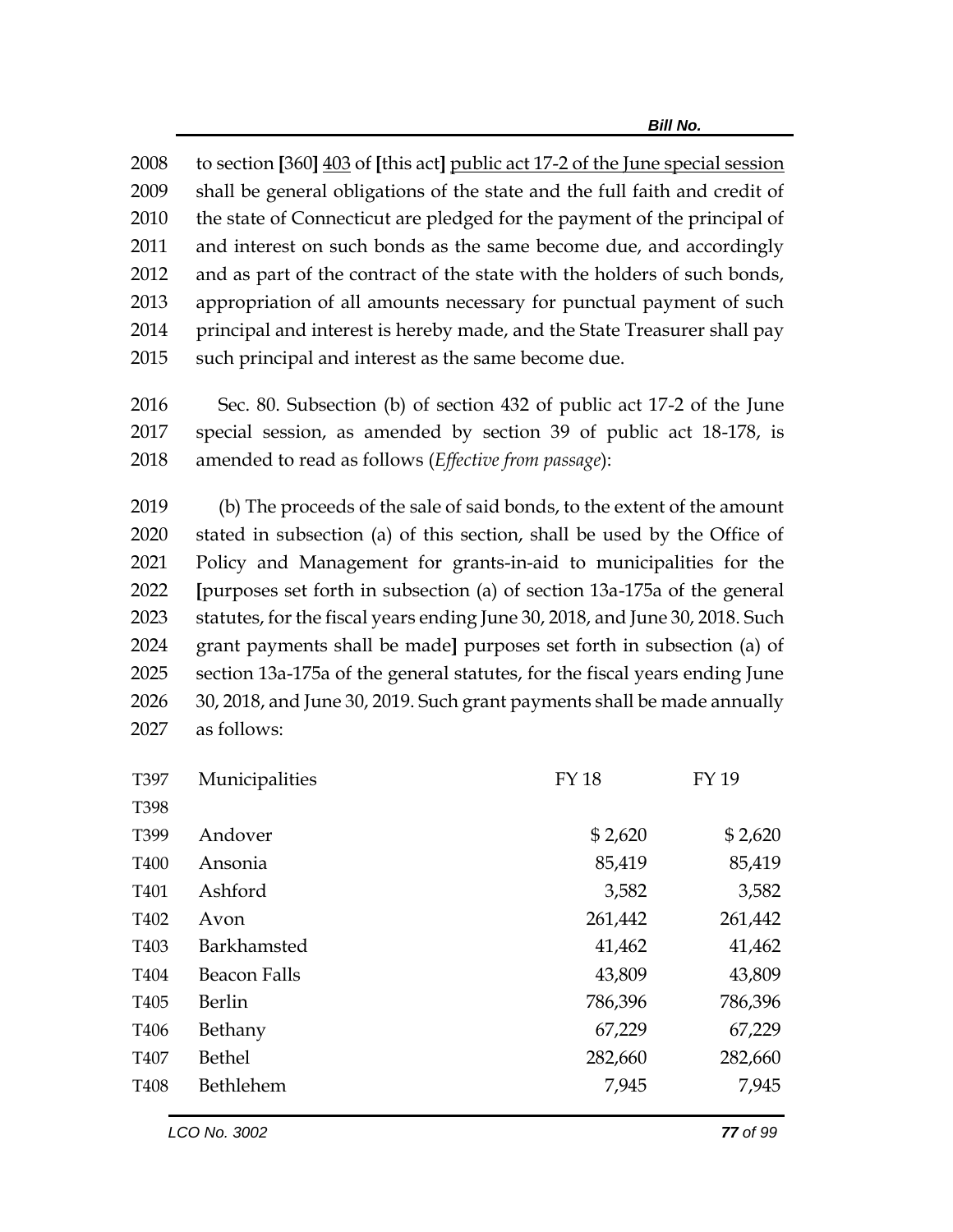|                  |                   |           | <b>Bill No.</b> |
|------------------|-------------------|-----------|-----------------|
| T <sub>409</sub> | Bloomfield        | 1,701,347 | 1,701,347       |
| T410             | Bolton            | 24,859    | 24,859          |
| T411             | Bozrah            | 138,521   | 138,521         |
| T412             | Branford          | 374,850   | 374,850         |
| T413             | Bridgeport        | 1,031,564 | 1,031,564       |
| T414             | Bridgewater       | 587       | 587             |
| T415             | <b>Bristol</b>    | 2,486,925 | 2,486,925       |
| T416             | <b>Brookfield</b> | 118,281   | 118,281         |
| T417             | Brooklyn          | 10,379    | 10,379          |
| T418             | Burlington        | 15,300    | 15,300          |
| T419             | Canaan            | 20,712    | 20,712          |
| T420             | Canterbury        | 2,022     | 2,022           |
| T421             | Canton            | 7,994     | 7,994           |
| T422             | Chaplin           | 601       | 601             |
| T423             | Cheshire          | 736,700   | 736,700         |
| T424             | Chester           | 89,264    | 89,264          |
| T425             | Clinton           | 191,674   | 191,674         |
| T426             | Colchester        | 39,009    | 39,009          |
| T427             | Colebrook         | 550       | 550             |
| T428             | Columbia          | 26,763    | 26,763          |
| T429             | Cornwall          |           |                 |
| T430             | Coventry          | 10,533    | 10,533          |
| T431             | Cromwell          | 31,099    | 31,099          |
| T432             | Danbury           | 1,726,901 | 1,726,901       |
| T433             | Darien            |           |                 |
| T434             | Deep River        | 104,136   | 104,136         |
| T435             | Derby             | 14,728    | 14,728          |
| T436             | Durham            | 153,897   | 153,897         |
| T437             | Eastford          | 54,564    | 54,564          |
| T438             | East Granby       | 537,454   | 537,454         |
| T439             | East Haddam       | 1,696     | 1,696           |
| T440             | East Hampton      | 18,943    | 18,943          |
| T441             | East Hartford     | 4,447,536 | 4,447,536       |
| T442             | East Haven        | 43,500    | 43,500          |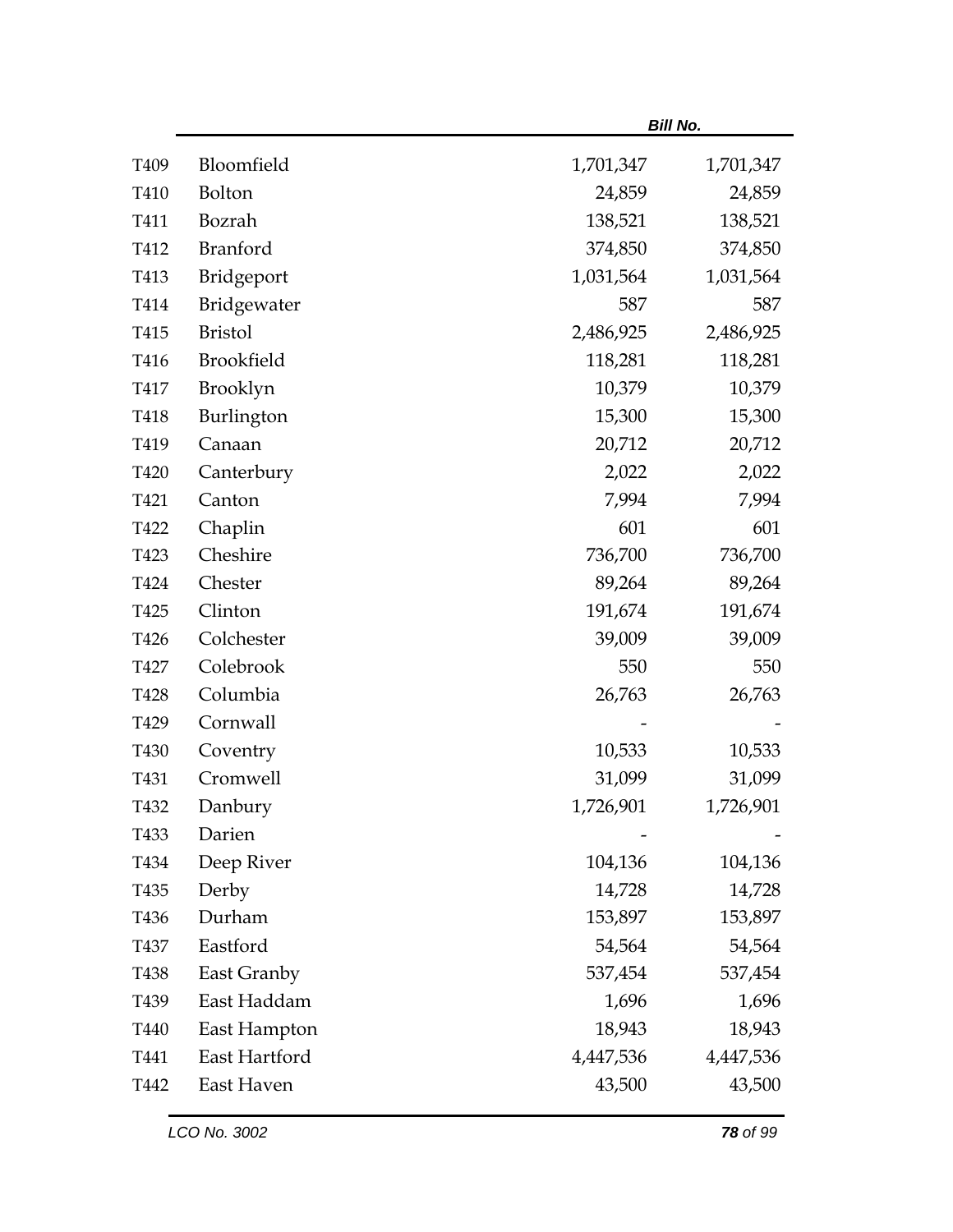|                  |                  |           | <b>Bill No.</b> |
|------------------|------------------|-----------|-----------------|
| T443             | East Lyme        | 22,442    | 22,442          |
| T444             | Easton           | 2,660     | 2,660           |
| T445             | East Windsor     | 295,024   | 295,024         |
| T446             | Ellington        | 223,527   | 223,527         |
| T447             | Enfield          | 256,875   | 256,875         |
| T448             | <b>Essex</b>     | 74,547    | 74,547          |
| T449             | Fairfield        | 96,747    | 96,747          |
| T <sub>450</sub> | Farmington       | 545,804   | 545,804         |
| T <sub>451</sub> | Franklin         | 23,080    | 23,080          |
| T452             | Glastonbury      | 240,799   | 240,799         |
| T453             | Goshen           | 2,648     | 2,648           |
| T454             | Granby           | 35,332    | 35,332          |
| T455             | Greenwich        | 89,022    | 89,022          |
| T456             | Griswold         | 31,895    | 31,895          |
| T <sub>457</sub> | Groton (Town of) | 1,240,819 | 1,240,819       |
| T458             | Guilford         | 64,848    | 64,848          |
| T <sub>459</sub> | Haddam           | 3,554     | 3,554           |
| T460             | Hamden           | 286,689   | 286,689         |
| T <sub>461</sub> | Hampton          |           |                 |
| T462             | Hartford         | 1,419,161 | 1,419,161       |
| T463             | Hartland         | 955       | 955             |
| T464             | Harwinton        | 21,506    | 21,506          |
| T <sub>465</sub> | Hebron           | 2,216     | 2,216           |
| T466             | Kent             |           |                 |
| T <sub>467</sub> | Killingly        | 706,717   | 706,717         |
| T468             | Killingworth     | 5,148     | 5,148           |
| T <sub>469</sub> | Lebanon          | 30,427    | 30,427          |
| <b>T470</b>      | Ledyard          | 421,085   | 421,085         |
| T471             | Lisbon           | 3,683     | 3,683           |
| T472             | Litchfield       | 3,432     | 3,432           |
| T473             | Lyme             |           |                 |
| T474             | Madison          | 6,795     | 6,795           |
| T475             | Manchester       | 1,072,449 | 1,072,449       |
| T476             | Mansfield        | 6,841     | 6,841           |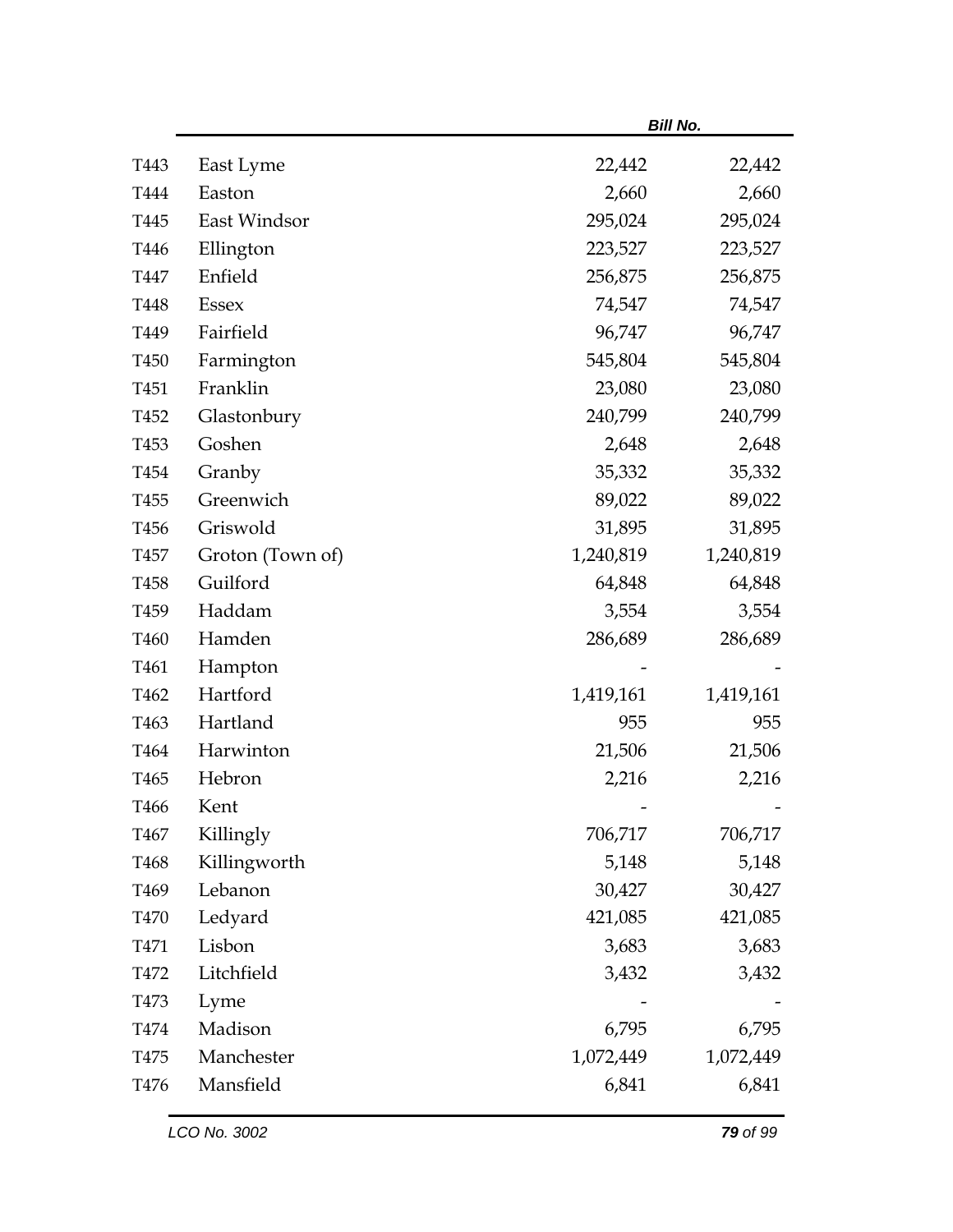|                   |                  |           | <b>Bill No.</b> |
|-------------------|------------------|-----------|-----------------|
| T477              | Marlborough      | 7,313     | 7,313           |
| T478              | Meriden          | 893,641   | 893,641         |
| T479              | Middlebury       | 84,264    | 84,264          |
| T480              | Middlefield      | 248,652   | 248,652         |
| T481              | Middletown       | 1,987,145 | 1,987,145       |
| T482              | Milford          | 1,344,868 | 1,344,868       |
| T483              | Monroe           | 179,106   | 179,106         |
| T484              | Montville        | 528,644   | 528,644         |
| T485              | Morris           | 3,528     | 3,528           |
| T486              | Naugatuck        | 341,656   | 341,656         |
| T487              | New Britain      | 1,383,881 | 1,383,881       |
| T488              | New Canaan       | 200       | 200             |
| T489              | New Fairfield    | 1,149     | 1,149           |
| T490              | New Hartford     | 139,174   | 139,174         |
| T491              | New Haven        | 1,369,123 | 1,369,123       |
| T492              | Newington        | 917,869   | 917,869         |
| T493              | New London       | 33,169    | 33,169          |
| T494              | New Milford      | 674,203   | 674,203         |
| T <sub>495</sub>  | Newtown          | 235,371   | 235,371         |
| T496              | Norfolk          | 7,207     | 7,207           |
| T497              | North Branford   | 301,074   | 301,074         |
| T498              | North Canaan     | 359,719   | 359,719         |
| T <sub>499</sub>  | North Haven      | 1,445,730 | 1,445,730       |
| <b>T500</b>       | North Stonington |           |                 |
| <b>T501</b>       | Norwalk          | 402,915   | 402,915         |
| T <sub>502</sub>  | Norwich          | 187,132   | 187,132         |
| T <sub>503</sub>  | Old Lyme         | 1,888     | 1,888           |
| T504              | Old Saybrook     | 46,717    | 46,717          |
| T <sub>50</sub> 5 | Orange           | 104,962   | 104,962         |
| <b>T506</b>       | Oxford           | 84,313    | 84,313          |
| <b>T507</b>       | Plainfield       | 144,803   | 144,803         |
| <b>T508</b>       | Plainville       | 541,936   | 541,936         |
| T <sub>509</sub>  | Plymouth         | 152,434   | 152,434         |
| T510              | Pomfret          | 27,820    | 27,820          |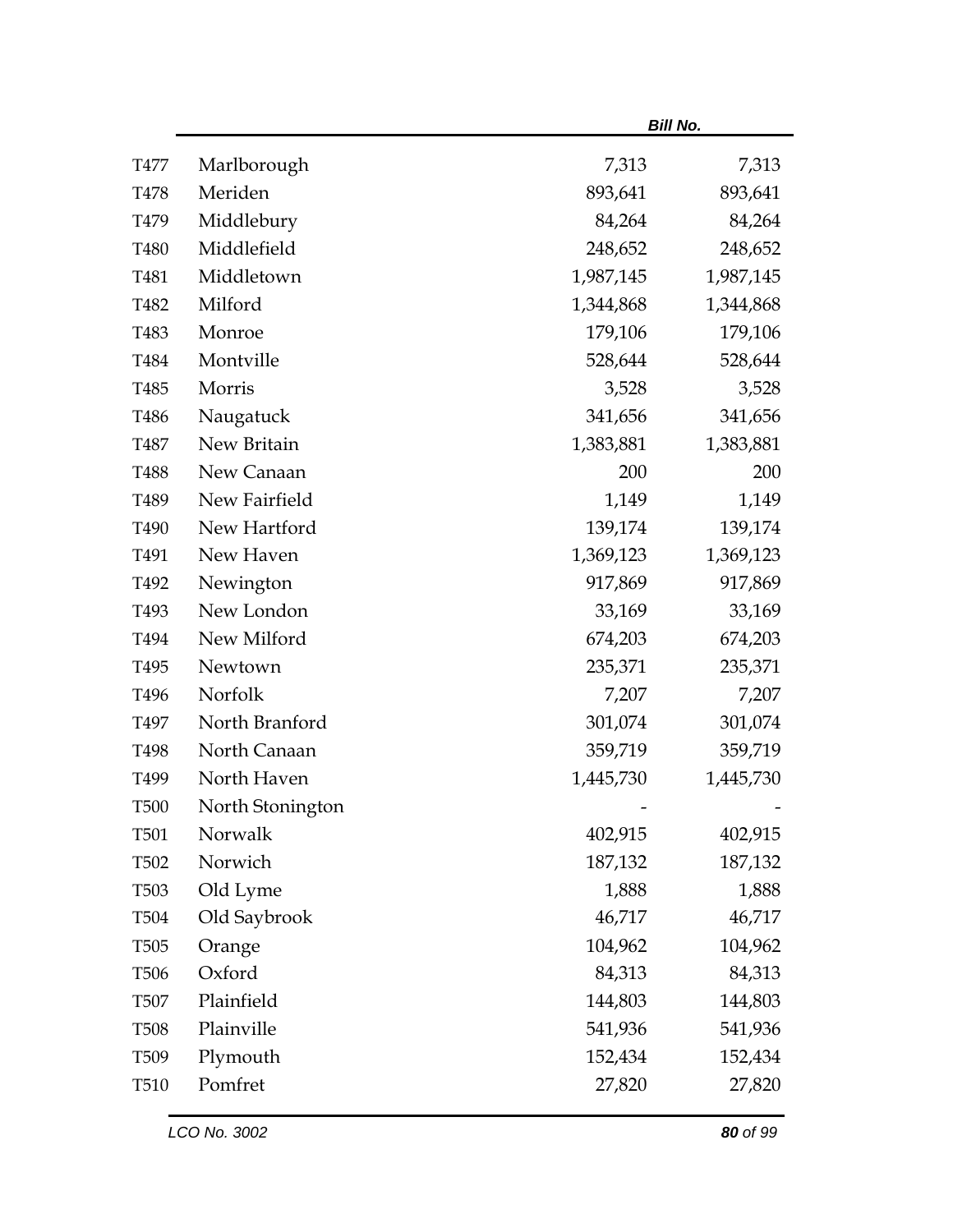|                  |               |           | <b>Bill No.</b> |
|------------------|---------------|-----------|-----------------|
| T511             | Portland      | 90,840    | 90,840          |
| T512             | Preston       |           |                 |
| T <sub>513</sub> | Prospect      | 70,942    | 70,942          |
| T <sub>514</sub> | Putnam        | 171,800   | 171,800         |
| T <sub>515</sub> | Redding       | 1,329     | 1,329           |
| T <sub>516</sub> | Ridgefield    | 561,986   | 561,986         |
| T <sub>517</sub> | Rocky Hill    | 221,199   | 221,199         |
| T <sub>518</sub> | Roxbury       | 602       | 602             |
| T <sub>519</sub> | Salem         | 4,699     | 4,699           |
| T <sub>520</sub> | Salisbury     | 83        | 83              |
| T <sub>521</sub> | Scotland      | 7,681     | 7,681           |
| T522             | Seymour       | 281,186   | 281,186         |
| T <sub>523</sub> | Sharon        |           |                 |
| T524             | Shelton       | 584,121   | 584,121         |
| T <sub>525</sub> | Sherman       |           |                 |
| T <sub>526</sub> | Simsbury      | 77,648    | 77,648          |
| T <sub>527</sub> | Somers        | 82,324    | 82,324          |
| <b>T528</b>      | Southbury     | 20,981    | 20,981          |
| T <sub>529</sub> | Southington   | 820,795   | 820,795         |
| <b>T530</b>      | South Windsor | 1,338,190 | 1,338,190       |
| T <sub>531</sub> | Sprague       | 386,528   | 386,528         |
| T <sub>532</sub> | Stafford      | 437,917   | 437,917         |
| T533             | Stamford      | 416,142   | 416,142         |
| T534             | Sterling      | 24,398    | 24,398          |
| T <sub>535</sub> | Stonington    | 100,332   | 100,332         |
| T536             | Stratford     | 3,507,689 | 3,507,689       |
| <b>T537</b>      | Suffield      | 180,663   | 180,663         |
| <b>T538</b>      | Thomaston     | 395,346   | 395,346         |
| T539             | Thompson      | 76,733    | 76,733          |
| T540             | Tolland       | 85,064    | 85,064          |
| T541             | Torrington    | 605,345   | 605,345         |
| T542             | Trumbull      | 189,309   | 189,309         |
| T <sub>543</sub> | Union         |           |                 |
| T544             | Vernon        | 151,598   | 151,598         |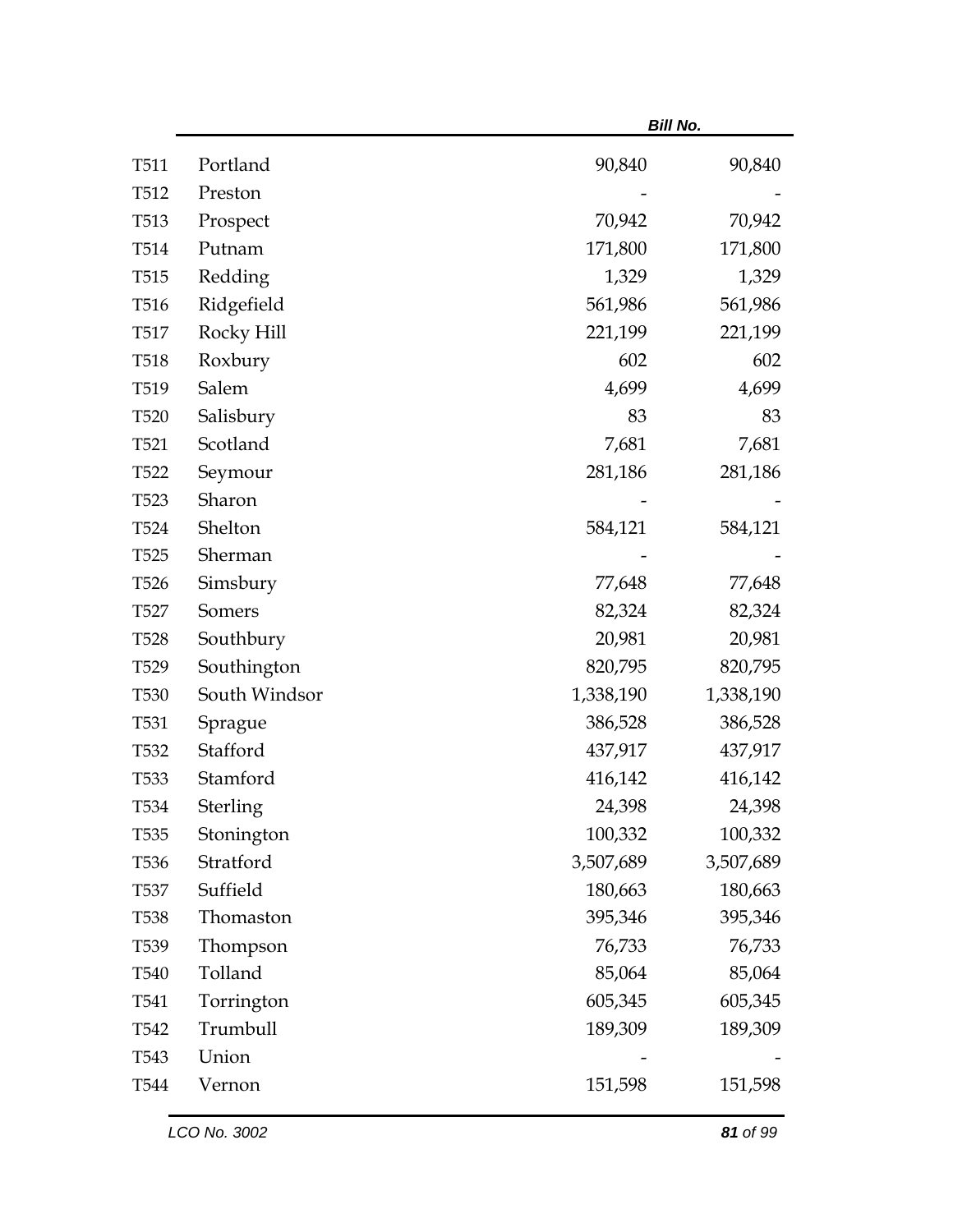|                  |                                 |           | <b>Bill No.</b> |
|------------------|---------------------------------|-----------|-----------------|
| T <sub>545</sub> | Voluntown                       | 2,002     | 2,002           |
| T <sub>546</sub> | Wallingford                     | 1,948,455 | 1,948,455       |
| T547             | Warren                          | 288       | 288             |
| T <sub>548</sub> | Washington                      | 158       | 158             |
| T <sub>549</sub> | Waterbury                       | 2,516,158 | 2,516,158       |
| T <sub>550</sub> | Waterford                       | 34,255    | 34,255          |
| T <sub>551</sub> | Watertown                       | 642,281   | 642,281         |
| T <sub>552</sub> | Westbrook                       | 267,405   | 267,405         |
| T <sub>553</sub> | West Hartford                   | 805,784   | 805,784         |
| T <sub>554</sub> | West Haven                      | 147,516   | 147,516         |
| T <sub>555</sub> | Weston                          | 453       | 453             |
| T <sub>556</sub> | Westport                        |           |                 |
| T <sub>557</sub> | Wethersfield                    | 21,785    | 21,785          |
| T <sub>558</sub> | Willington                      | 20,018    | 20,018          |
| T <sub>559</sub> | Wilton                          | 307,058   | 307,058         |
| T <sub>560</sub> | Winchester                      | 306,204   | 306,204         |
| T <sub>561</sub> | Windham                         | 454,575   | 454,575         |
| T562             | Windsor                         | 1,321,000 | 1,321,000       |
| T <sub>563</sub> | <b>Windsor Locks</b>            | 1,907,971 | 1,907,971       |
| T <sub>564</sub> | Wolcott                         | 234,916   | 234,916         |
| T <sub>565</sub> | Woodbridge                      | 29,920    | 29,920          |
| T <sub>566</sub> | Woodbury                        | 56,908    | 56,908          |
| T <sub>567</sub> | Woodstock                       | 68,767    | 68,767          |
| <b>T568</b>      |                                 |           |                 |
| T <sub>569</sub> | Jewett City (Bor.)              | 4,195     | 4,195           |
| T <sub>570</sub> |                                 |           |                 |
| T <sub>571</sub> | Barkhamsted FD                  | 2,500     | 2,500           |
| T <sub>572</sub> | Berlin - Kensington FD          | 11,389    | 11,389          |
| T <sub>573</sub> | Berlin - Worthington FD         | 941       | 941             |
| T <sub>574</sub> | <b>Bloomfield: Center FD</b>    | 4,173     | 4,173           |
| T <sub>575</sub> | <b>Bloomfield Blue Hills FD</b> | 103,086   | 103,086         |
| T <sub>576</sub> | Cromwell FD                     | 1,832     | 1,832           |
| T <sub>577</sub> | Enfield FD1                     | 14,636    | 14,636          |
| T <sub>578</sub> | Enfield: Thompsonville FD 2     | 3,160     | 3,160           |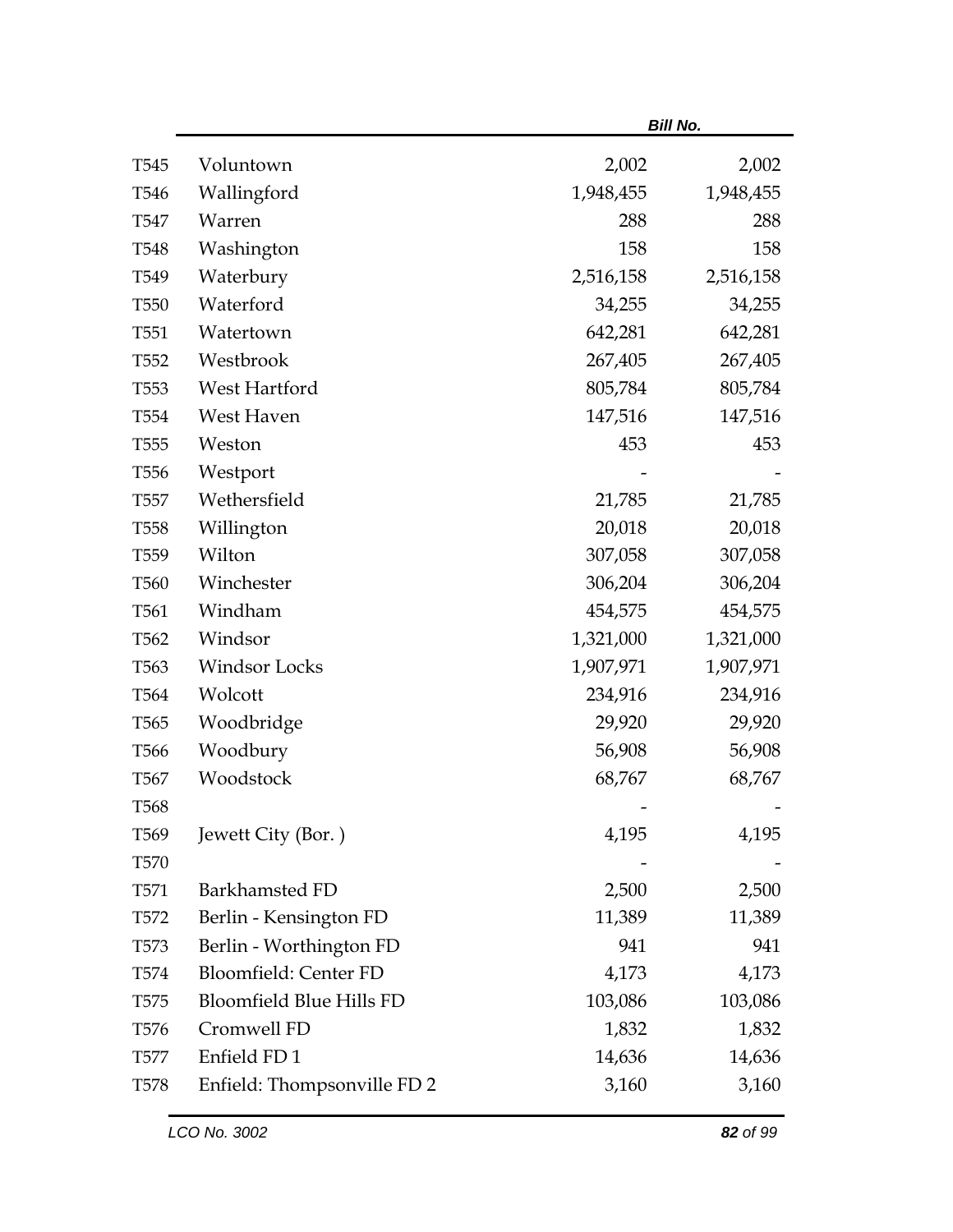|                  |                                       |         | <b>Bill No.</b> |
|------------------|---------------------------------------|---------|-----------------|
| T <sub>579</sub> | Enfield: Hazardville Fire #3          | 1,374   | 1,374           |
| <b>T580</b>      | Enfield: N Thompsonville FD 4         | 69      | 69              |
| T <sub>581</sub> | Enfield: Shaker Pines FD 5            | 6,403   | 6,403           |
| T <sub>582</sub> | Groton City                           | 164,635 | 164,635         |
| T <sub>583</sub> | <b>Groton Sewer</b>                   | 1,688   | 1,688           |
| T <sub>584</sub> | Groton Old Mystic FD 5                | 1,695   | 1,695           |
| T <sub>585</sub> | Groton: Poq. Bridge FD                | 22,300  | 22,300          |
| T <sub>586</sub> | Killingly Attawaugan FD               | 1,836   | 1,836           |
| <b>T587</b>      | Killingly Dayville FD                 | 42,086  | 42,086          |
| <b>T588</b>      | Killingly Dyer Manor                  | 1,428   | 1,428           |
| T <sub>589</sub> | E. Killingly FD                       | 95      | 95              |
| T <sub>590</sub> | So. Killingly FD                      | 189     | 189             |
| T <sub>591</sub> | Killingly Williamsville FD            | 6,710   | 6,710           |
| T <sub>592</sub> | Manchester Eighth Util.               | 68,425  | 68,425          |
| T <sub>593</sub> | Middletown: South FD                  | 207,081 | 207,081         |
| T594             | Middletown Westfield FD               | 10,801  | 10,801          |
| T <sub>595</sub> | Middletown City Fire                  | 33,837  | 33,837          |
| T <sub>596</sub> | New Htfd. Village FD #1               | 7,128   | 7,128           |
| T597             | New Htfd Pine Meadow #3               | 131     | 131             |
| T <sub>598</sub> | New Htfd South End FD                 | 10      | 10              |
| T599             | Plainfield Central Village FD         | 1,466   | 1,466           |
| <b>T600</b>      | Plainfield - Moosup FD                | 2,174   | 2,174           |
| T601             | Plainfield: Plainfield FD             | 1,959   | 1,959           |
| T602             | Plainfield Wauregan FD                | 5,136   | 5,136           |
| T603             | Pomfret FD                            | 1,031   | 1,031           |
| T604             | Putnam: E. Putnam FD                  | 10,110  | 10,110          |
| T605             | Simsbury FD                           | 2,638   | 2,638           |
| T606             | <b>Stafford Springs Service Dist.</b> | 15,246  | 15,246          |
| T607             | <b>Sterling FD</b>                    | 1,293   | 1,293           |
| <b>T608</b>      | Stonington Mystic FD                  | 601     | 601             |
| T609             | Stonington Old Mystic FD              | 2,519   | 2,519           |
| T610             | <b>Stonington Pawcatuck FD</b>        | 5,500   | 5,500           |
| T611             | Stonington Quiambaug FD.              | 72      | 72              |
| T612             | Stonington Wequetequock FD            | 73      | 73              |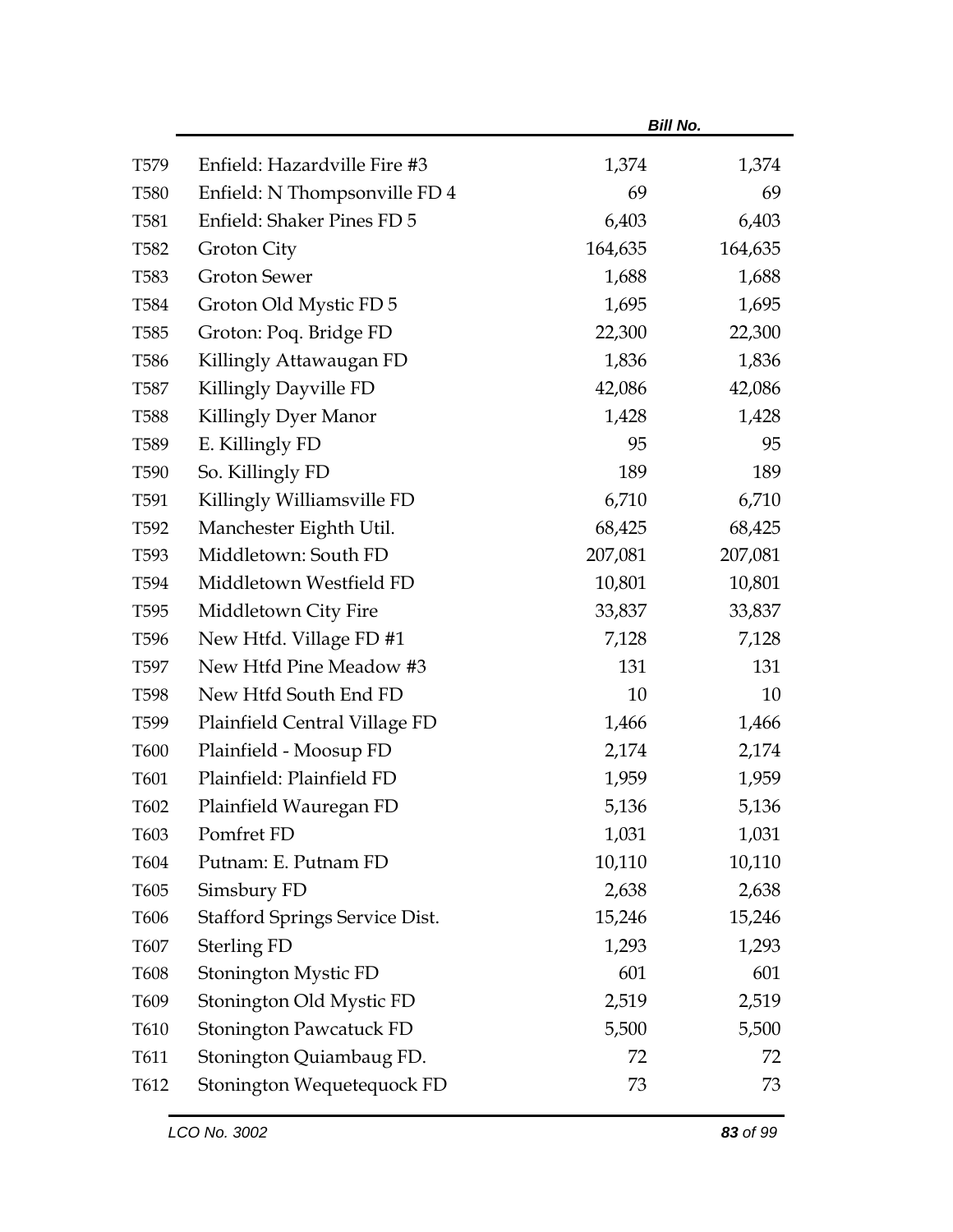|                  | <b>Bill No.</b>           |              |              |
|------------------|---------------------------|--------------|--------------|
| T613             | <b>Trumbull Center</b>    | 555          | 555          |
| T614             | Trumbull Long Hill FD     | 1,105        | 1,105        |
| T615             | Trumbull Nichols FD       | 3,435        | 3,435        |
| T616             | W. Haven: West Shore FD   | 34,708       | 34,708       |
| T617             | W. Haven: Allingtown FD   | 21,514       | 21,514       |
| T618             | West Haven First Ctr FD 1 | 4,736        | 4,736        |
| T619             | Windsor Wilson FD         | 214          | 214          |
| T <sub>620</sub> | Windsor FD                | 14           | 14           |
| T621             | Windham First             | 8,929        | 8,929        |
| T <sub>622</sub> |                           |              |              |
| T <sub>623</sub> | <b>Grand Totals</b>       | \$60,000,000 | \$60,000,000 |

 Sec. 81. (*Effective from passage*) For each of the fiscal years ending June 30, 2020, June 30, 2021, and June 30, 2022, Connecticut Innovations, Incorporated shall provide a grant-in-aid in the amount of three hundred fifty thousand dollars to the Women's Business Development Council in the city of Stamford.

 Sec. 82. (*Effective July 1, 2020*) (a) For the purposes described in subsection (b) of this section, the State Bond Commission shall have the power from time to time to authorize the issuance of bonds of the state in one or more series and in principal amounts not exceeding in the aggregate forty-five million dollars.

 (b) The proceeds of the sale of said bonds, to the extent of the amount stated in subsection (a) of this section, shall be used by the Connecticut Municipal Redevelopment Authority for the purpose of capitalization.

 (c) All provisions of section 3-20 of the general statutes, or the exercise of any right or power granted thereby, which are not inconsistent with the provisions of this section are hereby adopted and shall apply to all bonds authorized by the State Bond Commission pursuant to this section, and temporary notes in anticipation of the money to be derived from the sale of any such bonds so authorized may be issued in accordance with said section 3-20 of the general statutes and from time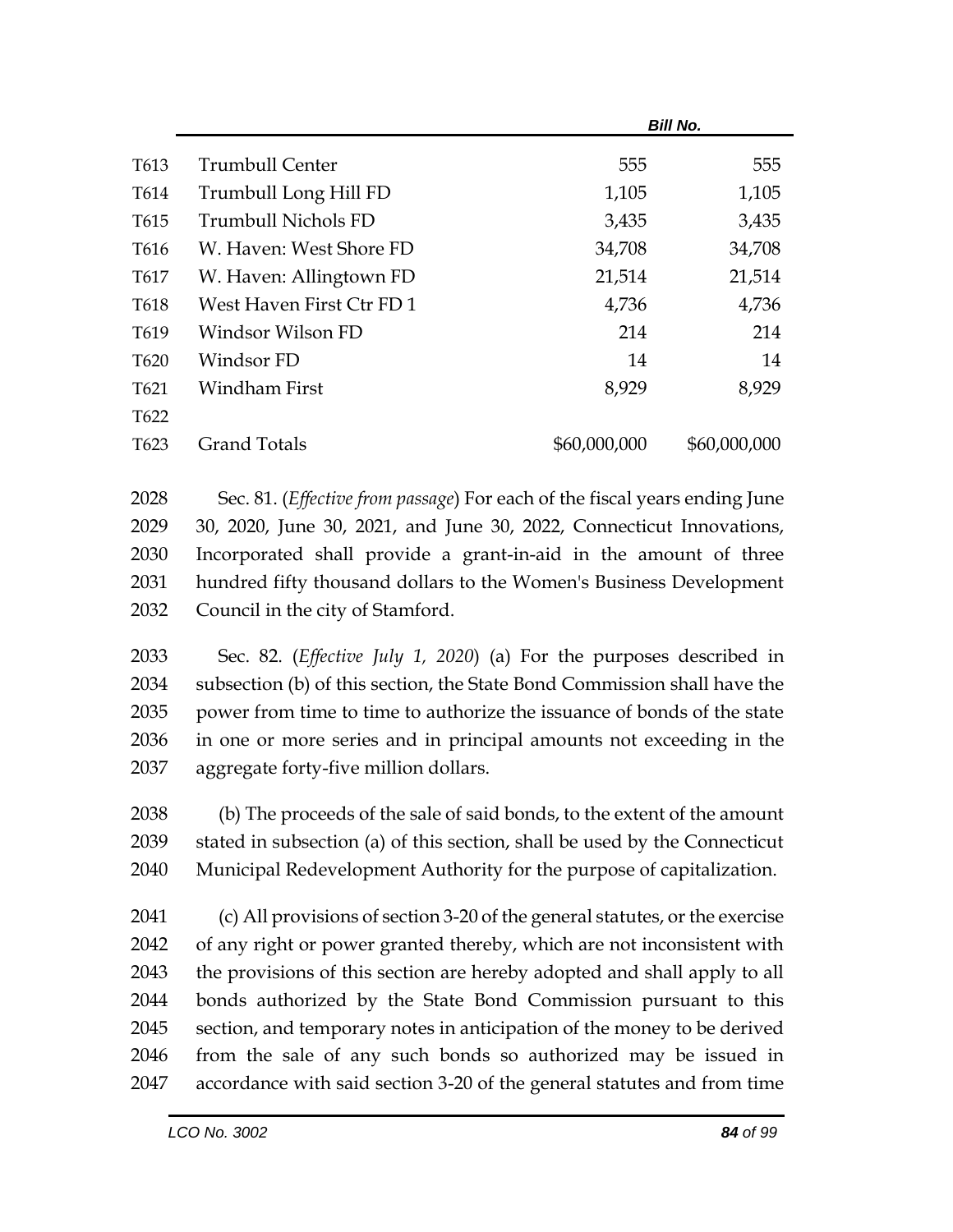to time renewed. Such bonds shall mature at such time or times not exceeding twenty years from their respective dates as may be provided in or pursuant to the resolution or resolutions of the State Bond Commission authorizing such bonds. None of said bonds shall be authorized except upon a finding by the State Bond Commission that there has been filed with it a request for such authorization which is signed by or on behalf of the Secretary of the Office of Policy and Management and states such terms and conditions as said commission, in its discretion, may require. Said bonds issued pursuant to this section shall be general obligations of the state and the full faith and credit of the state of Connecticut are pledged for the payment of the principal of and interest on said bonds as the same become due, and accordingly and as part of the contract of the state with the holders of said bonds, appropriation of all amounts necessary for punctual payment of such principal and interest is hereby made, and the State Treasurer shall pay such principal and interest as the same become due.

 Sec. 83. (NEW) (*Effective from passage*) (a) For the purposes of this section:

 (1) "Commissioner" means the Commissioner of Emergency Services and Public Protection;

 (2) "Department" means the Department of Emergency Services and Public Protection;

 (3) "Eligible expenses" means expenses incurred by an eligible nonprofit organization for items and training described in subdivisions (1) and (2) of subsection (c) of this section that are eligible for a grant pursuant to this section;

 (4) "Eligible nonprofit organization" means an organization that is exempt from taxation under Section 501(c)(3) of the Internal Revenue Code of 1986, or any subsequent corresponding internal revenue code of the United States, as amended from time to time, and that is at heightened risk, as determined by the commissioner, of being the target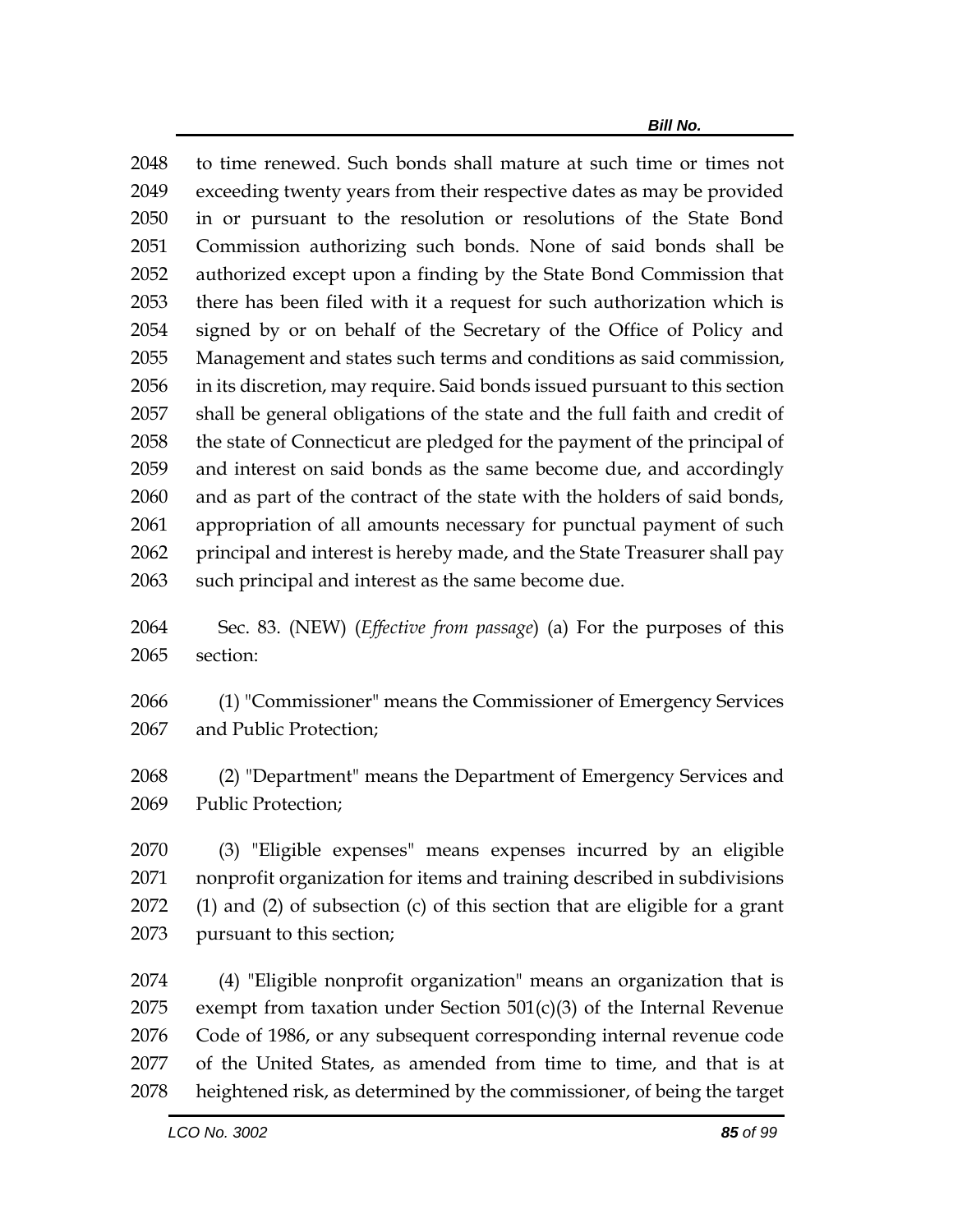of a terrorist attack, hate crime or violent act;

 (5) "Eligible nonprofit organization building" means a building in the 2081 state that is owned by an eligible nonprofit organization;

 (6) "Eligible nonprofit organization applicant" means an organization 2083 that is exempt from taxation under Section  $501(c)(3)$  of the Internal Revenue Code of 1986, or any subsequent corresponding internal revenue code of the United States, as amended from time to time, and that applies for a grant pursuant to subsection (d) of this section; and

 (7) "Eligible nonprofit organization applicant building" means a building in the state that is owned by an eligible nonprofit organization applicant.

 (b) (1) On or before May 1, 2020, the commissioner shall develop eligible nonprofit organization building security infrastructure criteria for eligible nonprofit organization buildings that are the subject of grants awarded pursuant to this section. Such criteria shall conform to industry standards for building security infrastructure and shall address areas including, but not limited to, (A) entryways to eligible nonprofit organization buildings and rooms, such as reinforcement of entryways, ballistic glass, solid core doors, double door access, computer-controlled electronic locks, remote locks on all entrance and exits and buzzer systems, (B) the use of cameras throughout an eligible nonprofit organization building and at all entrances and exits, including the use of closed-circuit television monitoring, (C) penetration resistant vestibules, and (D) other security infrastructure improvements and devices as they become industry standards.

 (2) On or before May 1, 2020, the commissioner shall develop a checklist for eligible nonprofit organization applicants to use to assess the safety and security of eligible nonprofit organization applicant buildings, pursuant to subdivision (2) of subsection (e) of this section, for purposes of grant eligibility pursuant to this section. Such checklist shall include measures to assess eligible nonprofit organization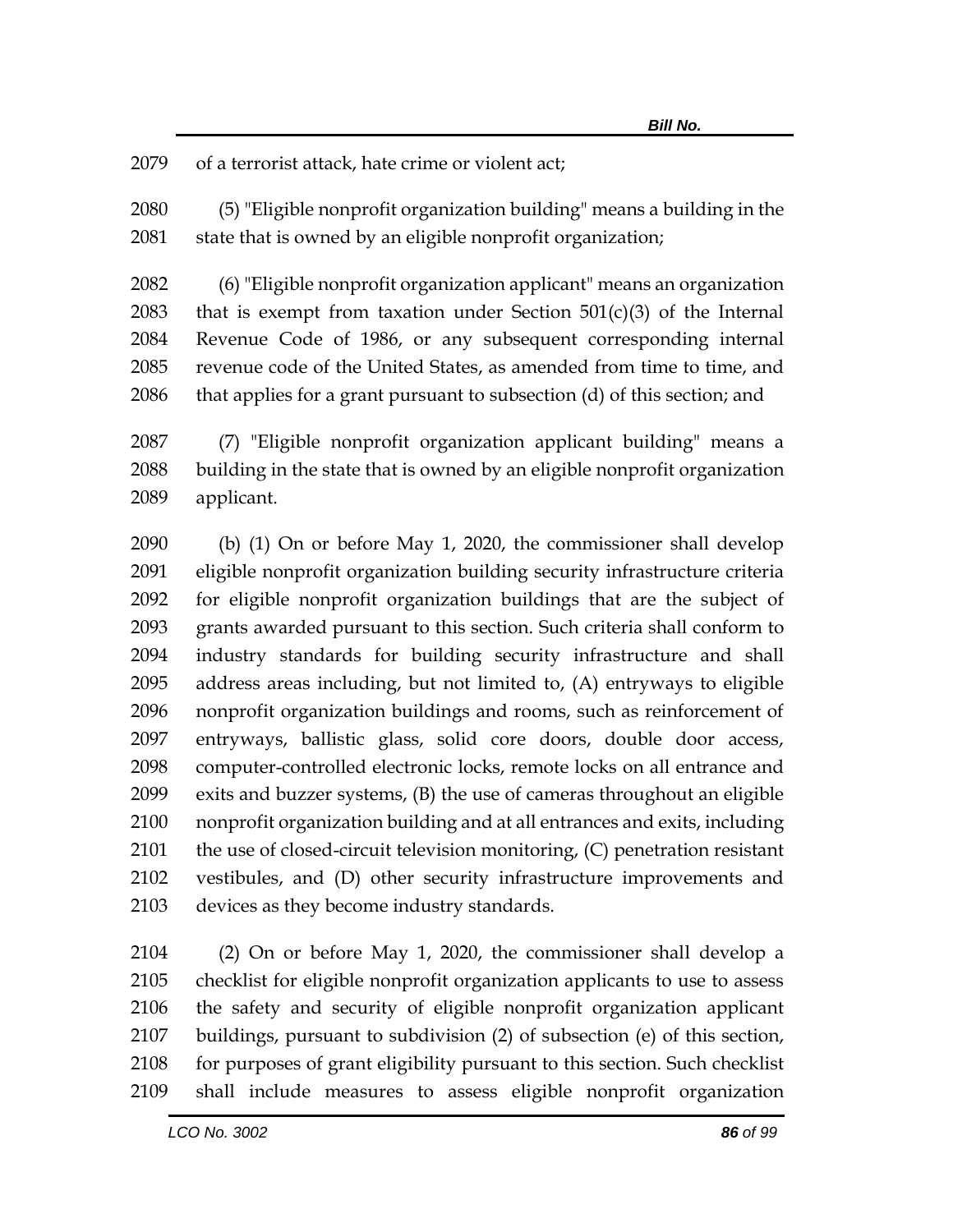applicant buildings and eligible nonprofit organization applicants' communications systems, building access control and surveillance, utility systems, mechanical systems and emergency power.

 (c) The department shall administer an eligible nonprofit organization security infrastructure competitive grant program to provide grants to eligible nonprofit organizations for eligible expenses 2116 for eligible nonprofit organization buildings incurred on or after July 1, 2019, for: (1) The development or improvement of the security infrastructure of eligible nonprofit organization buildings, based on the results of eligible nonprofit organization buildings security assessments conducted pursuant to subdivision (2) of subsection (e) of this section, including, but not limited to, the installation of surveillance cameras, penetration resistant vestibules, ballistic glass, solid core doors, double door access, computer-controlled electronic locks, entry door buzzer systems, scan card systems, panic alarms, real time interoperable communications and multimedia sharing infrastructure or other systems; and (2) (A) the training of eligible nonprofit organization personnel in the operation and maintenance of the security infrastructure of eligible nonprofit organization buildings, and (B) the purchase of portable entrance security devices, including, but not limited to, metal detector wands and screening machines and related training.

 (d) (1) On and after May 1, 2020, and before July 31, 2020, any eligible nonprofit organization applicant that owns an eligible nonprofit organization applicant building may apply, in such manner as the commissioner prescribes, to the department for a grant for eligible expenses for eligible nonprofit organization buildings incurred on or after July 1, 2019, for the purposes described in subsection (c) of this section. The commissioner shall require all eligible nonprofit organization applicants to submit information to the department to demonstrate that such eligible nonprofit organization applicant is at a heightened risk of being the target of a terrorist attack, hate crime or violent act. The commissioner shall evaluate such information based on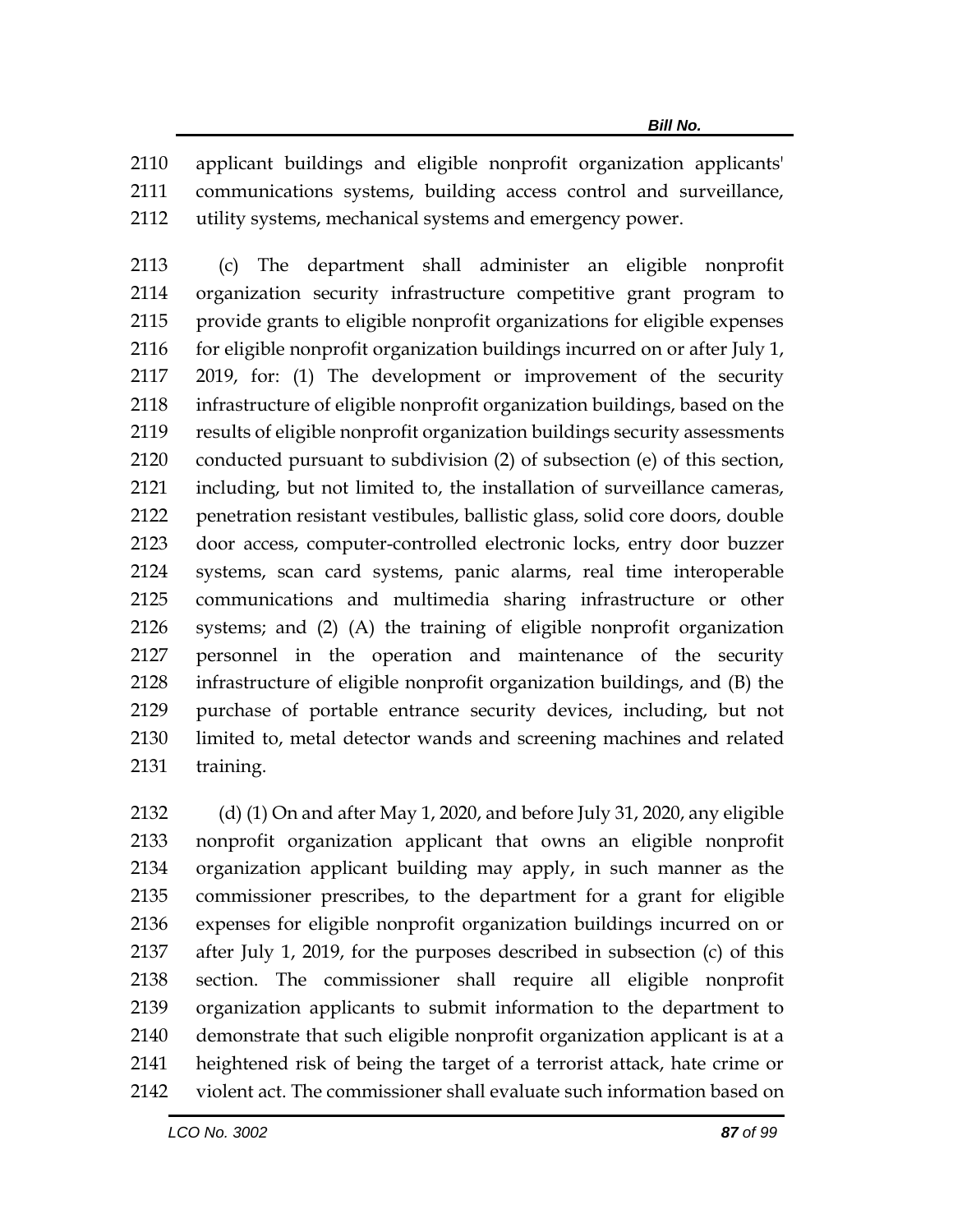neutral criteria applied equally to all eligible nonprofit organization applicants. The commissioner shall determine which expenses are eligible under the program and whether to approve or deny an application in accordance with the eligible nonprofit organization building security infrastructure criteria developed pursuant to subdivision (1) of subsection (b) of this section and upon a determination that the eligible nonprofit organization applicant is at a heightened risk of being the target of a terrorist attack, hate crime or violent act.

 (2) If the aggregate dollar amount for the grants approved by the commissioner pursuant to subdivision (1) of this subsection is less than five million dollars, any eligible nonprofit organization applicant that owns an eligible nonprofit organization applicant building may apply, at such time and in such manner as the commissioner prescribes, to the department for a grant for eligible expenses for eligible nonprofit organization buildings incurred on or after February 1, 2021, for the purposes described in subsection (c) of this section. The commissioner shall require all eligible nonprofit organization applicants to submit information to the department to demonstrate that such eligible nonprofit organization applicant is at a heightened risk of being the target of a terrorist attack, hate crime or violent act. The commissioner shall evaluate such information based on neutral criteria applied equally to all eligible nonprofit organization applicants. The commissioner shall determine which expenses are eligible under the program and whether to approve or deny an application in accordance with the eligible nonprofit organization building security infrastructure criteria developed pursuant to subdivision (1) of subsection (b) of this section and upon a determination that the eligible nonprofit organization applicant is at a heightened risk of being the target of a terrorist attack, hate crime or violent act.

 (e) (1) An eligible nonprofit organization may receive a grant of not more than fifty thousand dollars pursuant to this section, provided fifty per cent of such grant shall be made available to such eligible nonprofit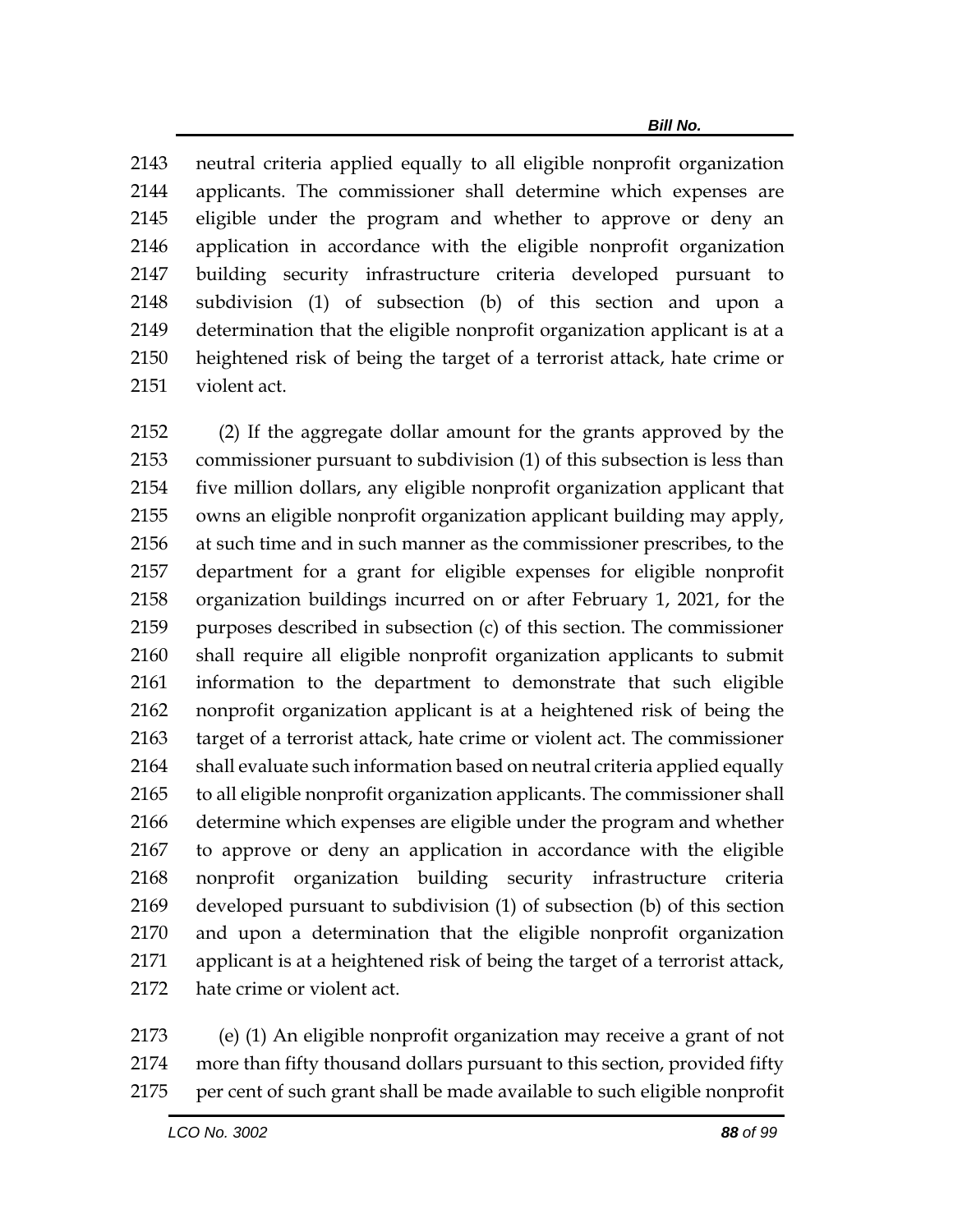organization when such eligible nonprofit organization presents to the commissioner a contract in which such eligible nonprofit organization will incur eligible expenses for security infrastructure, and fifty per cent of such grant shall be made available to such eligible nonprofit organization when such eligible nonprofit organization demonstrates to the commissioner that the eligible nonprofit organization has incurred all of the eligible expenses pursuant to such contract.

 (2) To be eligible for a grant pursuant to this section, an eligible nonprofit organization applicant shall provide for a uniform assessment of its eligible nonprofit organization applicant buildings, including any security infrastructure, using the checklist developed by the commissioner pursuant to subdivision (2) of subsection (b) of this section. The assessment may be conducted under the supervision of the local law enforcement agency.

 Sec. 84. (NEW) (*Effective from passage*) (a) For the purposes described in subsection (b) of this section, the State Bond Commission shall have the power from time to time to authorize the issuance of bonds of the state in one or more series and in principal amounts not exceeding in the aggregate five million dollars.

 (b) The proceeds of the sale of said bonds, to the extent of the amount stated in subsection (a) of this section, shall be used by the Department of Emergency Services and Public Protection for the purpose of the eligible nonprofit organization security infrastructure competitive grant program, established pursuant to section 83 of this act.

 (c) All provisions of section 3-20 of the general statutes, or the exercise of any right or power granted thereby, which are not inconsistent with the provisions of this section are hereby adopted and shall apply to all bonds authorized by the State Bond Commission pursuant to this section, and temporary notes in anticipation of the money to be derived from the sale of any such bonds so authorized may be issued in accordance with said section 3-20 and from time to time renewed. Such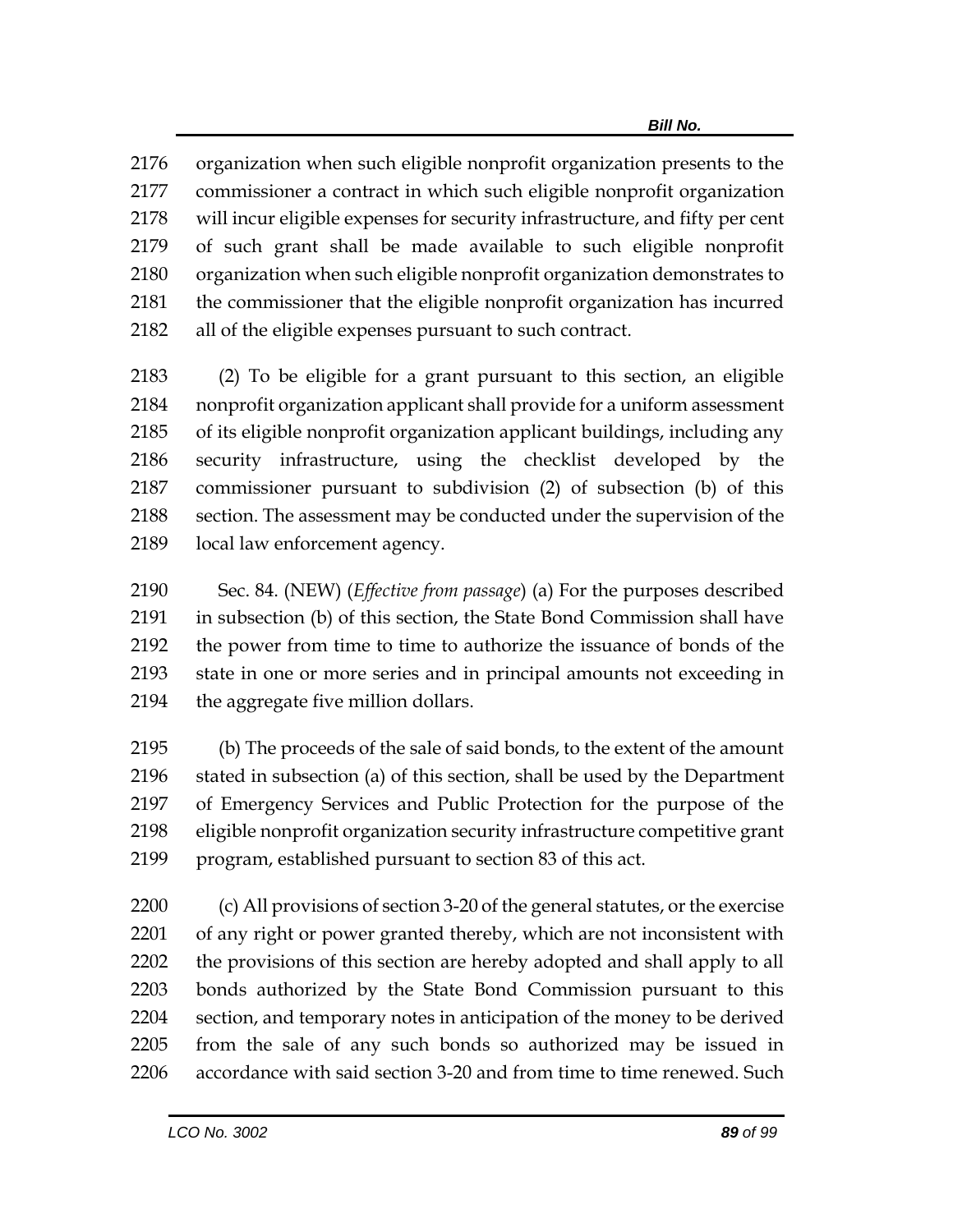bonds shall mature at such time or times not exceeding twenty years from their respective dates as may be provided in or pursuant to the resolution or resolutions of the State Bond Commission authorizing such bonds. None of said bonds shall be authorized except upon a 2211 finding by the State Bond Commission that there has been filed with it a request for such authorization which is signed by or on behalf of the Secretary of the Office of Policy and Management and states such terms and conditions as said commission, in its discretion, may require. Said bonds issued pursuant to this section shall be general obligations of the 2216 state and the full faith and credit of the state of Connecticut are pledged for the payment of the principal of and interest on said bonds as the same become due, and accordingly and as part of the contract of the state with the holders of said bonds, appropriation of all amounts necessary for punctual payment of such principal and interest is hereby made, and the State Treasurer shall pay such principal and interest as 2222 the same become due.

 Sec. 85. (NEW) (*Effective from passage*) On or before May first, annually, the assessor or board of assessors of each municipality shall certify to the Secretary of the Office of Policy and Management, on a form or forms provided by the secretary, the amount of exemptions approved under the provisions of subdivisions (60), (70), (72) and (76) of section 12-81 of the general statutes for the most recently completed assessment year, together with such supporting information as the secretary may require, including the number of taxpayers with approved claims under each said subdivision and a copy of the applications filed by such taxpayers for each said subdivision.

 Sec. 86. (*Effective from passage*) Notwithstanding any provision of the general statutes or any special act, charter or ordinance, the vote cast by the electors and voters of Regional School District No. 19 at the referendum held on December 10, 2019, relating to approval of an appropriation for the installation of a photovoltaic system, and for 2238 related equipment, improvements and work, at E.O. Smith High School, and of the authorization of the issuance of bonds, notes and temporary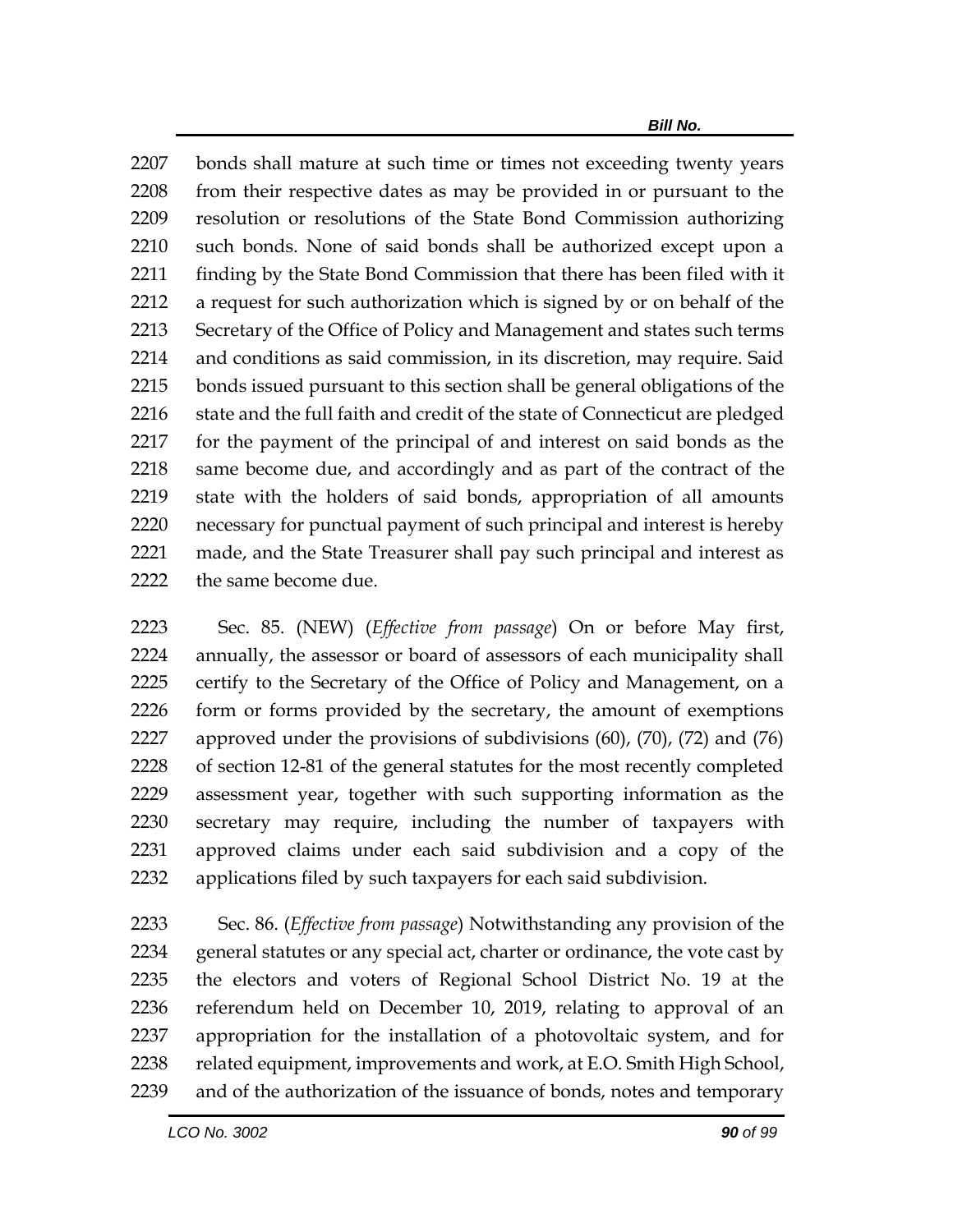notes to finance, and of the acceptance of grants to defray, said appropriation, otherwise valid except for the failure to timely publish notice of said referendum in the town of Mansfield, is validated. All acts, votes and proceedings of the officers and officials of Regional School District No. 19 pertaining to or taken in reliance on said referendum, otherwise valid except for the failure to timely publish notice of said referendum in the town of Mansfield, are validated and effective as of the date taken.

 Sec. 87. Subsection (b) of section 32-235 of the general statutes is repealed and the following is substituted in lieu thereof (*Effective from passage*):

 (b) The proceeds of the sale of said bonds, to the extent of the amount stated in subsection (a) of this section, shall be used by the Department of Economic and Community Development (1) for the purposes of sections 32-220 to 32-234, inclusive, including economic cluster-related programs and activities, and for the Connecticut job training finance demonstration program pursuant to sections 32-23uu and 32-23vv, provided (A) three million dollars shall be used by said department solely for the purposes of section 32-23uu and not more than five million two hundred fifty thousand dollars of the amount stated in said subsection (a) may be used by said department for the purposes of section 31-3u, (B) not less than one million dollars shall be used for an educational technology grant to the deployment center program and the nonprofit business consortium deployment center approved pursuant to section 32-41*l*, (C) not less than two million dollars shall be used by said department for the establishment of a pilot program to make grants to businesses in designated areas of the state for construction, renovation or improvement of small manufacturing facilities, provided such grants are matched by the business, a municipality or another financing entity. The Commissioner of Economic and Community Development shall designate areas of the state where manufacturing is a substantial part of the local economy and shall make grants under such pilot program which are likely to produce a significant economic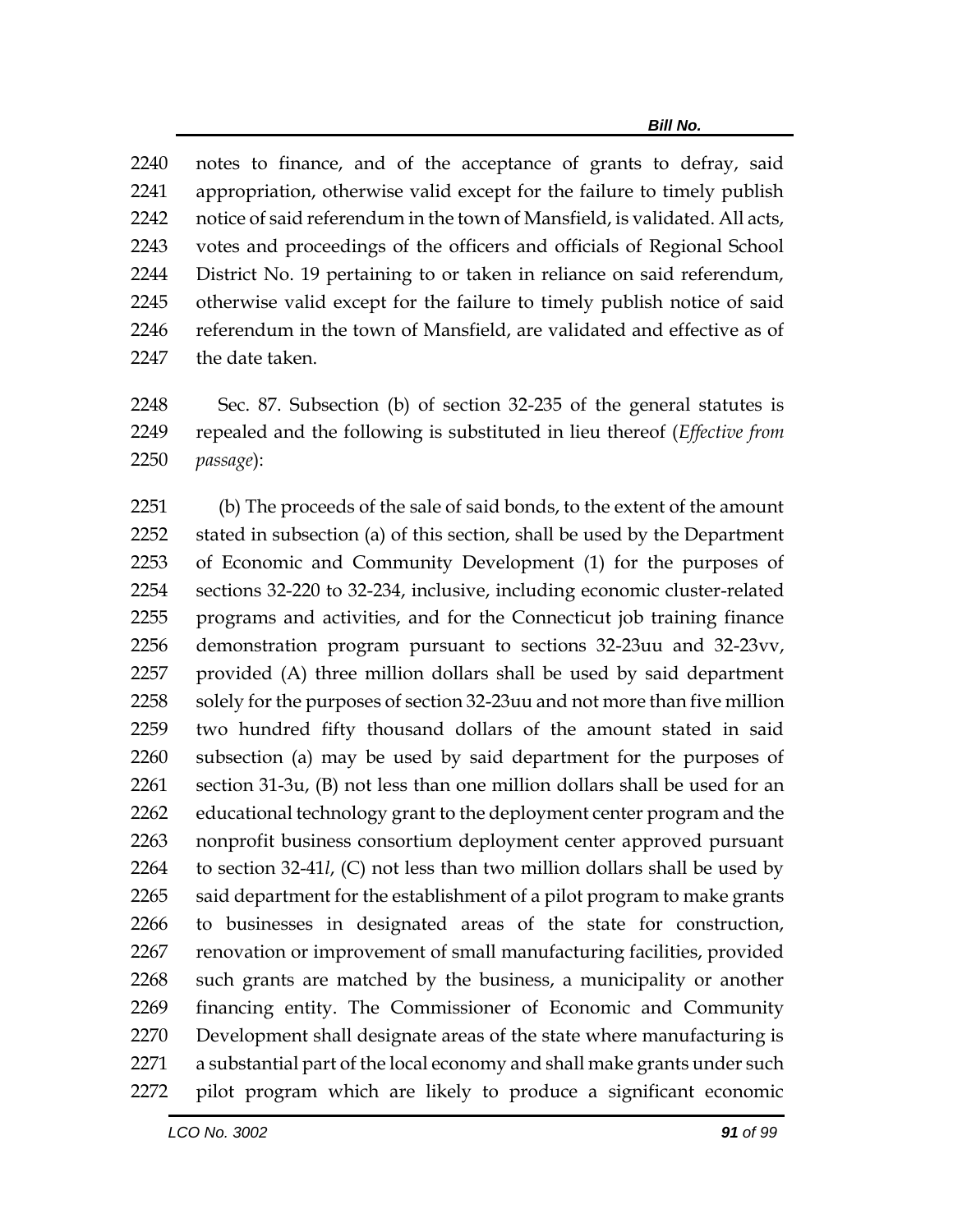development benefit for the designated area, (D) five million dollars may be used by said department for the manufacturing competitiveness grants program, (E) one million dollars shall be used by said department for the purpose of a grant to the Connecticut Center for Advanced Technology, for the purposes of subdivision (5) of subsection (a) of section 32-7f, (F) fifty million dollars shall be used by said department for the purpose of grants to the United States Department of the Navy, the United States Department of Defense or eligible applicants for 2281 projects related to the enhancement of infrastructure for long-term, on- going naval operations at the United States Naval Submarine Base-New London, located in Groton, which will increase the military value of said base. Such projects shall not be subject to the provisions of sections 4a- 60 and 4a-60a, (G) two million dollars shall be used by said department for the purpose of a grant to the Connecticut Center for Advanced Technology, Inc., for manufacturing initiatives, including aerospace and defense, and (H) four million dollars shall be used by said department for the purpose of a grant to companies adversely impacted by the construction at the Quinnipiac Bridge, where such grant may be used to offset the increase in costs of commercial overland transportation of goods or materials brought to the port of New Haven by ship or vessel, (2) for the purposes of the small business assistance program established pursuant to section 32-9yy, provided fifteen million dollars shall be deposited in the small business assistance account established pursuant to said section 32-9yy, (3) to deposit twenty million dollars in the small business express assistance account established pursuant to section 32- 7h, (4) to deposit four million nine hundred thousand dollars per year in each of the fiscal years ending June 30, 2017, to June 30, 2019, inclusive, and June 30, 2021, and nine million nine hundred thousand dollars in the fiscal year ending June 30, 2020, in the CTNext Fund established pursuant to section 32-39i, which shall be used by CTNext to provide grants-in-aid to designated innovation places, as defined in section 32-39j, planning grants-in-aid pursuant to section 32-39*l*, and grants-in-aid for projects that network innovation places pursuant to subsection (b) of section 32-39m, provided not more than three million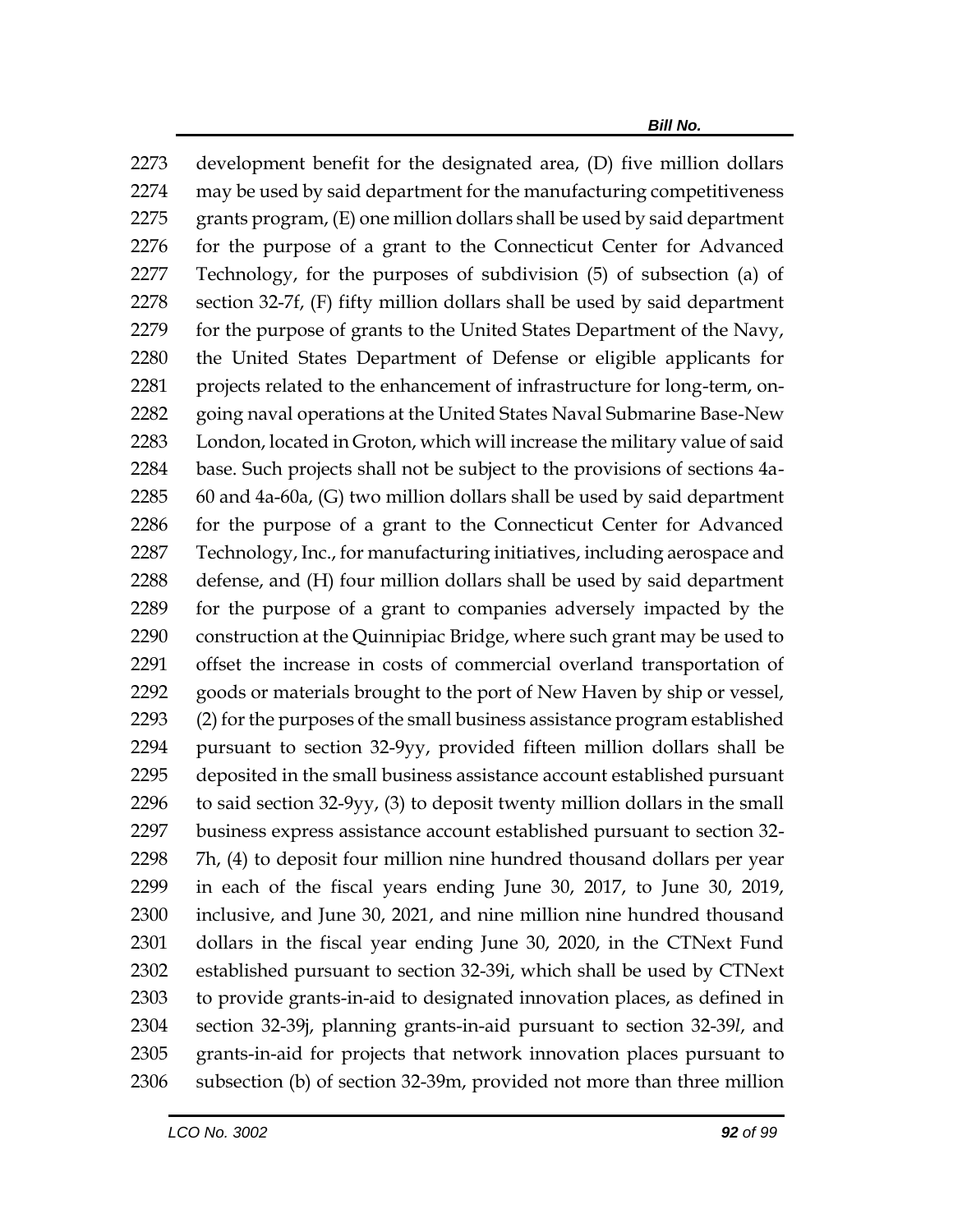dollars be used for grants-in-aid for such projects, and further provided any portion of any such deposit that remains unexpended in a fiscal year subsequent to the date of such deposit may be used by CTNext for any purpose described in subsection (e) of section 32-39i, (5) to deposit two million dollars per year in each of the fiscal years ending June 30, 2019, to June 30, 2021, inclusive, in the CTNext Fund established pursuant to section 32-39i, which shall be used by CTNext for the purpose of providing higher education entrepreneurship grants-in-aid pursuant to section 32-39g, provided any portion of any such deposit that remains unexpended in a fiscal year subsequent to the date of such deposit may be used by CTNext for any purpose described in subsection (e) of section 32-39i, (6) for the purpose of funding the costs of the Technology Talent Advisory Committee established pursuant to section 32-7p, provided two million dollars per year in each of the fiscal years ending June 30, 2017, to June 30, 2021, inclusive, shall be used for such purpose, (7) to provide (A) a grant-in-aid to the Connecticut Supplier Connection in an amount equal to two hundred fifty thousand dollars in each of the fiscal years ending June 30, 2017, to June 30, 2021, inclusive, and (B) a grant- in-aid to the Connecticut Procurement Technical Assistance Program in an amount equal to three hundred thousand dollars in each of the fiscal years ending June 30, 2017, to June 30, 2021, inclusive, (8) to deposit four hundred fifty thousand dollars per year, in each of the fiscal years ending June 30, 2017, to June 30, 2021, inclusive, in the CTNext Fund established pursuant to section 32-39i, which shall be used by CTNext to provide growth grants-in-aid pursuant to section 32-39g, provided any portion of any such deposit that remains unexpended in a fiscal year subsequent to the date of such deposit may be used by CTNext for any purpose described in subsection (e) of section 32-39i, (9) to transfer fifty million dollars to the Labor Department which shall be used by said department for the purpose of funding work force pipeline programs 2337 selected pursuant to section 31-11rr<sub>L</sub> provided, notwithstanding the provisions of section 31-11rr, (A) not less than five million dollars shall be provided to the workforce development board in Bridgeport serving 2340 the southwest region, for purposes of such program, and the board shall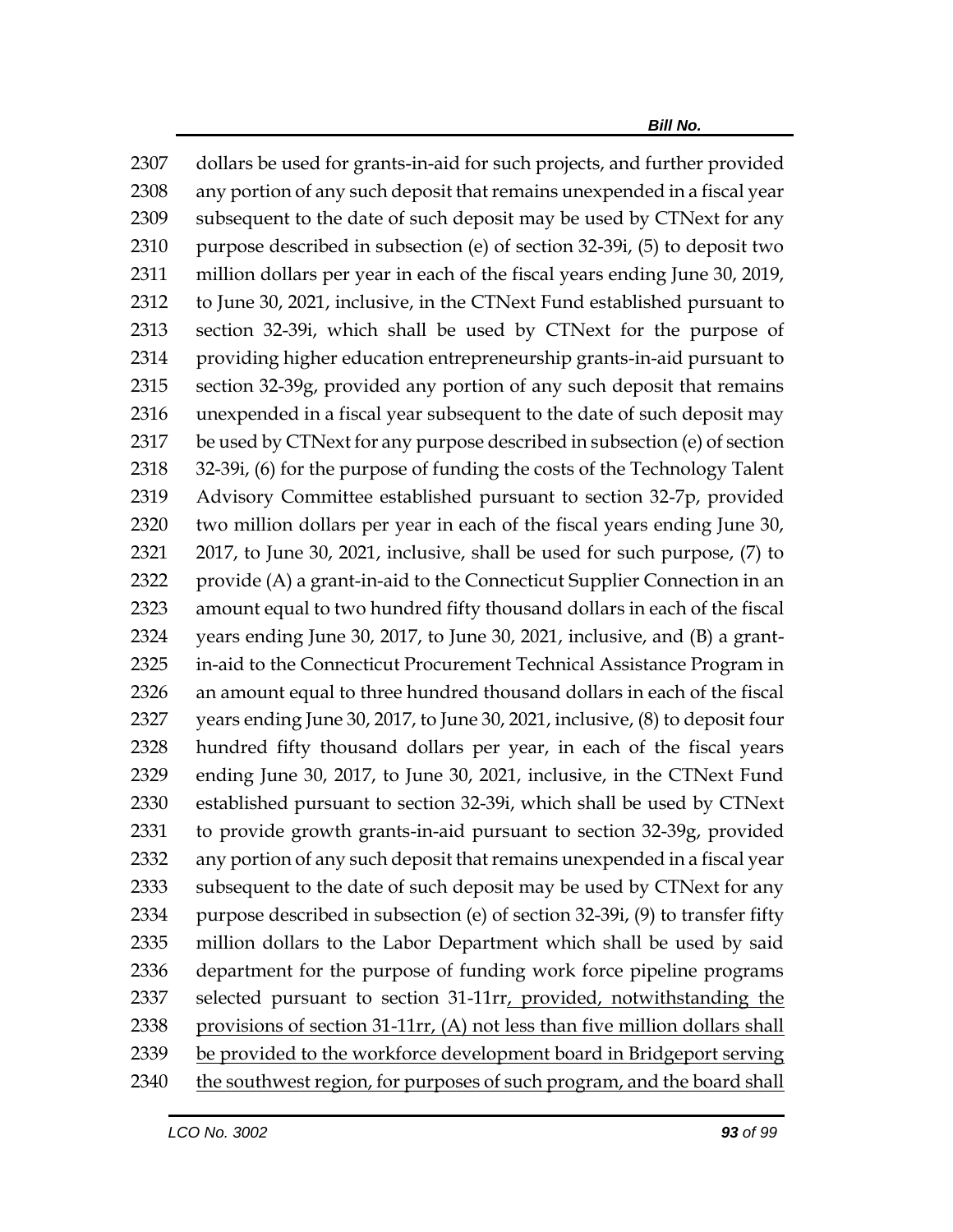distribute such money in proportion to population and need, and (B) not less than five million dollars shall be provided to the workforce development board in Hartford serving the north central region, for 2344 purposes of such program, (10) to transfer twenty million dollars to Connecticut Innovations, Incorporated, provided ten million dollars shall be used by Connecticut Innovations, Incorporated for the purpose of the proof of concept fund established pursuant to subsection (b) of section 32-39x and ten million dollars shall be used by Connecticut Innovations, Incorporated for the purpose of the venture capital fund program established pursuant to section 32-41oo. Not later than thirty days prior to any use of unexpended funds under subdivision (4), (5) or (8) of this subsection, the CTNext board of directors shall provide notice of and the reason for such use to the joint standing committees of the General Assembly having cognizance of matters relating to commerce and finance, revenue and bonding.

 Sec. 88. (NEW) (*Effective October 1, 2020*) Notwithstanding any provision of the general statutes or any public or special act, charter or ordinance, the Commissioner of Transportation, or the chief executive officer of the municipality in the case of a municipal project, shall, on and after October 1, 2020:

 (1) Require each bid requested for a project to pave, repave or repair a highway that is financed in whole or in part with state funds to include a provision that all sewer grates and utility service grates in such highway be made reasonably flush with the surface of such highway on completion of the project; and

 (2) Require each contract entered into as a result of such request for bids to include such a provision.

 Sec. 89. (NEW) (*Effective from passage*) Not later than January 1, 2021, and annually thereafter, the Commissioner of Transportation shall submit a report on compliance with the bidding and contract provisions of section 88 of this act, and the installation of wrong-way signs, as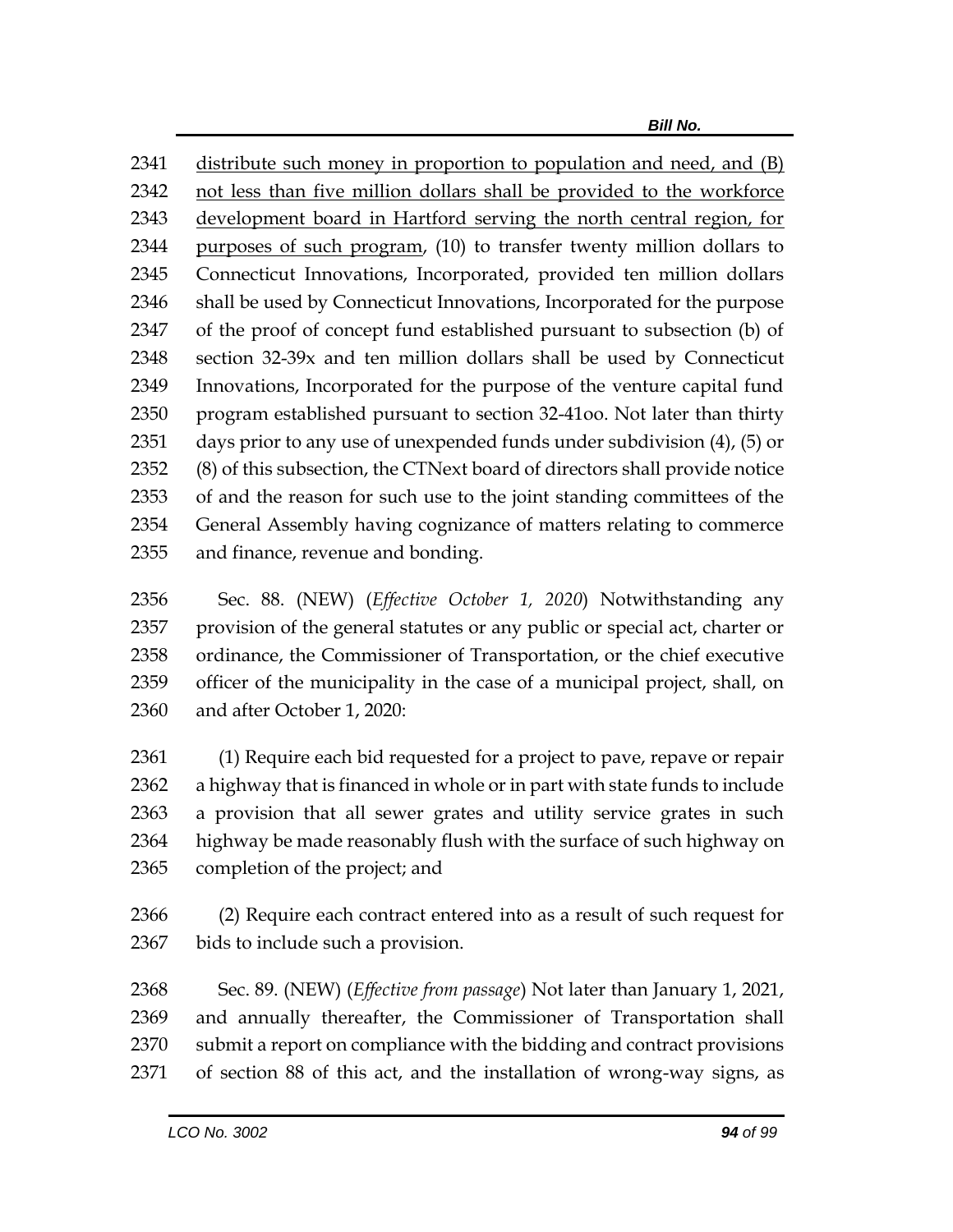described in subdivision (13) of subsection (a) of section 40 of this act, including the number of signs purchased, the location of their installation and any data regarding their effectiveness in reducing motor vehicle accidents, in accordance with the provisions of section 11- 4a of the general statutes, to the (1) joint standing committees of the General Assembly having cognizance of matters relating to transportation and finance, revenue and bonding, and (2) transportation bonding subcommittee of the joint standing committee of the General Assembly having cognizance of matters relating to finance, revenue and bonding.

 Sec. 90. (NEW) (*Effective from passage*) Not later than January 1, 2021, and annually thereafter, the Secretary of the Office of Policy and Management shall submit a report describing the content of the training provided pursuant to subdivision (3) of subsection (a) of section 32 of this act, and provide data on the number of trainings provided and number of police officers trained, in accordance with the provisions of section 11-4a of the general statutes, to the (1) joint standing committees 2389 of the General Assembly having cognizance of matters relating to public safety and security and finance, revenue and bonding, and (2) general bonding subcommittee of the joint standing committee of the General Assembly having cognizance of matters relating to finance, revenue and bonding.

 Sec. 91. Subsections (c) and (d) of section 32-763 of the 2020 supplement to the general statutes are repealed and the following is substituted in lieu thereof (*Effective from passage*):

 (c) The commissioner may approve, reject or modify any application properly submitted in accordance with the provisions of this section. The commissioner may not reject an application solely because a 2400 municipality has submitted more than one application in response to a 2401 request for applications. In reviewing an application and determining the amount of the grant, if any, to be provided, the commissioner shall consider the following criteria: (1) The availability of funds; (2) the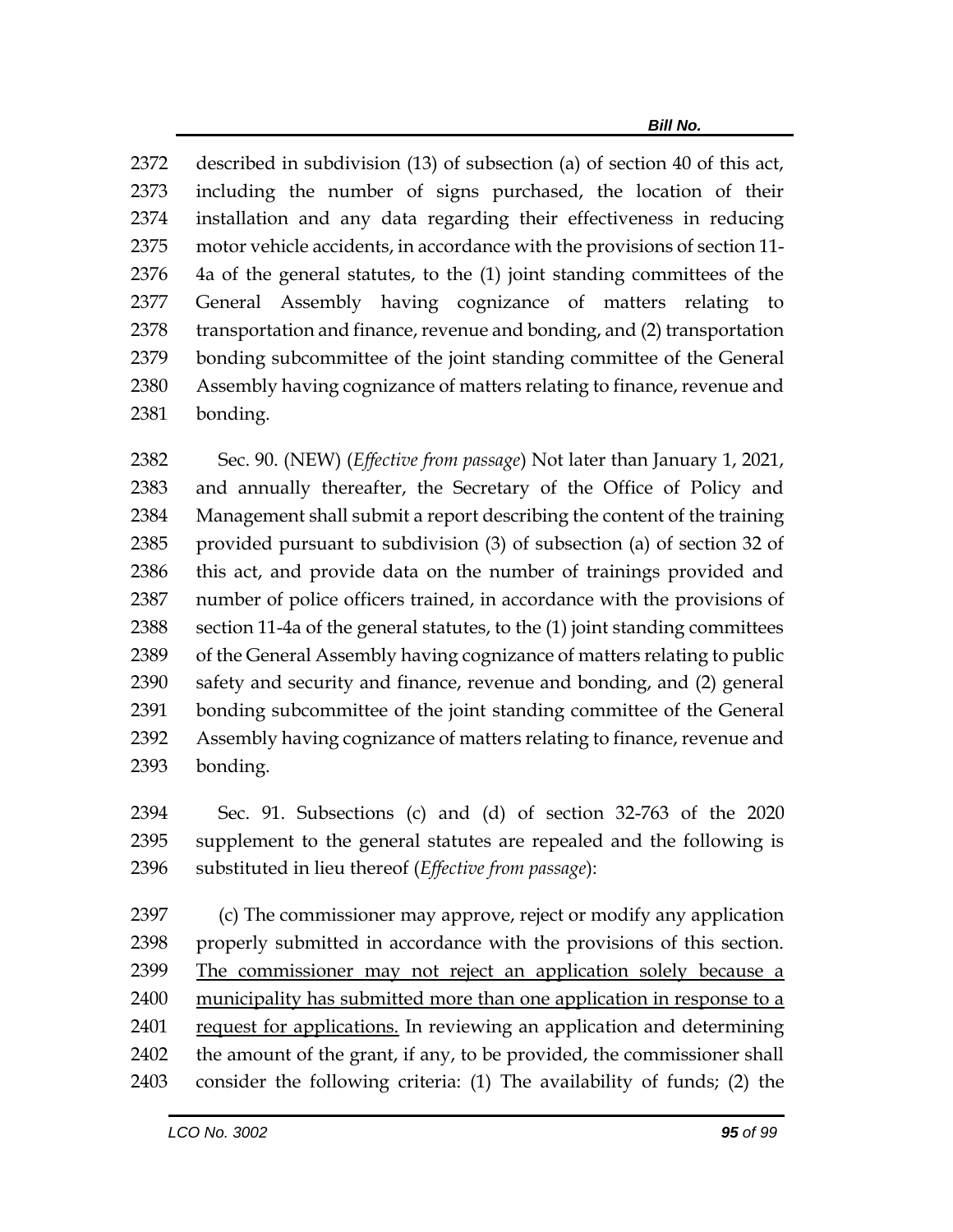estimated costs of assessing and remediating the brownfield, if known; (3) the relative economic condition of the municipality in which the brownfield is located; (4) the relative need of the project for financial assistance; (5) the degree to which a grant under this section is necessary to induce the applicant to undertake the project; (6) the public health and environmental benefits of the project; (7) the relative benefits of the 2410 project to the municipality, the region and the state, including, but not limited to, the extent to which the project will likely result in a contribution to the municipality's tax base, the retention and creation of jobs and the reduction of blight; (8) the time frame in which the contamination occurred; (9) the relationship of the applicant to the person or entity that caused the contamination; (10) the length of time the brownfield has been abandoned; (11) the taxes owed and the projected revenues that may be restored to the community; (12) the 2418 relative need for assessment of the brownfield within the municipality or region; (13) whether the brownfield is located in a federally designated opportunity zone; and (14) such other criteria as the commissioner may establish consistent with the purposes of this section.

 (d) The commissioner shall award grants on a competitive basis, based on a request for applications occurring **[**on or before October first,**]** at least twice annually. The commissioner may increase the frequency of requests for applications and awards depending upon the 2426 number of applicants and the availability of funding. A municipality may submit more than one application in response to a request for applications. On and after July 1, 2019, the commissioner shall give priority to grant applications for brownfields located in federally designated opportunity zones.

> This act shall take effect as follows and shall amend the following sections:

| Section 1 | trom passage        | New section |
|-----------|---------------------|-------------|
| Sec. 2    | <i>from passage</i> | New section |
| Sec. 3    | <i>from passage</i> | New section |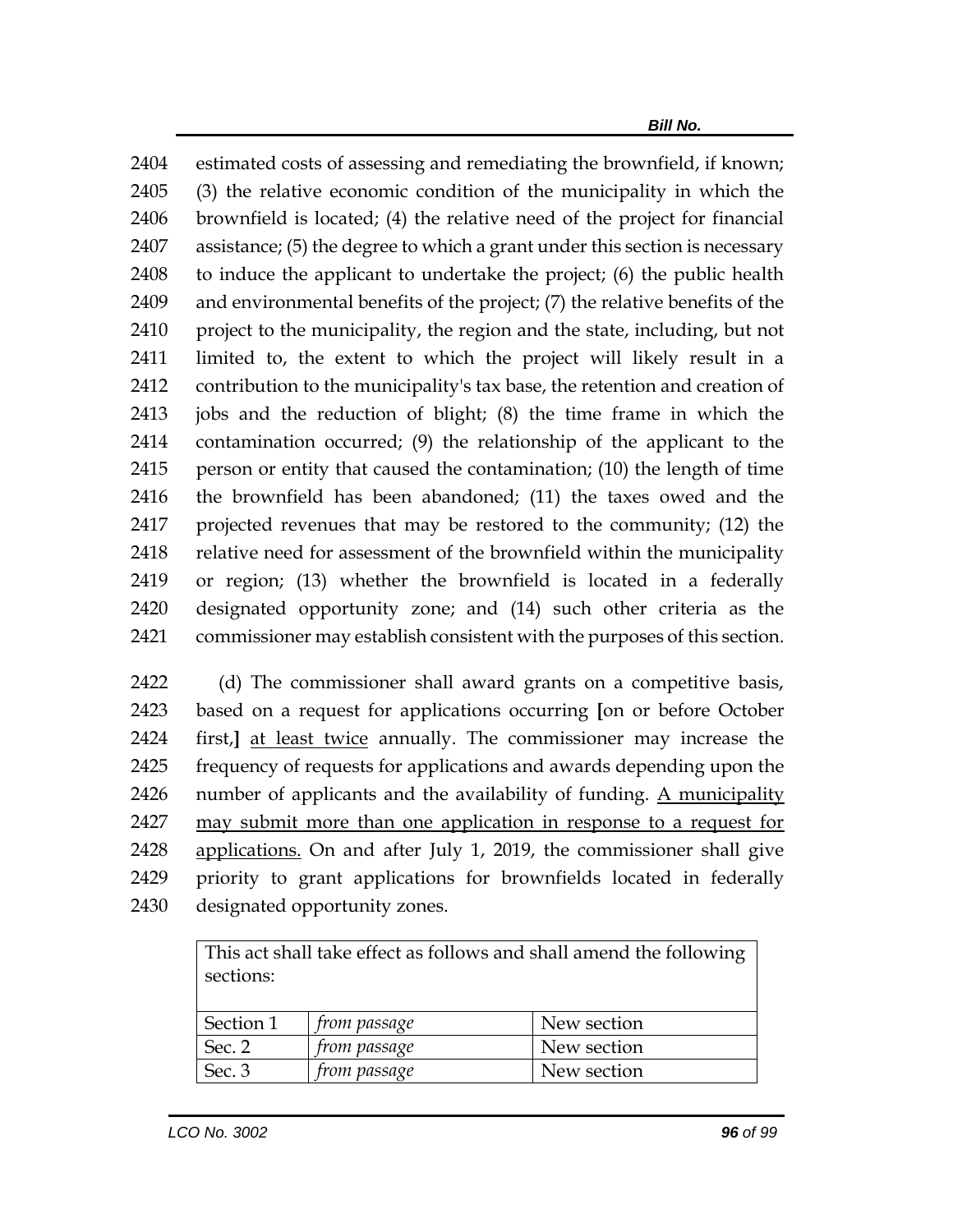*Bill No.*

| Sec. 4  | from passage | New section |
|---------|--------------|-------------|
| Sec. 5  | from passage | New section |
| Sec. 6  | from passage | New section |
| Sec. 7  | from passage | New section |
| Sec. 8  |              | New section |
| Sec. 9  | from passage | New section |
| Sec. 10 | from passage | New section |
| Sec. 11 | from passage |             |
|         | from passage | New section |
| Sec. 12 | from passage | New section |
| Sec. 13 | from passage | New section |
| Sec. 14 | from passage | New section |
| Sec. 15 | from passage | New section |
| Sec. 16 | from passage | New section |
| Sec. 17 | from passage | New section |
| Sec. 18 | from passage | New section |
| Sec. 19 | from passage | New section |
| Sec. 20 | July 1, 2020 | New section |
| Sec. 21 | July 1, 2020 | New section |
| Sec. 22 | July 1, 2020 | New section |
| Sec. 23 | July 1, 2020 | New section |
| Sec. 24 | July 1, 2020 | New section |
| Sec. 25 | July 1, 2020 | New section |
| Sec. 26 | July 1, 2020 | New section |
| Sec. 27 | July 1, 2020 | New section |
| Sec. 28 | July 1, 2020 | New section |
| Sec. 29 | July 1, 2020 | New section |
| Sec. 30 | July 1, 2020 | New section |
| Sec. 31 | July 1, 2020 | New section |
| Sec. 32 | July 1, 2020 | New section |
| Sec. 33 | July 1, 2020 | New section |
| Sec. 34 | July 1, 2020 | New section |
| Sec. 35 | July 1, 2020 | New section |
| Sec. 36 | July 1, 2020 | New section |
| Sec. 37 | July 1, 2020 | New section |
| Sec. 38 | July 1, 2020 | New section |
| Sec. 39 | from passage | New section |
| Sec. 40 | from passage | New section |
| Sec. 41 | from passage | New section |
| Sec. 42 | from passage | New section |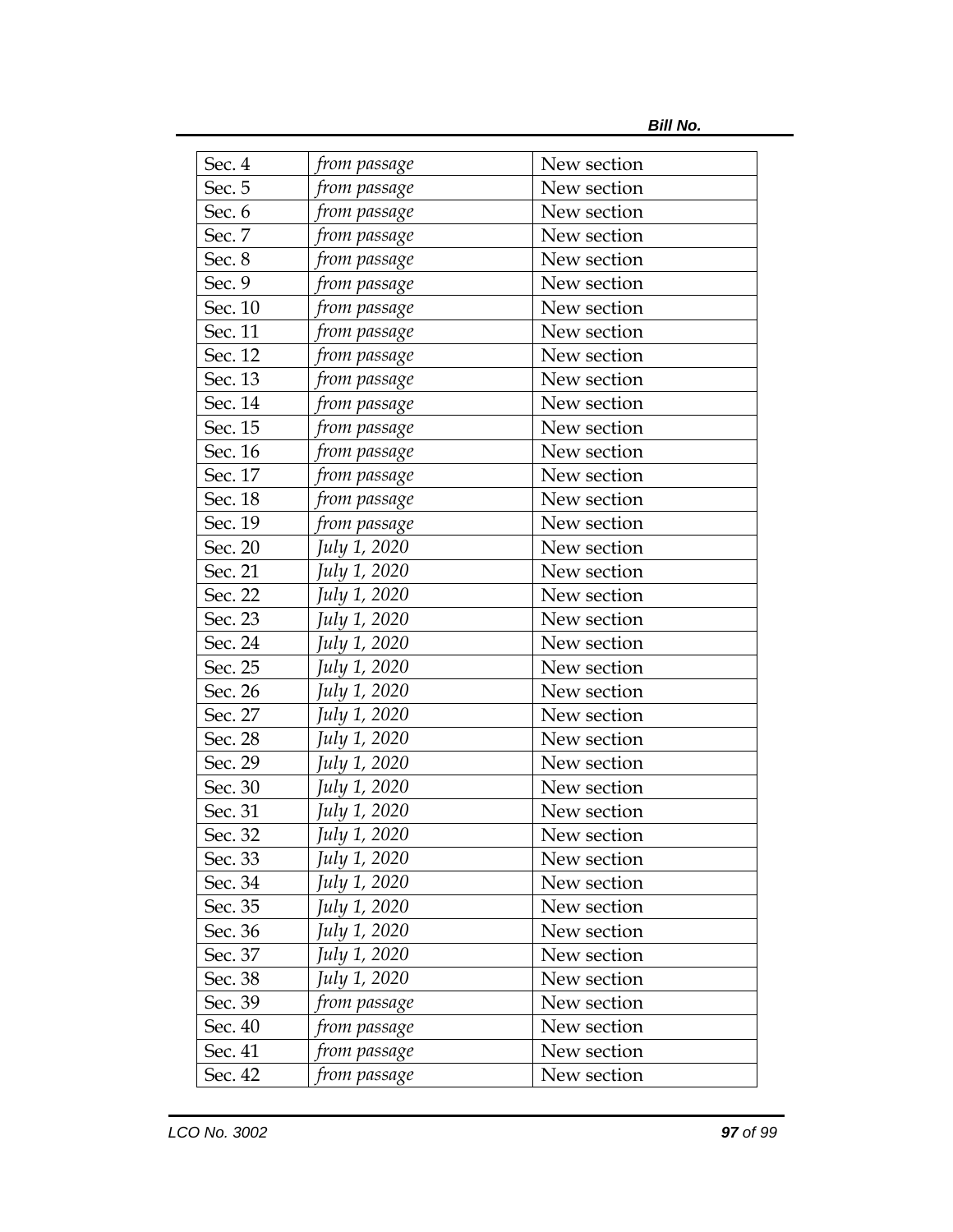| Sec. 43 | from passage | New section             |
|---------|--------------|-------------------------|
| Sec. 44 | from passage | New section             |
| Sec. 45 | July 1, 2020 | New section             |
| Sec. 46 | July 1, 2020 | New section             |
| Sec. 47 | July 1, 2020 | New section             |
| Sec. 48 | July 1, 2020 | New section             |
| Sec. 49 | July 1, 2020 | New section             |
| Sec. 50 | July 1, 2020 | New section             |
| Sec. 51 | from passage | $4-66c(a)$ and (b)      |
| Sec. 52 | July 1, 2020 | $4-66g(a)$              |
| Sec. 53 | July 1, 2020 | $4a-10(a)$              |
| Sec. 54 | from passage | $7-277b(b)(2)$          |
| Sec. 55 | from passage | $7-536(a)$              |
| Sec. 56 | from passage | $7-538(a)$              |
| Sec. 57 | from passage | New section             |
| Sec. 58 | from passage | $8-336n(a)$             |
| Sec. 59 | from passage | $10-265h(a)$            |
| Sec. 60 | from passage | 10-287d                 |
| Sec. 61 | from passage | 10-292k                 |
| Sec. 62 | from passage | $10-508(b)$             |
| Sec. 63 | from passage | $10a-91d(a)$            |
| Sec. 64 | from passage | 10a-91 $e$ (a) to (d)   |
| Sec. 65 | from passage | $10a-109g(a)(1)$        |
| Sec. 66 | from passage | $13b-236(a)$            |
| Sec. 67 | from passage | $22a-483(a)$            |
| Sec. 68 | July 1, 2020 | $22a-483(d)$            |
| Sec. 69 | from passage | $23-103(a)$             |
| Sec. 70 | from passage | PA 07-7 of the June Sp. |
|         |              | Sess., Sec. 13(d)(2)    |
| Sec. 71 | from passage | PA 12-189, Sec. 1       |
| Sec. 72 | from passage | PA 12-189, Sec. 2(c)(2) |
| Sec. 73 | from passage | PA 13-3, Sec. 84        |
| Sec. 74 | from passage | PA 13-3, Sec. 85        |
| Sec. 75 | from passage | PA 15-1 of the June Sp. |
|         |              | Sess., Sec. 1           |
| Sec. 76 | from passage | Repealer section        |
| Sec. 77 | from passage | PA 15-1 of the June Sp. |
|         |              | Sess., Sec. 13(a)(3)    |